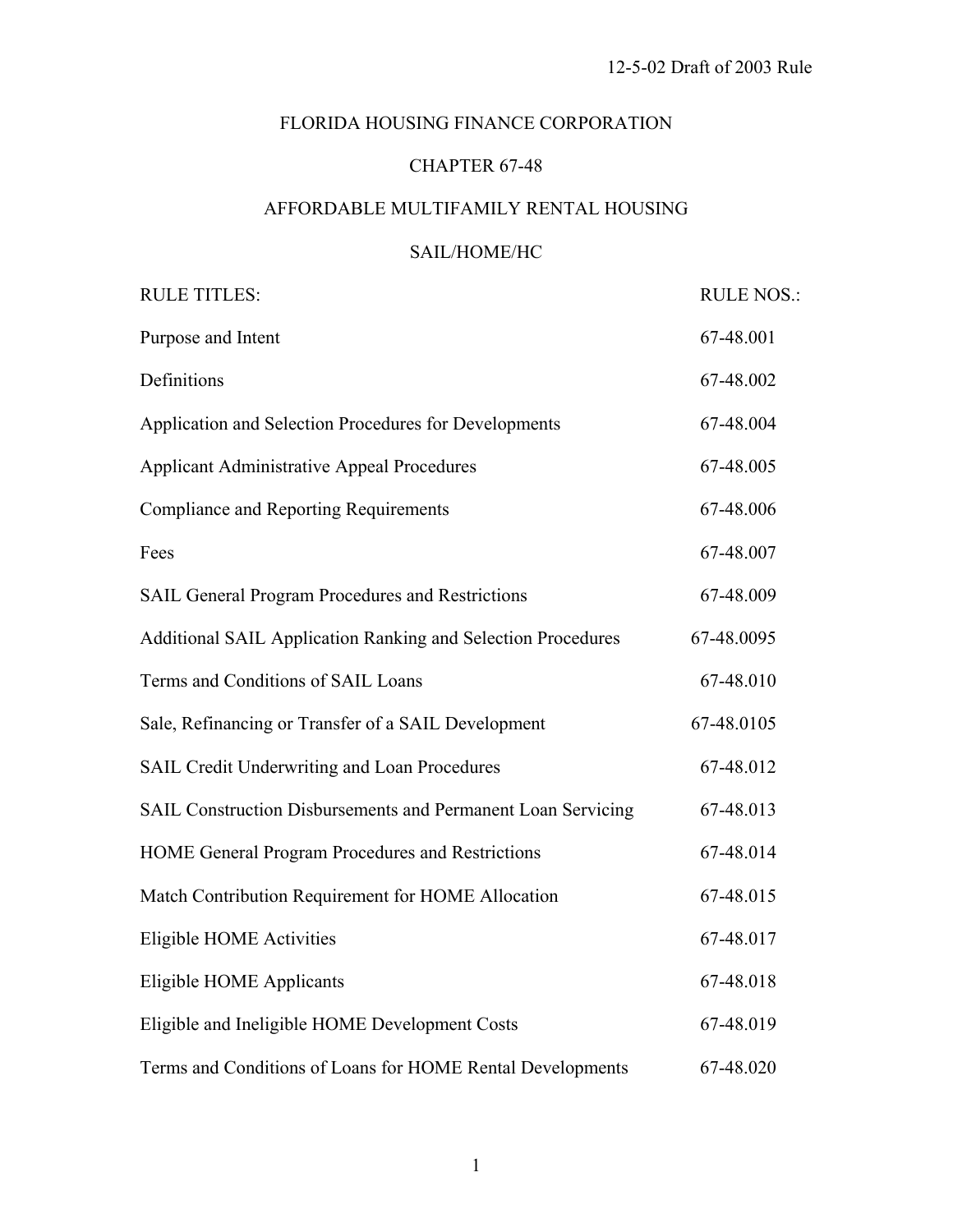| Sale or Transfer of a HOME Development                      | 67-48.0205 |
|-------------------------------------------------------------|------------|
| HOME Credit Underwriting and Loan Procedures                | 67-48.021  |
| HOME Disbursements Procedures and Loan Servicing            | 67-48.022  |
| Housing Credits General Program Procedures and Requirements | 67-48.023  |
| Qualified Allocation Plan                                   | 67-48.025  |
| Housing Credit Underwriting Procedures                      | 67-48.026  |
| <b>Tax-Exempt Bond-Financed Developments</b>                | 67-48.027  |
| <b>Carryover Allocation Provisions</b>                      | 67-48.028  |
| <b>Extended Use Agreement</b>                               | 67-48.029  |
| Sale or Transfer of a Housing Credit Development            | 67-48.030  |
| Termination of Extended Use Agreement and Disposition of    |            |
| Housing Credit Developments                                 | 67-48.031  |
| PART I ADMINISTRATION                                       |            |

67-48.001 — Purpose and Intent.

The purpose of this rule chapter is to establish the procedures by which the Corporation shall:

 (1) Administer the Application process, determine loan amounts, make and service mortgage loans for new construction or rehabilitation of affordable rental units under the State Apartment Incentive Loan (SAIL) Program authorized by Section 420.5087 , F.S., and the HOME Investment Partnerships (HOME) Program authorized by Section 420.5089 , F.S.; and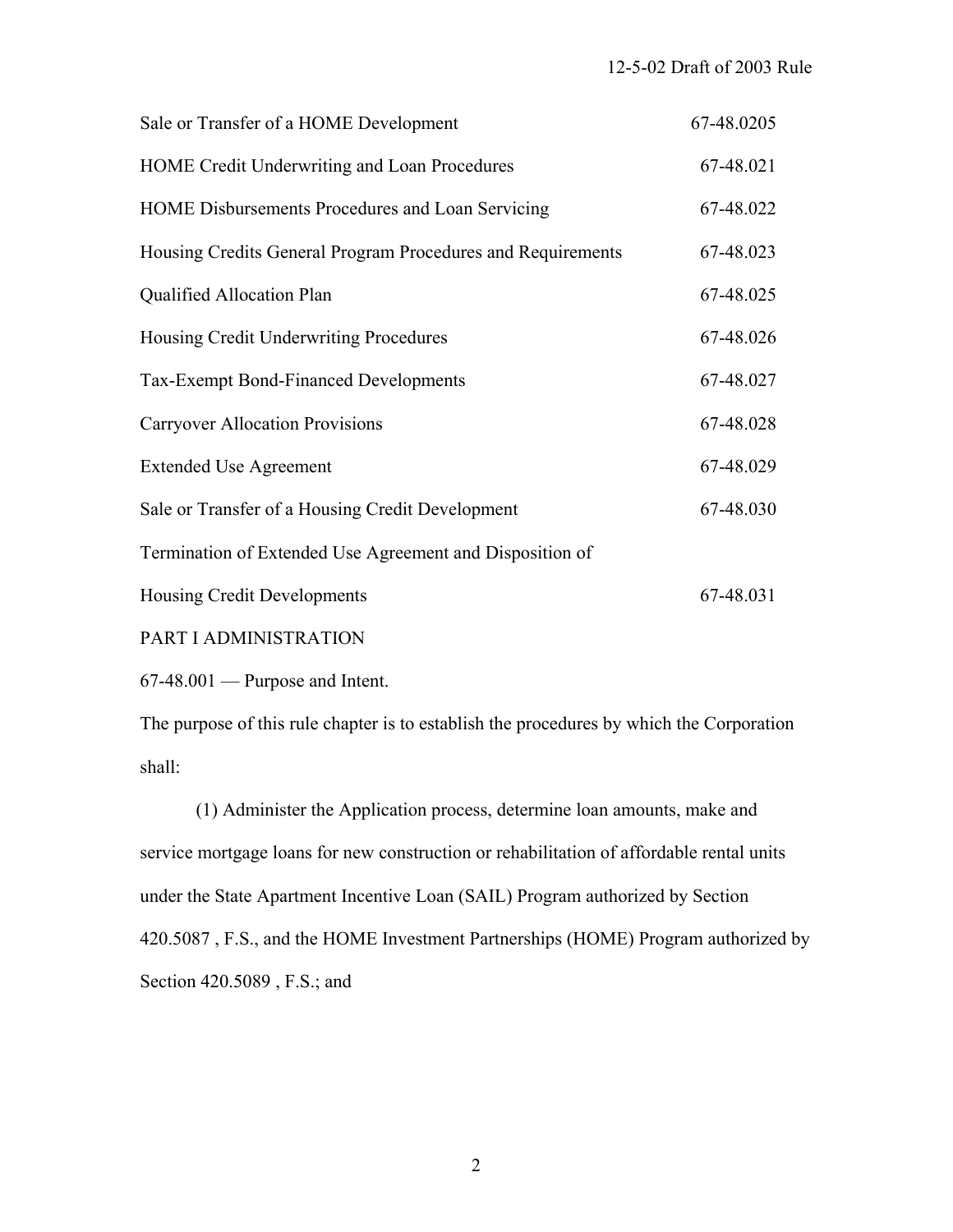(2) Administer the Application process, determine Housing Credit amounts and implement the provisions of the Housing Credit (HC) Program authorized by Section 42 of the Code and Section 420.5099 , F.S.

Specific Authority 420.507 FS. Law Implemented 420.5087, 420.5089 (2), 420.5099 FS. History — New 7-22-96, Amended 12-23-96, 1-6-98, Formerly 9I-48.001, Amended 11- 9-98, Repromulgated 2-24-00, 2-22-01, Amended 3-17-02.

67-48.002 — Definitions.

 (1) "Act" means the Florida Housing Finance Corporation Act as found in Chapter 420, Part V, F.S., as in effect on the date of this rule chapter.

 (2) "Address" means the address assigned by the United States Postal Service and must include address number, street name, city, state and zip code. If address has not yet been assigned, include, at a minimum, street name and closest designated intersection, city, state and zip code.

 (3) "Adjusted Income" means, with respect to a HOME Development, the gross income from wages, income from assets, regular cash or noncash contributions, and any other resources and benefits determined to be income by HUD, adjusted for family size, minus the deductions allowable under 24 CFR 5.611, which is adopted and incorporated herein by reference.

 (4) "Affiliate" means any person that, (i) directly or indirectly, through one or more intermediaries, controls, is controlled by, or is under common control with the Applicant, (ii) serves as an officer or director of the Applicant or of any Affiliate of the Applicant, or (iii) is the spouse, parent, child, sibling, or relative by marriage of a person described in (i) or (ii) above.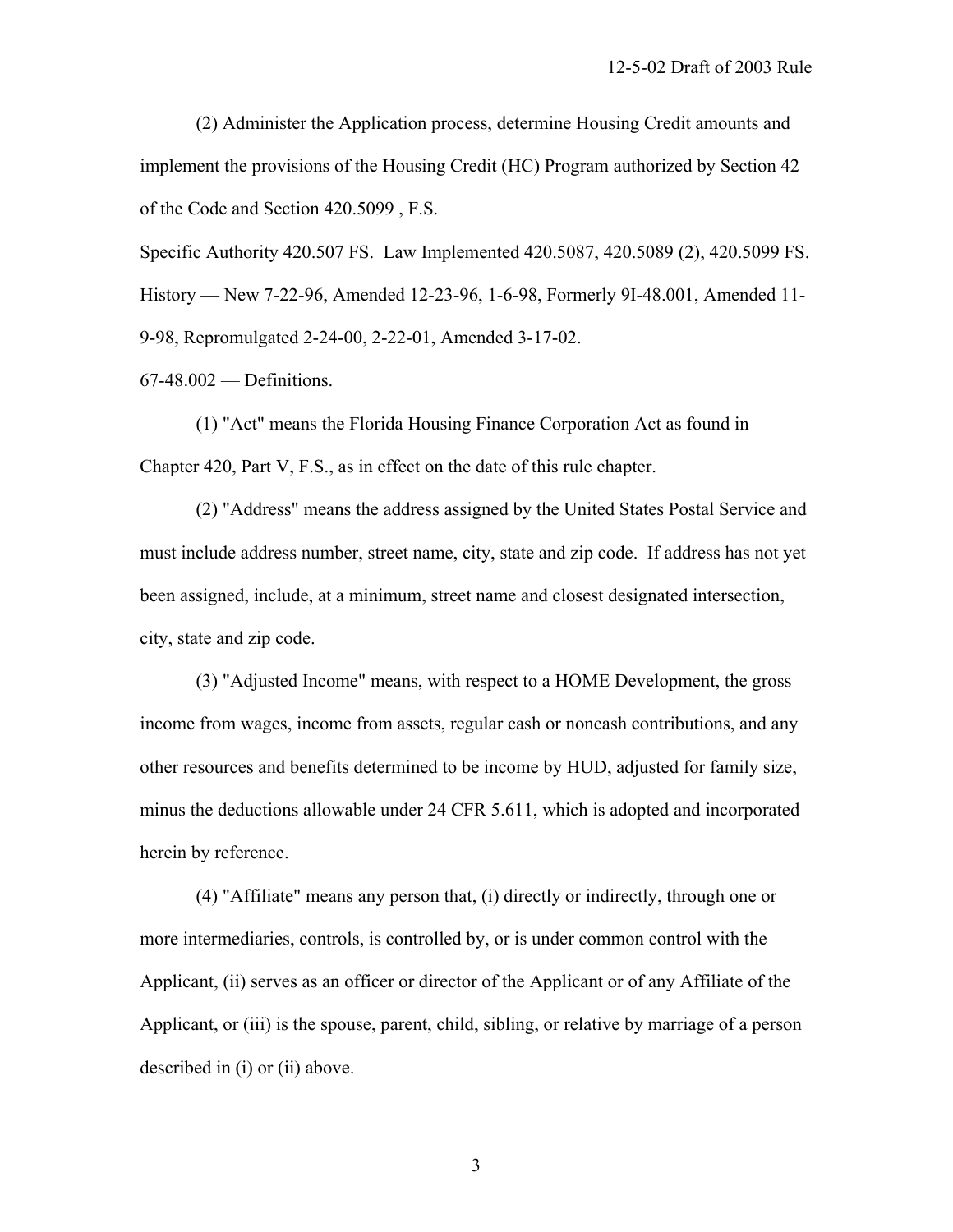(5) "Allocation Authority" means the total dollar volume of Housing Credits available for distribution by the Corporation and authorized pursuant to Section 42 of the Code.

 (6) "Annual Owner Compliance Certification Form" or "Form AOC-1" means, with respect to a Housing Credit Development, a report format which is required to be completed and submitted to the Corporation, pursuant to subsection 67-48.006 (7) $(6)$ , F.A.C., and is adopted and incorporated herein by reference, effective on the date of the latest amendment to this rule chapter. A copy of such form is available on FHFC's web site www.floridahousing.org.

 (7) "Applicable Fraction" means the fraction, the numerator of which is the number of Housing Credit Rent-Restricted Units and the denominator of which is the total number of residential rental units less any unit exempted by Internal Revenue Ruling 92-61, or the fraction, the numerator of which is the floor space of the Housing Credit Rent-Restricted Units and the denominator of which is the total floor space of the residential rental units less any unit exempted by Internal Revenue Ruling 92-61, whichever is less. The Applicable Fraction is applied to the eligible basis of a building to determine the qualified basis of a building for Housing Credit purposes.

 (8) "Applicant" means any person or entity, public or private, for-profit or not-forprofit, proposing to build or rehabilitate affordable rental housing (i) with respect to the SAIL and HOME Program(s) for Low-Income or Very Low-Income persons or households, and (ii) with respect to the HC Program for qualified tenants, as defined in Section 42 of the Code.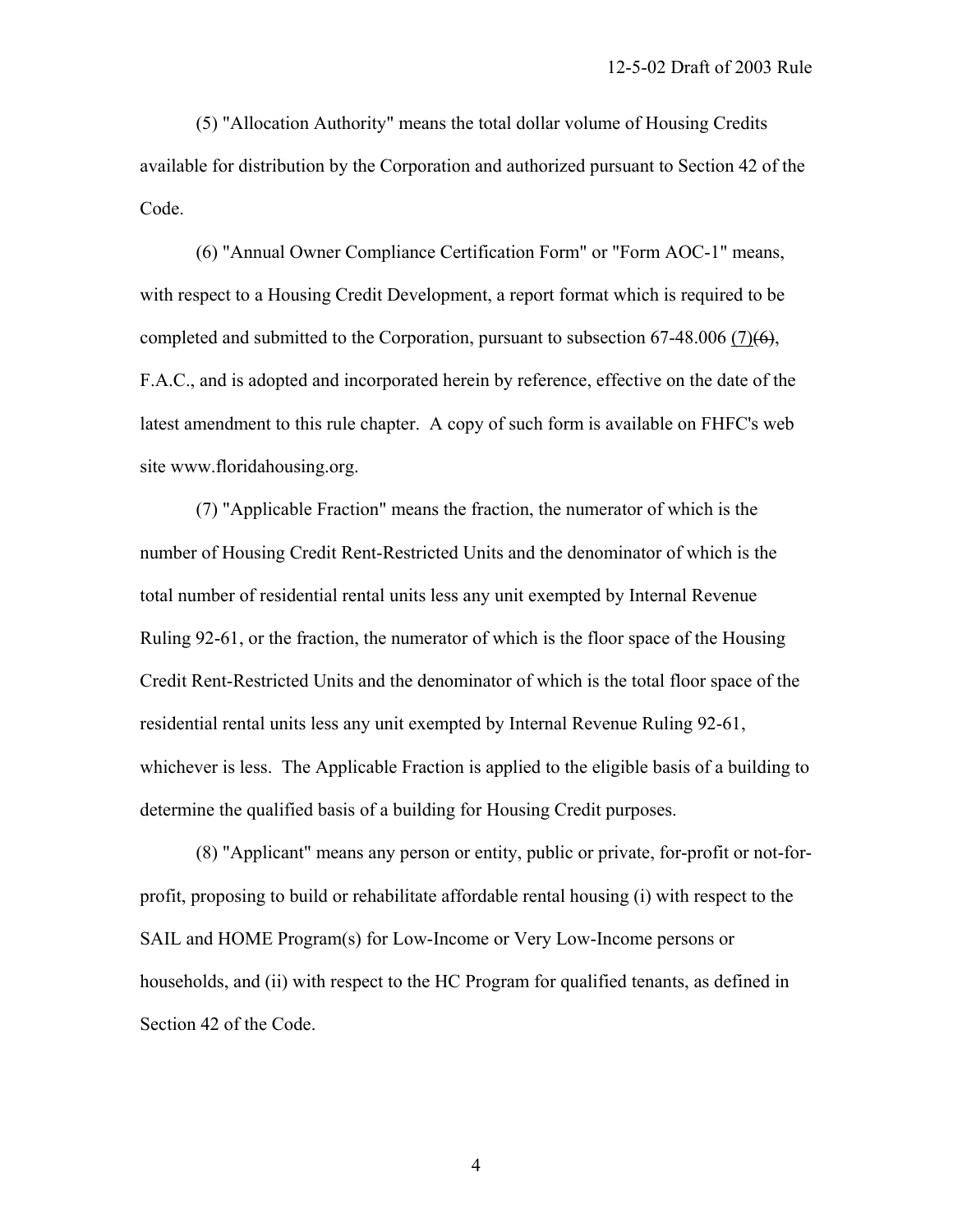(9) "Application" means, with respect to the SAIL, HOME and HC Programs, the completed forms from the Universal Application Package together with all exhibits submitted to the Corporation in accordance with this rule chapter and the Universal Application Package instructions in order to apply for the SAIL, HOME and/or HC Program(s). "Application" means, with respect to the HOME Program, the completed forms from the HOME Rental Application Package together with all exhibits submitted to the Corporation in accordance with this rule chapter and the HOME Rental Application Package instructions in order to apply for the HOME Program.

 (10) "Application Deadline" means 5:00 p.m., Eastern Time, on the final day of the Application Period.

 (11) "Application Period" means a period during which Applications shall be accepted as posted on Florida Housing's web site and with a deadline no less than thirty days from the beginning of the Application Period.

 (12) "Assisted Living Facility" or "ALF" means a Florida licensed living facility that complies with Sections 400.401 through 400.454 , F.S., and Rule Chapter 58A-5, F.A.C.

 (13) "Binding Commitment" means, with respect to a Housing Credit Development, an agreement between the Corporation and an Applicant by which the Corporation allocates and the Applicant accepts Housing Credits from a later year's Allocation Authority in accordance with Section 42(h)(1)(C) of the Code.

 (14) "Board of Directors" or "Board" means the Board of Directors of the Corporation.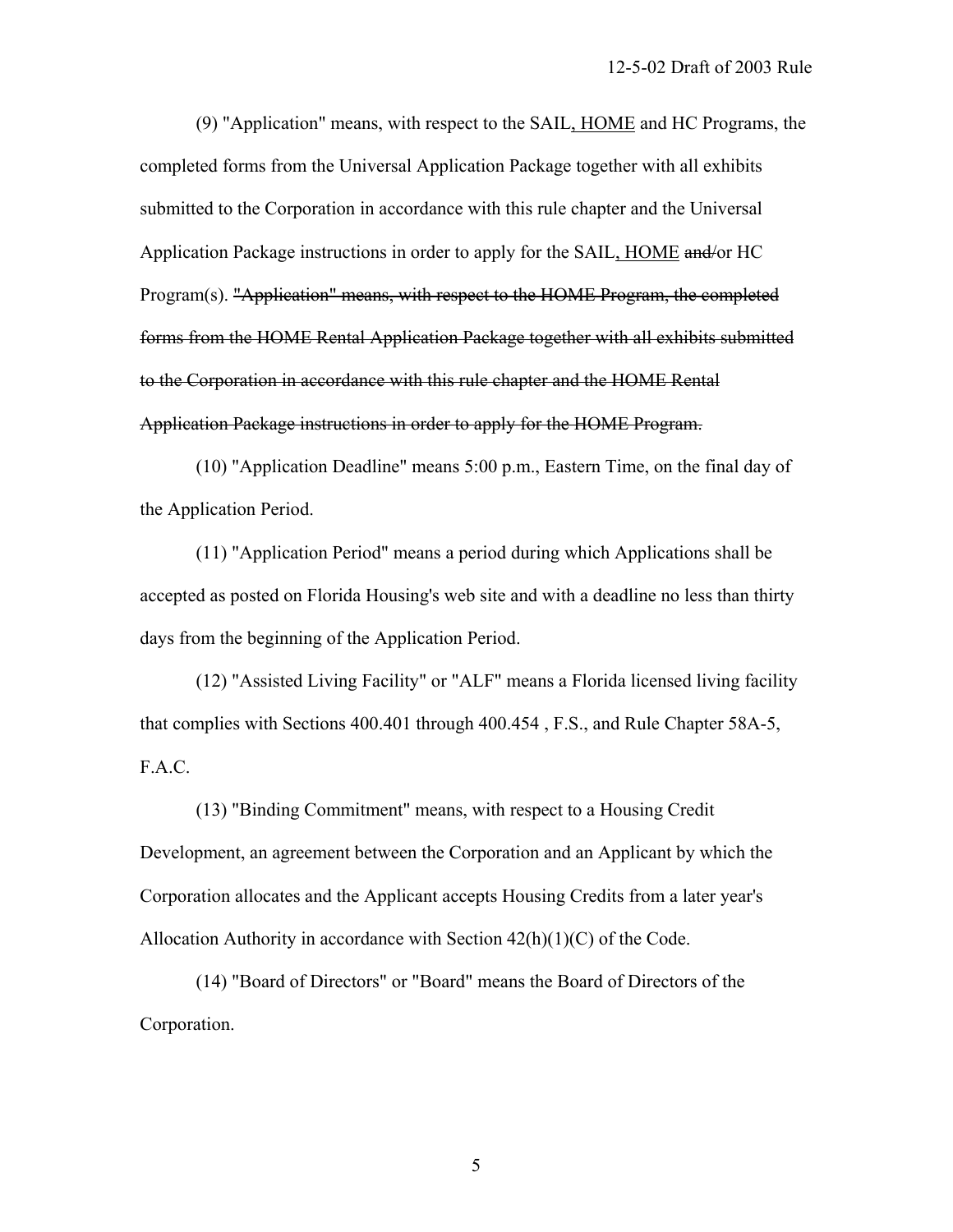(15) "Building Identification Number" means, with respect to a Housing Credit Development, the number assigned by the Corporation to describe each building in a Housing Credit Development, pursuant to Internal Revenue Service Notice 88-91.

 (16) "Calendar Days" means, with respect to computing any period of time allowed by this rule, the day of the event from which the designated period of time begins to run shall not be included. The last day of the period so computed shall be included unless it is a Saturday, Sunday or legal holiday, in which event the period shall run until the end of the next day which is neither a Saturday, Sunday or legal holiday.

 (17) "Carryover" means the provision under Section 42 of the Code which allows a Development, under certain conditions allowed by Section 42 of the Code, to receive a Housing Credit Allocation in a given calendar year and be placed in service within a period of two calendar years from the date the Applicant qualifies for Carryover, pursuant to Rule 67-48.028 , F.A.C.

 (18) "Catchment Area" means the geographical area covered under a Local Homeless Assistance Continuum of Care Plan, as designated and revised as necessary by the State Office on Homelessness, in accordance with Section 420.624 , F.S.

 (19) "Categorical Set-Aside" means, with respect to the SAIL Program, the reservation of funds for Commercial Fishing Workers or Farmworkers, Families, Elderly persons, and persons who are Homeless, in accordance with Section 420.5087 , F.S. "Categorical Set-Aside" means, with respect to the Housing Credit Program, the amount of Allocation Authority which has been designated by the Corporation and the QAP as a set-aside.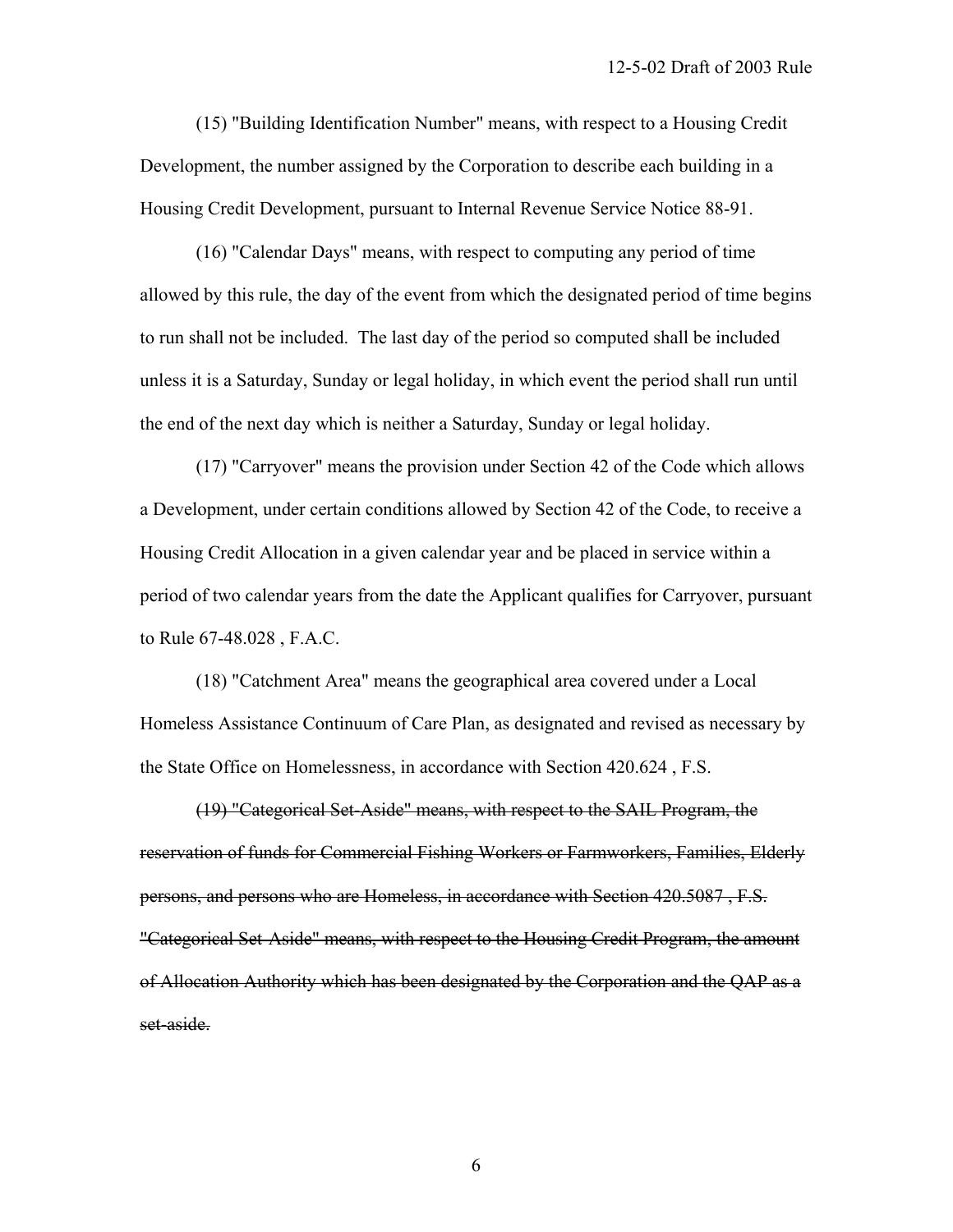$(19)(20)$  "Code" or "IRC" means the Internal Revenue Code of 1986, as in effect on the date of this rule chapter, together with corresponding and applicable final, temporary or proposed regulations, notices, and revenue rulings issued with respect thereto by the Treasury or the Internal Revenue Service of the United States, which is adopted and incorporated herein by reference.

 $(20)(21)$  "Commercial Fishing Worker" means a laborer who is employed on a seasonal, temporary, or permanent basis in fishing in saltwater or freshwater and who derived at least 50% of his income in the immediately preceding 12 calendar months from such employment. The term includes a person who has retired as a laborer due to age, disability, or illness. In order to be considered retired due to age, a person must be 50 years of age or older and must have been employed for a minimum of 5 years as a commercial fishing worker. In order to be considered retired due to disability or illness, a person must:

 (a) Establish medically that the person is unable to be employed as a commercial fishing worker due to such disability or illness; and

 (b) Establish that he or she was previously employed as a commercial fishing worker.

 (21)(22) "Commercial Fishing Worker Household" means a household of one or more persons wherein at least one member of the household is a Commercial Fishing Worker.

 $(22)(23)$  "Community Housing Development Organizations" or "CHDOs" means organizations that are organized pursuant to the "CHDO" definition in 24 CFR Part 92.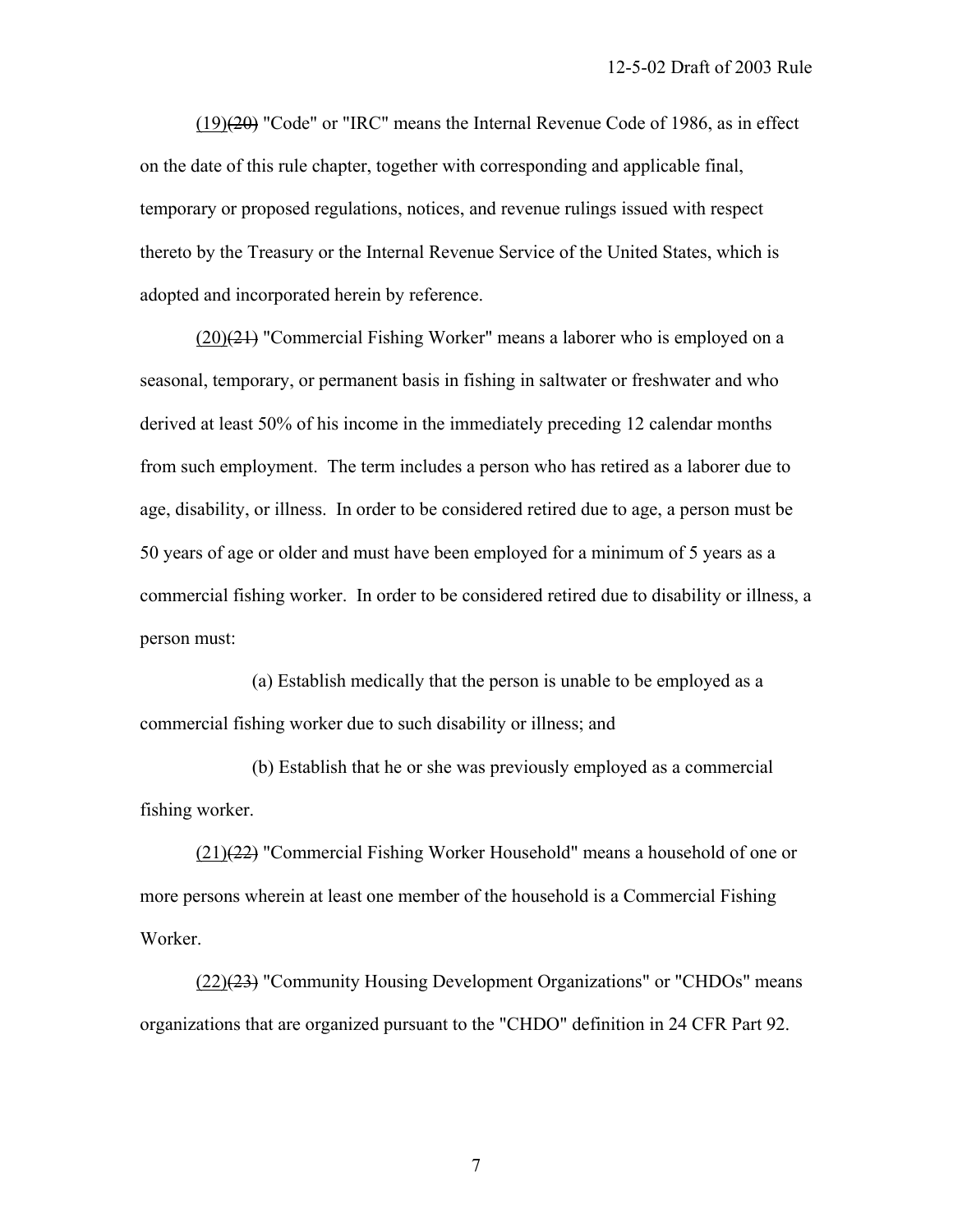$(23)(24)$  "Competitive Housing Credits" or "Competitive HC" means those Housing Credits which come from Florida Housing's annual Allocation Authority.

 $(24)$ ( $(25)$ ) "Compliance Period" means, with respect to a SAIL Development, a minimum period of 15 years from the date the first residential unit is occupied; with respect to a HOME Development, a minimum period of 15 years for rehabilitation Developments and 20 years for new construction Developments, beginning from the date the first residential unit is occupied. However, for SAIL and HOME Developments which contain occupied units to be rehabilitated, the Compliance Period shall begin at closing of the SAIL or HOME loan. With respect to any building that is included in a Housing Credit Development, "Compliance Period" means a minimum period of 15 years beginning on the first day of the first taxable year of the Housing Credit Period with respect thereto in which a Housing Credit Development shall continue to maintain the Housing Credit Set-Aside chosen by the Applicant in the Application, pursuant to Section 42 of the Code.

 $(25)(26)$  "Consolidated Plan" means the plan prepared in accordance with HUD Regulations, 24 CFR § 91, which is adopted and incorporated herein by reference, and which describes needs, resources, priorities and proposed activities to be undertaken with respect to certain HUD programs, including the HOME Program.

 $(26)(27)$  "Contact Person" means the person with whom the Corporation will correspond concerning the Application and the Development. This person cannot be a third-party consultant.

 (27)(28) "Corporation" or "Florida Housing" or "FHFC" means the Florida Housing Finance Corporation created pursuant to the Act.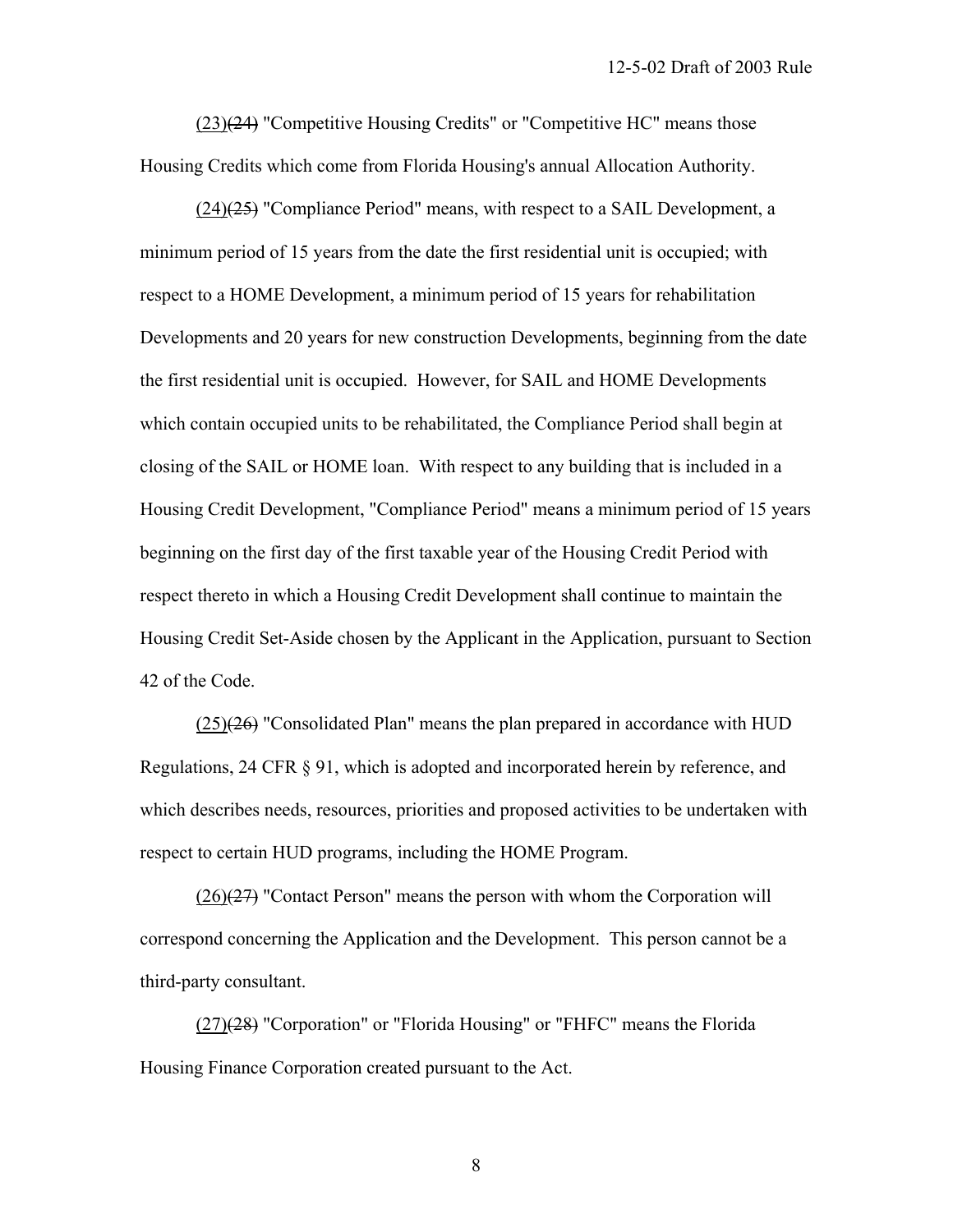$(28)(29)$  "Credit Underwriter" means the independent contractor under contract with the Corporation having the responsibility for providing stated credit underwriting services. Such services shall include a comprehensive analysis of the Applicant, the real estate, the economics of the Development, the ability of the Applicant and the Development team to proceed, the evidence of need for affordable housing in order to determine that the Development meets the program requirements and determine a recommended SAIL or HOME loan amount, housing credit allocation amount or a combined SAIL or HOME loan amount and a housing credit allocation amount, if any.

 (29)(30) "Default Interest Rate" means the rate of interest charged when the borrower is in default of the terms and conditions of the loan documents.

 (30)(31) "Department" or "DCA" means the Department of Community Affairs of the State of Florida.

 (31)(32) "Developer" means any individual, association, corporation, joint venturer, or partnership which possesses the requisite skill, experience, and credit worthiness to successfully produce affordable multifamily housing pursuant to this rule chapter. The Developer, as identified in an Application, may not change until the construction of the Development is complete.

 (32)(33) "Development, " "Project, " or "Property" means any work or improvement located or to be located in the state, including real property, buildings, and any other real and personal property, designed and intended for the primary purpose of providing decent, safe, and sanitary residential housing for persons or families, whether new construction, the acquisition of existing residential housing, or the remodeling, improvement, rehabilitation, or reconstruction of existing housing, together with such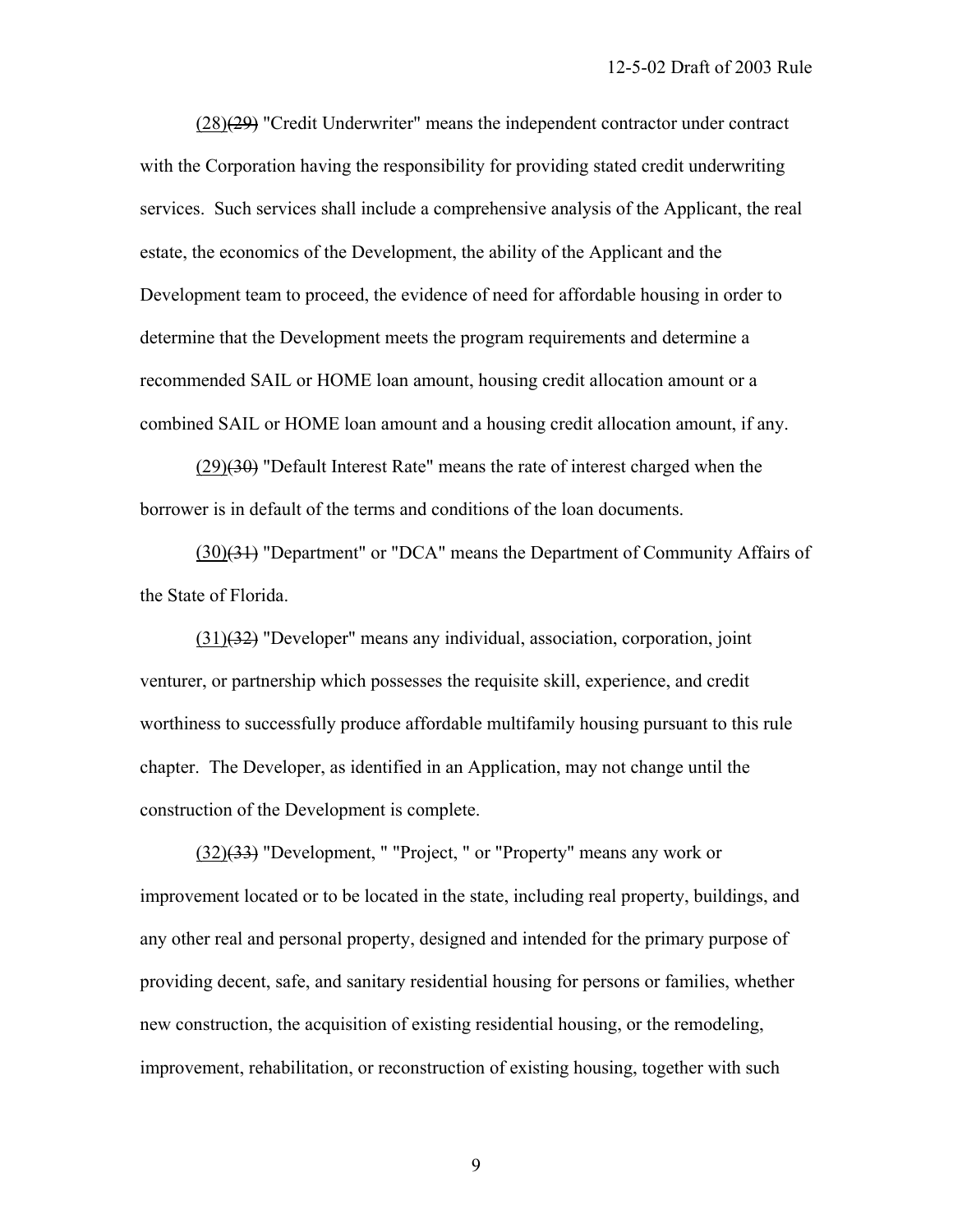related non-housing facilities as the Corporation determines to be necessary, convenient, or desirable.

 (33)(34) "Development Cash Flow" means, with respect to SAIL Developments, actual cash flow of a SAIL Development as calculated in the statement of cash flows prepared in accordance with generally accepted accounting principles and as adjusted for items including but not limited to extraordinary fees and expenses, payments on debt subordinate to the SAIL loan and capital expenditures.

 (34)(35) "Development Cost" means the total of all costs incurred in the completion of a Development excluding developer fee, acquisition cost of existing developments, and total land cost as shown in the Development Cost line item on the development cost pro forma within the Application.

 (35)(36) "Development Expenses" means, with respect to SAIL Developments, usual and customary operating and financial costs, such as the compliance monitoring fee, the financial monitoring fee, replacement reserves, the servicing fee and the debt service reserves. As it relates to the application of Development Cash Flow described in subsection 67-48.010 (4), F.A.C., the term does not include extraordinary capital expenses, developer fees and other non-operating expenses.

 (36)(37) "Difficult Development Area" or "DDA" means any area designated by the Secretary of Housing and Urban Development as having high construction, land, and utility costs relative to area median gross income in accordance with Section  $42(d)(5)$ , of the Code IRC. A list of the DDAs is adopted and incorporated herein by reference. A copy of such list is available on FHFC's web site www.floridahousing.org.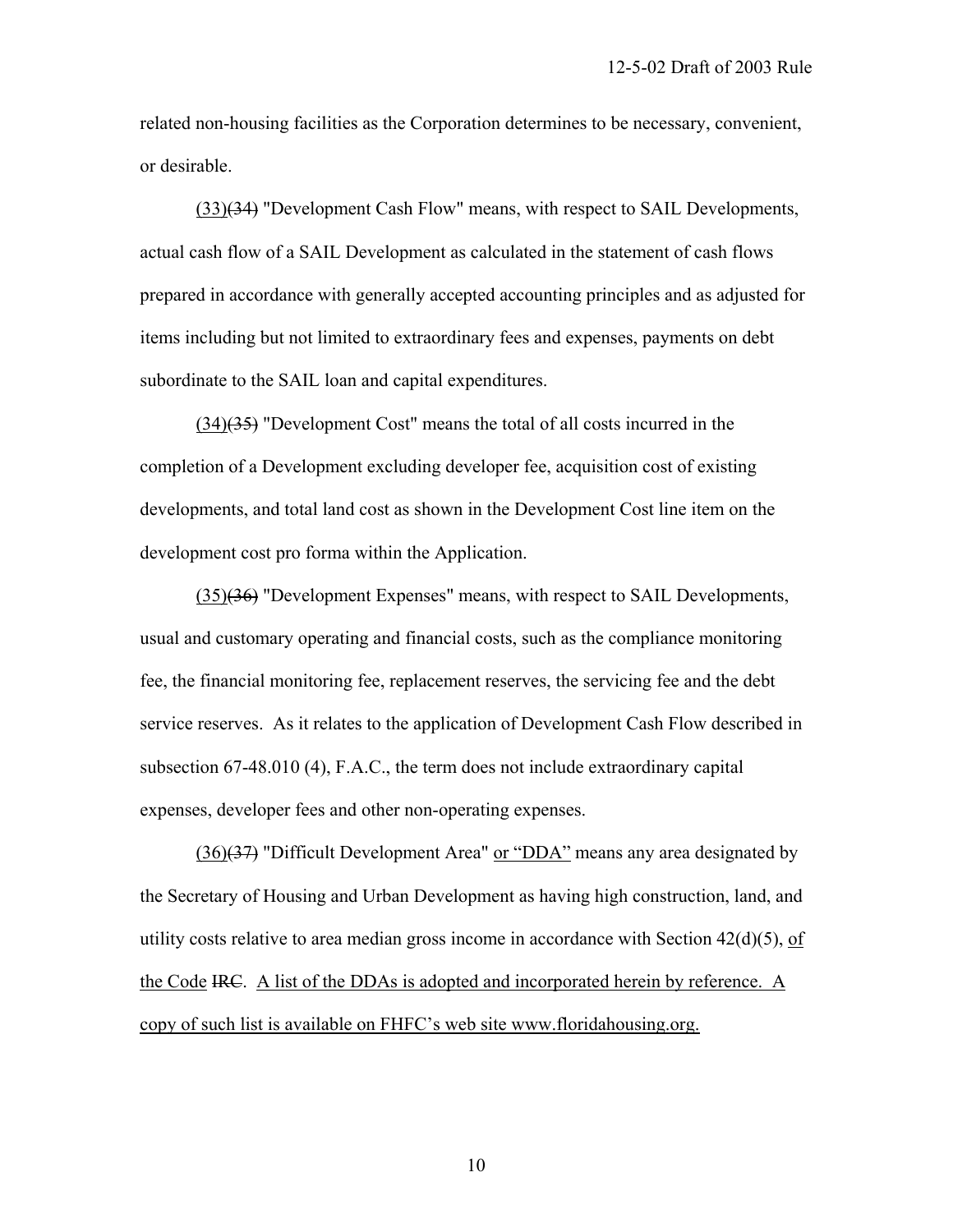(37)(38) "Document" means any written or graphic matter of any kind whatsoever, however produced or reproduced, including but not limited to records, reports, memoranda, minutes, notes, graphs, maps, charts, contracts, opinions, studies, analysis, photographs, financial statements and correspondence as well as any other tangible thing on which information is recorded.

 $(38)$ (39) "Draw" means the disbursement of funds to a Development under the SAIL and HOME Programs.

 (39)(40) "Elderly" means a person 62 years of age or older. With respect to the SAIL, HOME and HC Programs, persons meeting the Federal Fair Housing Act requirements for Elderly shall be considered Elderly.

 (40)(41) "Eligible Persons" or "Eligible Household" means one or more natural persons or a family, irrespective of race, creed, national origin, or sex, determined by the Corporation to be of low or very low income. In determining the income standards of eligible persons for its various programs, the Corporation shall take into account the following factors:

(a) Requirements mandated by federal law.

(b) Variations in circumstances in the different areas of the state.

(c) Whether the determination is for rental housing.

 (d) The need for family size adjustments to accomplish the purposes set forth in this rule chapter.

With respect to the HC Program, an "Eligible Person" or "Eligible Household" shall mean one or more persons or a family having a combined income which meets the income eligibility requirements of the Program and Section 42 of the Code.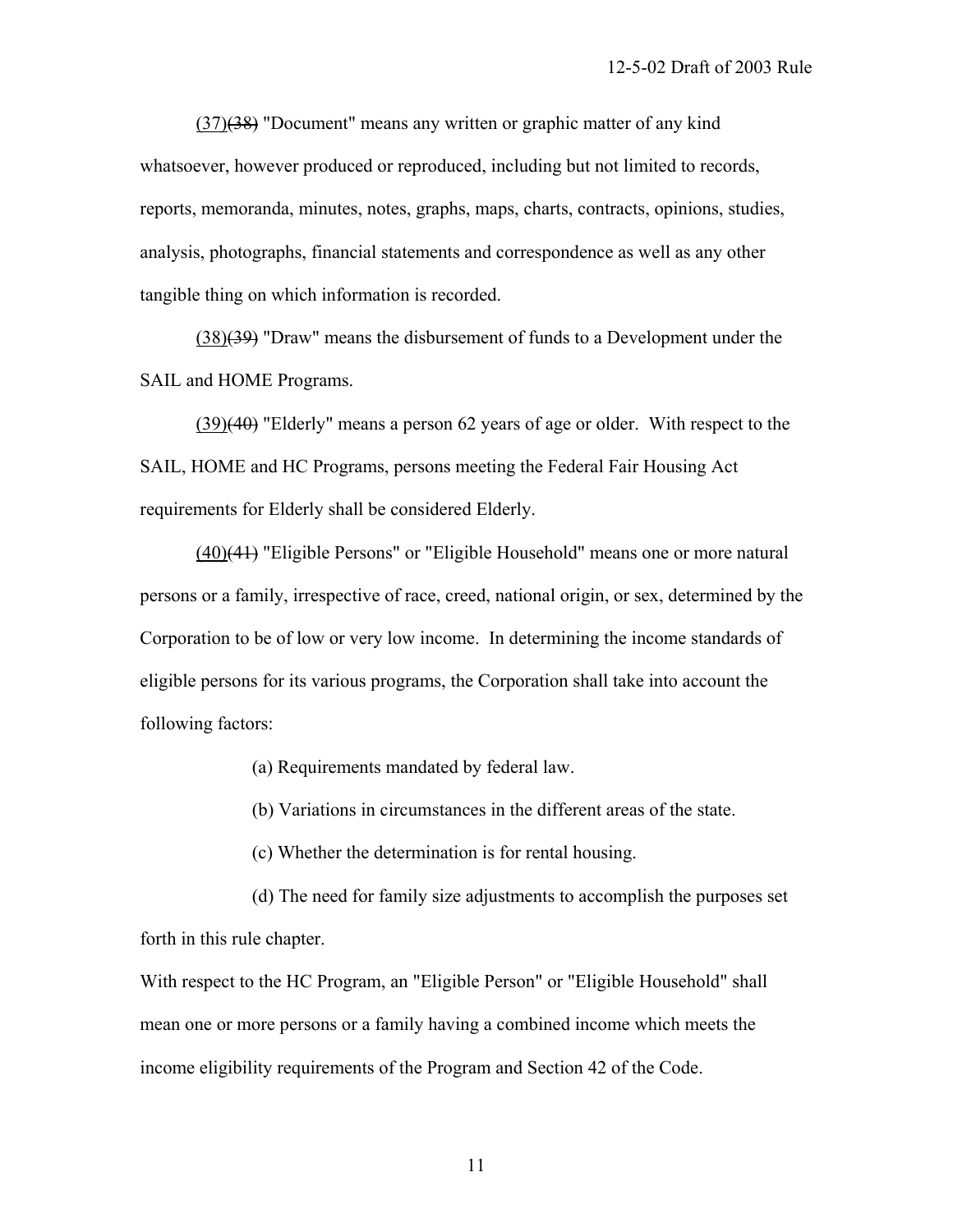(41)(42) "Executive Director" means the Executive Director of the Corporation.

 (42)(43) "Extended Use Agreement, " "Extended Low-Income Housing Agreement" or "EUA" means, with respect to the HC Program, an agreement between the Corporation and the Applicant which sets forth the Set-Aside requirements and other Development requirements, if any, under the HC Program.

 (43)(44) "Family" or "Family Household" describes a household composed of one or more persons.

 (44)(45) "Farmworker" means any laborer who is employed on a seasonal, temporary or permanent basis in the planting, cultivating, harvesting or processing of agricultural or aquacultural products and who has derived at least 50% of his income in the immediately preceding 12 calendar months from such employment. "Farmworker" also includes a person who has retired as a laborer due to age, disability or illness. In order to be considered retired from farmwork due to age, a person must be 50 years of age or older and must have been employed for a minimum of 5 years as a farmworker immediately preceding retirement. In order to be considered retired from farmwork due to disability or illness, it must be:

 (a) Medically established that the person is unable to be employed as a farmworker due to such disability or illness; and

 (b) Established that he or she had previously met the definition of Farmworker.

 (45)(46) "Farmworker Household" means a household of one or more persons wherein at least one member of the household is a Farmworker at time of initial occupancy.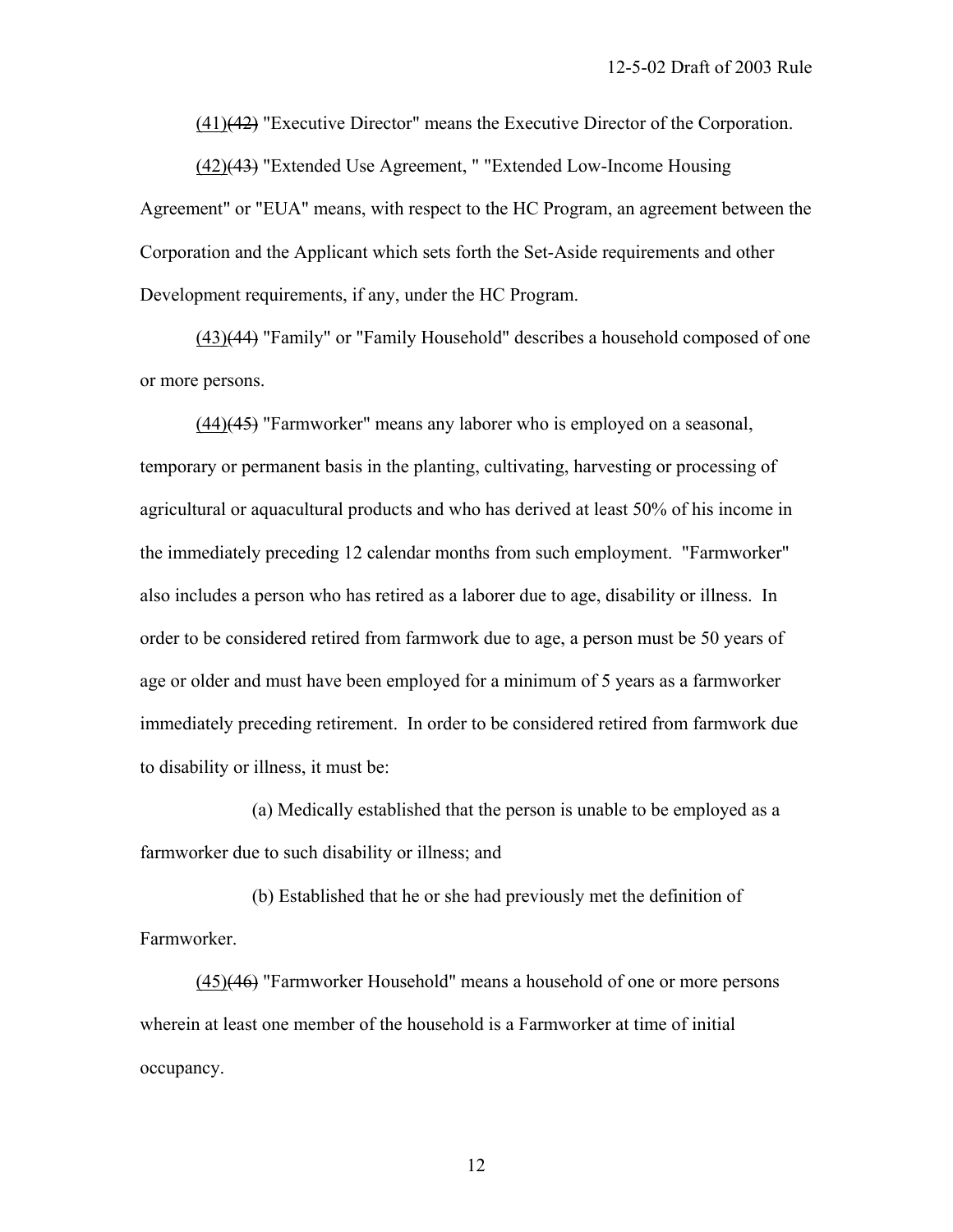(46)(47) "Farmer's Home" or "FmHA" means the Farmer's Home Administration of the United States Department of Agriculture, which is now known as "USDA — Rural Development" or "RD" and formerly known as "Rural Economic and Community Development" or "RECD".

 (47)(48) "Final Cost Certification Application" or "Form FCCA" means, with respect to a Housing Credit Development, that Form FCCA which is adopted and incorporated herein by reference, effective on the date of the latest amendment to this rule chapter, and which shall be used by an Applicant to itemize all expenses incurred in association with construction or rehabilitation of a Housing Credit Development. Such form will be made available from the Corporation and shall be completed, executed and submitted to the Corporation, as specified in subsections  $67-48.023$  (6) — (7), F.A.C., along with the executed Extended Use Agreement, IRS Forms 8821 for all Financial Beneficiaries, a copy of the syndication agreement disclosing the rate and all terms, the required certified public accountant opinion letter, photographs of the completed Development, the monitoring fee, and documentation of the placed-in-service date as specified in FCCA instructions. The Final Housing Credit Allocation will not be issued until such time as all items in the preceding sentence are received and processed by the Corporation. A copy of Form FCCA such form is available on FHFC's web site www.floridahousing.org. IRS Form 8821 is adopted and incorporated herein by reference and can be obtained from the Internal Revenue Service by calling 1(800)829- 4477.

 (48)(49) "Final Housing Credit Allocation" means, with respect to a Housing Credit Development, the issuance of Housing Credits to an Applicant upon completion of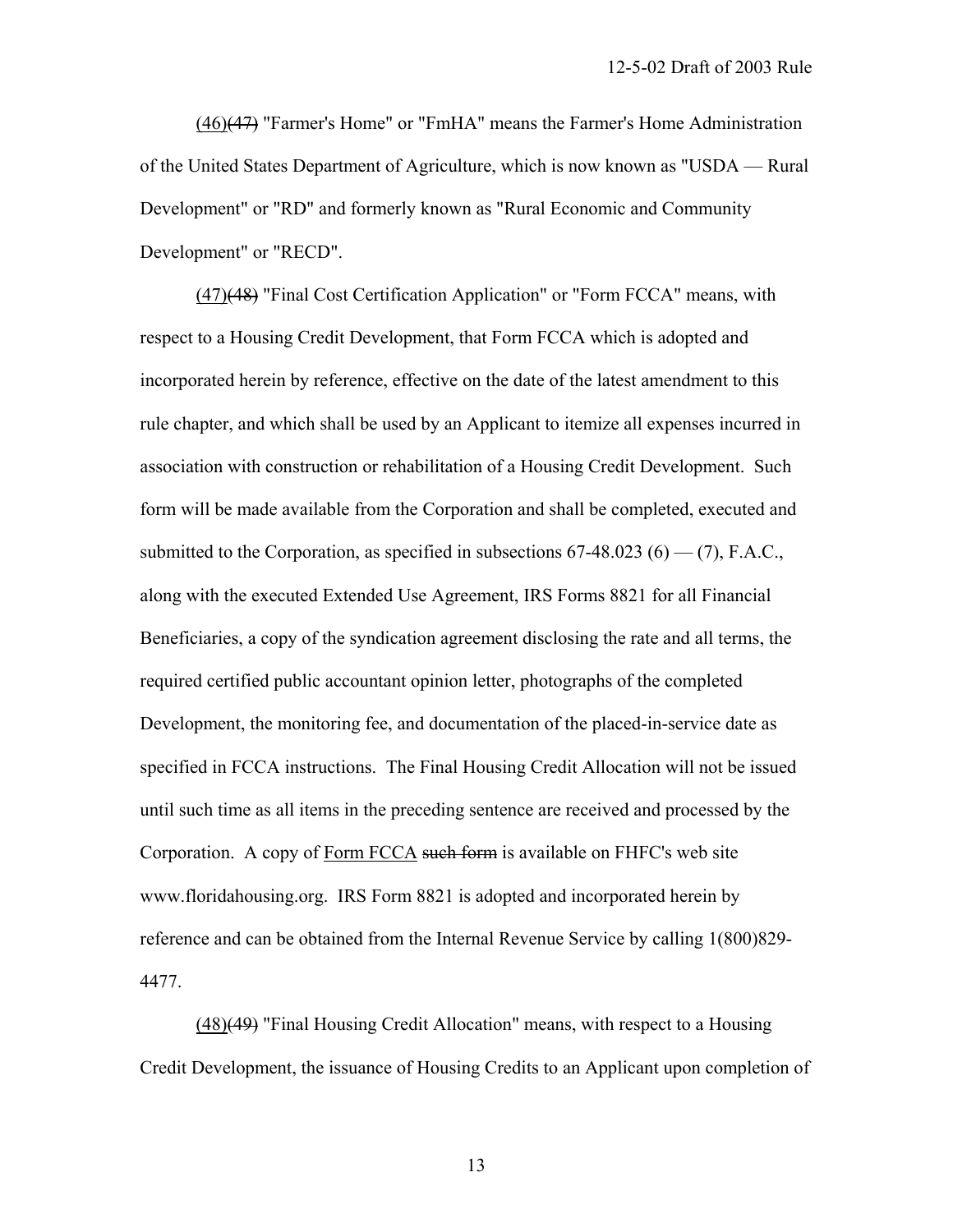construction or rehabilitation of a Development and submission to the Corporation by the Applicant of a completed and executed Form FCCA pursuant to subsections 67-48.023  $(6)$  — (7), F.A.C.

 (49)(50) "Financial Beneficiary" means any Developer and its principals and principals of the Applicant entity who receives or will receive a financial benefit of:

 (a) 3% or more of Total Development Cost (including deferred fees) if Total Development Cost is \$5 million or less; or

 (b) 3% of the first \$5 million and 1% of any costs over \$5 million (including deferred fees) if Total Development Cost is greater than \$5 million. This definition does not include third party lenders, third party management agents or companies, Housing Credit Syndicators, credit enhancers who are regulated by a state or federal agency and who do not share in the profits of the Development or building contractors whose total fees are within the limit described in subsection 67-48.002  $(53)(54)$ , F.A.C.

 (50)(51) "Financial Institution" means a state or federal association, bank, trust company, international bank agency, representative office or international administrative office, or credit union.

(51)(52) "Florida Keys Area" means all lands in Monroe County, except:

 (a) That portion of Monroe County included within the designated exterior boundaries of the Everglades National Park and areas north of said Park;

 (b) All lands more than 250 feet seaward of the mean high water line owned by local, state, or federal governments; and

(c) Federal properties.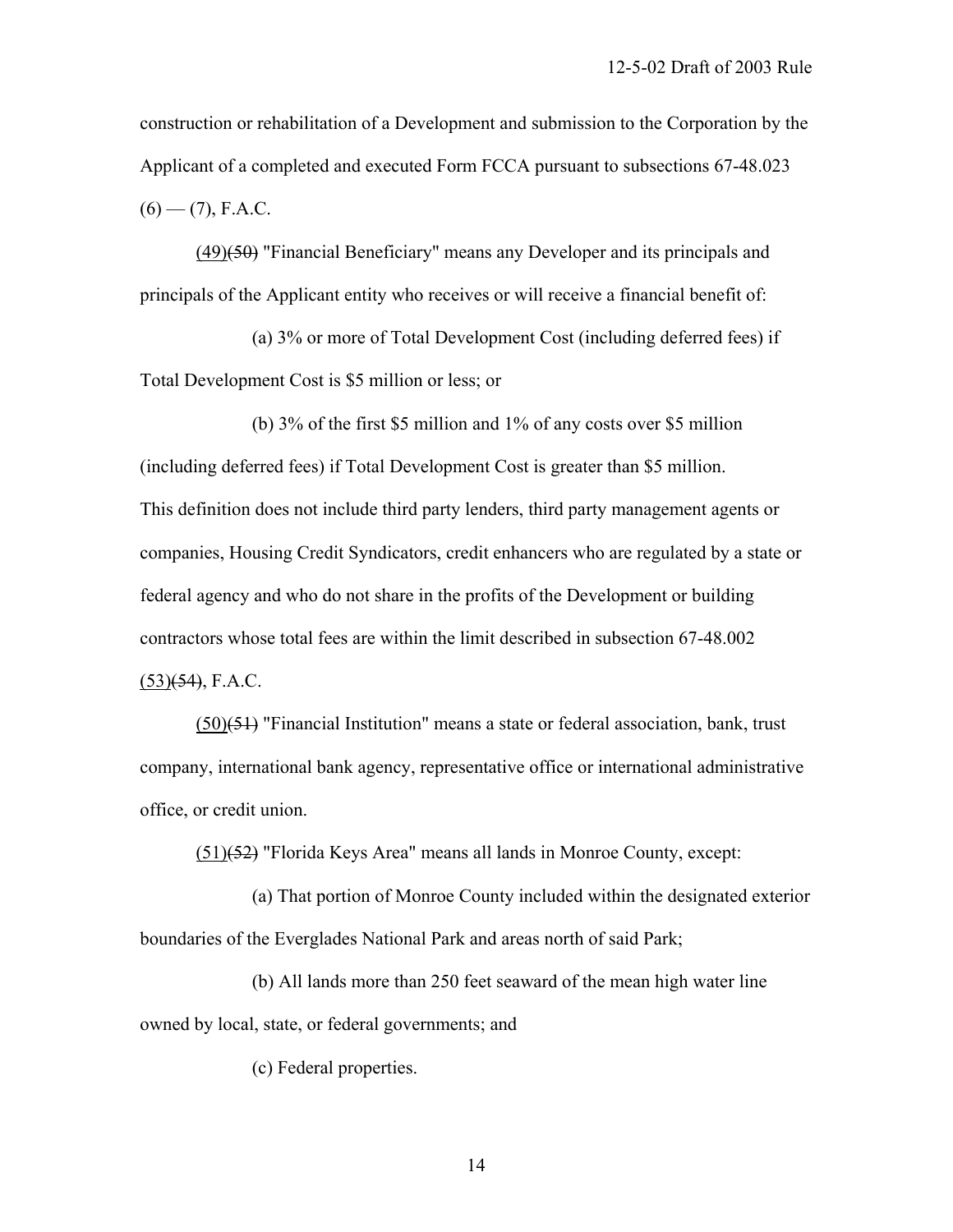$(52)(53)$  "Funding Cycle" means the period of time commencing with the Notice of Funding Availability or Notice of Credit Availability pursuant to this rule chapter and concluding with the issuance of Allocations or loans to Applicants who applied during a given Application Period.

 (53)(54) "General Contractor" means an entity duly licensed in the State of Florida which, to be eligible for the maximum 14% fee, must meet the following conditions:

 (a) A Development superintendent must be employed by the General Contractor and the costs of that employment must be charged to the general requirements line item of the General Contractor's budget;

 (b) Development construction trailer and other overhead must be paid directly by the General Contractor and charged to general requirements;

(c) Building permits must be issued in the name of the General Contractor;

 (d) Payment and performance bond (or approved alternate security for General Contractor's performance, such as a letter of credit or other guarantee acceptable to Florida Housing) must be issued in the name of the General Contractor by a company rated at least "A-" by AMBest & Co.;

 (e) None of the General Contractor duties to manage and control the construction of the Development may be subcontracted; and

 (f) Not more than 20 percent of the construction cost is subcontracted to any one entity unless otherwise approved by the Board for a specific Development.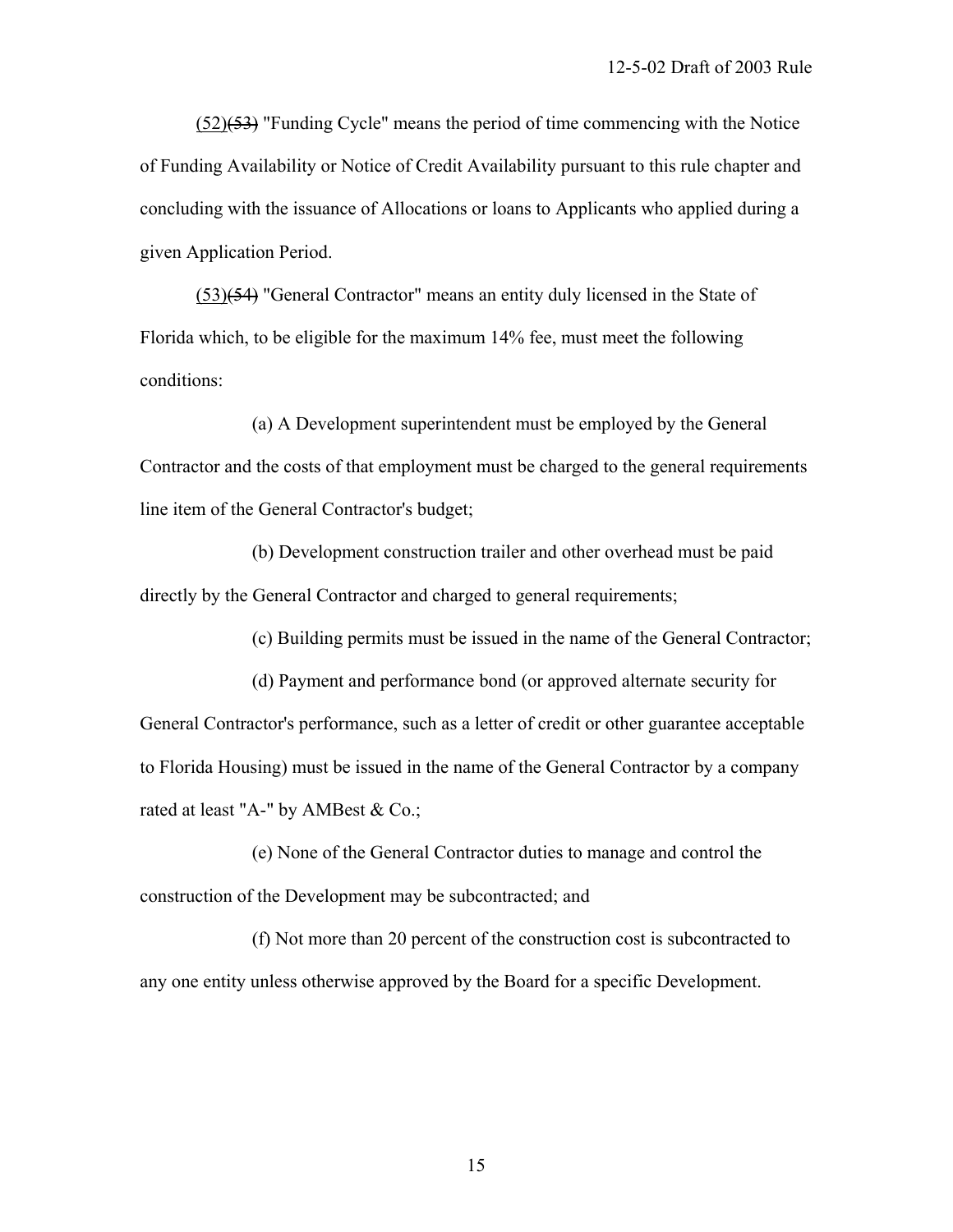(54)(55) "Geographic Set-Aside" means the amount of Allocation Authority or funding which has been designated by the Corporation to be allocated for Developments located in specific geographical regions within the State of Florida.

 (55)(56) "HC" or "Housing Credit Program" means the Low-Income or Very Low-Income rental housing program administered by the Corporation pursuant to Section 42 of the Code and Section 420.5099, F.S., under which the Corporation is designated the Housing Credit agency for the State of Florida within the meaning of Section 42(h)(7)(A) of the Code, and this rule chapter.

 (56)(57) "HOME" or "HOME Program" means the HOME Investment Partnerships Program administered by the Corporation pursuant to HUD Regulation 24 CFR § 92, which is adopted and incorporated herein by reference, and Section 420.5089 , F.S.

 (57)(58) "HOME-Assisted Unit" means the specific units that are funded with HOME funds. HOME units shall adhere to rent controls and income targeting requirements pursuant to 24 CFR § 92.252.

 (58)(59) "HOME Development" means any Development which receives financial assistance from the Corporation under the HOME Program.

 (59)(60) "HOME Minimum Set-Aside Requirement" means the minimum setaside requirement of 20% of the HOME-Assisted Units in the Development shall be rented to persons at 50% of the median income adjusted for family size and 80% of the HOME-Assisted Units in the Development shall be rented to persons at 60% of the median income adjusted for family size.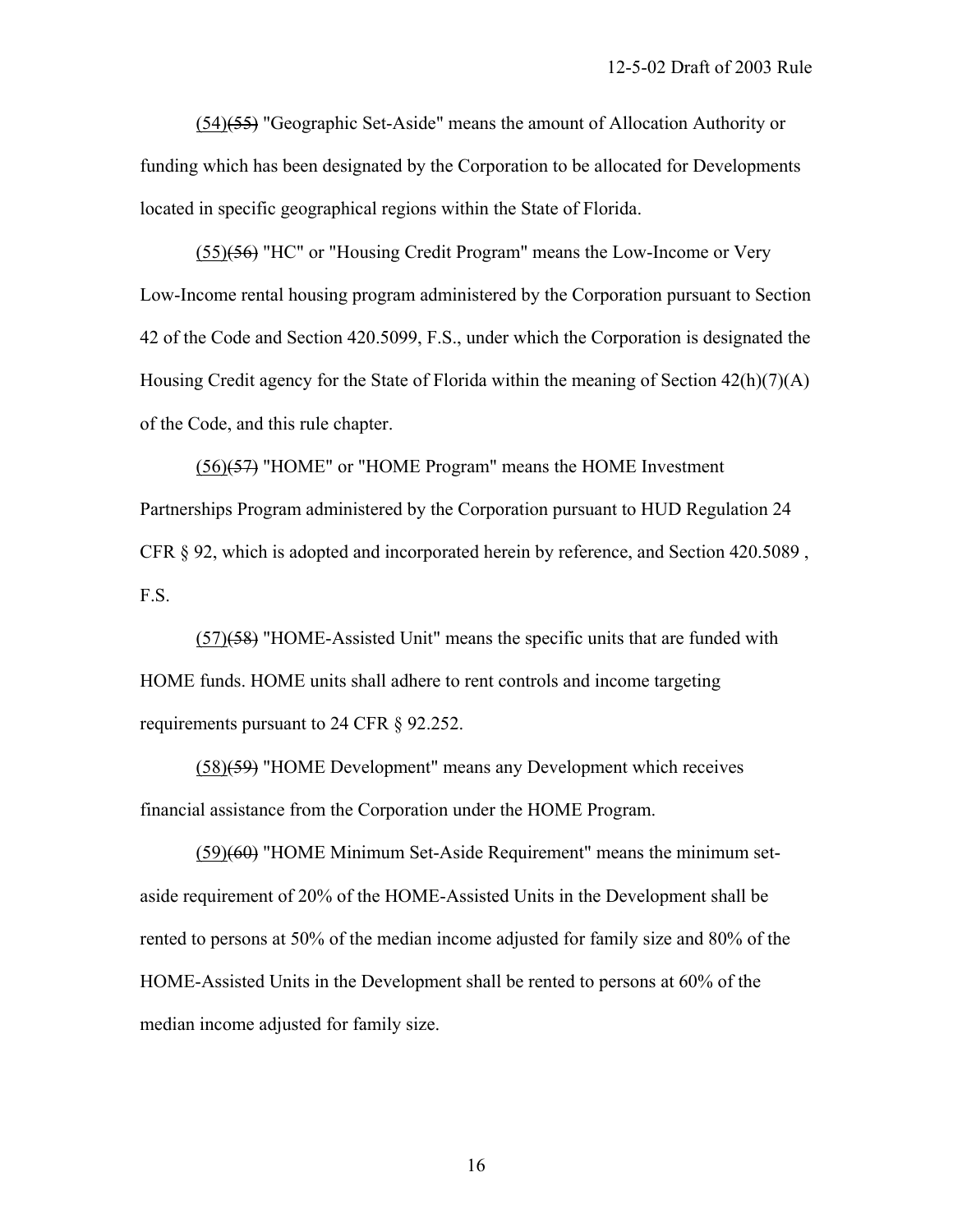(61) "HOME Rental Application Package" or "HOMER1015" means the forms and instructions thereto, obtained from the Corporation at 227 North Bronough Street, Suite 5000, Tallahassee, Florida 32301-1329, which shall be completed and submitted to the Corporation in accordance with this rule chapter in order to apply for the HOME Programs. The HOME Rental Application Package is adopted and incorporated herein by reference, effective on the date of the latest amendment to this rule chapter.

 (60)(62) "HOME Rental Development" means a Development proposed to be constructed or rehabilitated with HOME funds. A Development which is under construction may be eligible to apply for HOME funds only if the final building permit is dated no earlier than 6 months prior to the Application Deadline, and the Development is able to provide evidence of eertifies compliance with federal labor standards (if 12 or more HOME-Assisted Units are developed under a single contract) for any work already completed, and compliance with HUD environmental requirements as well as all other federal HOME regulations as listed in Rule 67-48.014 and 24 CFR Part 92. The federal requirements may require completion of activities prior to submission of an Application for HOME funding.

 $(61)$ ( $63$ ) "HOME Rent-Restricted Unit" means the maximum allowable rents designed to ensure affordability on the HOME-Assisted Units:

 (a) High HOME rent means 80% of the HOME-Assisted Units in a Development must have rents set at no more than the lesser of the Section 8 Fair Market Rent (FMRs) or rents that are 30% for a Family at 65% of median income limit, minus resident-paid utilities.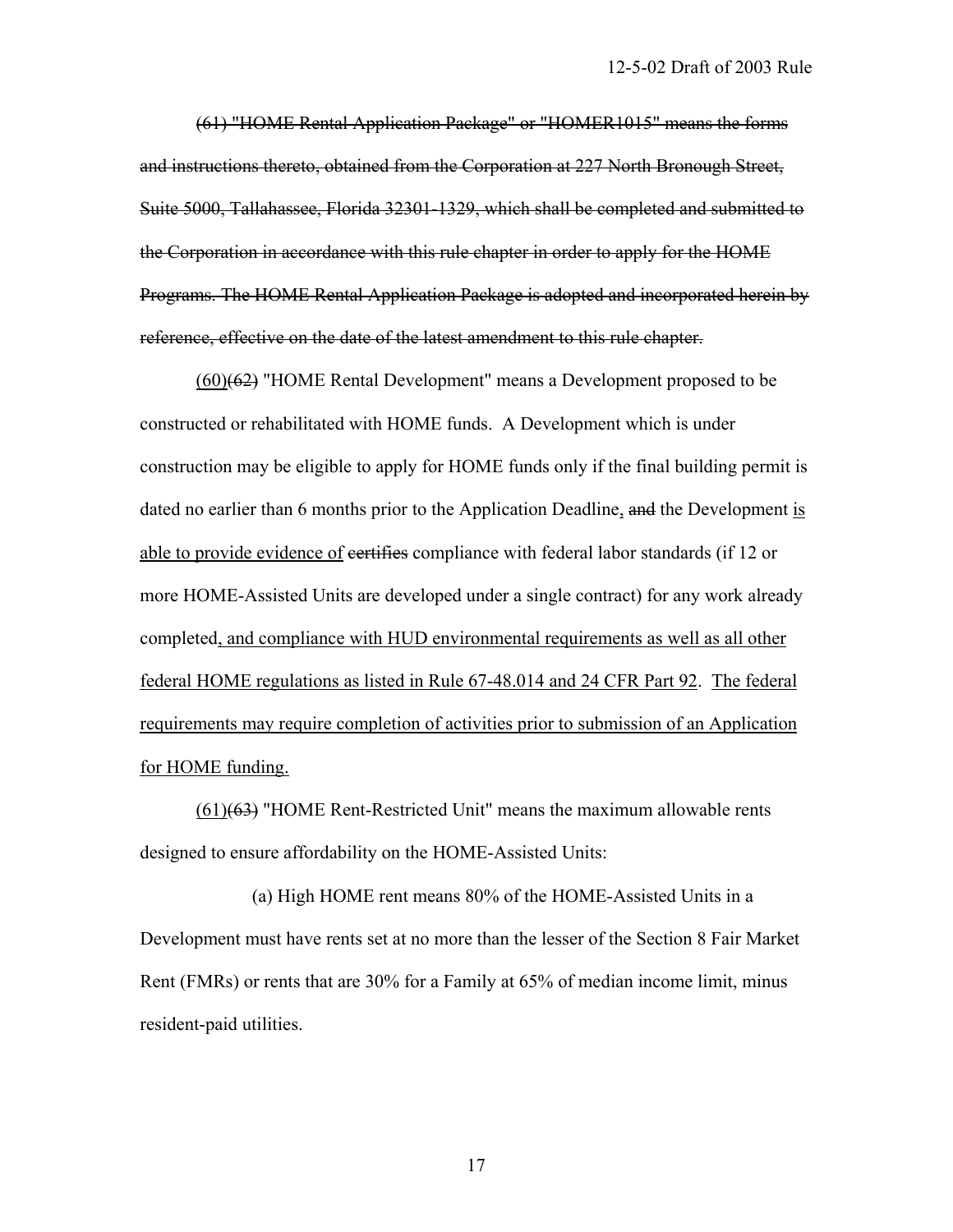(b) Low HOME rent means 20% of the HOME-Assisted Units in a Development must have rents set at no more than the lesser of the Section 8 Fair Market Rent (FMRs), or 30% of the gross income of a Family at 50% of the area median income, minus resident-paid utilities.

 (62)(64) "Homeless" or "Homeless Household" means an individual or Family who lacks a fixed, regular, and adequate nighttime residence or an individual or Family who has a primary nighttime residence that is:

 (a) A supervised publicly or privately operated shelter designed to provide temporary living accommodations, including welfare hotels, congregate shelters, and transitional housing;

 (b) An institution that provides a temporary residence for individuals intended to be institutionalized; or

 (c) A public or private place not designed for, or ordinarily used as, a regular sleeping accommodation for human beings.

The term does not refer to any individual imprisoned or otherwise detained pursuant to state or federal law.

 $(63)(65)$  "Housing Credit" means the tax credit issued in exchange for the development of rental housing pursuant to Section 42 of the Code and the provisions of this Rule Chapter 67-48, F.A.C.

 (64)(66) "Housing Credit Allocation" means the amount of Housing Credits determined by the Corporation as necessary to make a Development financially feasible and viable throughout the Development's Housing Credit Compliance Period pursuant to Section  $42(m)(2)(A)$  of the Code.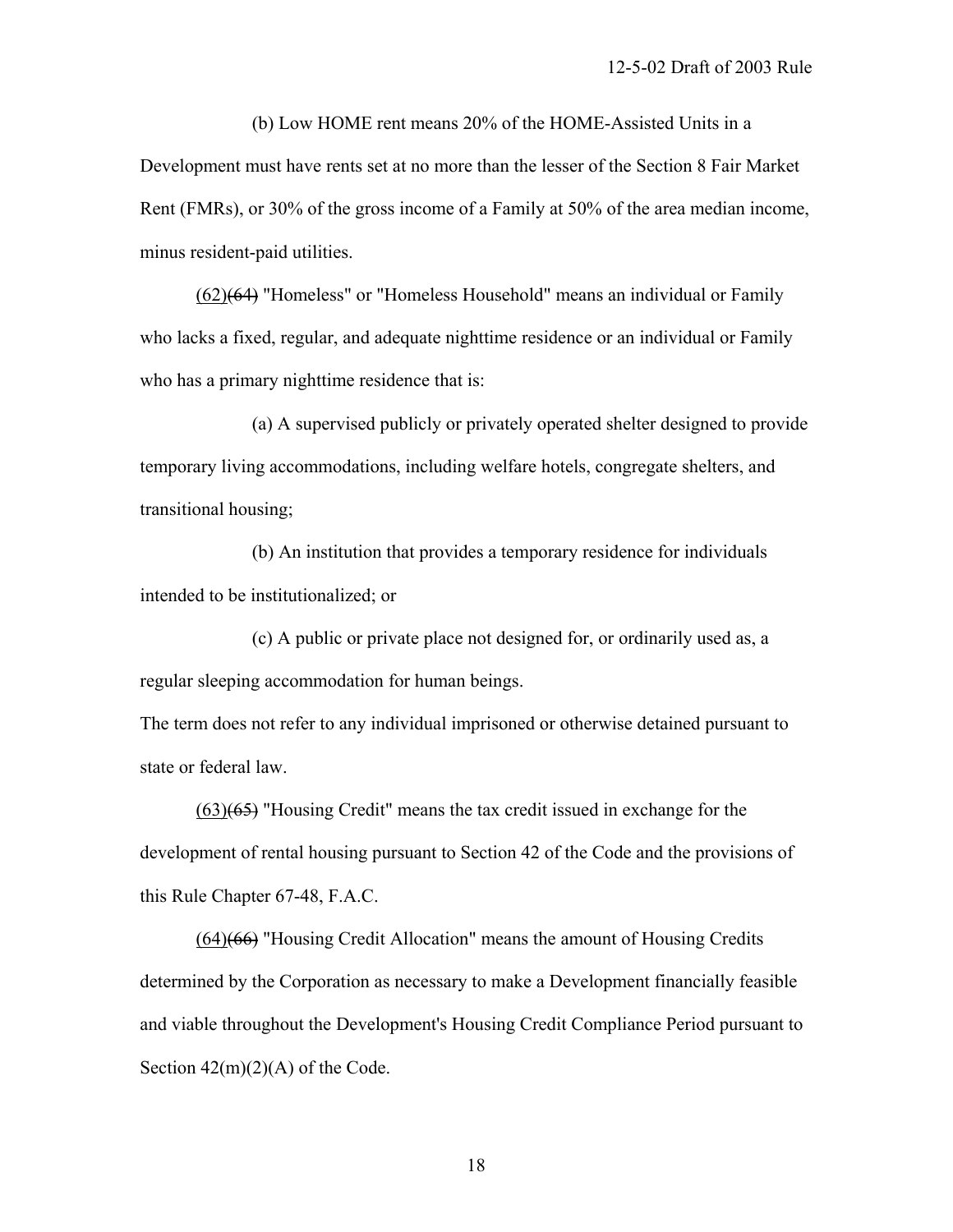$(65)$  $(67)$  "Housing Credit Development" means the proposed or existing rental housing Development(s) for which Housing Credits have been applied or received.

 (66)(68) "Housing Credit Extended Use Period" or "Extended Use Period" means, with respect to any building that is included in a Housing Credit Development, the period that begins on the first day of the Compliance Period in which such building is part of the Development and ends on the later of: (i) the date specified by the Corporation in the Extended Use Agreement or (ii) the date that is the fifteenth anniversary of the last day of the Compliance Period, unless earlier terminated as provided in Section 42(h)(6) of the Code.

 $(67)(69)$  "Housing Credit Period" means with respect to any building that is included in a Housing Credit Development, the period of 10 years beginning with:

(a) The taxable year in which such building is placed in service; or

(b) At the election of the Developer, the succeeding taxable year.

 (68)(70) "Housing Credit Rent-Restricted Unit" means, with respect to a Housing Credit Development, a unit for which the gross rent does not exceed 30% of the imputed income limitation (Low-Income or Very Low-Income) applicable to such unit as chosen by the Applicant in the Application and in accordance with the Code. Gross rent must be determined from the rent charts included in the Application and must correspond to the percentage of area median income committed to by the Applicant in the Application.

 $(69)(71)$  "Housing Credit Set-Aside" means the number of units in a Housing Credit Development necessary to satisfy the percentage of Low-Income or Very Low-Income units chosen by the Applicant in the Application.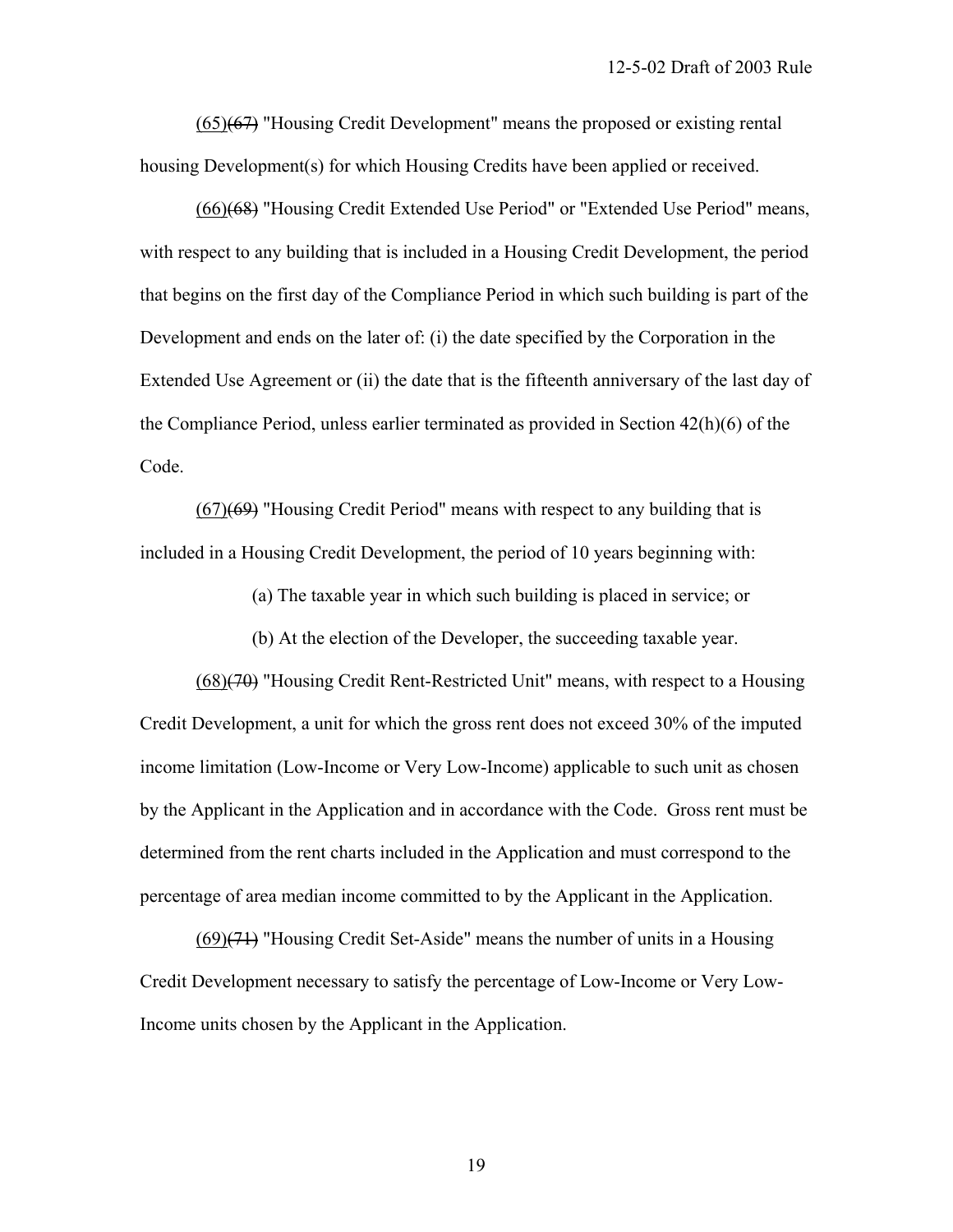(70)(72) "Housing Credit Syndicator" means a person, partnership, corporation, trust or other entity that regularly engages in the purchase of interests in entities that produce Qualified Low Income Housing Projects [as defined in Section 42(g) of the Internal Revenue Code] and provides at least one written reference in the Application that such person, partnership, corporation, trust or other entity has performed its obligation under the partnership agreements and is not currently in default under those agreements.

 $(71)(73)$  "Housing Provider" means, with respect to a HOME Development, local government, consortia approved by HUD under the HUD Regulations, for-profit and non-profit Developers, and qualified CHDOs, with demonstrated capacity to construct or rehabilitate affordable housing.

 $(72)(74)$  "HUD" means the U.S. Department of Housing and Urban Development.

 $(73)(75)$  "HUD Regulations" means, with respect to the HOME Program, the regulations of HUD in 24 CFR § 92, together with subsequent amendments thereto, as in effect on the date of this rule chapter.

 (74)(76) "Income Certification", "Tenant Income Certification" or "Form TIC-1" means that Form TIC-1, which is adopted and incorporated by reference, and which shall be used to certify the income of all residents residing in a set-aside unit in a Development. A copy of such form is available on FHFC's web site www.floridahousing.org.

 $(75)(77)$  "Land Use Restriction Agreement, " or "LURA" means, with respect to the SAIL or HOME Program, an agreement between the Corporation and the Applicant which sets forth the Set-Aside requirements and other Development requirements, if any, under the SAIL or HOME Program.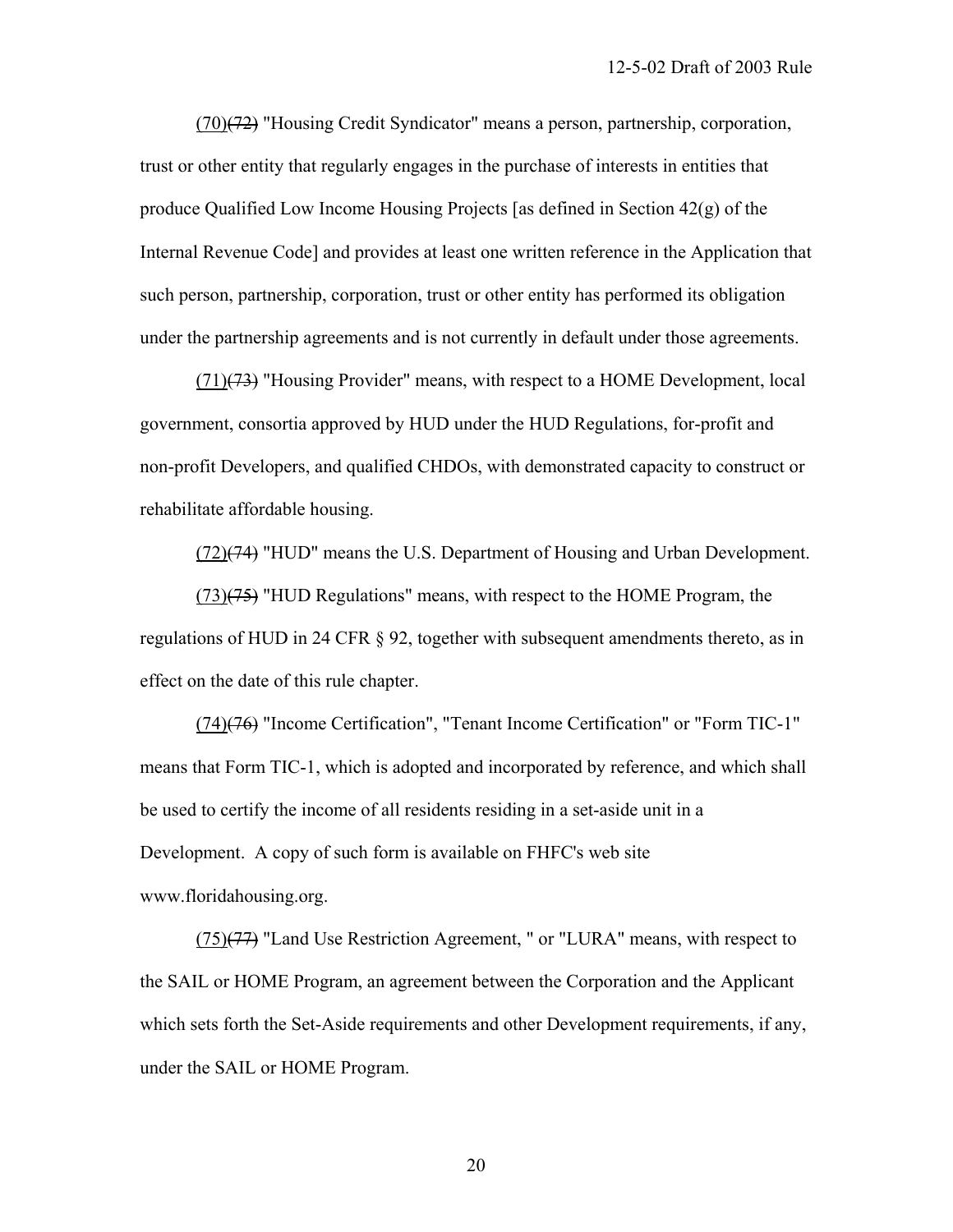$(76)(78)$  "Lead Agency" means a Local Government or Non-Profit serving as the point of contact and accountability to the State Office on Homelessness with respect to the Local Homeless Assistance of Continuum of Care Plan, in accordance with Section 420.624 , F.S.

 (77)(79) "Local Government" means a unit of local general-purpose government as defined in Section 218.31 (2), F.S.

 (78)(80) "Local Homeless Assistance Continuum of Care Plan" means a plan for developing and implementing a framework for a comprehensive and seamless array of housing and services to address the needs of homeless persons and persons at risk for homelessness, in accordance with Section 420.624 , F.S.

 $(79)(81)$  "Low Income" means, with respect to the HOME Program, income which does not exceed 80% of the median income for the area, as determined by HUD, with adjustments for family size, except that HUD may establish income ceilings higher or lower than 80% of the median for the area on the basis of HUD findings that such variations are necessary because of prevailing levels of construction costs or fair market rents, or unusually high or low family incomes, provided; however, with respect to the HC Program, "Low Income" shall mean income which is at or below 50% or 60% of the area median income, adjusted for family size, whichever is elected.

 (80)(82) "Match" means non-federal contributions to a HOME Development eligible pursuant to the HUD Regulations.

 $(81)$ (83) "Non-Profit" means a qualified non-profit entity as defined in Section  $42(h)(5)(C)$ , subsection  $501(c)(3)$  or  $501(c)(4)$  of the Code and organized under Chapter 617, F.S., if a Florida Corporation, or organized under similar state law if organized in a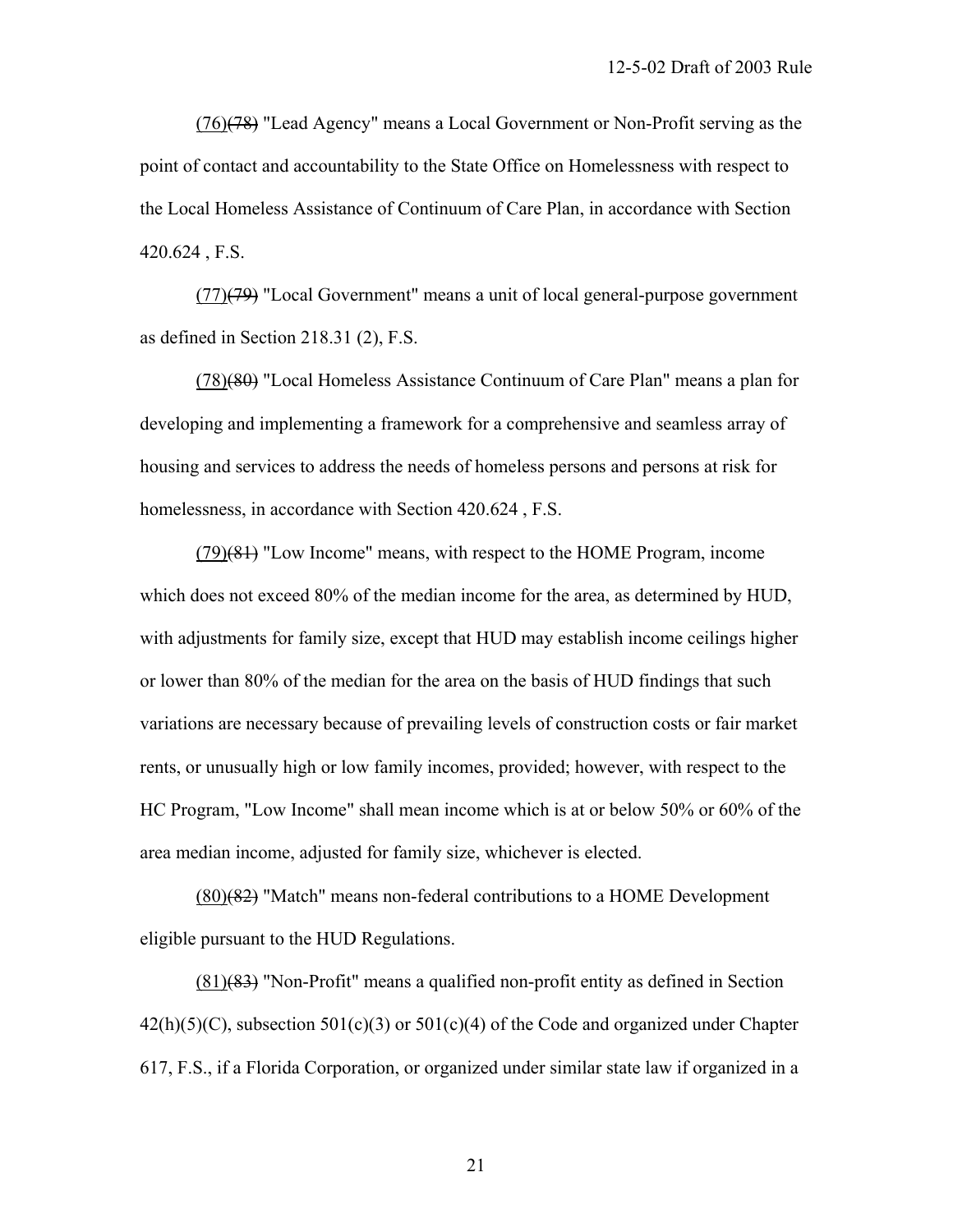jurisdiction other than Florida, to provide housing and other services on a not-for-profit basis, which owns at least 51% of the ownership interest in the Development held by the general partner entity and which entity is acceptable to federal and state agencies and financial institutions as a Sponsor for affordable housing. For purposes of the foregoing, in accordance with Section 42 of the Code, a for-profit entity wholly owned by one or more qualified non-profit organizations will constitute a Non-Profit entity. The purpose of the Non-Profit must be, in part, to foster low-income housing and such purpose must be reflected in the Articles of Incorporation of the Non-Profit entity. Qualification as a Non-Profit entity must be evidenced to the Corporation by the receipt from the Applicant, upon Application, of a written opinion from legal counsel. The total cost of securing this written legal opinion will be borne entirely by the Applicant. A Non-Profit entity shall own an interest in the Development, either directly or indirectly; shall not be affiliated with or controlled by a for-profit corporation; and shall materially participate in the development and operation of the Development throughout the total affordability period as stated in the Land Use Restriction Agreement and the Extended Use Agreement. If an Applicant submits Application to the Corporation as a Non-Profit entity but does not qualify as such, the Application will be rejected and the Applicant will be disqualified from participation for the current cycle.

 (82)(84) "Note" means a unilateral agreement containing an express and absolute promise to pay to the Corporation a principal sum of money for the loan together with interest on a specified date. The Note will provide the interest rate and will be secured by a mortgage.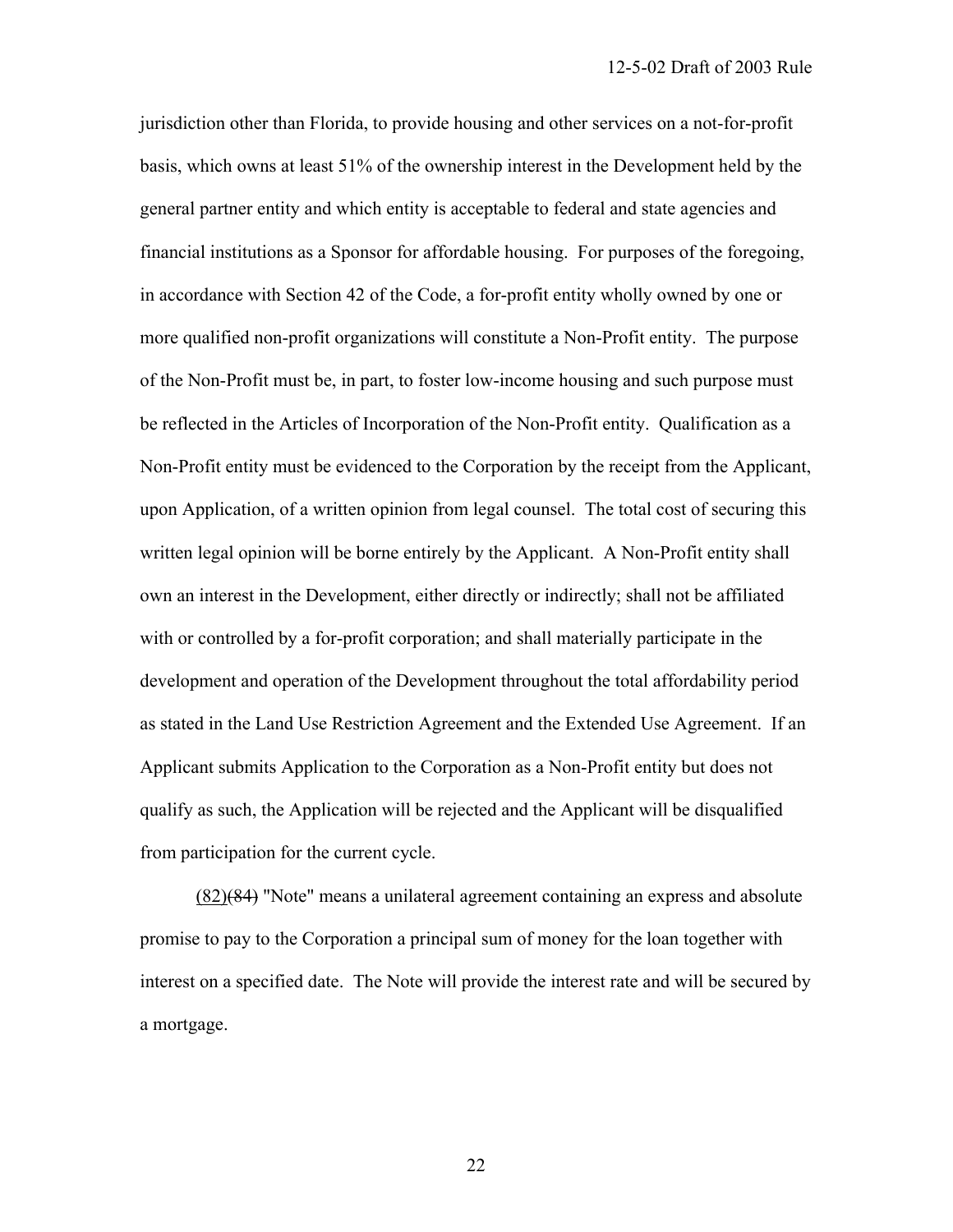$(83)(85)$  "Portfolio Diversification" means a distribution of SAIL and HOME Program loans to Developments in varying geographic locations with varying design structures and size and with different types and identity of Sponsors.

 (84)(86) "Preliminary Allocation" means a non-binding reservation of Housing Credits issued to a Housing Credit Development which has successfully completed the credit underwriting process and demonstrated a need for Housing Credits.

 (85)(87) "Preliminary Determination" means an initial determination by the Corporation of the amount of Housing Credits outside the Corporation's Allocation Authority needed from the Treasury to make a Tax-Exempt Bond-Financed Development financially feasible and viable.

 (86)(88) "Principal" means an Applicant, any general partner of an Applicant, and any officer, director, or any shareholder of any Applicant or shareholder of any general partner of an Applicant.

 (87)(89) "Program" or "Programs" means the SAIL, HOME and/or HC Program(s) as administered by the Corporation.

 (88)(90) "Program Report" or "Form PR-1" means the report format which is required to be completed and submitted to the Corporation pursuant to Rule 67-48.006, F.A.C., and is adopted and incorporated herein by reference, effective on the date of the latest amendment to this rule chapter. A copy of such form is available on FHFC's web site www.floridahousing.org.

 $(89)(91)$  "Progress Report" or "Form Q/M Report" means, with respect to a Housing Credit Development, a report format that is required to be completed and submitted to the Corporation pursuant to subsection 67-48.028 (4), F.A.C., and is adopted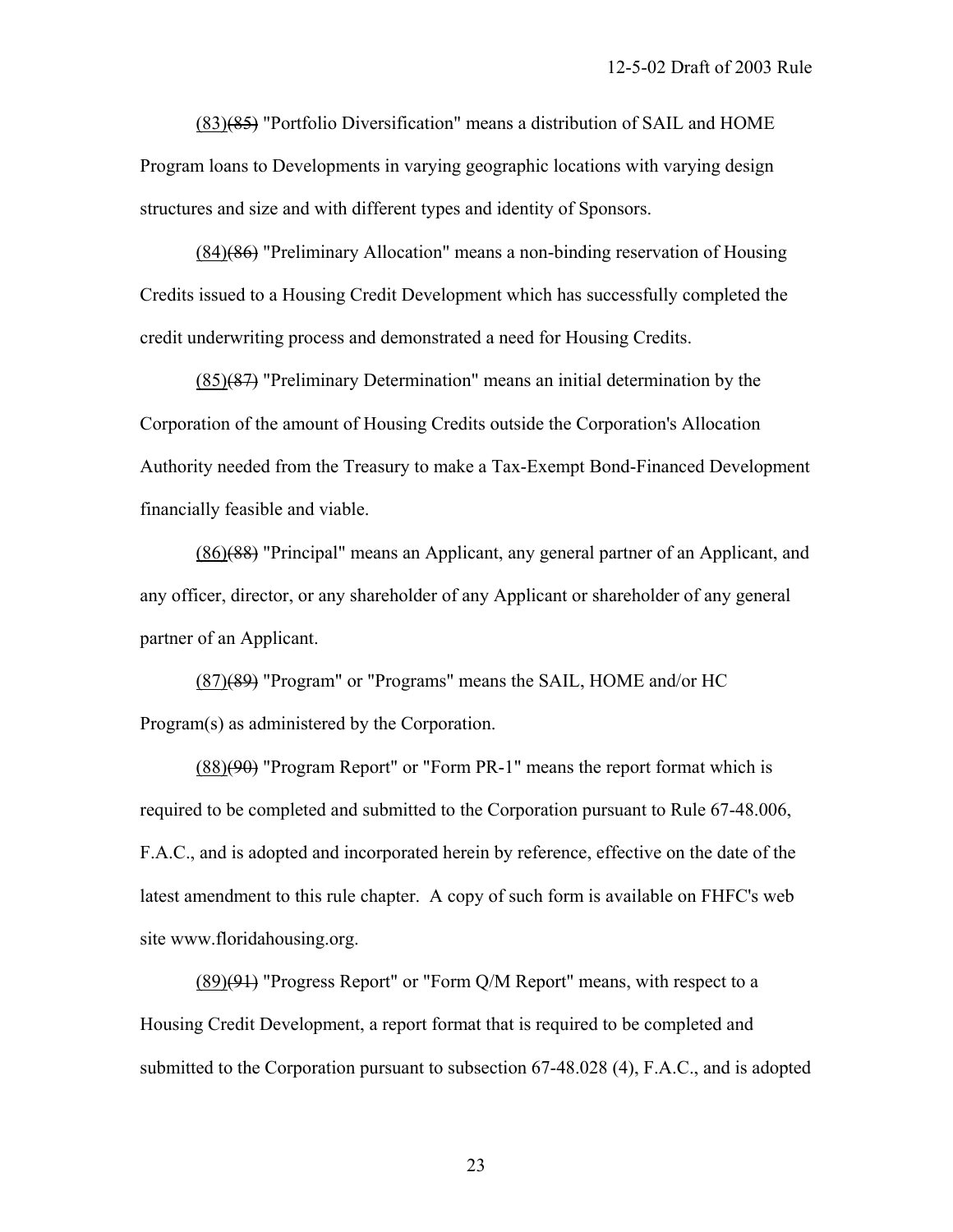and incorporated herein by reference, effective on the date of the latest amendment to this rule chapter. A copy of such form is available on FHFC's web site www.floridahousing.org.

 $(90)(92)$  "Project, " "Property" or "Development" means any work or improvement located or to be located in the state, including real property, buildings, and any other real and personal property, designed and intended for the primary purpose of providing decent, safe, and sanitary residential housing for persons or families, whether new construction, the acquisition of existing residential housing, or the remodeling, improvement, rehabilitation, or reconstruction of existing housing, together with such related non-housing facilities as the Corporation determines to be necessary, convenient, or desirable.

 $(91)(93)$  "Qualified Allocation Plan" or "QAP" means, with respect to the HC Program, the Qualified Allocation Plan which is adopted and incorporated herein by reference, effective on the date of the latest amendment to this rule chapter, and which was approved by the Governor of the State of Florida, pursuant to Section  $42(m)(1)(B)$  of the Code and sets forth the selection criteria and the preferences of the Corporation for Developments which will receive Housing Credits. The QAP is available on FHFC's web site www.floridahousing.org.

 $(92)(94)$  "Qualified Census Tract" or "QCT" means any census tract which is designated by the Secretary of Housing and Urban Development as having either 50% or more of the households at an income which is less than 60% of the area median gross income, or a poverty rate of at least 25 percent, in accordance with Section  $42(d)(5)(C)$ ,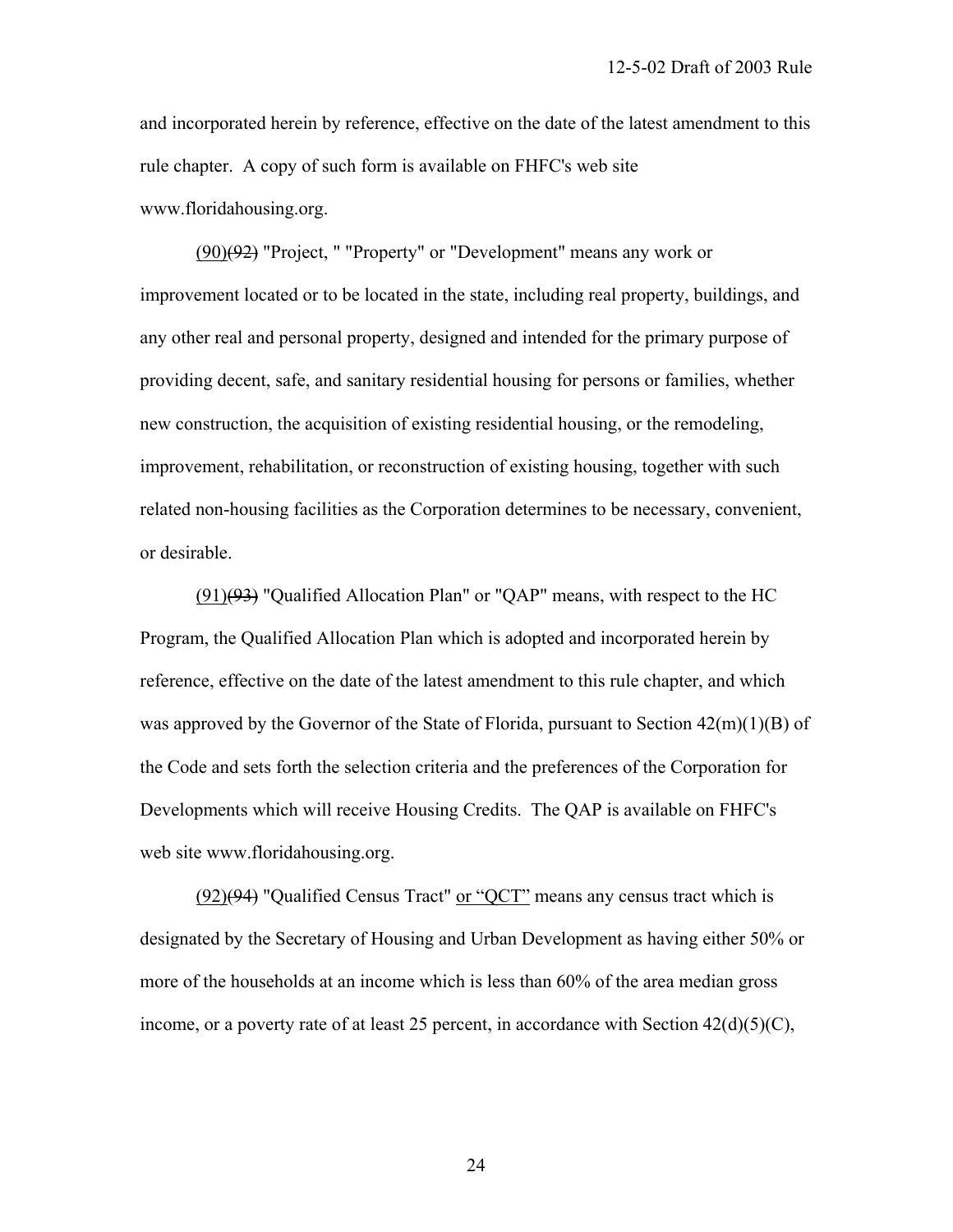of the Code IRC. A list of the QCTs is adopted and incorporated herein by reference. A copy of such list is available on FHFC's web site www.floridahousing.org.

 (93)(95) "Recap of Tenant Income Certification Information" or "Form AR-1" means, with respect to the HOME and/or HC Program(s), a report format which is required to be completed and submitted to the Corporation pursuant to this rule chapter and is adopted and incorporated herein by reference, effective on the date of the latest amendment to this rule chapter. A copy of such form is available on FHFC's web site www.floridahousing.org.

 (94)(96) "Received" as it relates to delivery of a document by a specified deadline means, unless otherwise indicated, delivery by hand, U.S. Postal Service or other courier service, in the office of the Corporation no later than 5:00 p.m., Eastern Time, on the deadline date.

 $(95)(97)$  "Rehabilitation" means, with respect to the HOME Program, the alteration, improvement or modification of an existing structure. It also includes moving an existing structure to a foundation constructed with HOME funds. Rehabilitation may include adding rooms outside the existing walls of a structure, but adding a housing unit is considered new construction. "Rehabilitation" means, with respect to the Housing Credit Program, what is stated in Section 42(e) of the Code, with the exception of Section  $42(e)(3)(A)(ii)(II)$  which is changed to read: "II. The requirement of this subclause is met if the qualified basis attributable to such amount, when divided by the number of lowincome units, in the building, is \$20,000 or more."

 (98) "Return on Equity" means, with respect to SAIL Developments, the amount of income from the SAIL Development that may accrue to the Sponsor as investment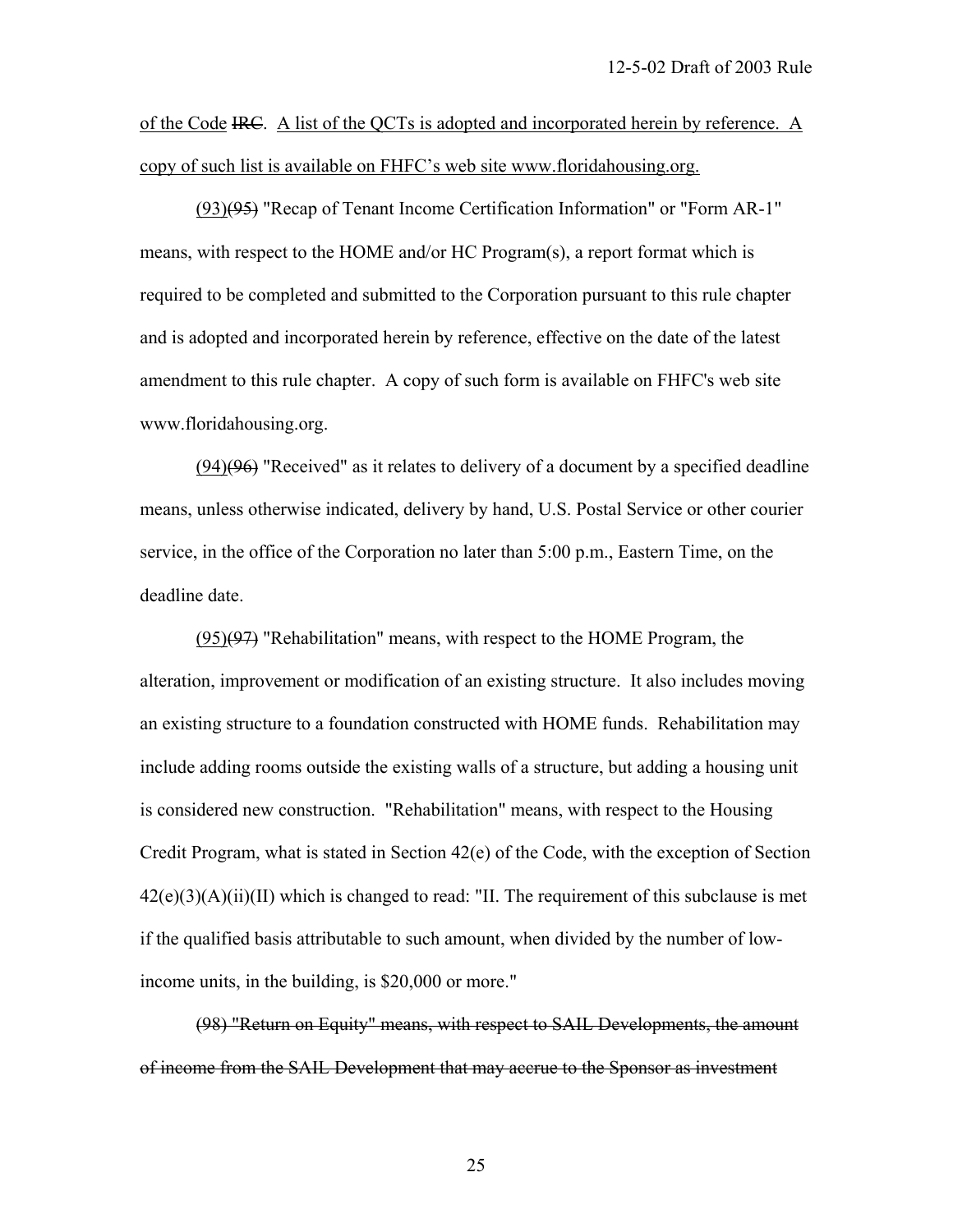earnings on SAIL Equity contributed to the SAIL Development, not to exceed 12% per annum.

 (96)(99) "Review Committee" means a committee of FHFC staff persons and one DCA staff person appointed by the Board who will make recommendations to the Board regarding Program participation.

 (97)(100) "Rural Development" or "RD" or "USDA-RD" means (previously called "Farmer's Home Administration" or "FmHA") the United States Department of Agriculture — Rural Development or other agency or instrumentality created or chartered by the United States to which the powers of the RD have been transferred.

 (98)(101) "SAIL" or "SAIL Program" means the State Apartment Incentive Loan Program created pursuant to Sections 420.507 (22) and 420.5087 , F.S.

 $(99)$  $(102)$  "SAIL Development" means a residential development which provides one or more housing units proposed to be constructed or substantially rehabilitated with SAIL funds for Eligible Persons. A SAIL Development which is under construction, in the process of rehabilitation or which has been completed may be considered for the SAIL Program funding only if:

 (a) The pro forma submitted for the SAIL Development in other programs of the Corporation within the last year reflected SAIL funding; and

 (b) Permanent financing of the costs associated with construction or rehabilitation of the SAIL Development, including tax-exempt bonds with conversion clauses, has not closed as of the Application Deadline, or if financed with Multifamily Mortgage Revenue Bonds or Local Government-issued tax-exempt bonds, the bonds did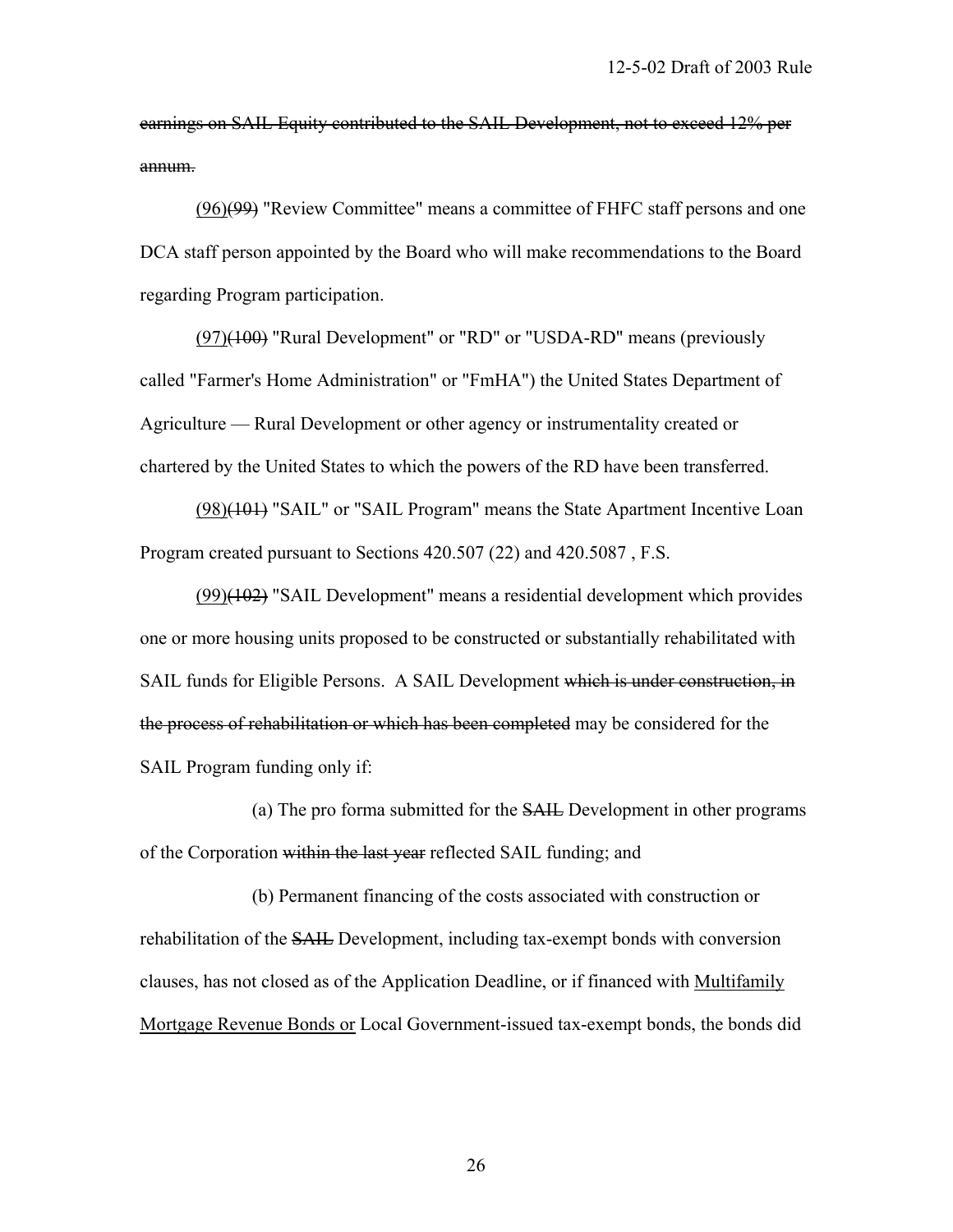not close prior to January 1, 2002 2000 or if the Development received an allocation of Housing Credits, the IRS Forms 8609 have not been issued; and

 (c) The Application and attached exhibits demonstrate that SAIL funds will enable the SAIL Development to provide additional amenities, or incorporate some additional features which benefit Very Low-Income persons or households. Developments that are not eligible to obtain SAIL funds are those Developments that have already received funding through the SAIL Program, unless otherwise specified in the Universal Application. Notwithstanding the above, Developments that have extraordinary conditions such as acts of God, restrictions of any Governmental Authority, enemy action, civil disturbance, fire, or any other act beyond the reasonable control of the Developer will need to obtain permission from the Board to process an Application through SAIL for additional funding.

 (103) "SAIL Equity" means the cash contributed or anticipated to be contributed towards the development and construction of a SAIL Development available at the time of the SAIL loan closing including bridge loans from syndicators of the HC for the Development.

 (a) For a public or Non-Profit Sponsor or Developer, an outright grant of funds, not to exceed 15% of Development Cost minus SAIL Equity provided as described above, may be considered "SAIL Equity".

 (b) For a public or Non-Profit Sponsor or Developer, a loan subordinate to the SAIL loan from a local government may be considered "SAIL Equity". The rate used to calculate Return on Equity on such loan shall not exceed the lesser of the loan rate or 12%.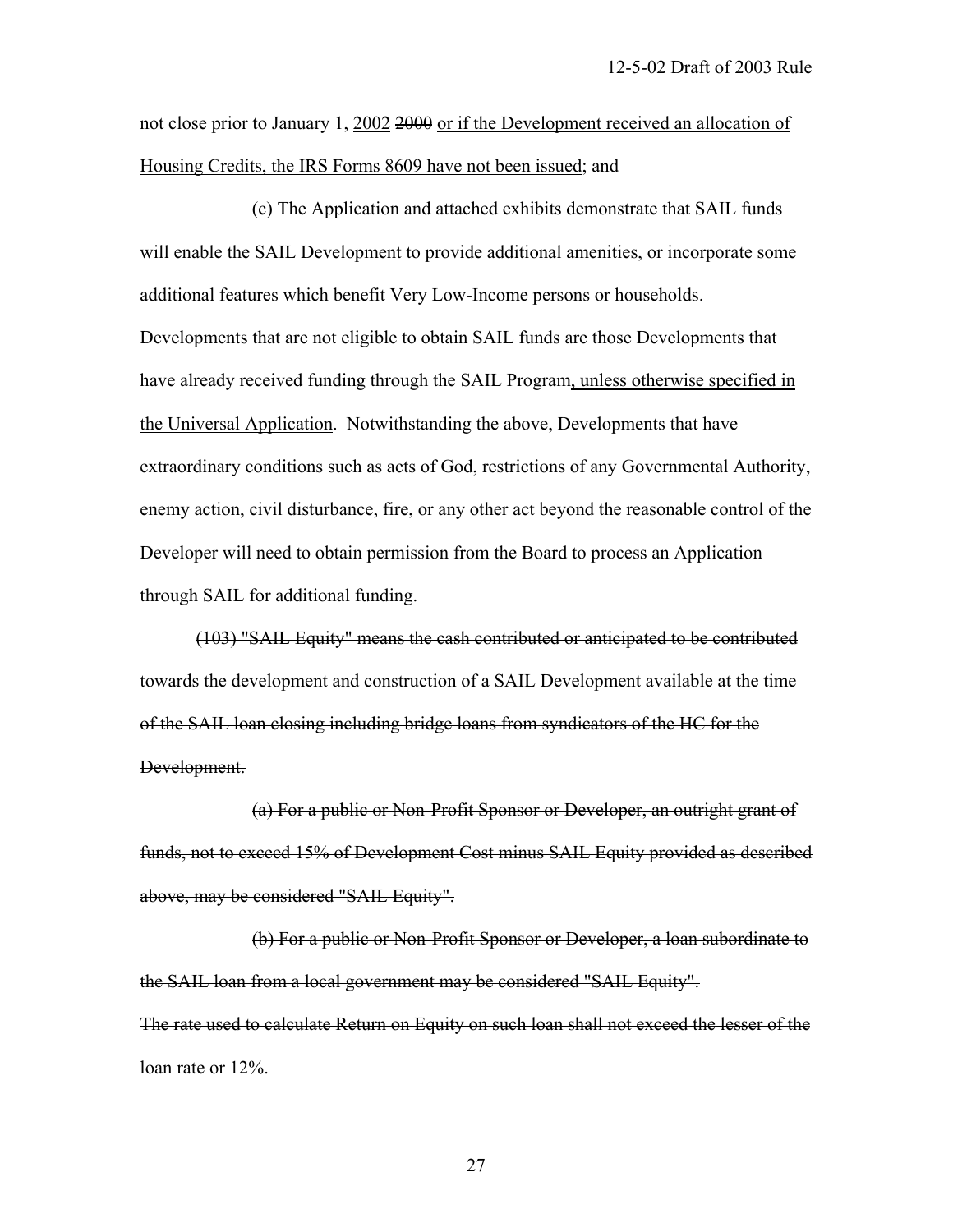(100)(104) "SAIL Minimum Set-Aside Requirement" means the least number of set-aside units in a SAIL Development which must be held for Very Low-Income persons or households pursuant to the category (i.e., Family, Elderly, Homeless, or Farmworker and Commercial Fishing Worker) under which the Application has been made. The SAIL Minimum Set-Aside Requirement shall be either:

(a) 20% of the SAIL Development's units set-aside for residents  $(i.e.,$ Family, Elderly, Homeless, or Farmworker and Commercial Fishing Worker) with annual household incomes at or below 50% of the area, metropolitan statistical area ("MSA") or

state or county median income, whichever is higher, adjusted for family size, or

(b) 40% of the SAIL Development's units set-aside for residents  $\ddot{\theta}$ . Family, Elderly, Homeless, or Farmworker and Commercial Fishing Worker) with annual household incomes at or below 60% of the area, MSA or state or county median income, whichever is higher, adjusted for family size. Sponsors of SAIL-funded Developments shall have the option of selecting this minimum set-aside (b) above only if the SAIL Development is scheduled to be assisted with Housing Credits, in addition to the SAIL loan, or

 (c) 100% of the SAIL Development's units set aside for residents with annual household incomes below 120% of the state or local median income, whichever is higher, adjusted for family size. Sponsors of SAIL-funded Developments shall have the option of selecting this minimum set-aside only if the SAIL Development is located in the Florida Keys Area.

 (101)(105) "Scattered Sites" means two or more parcels in the same county, contiguous to one another, sharing at least one common boundary between them, or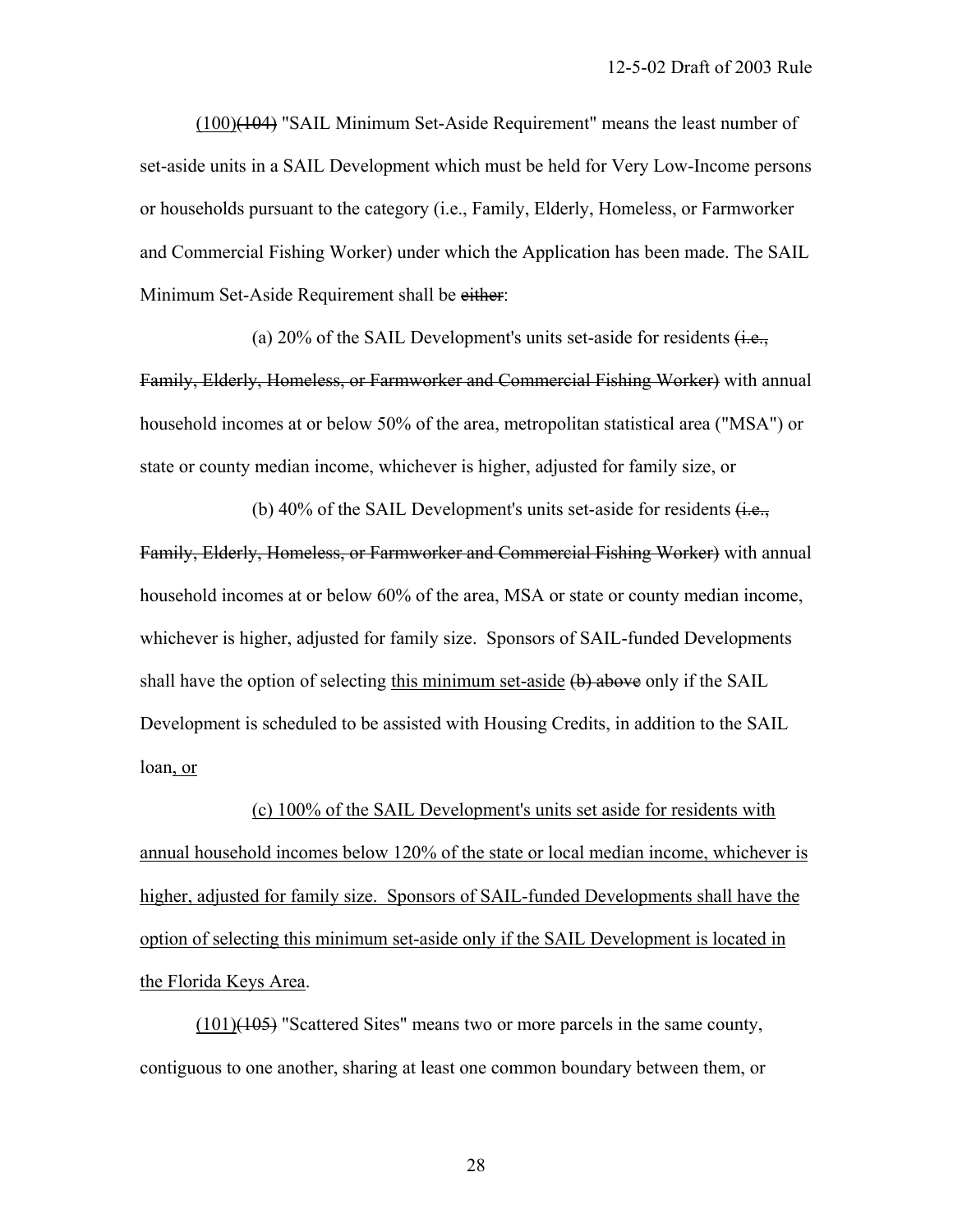within such reasonable proximity to each other as to appear to the public to be under the dominion and control of the Applicant.

 (102)(106) "Section 8 Eligible" means one or more persons or families who have incomes which meet the income eligibility requirements of Section 8 of the United States Housing Act of 1937, which is adopted and incorporated herein by reference, as in effect on the date of this rule chapter.

 (103)(107) "Single Room Occupancy" or "SRO" means housing, consisting of single room dwelling units, that is the primary residence of its occupant or occupants. An SRO does not include facilities for Students.

 (104)(108) "Sponsor" means any individual, association, corporation, joint venture, partnership, trust, local government, or other legal entity or any combination thereof which:

 (a) Has been approved by the Corporation as qualified to own, construct, acquire, rehabilitate, reconstruct, operate, lease, manage, or maintain a Development; and

 (b) Except for a local government, has agreed to subject itself to the regulatory powers of the Corporation.

 (105)(109) "State Office on Homelessness" means the office created within the Department of Children and Family Services under Section 420.622 , F.S.

 (106)(110) "Student" means, with respect to SAIL and Housing Credit Developments, for the purposes of income certification, any individual who is, or will be, a full-time student at an educational institution during 5 months of the year, or a correspondence school with regular facilities. "Student" shall not be construed to include persons participating in an educational or training program approved by the Corporation.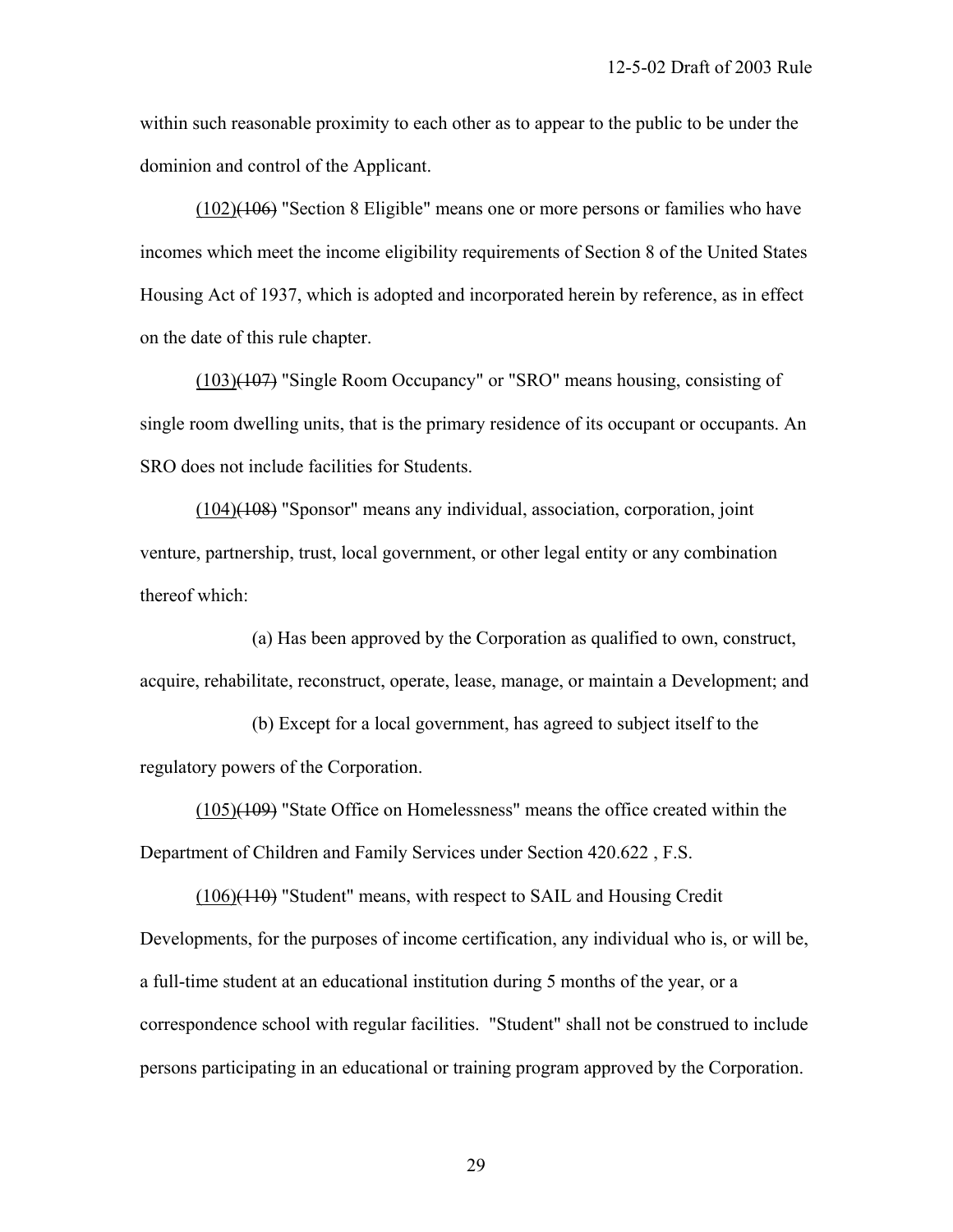(107)(111) "Substantial Rehabilitation" means, with respect to the SAIL Program, to bring a Development back to its original state with added improvements, where the value of such repairs or improvements (excluding the costs of acquiring or moving a structure) exceeds 40% of the appraised as is value (excluding land) of such Development before repair. For purposes of this definition, the value of the repairs or improvements means the Development Cost. To be considered "Substantial Rehabilitation, " there must be at least the foundations remaining from the previous structures, suitable to support the proposed construction.

 (108)(112) "Tax-Exempt Bond-Financed Development" means a Development which has been financed by the issuance of tax-exempt bonds subject to applicable volume cap pursuant to Section 42(h)(4) of the Code.

 (109)(113) "Tie-Breaker Measurement Point" means a single point selected by the Applicant on the proposed Development site that is located within 100 feet of a residential building existing or to be constructed as part of the proposed Development. For Scattered Site Developments, the Applicant must select a single point on one Development site that is located within 100 feet of a residential building existing or to be constructed as part of the proposed Development.

 (110)(114) "Total Development Cost" means the total of all costs incurred in the completion of a Development, all of which shall be subject to the approval by the Credit Underwriter and the Corporation as reasonable and necessary. Such costs include, for example, the following:

 (a) The cost of acquiring real property and any buildings thereon, including payment for options, deposits, or contracts to purchase properties.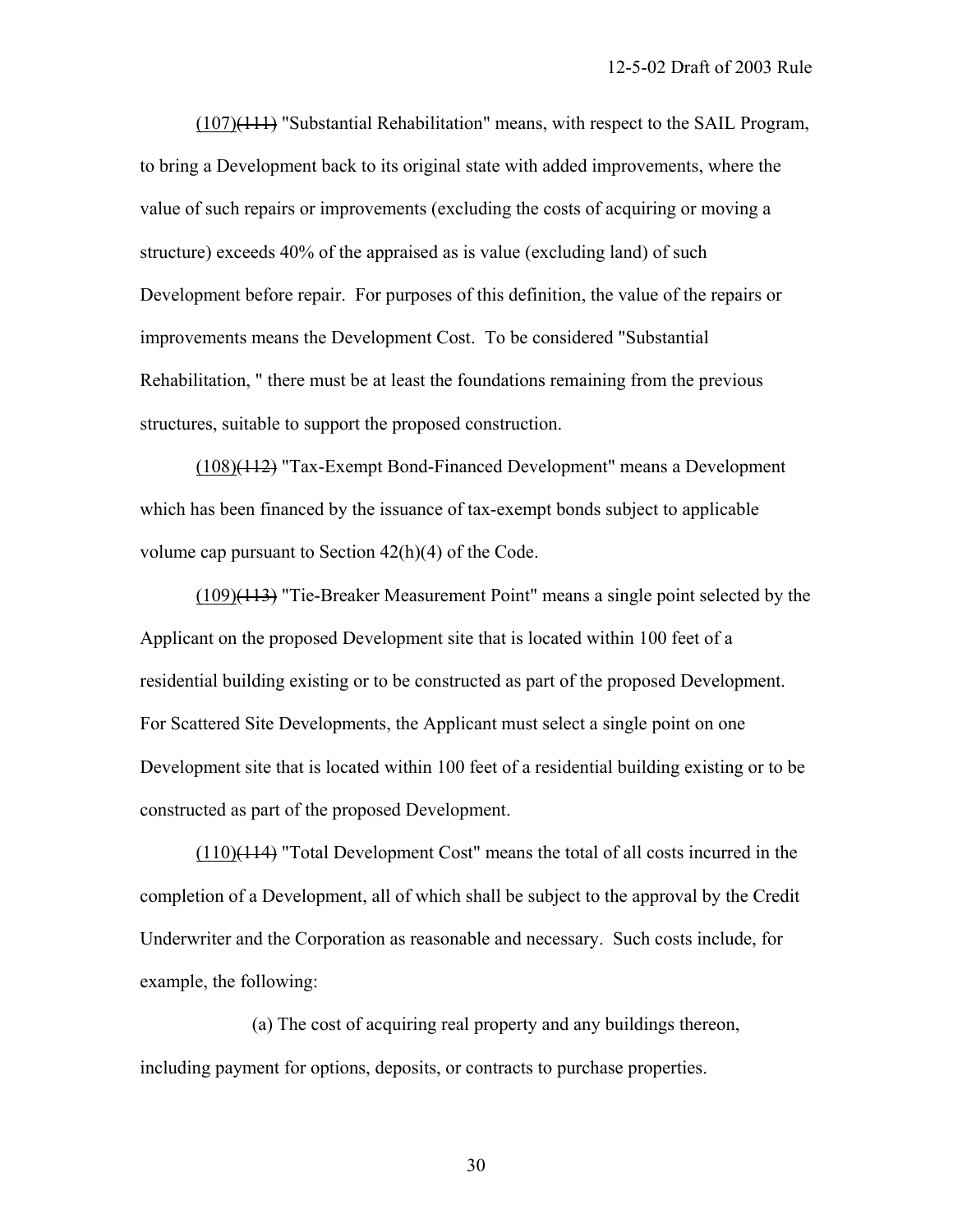(b) The cost of site preparation, demolition, and development.

 (c) Any expenses relating to the issuance of tax-exempt bonds or taxable bonds, if any, related to the particular Development.

 (d) Fees in connection with the planning, execution, and financing of the Development, such as those of architects, engineers, attorneys, accountants, Developer fee, and the Corporation.

 (e) The cost of studies, surveys, plans, permits, insurance, interest, financing, tax and assessment costs, and other operating and carrying costs during construction, rehabilitation, or reconstruction of the Development.

 (f) The cost of the construction, rehabilitation, and equipping of the Development.

 (g) The cost of land improvements, such as landscaping and offsite improvements related to the Development, whether such costs are paid in cash, property, or services. However, offsite improvements are not eligible to be paid with HOME funds.

(h) Expenses in connection with initial occupancy of the Development.

(i) Allowances established by the Corporation for working capital,

contingency reserves, and reserves for any anticipated operating deficits during the first 2 years after completion of the Development.

 (j) The cost of such other items, including relocation costs, indemnity and surety bonds, premiums on insurance, and fees and expenses of trustees, depositories, and paying agents for the Corporation's bonds, as the Corporation shall determine to be reasonable and necessary for the construction or rehabilitation of the Development.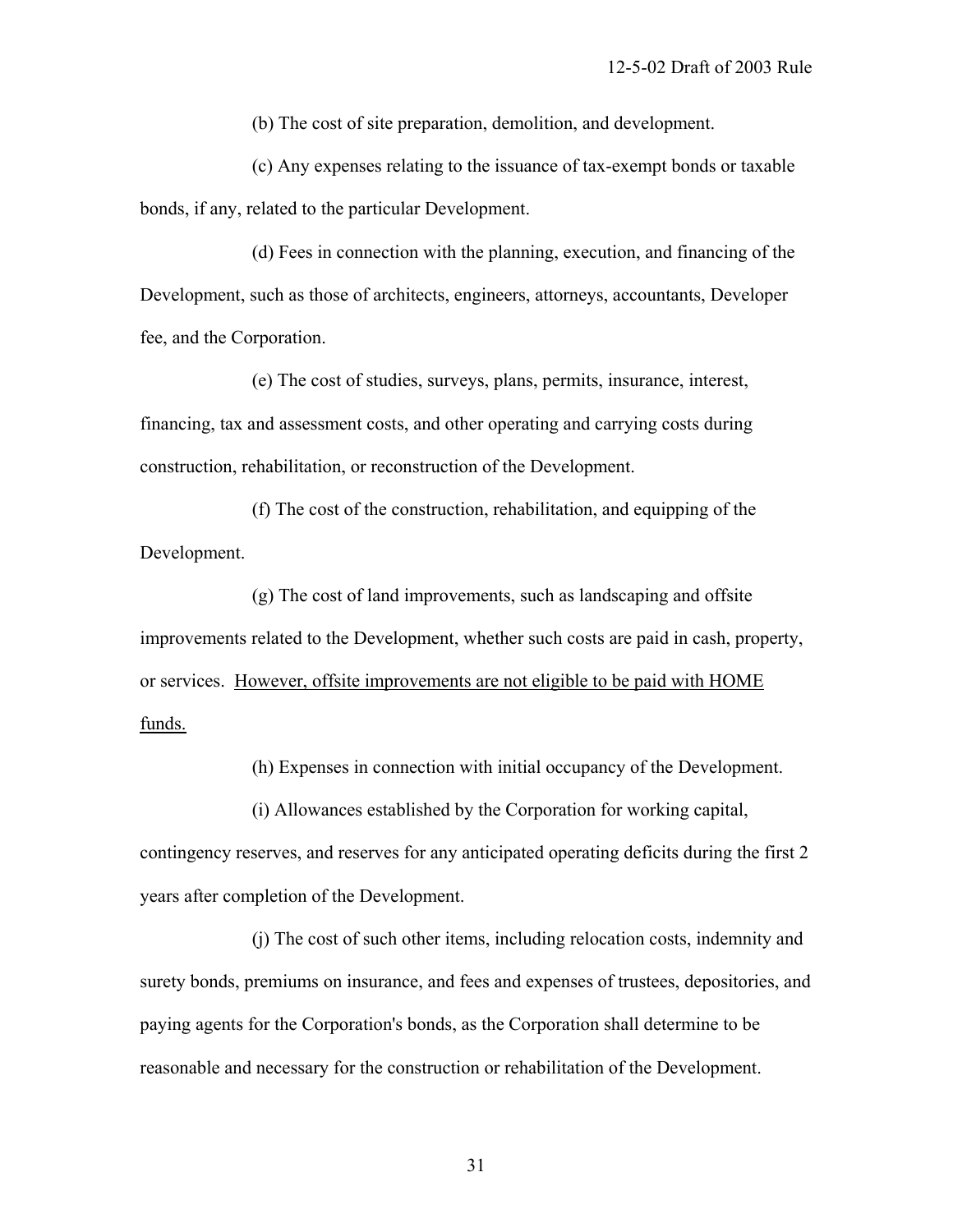$(111)$ ( $115$ ) "Treasury" means the United States Department of Treasury or other agency or instrumentality created or chartered by the United States to which the powers of the Department of Treasury have been transferred.

 $(112)(116)$  "Universal Application Package" or "UA1016 (Rev. 03)" means the forms and instructions, obtained from the Corporation at 227 North Bronough Street, Suite 5000, Tallahassee, Florida 32301-1329, which shall be completed and submitted to the Corporation in accordance with this rule chapter in order to apply for the SAIL, HOME and/or HC Program(s). The Universal Application Package is adopted and incorporated herein by reference, effective on the date of the latest amendment to this rule chapter.

 (113)(117) "Urban In-Fill Development" means a Development (i) in a site or area that is targeted for in-fill housing or neighborhood revitalization by the local, county, state or federal government as evidenced by its inclusion in a HUD Empowerment/Enterprise Zone, a HUD-approved Neighborhood Revitalization Strategy, Florida Enterprise Zone, area designated under a Community Development Block Grant (CDBG), area designated as HOPE VI or Front Porch Florida Community, or a Community Redevelopment Area as described and defined in the Florida Community Redevelopment Act of 1969, or the proposed Development is located in a Qualified Census Tract and the development of which contributes to a concerted community revitalization plan, and (ii) in a site which is located in an area that is already developed and part of an incorporated area or existing urban service area.

 $(114)$ (118) "Very Low-Income" means

(a) With respect to the SAIL Program,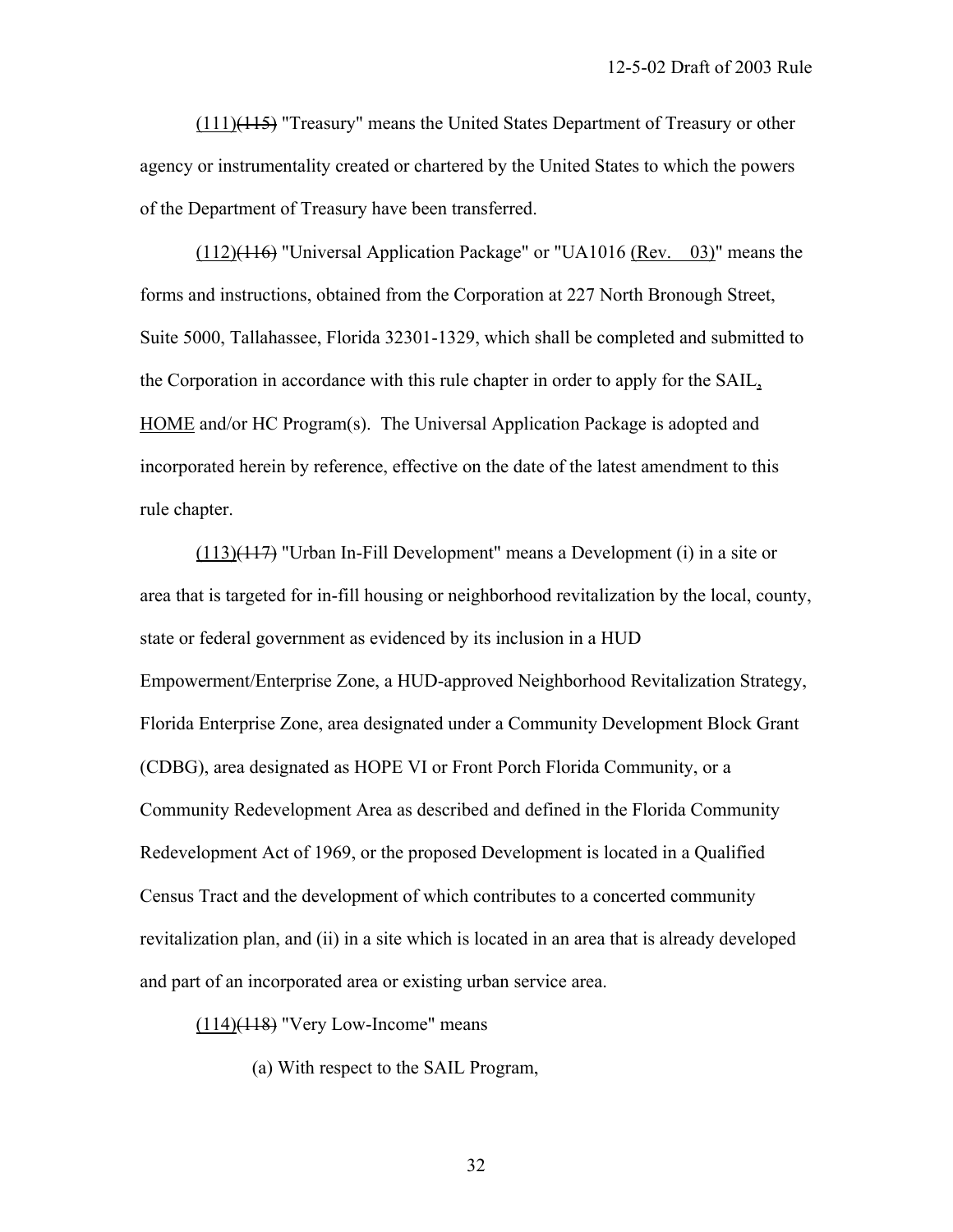1. If using tax-exempt bond financing for the first mortgage, income which meets the income eligibility requirements of Section 8 of the United States Housing Act of 1937, as in effect on the date of this rule chapter; or

 2. If using taxable financing for the first mortgage, total annual gross household income which does not exceed 50% of the median income adjusted for family size, or 50% of the median income adjusted for family size for households within the MSA, within the county in which the person or family resides, or within the State of Florida, whichever is greater; or

 3. If used in a Development using Housing Credits, income which meets the income eligibility requirements of Section 42 of the Code; or

 (b) With respect to the HOME Program, income which does not exceed 50% of the median income for the area, as determined by HUD, with adjustments for family size, except that HUD may establish income ceilings higher or lower than 50% of the median for the area on a basis of HUD findings that such variations are necessary because of prevailing levels of construction costs or fair market rents, or unusually high or low family incomes.

 (c) With respect to the HC Program, if residing in a Development using the Housing Credit, income which is at or below 40% or 45% of the area median income whichever is selected in the Application.

Specific Authority 420.507 FS. Law Implemented 420.5087 , 420.5089 (2) FS. History — New 7-22-96, Amended 12-23-96, 7-10-97, 1-6-98, Formerly 9I-48.002, Amended 11-9-98, 2-24-00, 2-22-01, 3-17-02,\_\_\_\_\_\_.

67-48.004 — Application and Selection Procedures for Developments.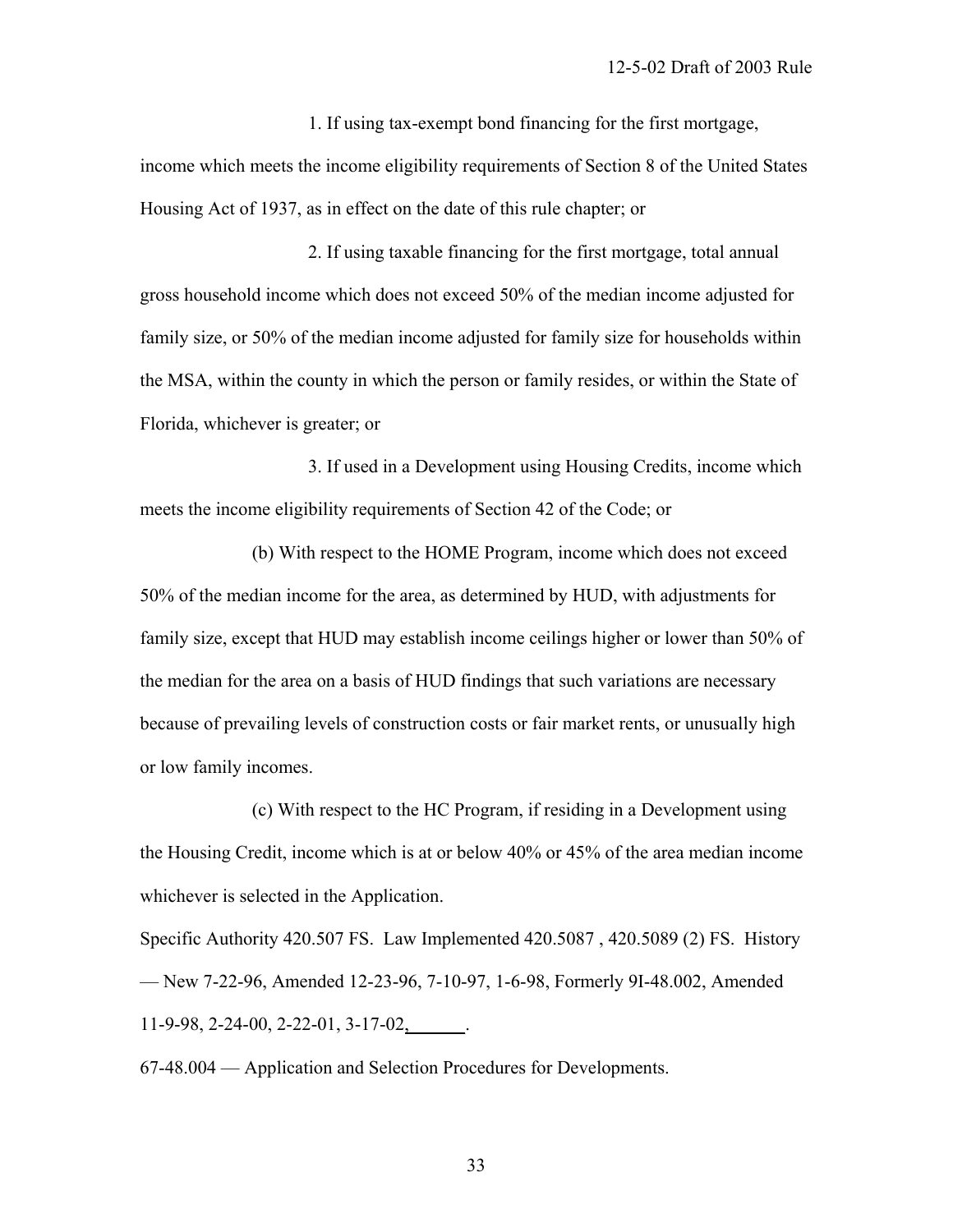(1) All Applications must be complete, legible and timely when submitted, except as described below. Corporation staff may not assist any Applicant by copying, collating, or adding documents to an Application nor shall any Applicant be permitted to use the Corporation's facilities or equipment for purposes of compiling or completing an Application.

 (2) Failure to submit an Application completed in accordance with the Application instructions and these rules will result in rejection of the Application or a score less than the maximum available in accordance with the instructions in the Application and this rule chapter.

 (3) Each submitted Application shall be evaluated and preliminarily scored using the factors specified in the Application Package and these rules. Preliminary scores shall be transmitted to all Applicants along with the scoring sheets and threshold report.

 (4) Applicants who wish to notify the Corporation of possible scoring errors relative to another Applicant's Application must file with the Corporation, within  $\frac{7}{10}$ Calendar Days of the date of receipt of the preliminary scores, a written Notice of Possible Scoring Error (NOPSE). Each NOPSE must specify the assigned Application number and the scores in question, as well as describe the alleged deficiencies in detail. Each NOPSE is limited to the review of only one Application's score. Any NOPSE that seeks the review of more than one Application's score will be considered improperly filed and ineligible for review. There is no limit to the number of NOPSEs that may be submitted. The Corporation's staff will review each written NOPSE timely received.

 (5) The Corporation shall transmit to each Applicant the NOPSEs submitted by other Applicants with regard to its Application. The notice shall also include the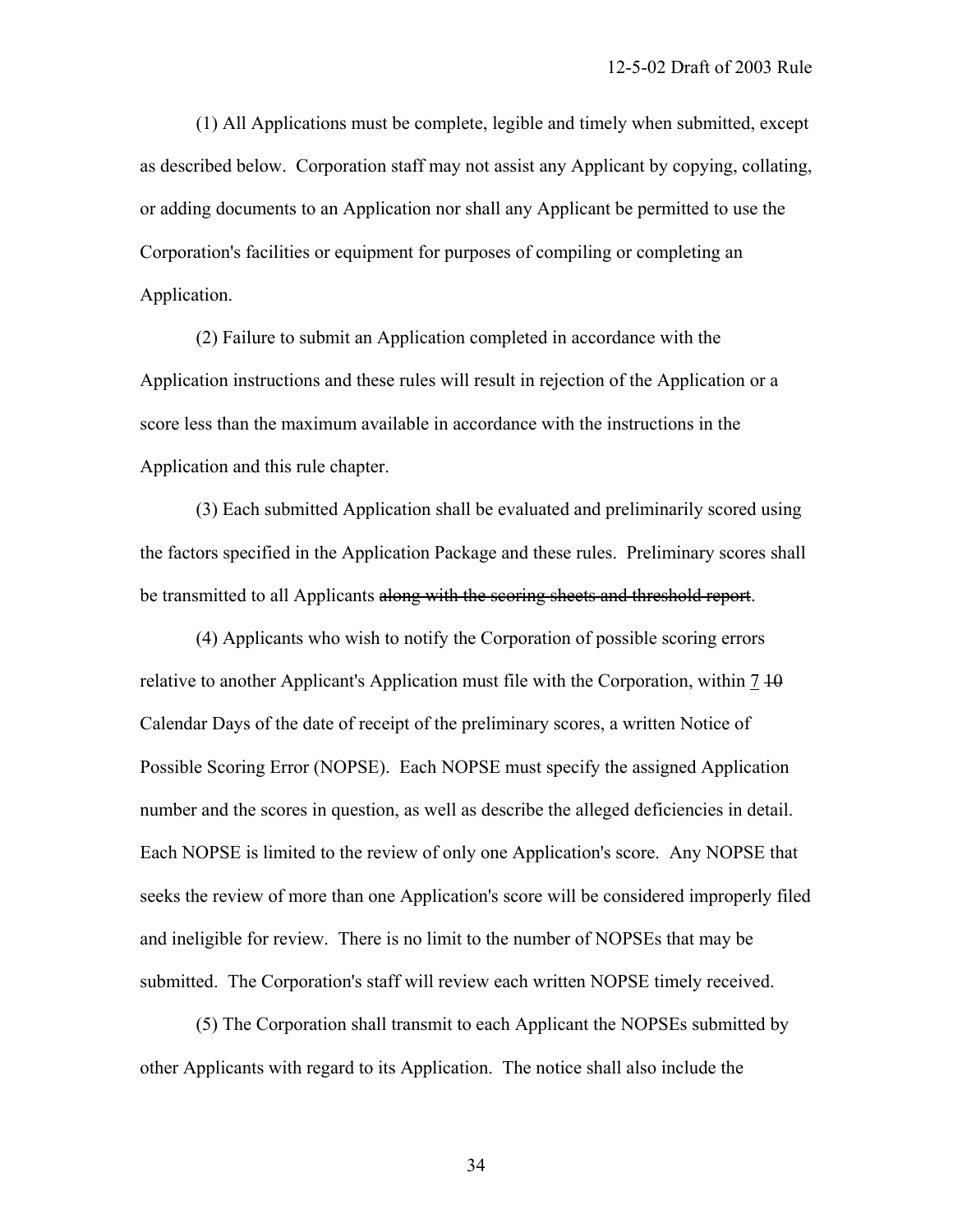Corporation's decision regarding the NOPSE, along with any other items identified by the Corporation to be addressed by the Applicant.

(6) Within  $7 + 5$  Calendar Days of receipt of the notice set forth in paragraph (5) above, each Applicant shall be allowed to submit additional documentation, revised pages and such other information as the Applicant deems appropriate to address the issues raised pursuant to paragraphs (3) and (5) above that could result in rejection of the Application or a score less than the maximum available. Where specific pages of the Application are revised, changed or added, each new page(s) must be marked as "revised," and submitted. Failure to mark each new page(s) "revised" will result in the Corporation not considering the revisions, changes or additions to that new page. Pages of the Application that are not revised or otherwise changed may not be resubmitted, except that documents executed by third parties must be submitted in their entirety even if only a portion of the original document was revised. Where revised or additional information submitted by the Applicant creates an inconsistency with another item in that Application, the Applicant shall also be required in its submittal to make such other changes as necessary to keep the Application consistent as revised. The Applicant shall submit an original and three copies of all additional documentation and revisions. Only revisions, changes and other information Received by the deadline set forth herein will be considered. Any subsequent revision submitted prior to the deadline shall include a written request from the Applicant for withdrawal of any previously submitted revision(s).

 (7) Within 7 10 Calendar Days of the deadline for receipt by the Corporation of the documentation set forth in subsection (6) above, all Applicants may submit to the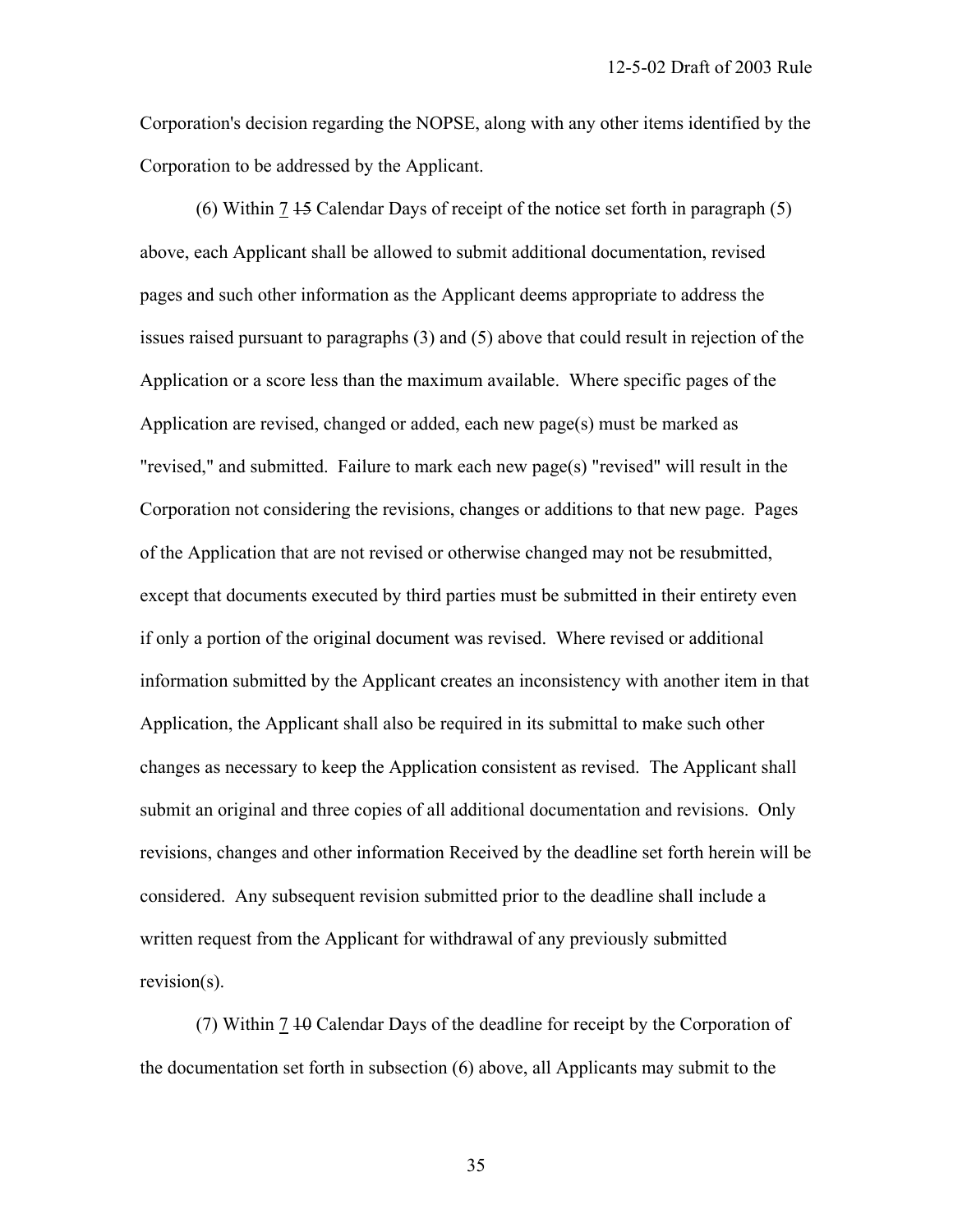Corporation a Notice of Alleged Deficiencies (NOAD) in any other Application. Each NOAD is limited only to issues created by documents revised and/or added by the Applicant submitting the Application pursuant to subsection (6) above. Each NOAD must specify the assigned Application number, the pages and the documents in question, as well as describe the alleged deficiencies in detail. Each NOAD is limited to the review of only one Applicant's submission. However, there is no limit to the number of NOADs which may be submitted. NOADs which seek the review of more than one Applicant's submission will be considered improperly filed and ineligible for review. The Corporation will only review each written NOAD timely Received.

(8) The Corporation shall transmit a copy of all NOADs to the affected Applicant.

 (9) Following the receipt and review by the Corporation's Staff of the documentation described in subsections (5), (6) and (7) above, the Corporation's Staff shall then prepare final scores. In determining such final scores, no Application shall be rejected or receive a point reduction as a result of any issues not previously identified in the notices described in subsections (3), (4) and (5) above. However, inconsistencies created by the Applicant as a result of information provided pursuant to subsections (6) and (7) above will still be justification for rejection or reduction of points, as appropriate. Notwithstanding the foregoing, any deficiencies in the mandatory elements set forth in subsection (14) below can be identified at any time prior to sending the final scores to Applicants and will result in rejection of the Application. The Corporation shall then transmit final scores to all Applicants.

 (10) The availability of any remaining funds or Allocation Authority shall be noticed or offered to a Development as approved by the Board of Directors. With respect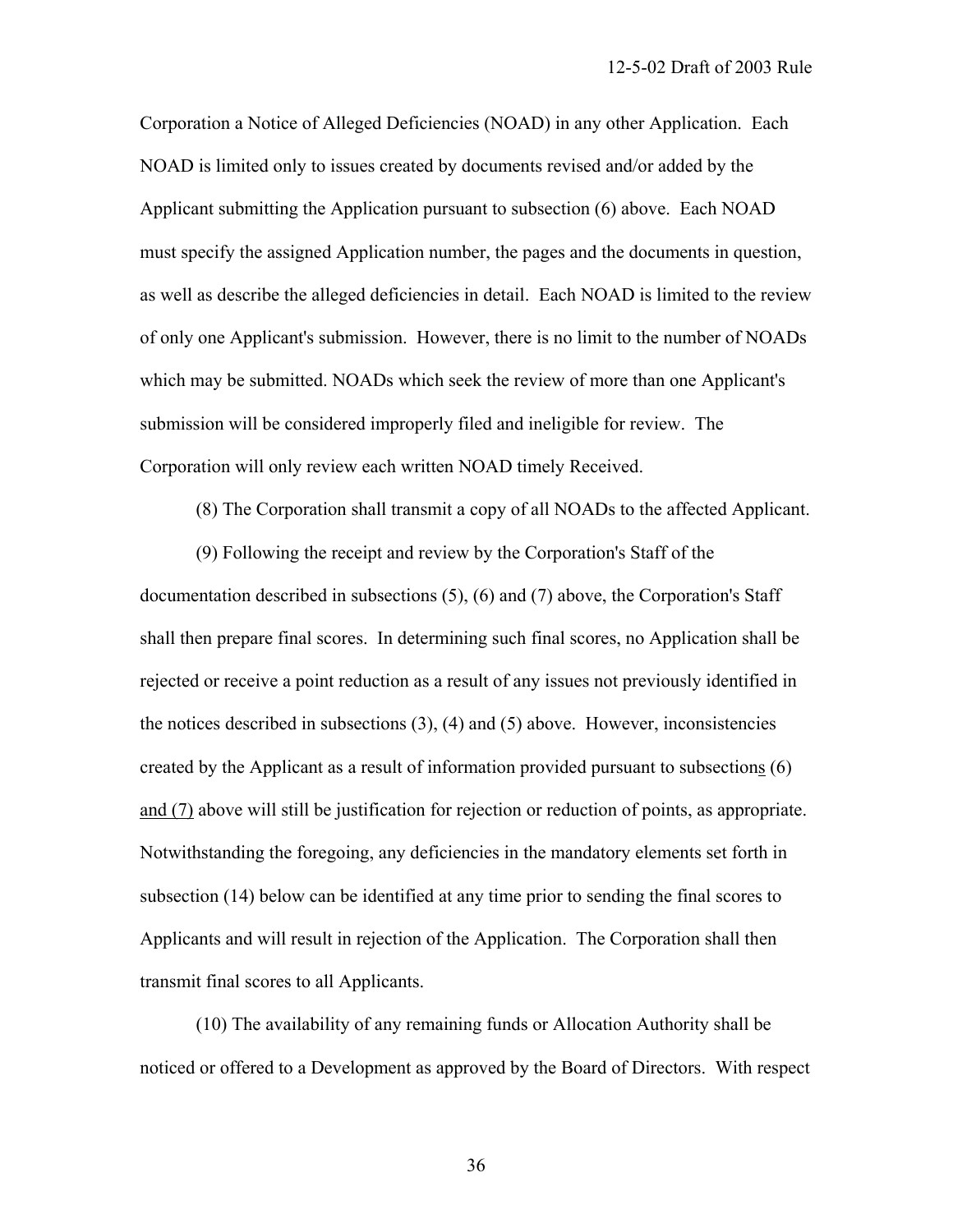to the HC Program, in the event there remains Allocation Authority after the Corporation has exhausted its waiting list of Applications during a Funding Cycle and time requirements preclude an Application Period and notice thereof, the Corporation shall allocate any unused Allocation Authority to any eligible Development meeting the requirements of the Code and in accordance with the Qualified Allocation Plan.

 (11) Applications shall be limited to one submission per subject property with the exception that Local Government-issued Tax-Exempt Bond-Financed Developments may submit a separate Application for non-competitive Housing Credits, and with the exception that if an Applicant is eligible to apply for SAIL only for an existing Development, that Applicant may submit the SAIL only Application for the existing Development and another Application for another Development that would otherwise be excluded by this paragraph. Two or more Applications with the same Financial Beneficiary for Developments that are contiguous with the property of another Application, or that are divided by a street or easement, or if it is readily apparent from the two Applications, proximity, chain of title, or other information available to the Corporation that the properties are part of a common or related scheme of development, the Applications will be considered to be submissions for the same Development site and the Corporation will reject all such Applications except the Application with the highest (worst) lottery number.

(12) If the Board determines that any Applicant or any Affiliate of an Applicant:

(a) Has engaged in fraudulent actions;

 (b) Has materially misrepresented information to the Corporation regarding any of its Developments, or within the current Application or in any previous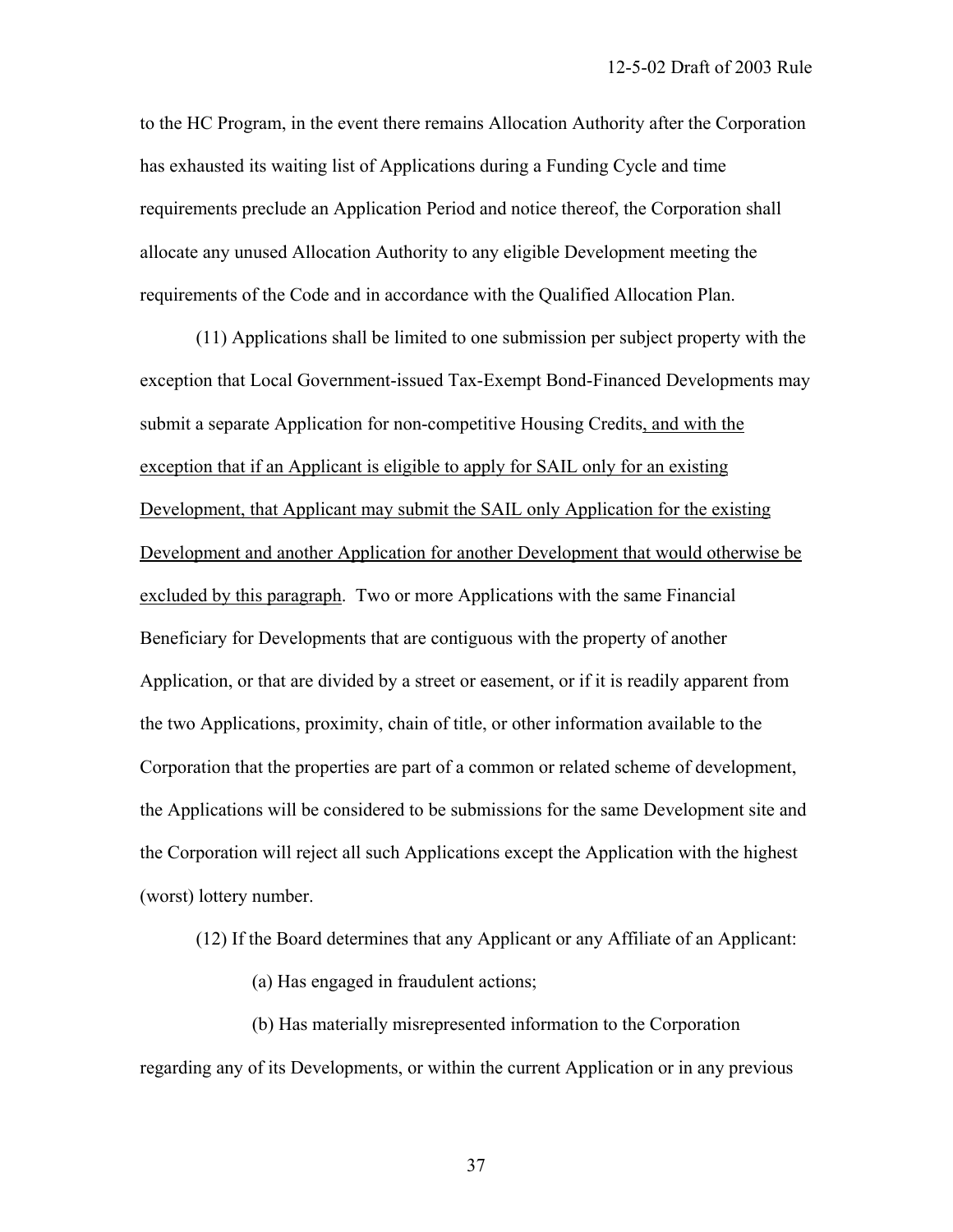applications for financing or an allocation of Housing Credits administered by the Corporation;

(c) Has been convicted of fraud, theft or misappropriation of funds;

- (d) Has been excluded from federal or Florida procurement programs; or
- (e) Has been convicted of a felony.

and Upon a determination by the Board that such action substantially increases the likelihood that the Applicant will not be able to produce quality affordable housing, the Applicant and any of the Applicant's Affiliates will be ineligible for funding or allocation in any program administered by the Corporation for a period of up to two years, which will begin from the date the Board makes such determination. Such determination shall be either pursuant to a proceeding conducted pursuant to Sections 120.569 and 120.57, Florida Statutes factual hearing before the Board at which the Applicant shall be entitled to present evidence or as a result of a finding by a court of competent jurisdiction law or recommended order of an administrative law judge.

 (13) The Corporation shall reject an Application if, following the submission of the additional documentation, revised pages and other information as the Applicant deems appropriate as described in subsection (6) above:

 (a) The Development is inconsistent with the purposes of the SAIL, HOME and/or HC Program(s) or does not conform to the Application requirements specified in this rule chapter;

 (b) The Applicant fails to achieve the threshold requirements as detailed in these rules, the applicable Application, and Application instructions;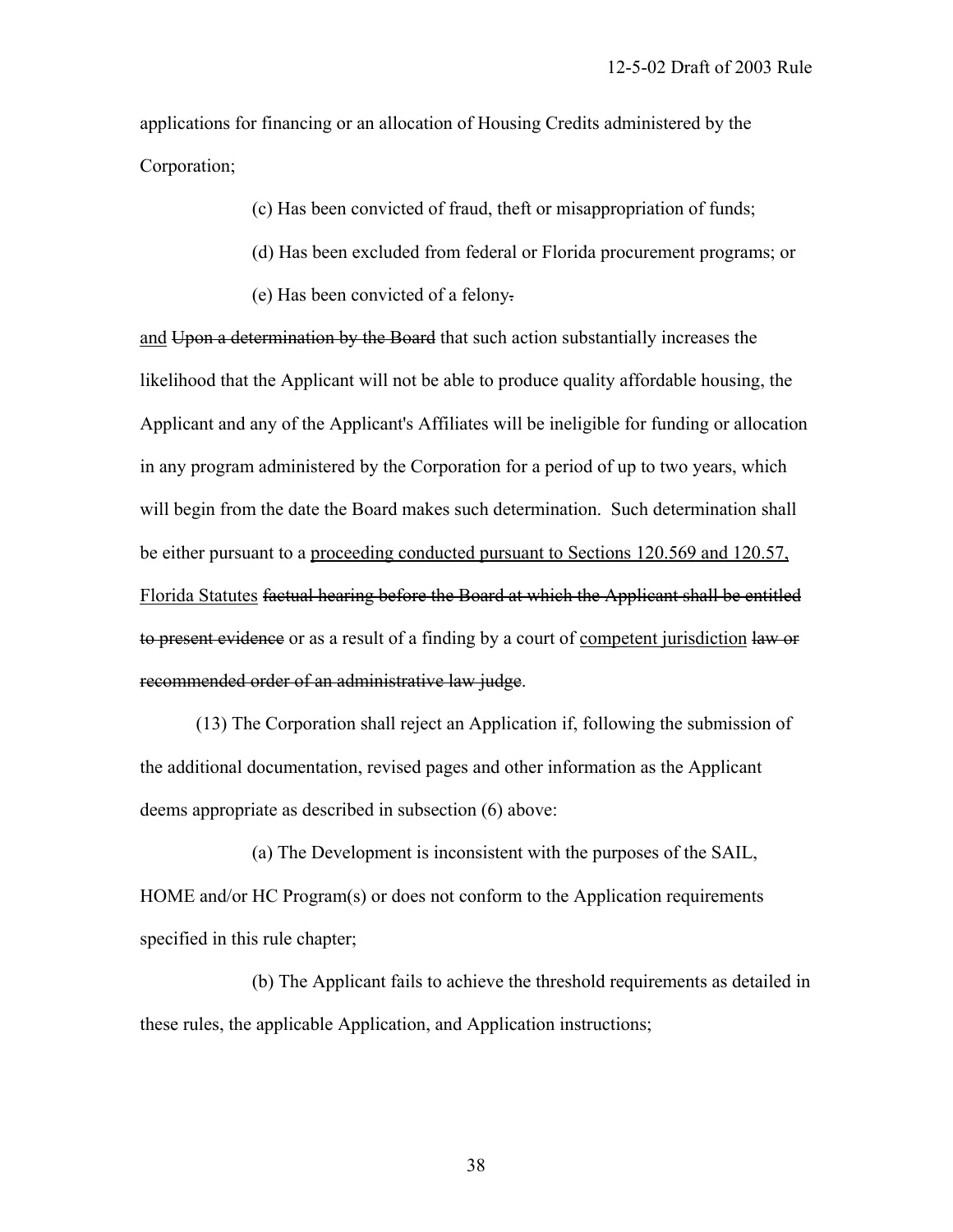(c) The Applicant fails to provide all required copies and file all applicable Application pages and exhibits which are provided by the Corporation and adopted under this rule chapter;

 (d) An Applicant or any Principal, Affiliate or Financial Beneficiary of an Applicant or a Developer is in arrears for any financial obligation it has to the Corporation and/or any agent or assignee of the Corporation. For purposes of the SAIL and/or HOME Program, this rule subsection does not include permissible deferral of SAIL and/or HOME interest.

 (14) Notwithstanding any other provision of these rules, there are certain items that must be included in the Application and cannot be revised, corrected or supplemented after the Application Deadline. Failure to submit these items in the Application at the time of the Application Deadline shall result in rejection of the Application without opportunity to submit additional information. Any attempted changes to these items will not be accepted. Those items are as follows:

- (a) Name of the Applicant;
- (b) Name of the Developer;
- (c) Program(s) applied for;
- (d) Designation of Applicant applying as a Non-Profit or for-profit entity;
- (e) Site for the Development;
- (f) Type of Development category;
- (g) Designation selection Whether the Development design constitutes a

High Rise;

(h) County;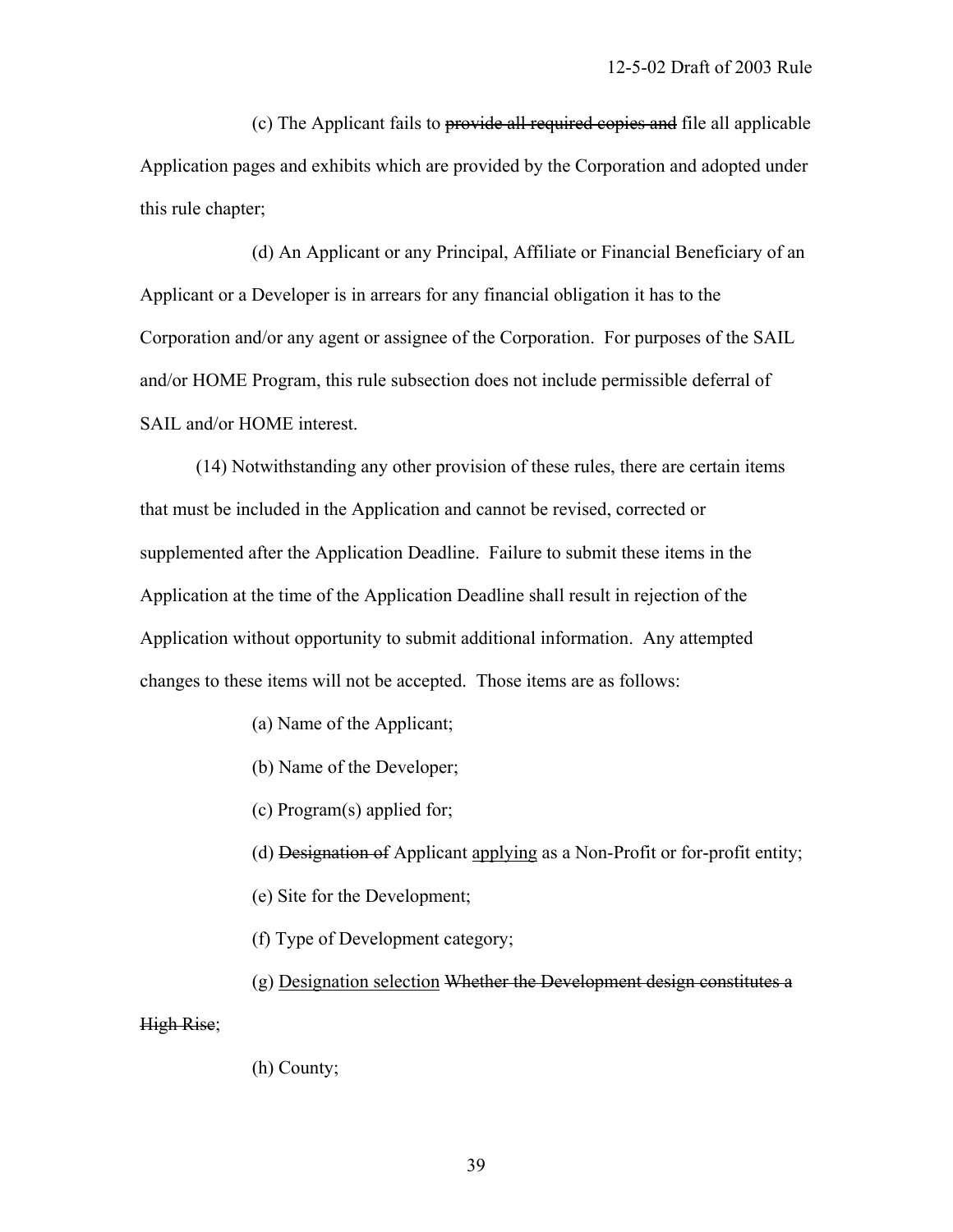## (i) Demographic or Area Commitment;

 $(i)$ (i) Total number of units;

 $(i)$ ( $(k)$ ) The total set-aside percentage of the Total Set-Aside Commitment unless, with regard to the HOME Program, the change results from the revision allowed under (l)  $(m)$  below;

 $(k)(4)$  CHDO election for the HOME Program;

 $(l)(m)$  Funding Request (except for Taxable Bonds) amount; notwithstanding the foregoing, requested amounts exceeding the Corporation and Program funding limits can be reduced by the Applicant to reflect the maximum request amount allowed (and no other changes to this amount will be allowed);

 (m) Submission of one original hard copy with the required number of photocopies of the Application by the Application Deadline;

(n) Payment of the required Application fee by the Application Deadline.

 (15) A Development will be withdrawn from funding and any outstanding commitments for funds or HC will be rescinded if at any time the Board determines that the Applicant's Development or Development team is no longer the Development or Development team described in the Application, and the changes made are prejudicial to the Development or to the market to be served by the Development.

 (16) If an Applicant or any Principal, Affiliate or Financial Beneficiary of an Applicant or a Developer has any existing Developments participating in any Corporation programs that remain in non-compliance with the Code, this rule chapter, or applicable loan documents, and any applicable cure period granted for correcting such noncompliance has ended as of the time of submission of the Application or at the time of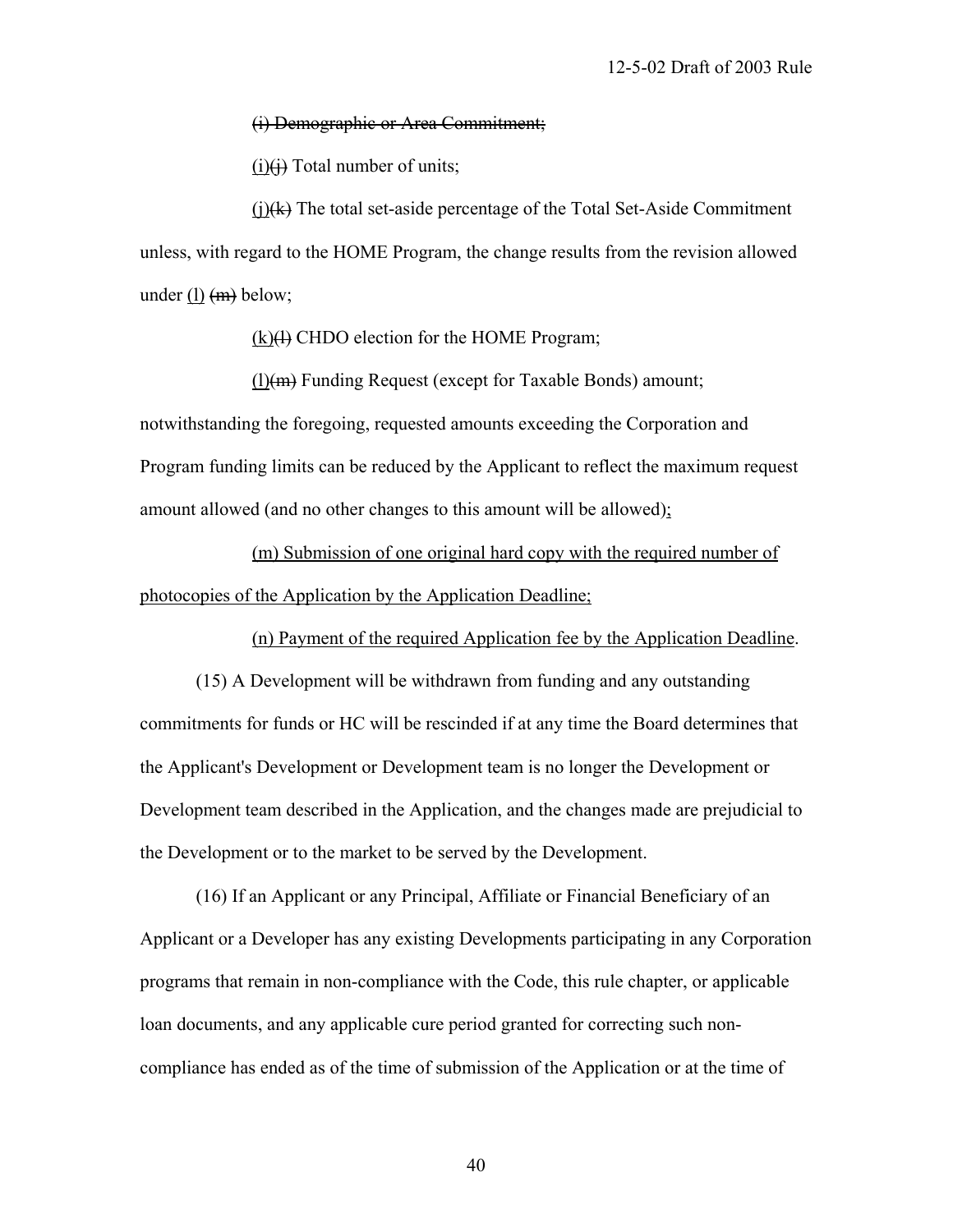issuance of a credit underwriting report, the requested allocation will, upon a determination by the Board that such non-compliance substantially increases the likelihood that such Applicant will not be able to produce quality affordable housing, be denied and the Applicant and the Affiliates of the Applicant or Developer will be prohibited from new participation in any of the Programs for the subsequent cycle and continuing until such time as all of their existing Developments participating in any Corporation programs are in compliance.

 (17) With respect to the SAIL, HOME and HC Program Applications, when two or more Applications receive the same numerical score, the Applications will be ranked as outlined in the applicable Application instructions.

 (18) At no time during the Application, scoring and appeal process may Applicants or their representatives contact Board members concerning their own Development or any other Applicant's Development. At no time from the Application Deadline until the issuance of the final scores as set forth in subsection (9) above, may Applicants or their representatives verbally contact Corporation staff concerning their own Application or any other Applicant's Development. If an Applicant or its representative does contact a Board member in violation of this section, the Board shall, upon a determination that such contact was deliberate, disqualify such Applicant's Application.

 (19) The name of the Development provided in the Application may not be changed or altered after submission of the Application during the history of the Development with the Corporation unless the change is mandated by local, state or federal governmental authorities, or otherwise approved by the Corporation. Evidence of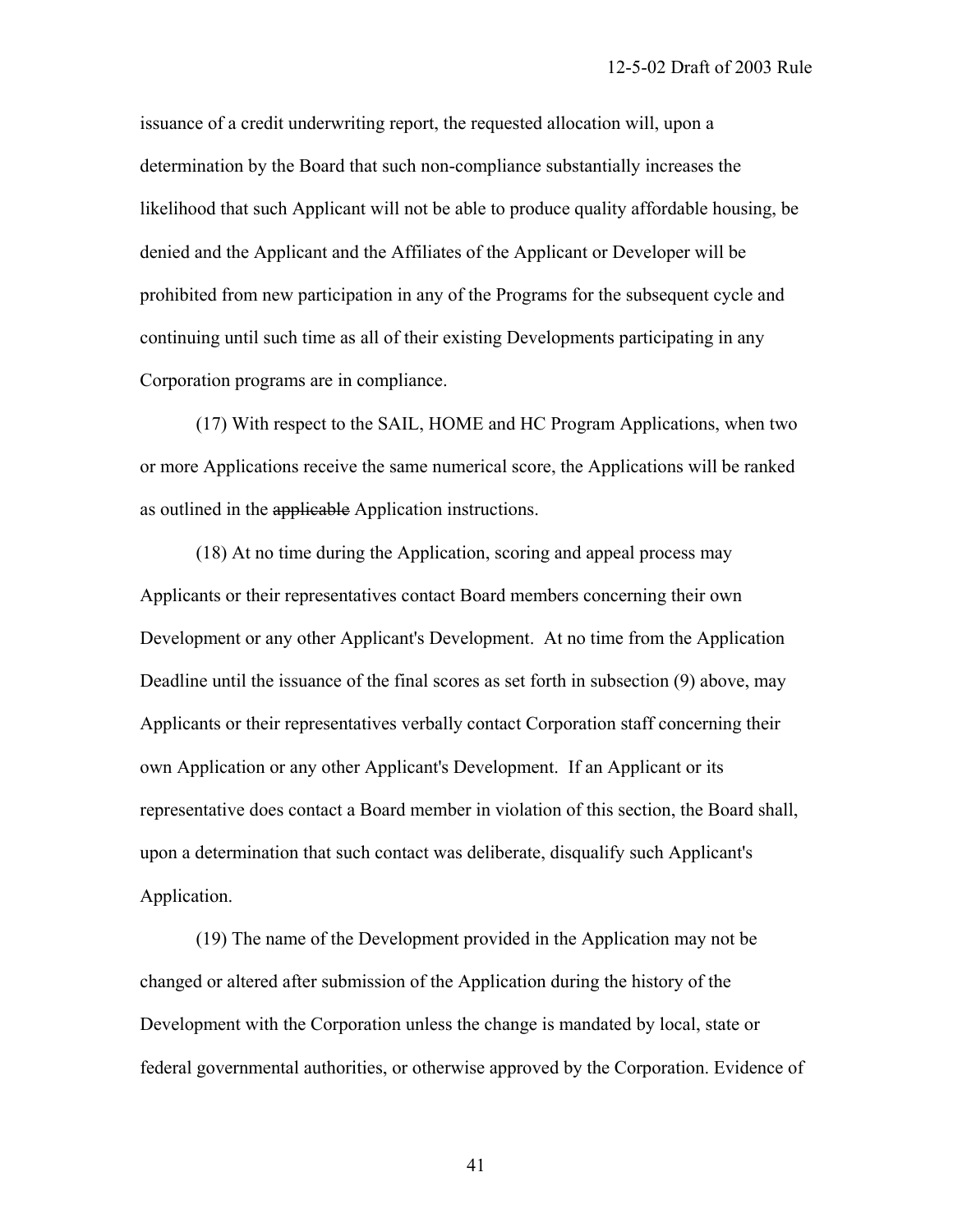such mandate must be submitted to the Corporation within 30 Calendar Days of notification by the local, state or federal authorities.

 (20) Prior to instituting any change resulting in any modification or deviation from the Application or credit underwriting report, Applicant shall notify the Corporation. All changes to the Development plans, resident programs and other specifications which were used to describe the Development in accordance with this rule chapter and UA1016 (Rev. -03) and/or HOMER1015 and represented to the Credit Underwriter and Development servicer are affected by this prior notification requirement. Failure to obtain the Corporation's approval prior to implementing any such changes shall result in the Applicant and any of the Applicant's Affiliates being ineligible to participate in any program administered by the Corporation for a period of two years, which shall begin from the date the Board approves disqualification of the Applicant and its Application.

Specific Authority 420.507 FS. Law Implemented 420.5087, 420.5089 FS. History — New 7-22-96, Amended 12-23-96, 7-10-97, 1-6-98, Formerly 9I-48.004, Amended 4-7- 98, 11-9-98, 2-24-00, 2-22-01, 3-17-02, \_\_\_\_\_\_.

67-48.005 — Applicant Administrative Appeal Procedures.

 (1) At the conclusion of the review and scoring process established by Rule 67- 48.004, F.A.C., each Applicant will be provided with its final score and notice of rights, which shall constitute the point of entry to contest any issue related to the Applicant's Application for the SAIL Program, the HOME Program or the HC Program.

 (2) Each Applicant that wishes to contest its final score must file a petition with the Corporation on or before the 21<sup>st</sup> Calendar Day after the date Applicant receives its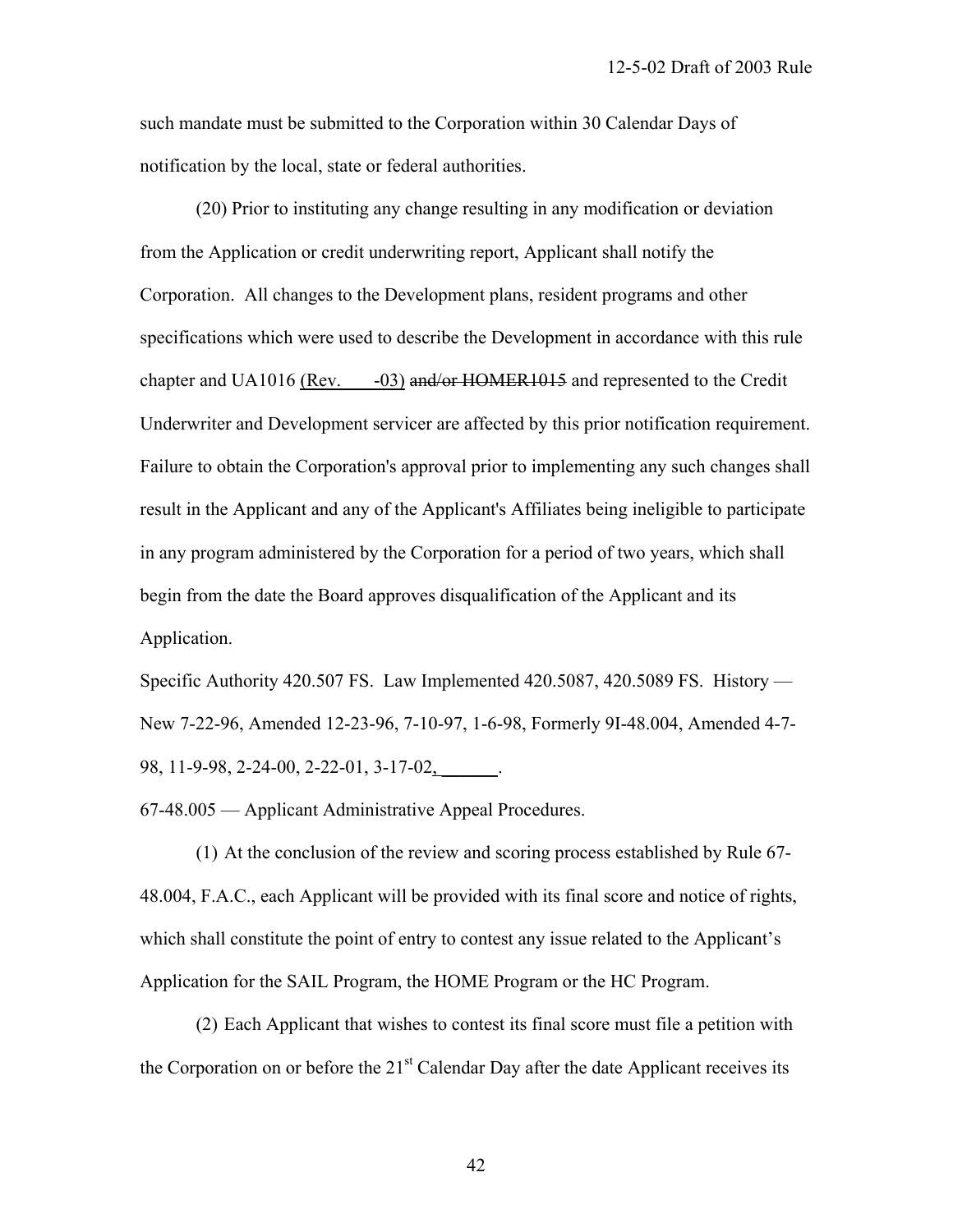notice of rights. The petition must conform to subsection 28-106.201(2) or 28- 106.301(2), F.A.C., as applicable, and specify in detail each issue and score sought to be challenged. Submission by facsimile or other electronic means will not be accepted. If the petition does not raise a disputed issue of material fact, the challenge will be conducted pursuant to Section 120.57(2), F.S. If the petition raises one or more disputed issues of material fact, a formal administrative hearing will be conducted pursuant to Section 120.57(1), F.S. At the conclusion of any administrative hearing, a recommended order shall be entered by the designated hearing officer which will then be considered by the Board.

 (3) Any Applicant who wishes to challenge the findings and conclusions of the recommended order entered pursuant to a Section 120.57(2), F.S., proceeding concerning its own Application shall be allowed the opportunity to submit written arguments to the Board. Any written argument should be typed and double-spaced with margins no less than one inch in either Times New Roman 14-point or Courier New 12-point font and may not exceed five pages. Written arguments must be filed with Florida Housing Finance Corporation's Clerk at 227 North Bronough Street, Suite 5000, Tallahassee, Florida 32301-1329, no later than 5:00 p.m., Eastern Time, on the date contained in the recommended order. Submission by facsimile or other electronic means will not be accepted. Failure to timely file a written argument shall constitute a waiver of the right to have a written argument considered by the Board. Parties will not be permitted to make oral presentations to the Board in response to recommended orders. The Board shall consider all recommended orders and written arguments and enter the appropriate final orders.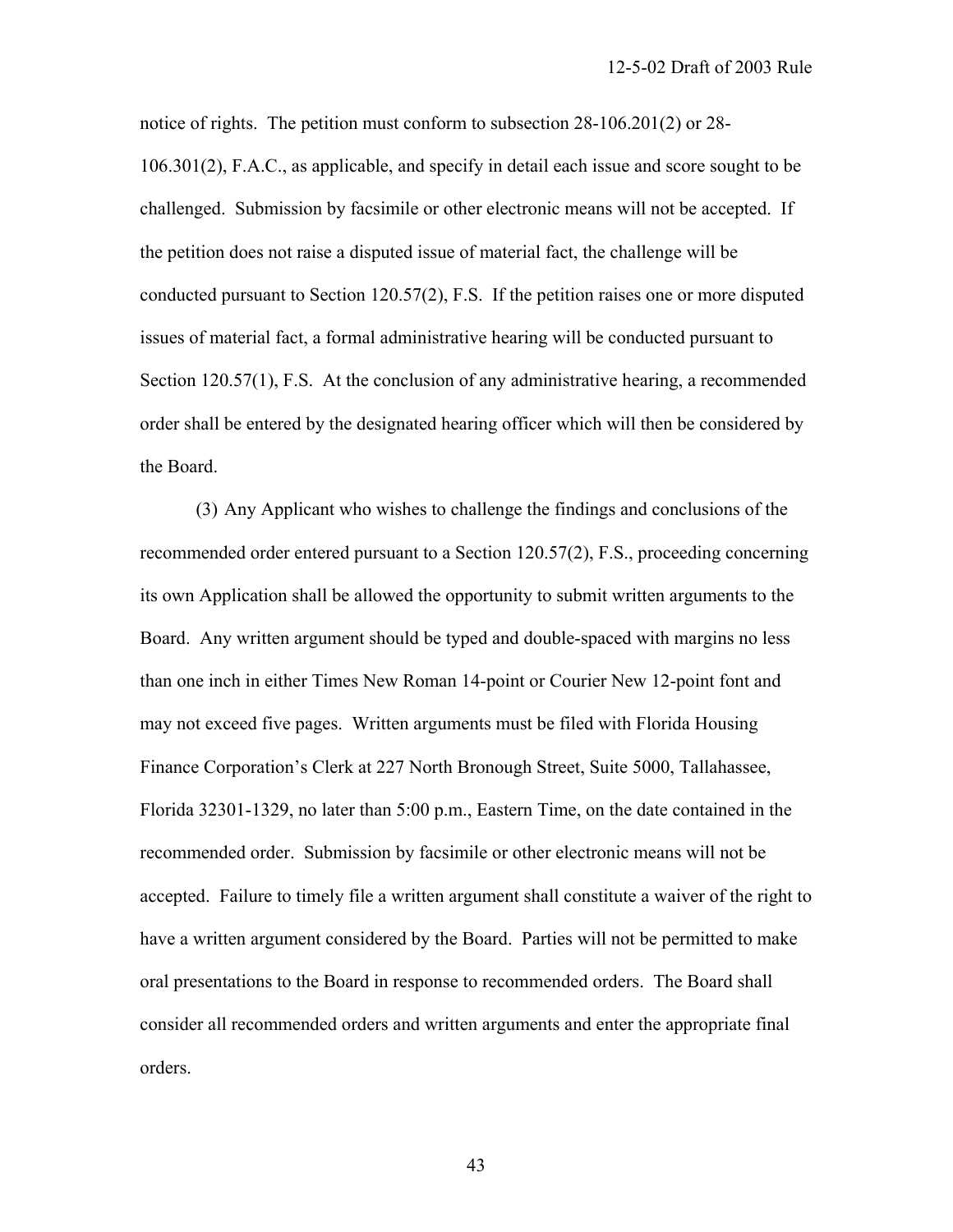(4) Following the entry of final orders in all petitions filed pursuant to Section 120.57(2), F.S., and in accordance with the prioritization of the QAP and Rule Chapter 67-48, F.A.C., the Corporation shall issue final rankings. For an Applicant that filed a petition pursuant to Section 120.57(1), F.S., which challenged the scoring of its own Application but has not had a final order entered as of the date the final rankings are approved by the Board, the Corporation shall, if any such Applicant ultimately obtains a final order that modifies the score so that its Application would have been in the funding range of the applicable final ranking had it been entered prior to the date the final rankings were presented to the Board, provide the requested funding and/or allocation (as applicable) from the next available funding and/or allocation, whether in the current year or a subsequent year. Funding refers to SAIL or HOME and allocation refers to HC. Nothing contained herein shall affect any applicable credit underwriting requirements.

 (5) Each Applicant will be provided with a final ranking of all Applications and notice of rights, which shall constitute the point of entry to contest any ranking or scoring issue related to any other Applications for the SAIL Program, the HOME Program or the HC Program. An Applicant that wishes to contest the final ranking or score of another Applicant may do so only if:

(a) The competing Applicant files a petition on or before the  $21<sup>st</sup>$ Calendar Day after the receipt of the notice of rights pursuant to this subsection (5). Submission by facsimile or other electronic means will not be accepted. The petition must conform to subsection  $28-106.201(2)$  or  $28-106.301(2)$ , F.A.C., as applicable, and specify in detail each issue, score or ranking sought to be challenged.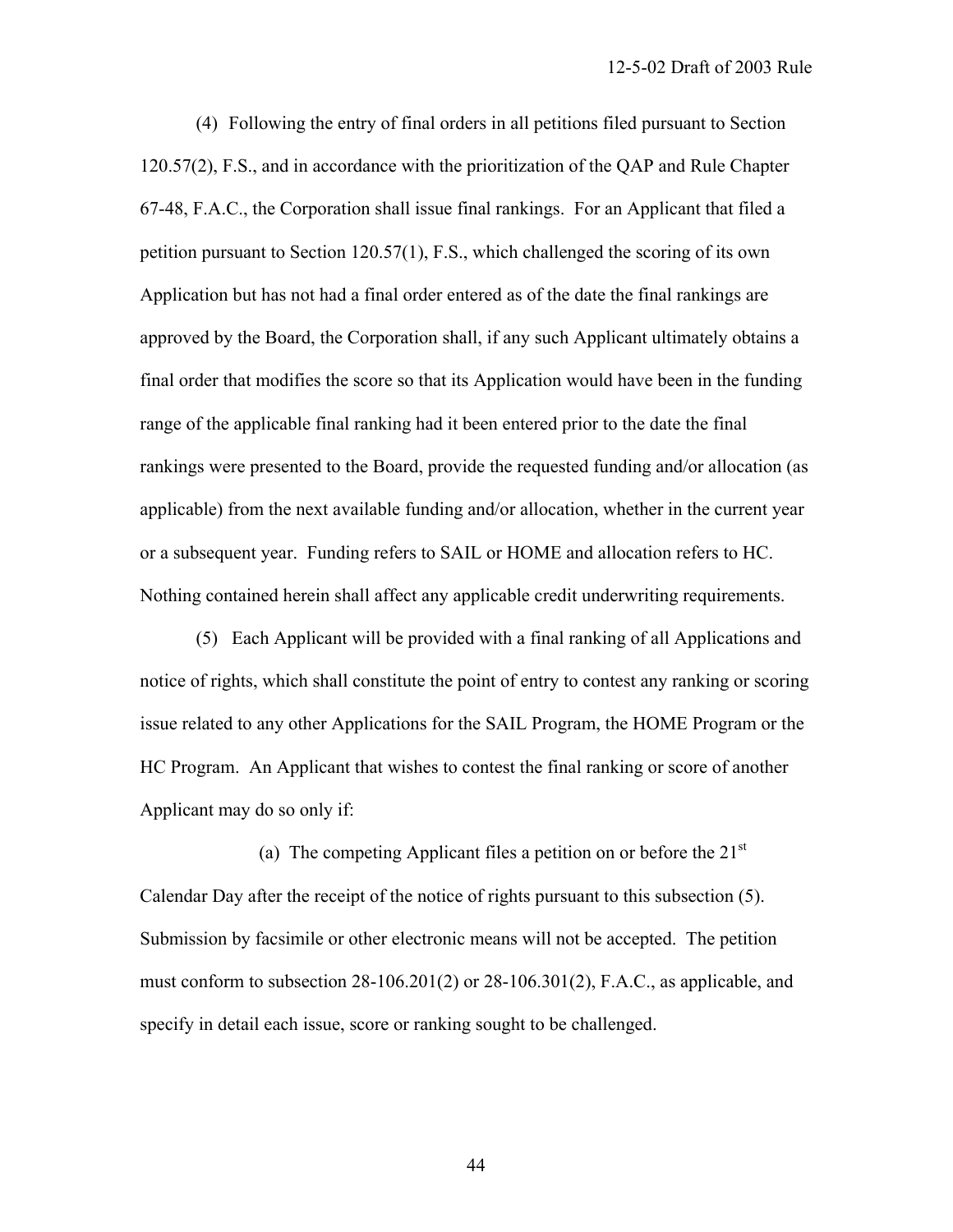(b) For any Application cycle closing after January 1, 2002, if the contested issue involves an error in scoring, the contested issue must (i) be one that could not have been cured pursuant to subsection 67-48.004(14), F.A.C., or (ii) be one that could have been cured, if the ability to cure was not solely within the Applicant's control. The contested issue cannot be one that was both curable and within the Applicant's sole control to cure. With regard to curable issues, a petitioner must prove that the contested issue was not feasibly curable within the time allowed for cures in subsection 67- 48.004(6).

 (c) The competing Applicant alleges facts in its petition sufficient to demonstrate that, but for the specifically identified threshold, scoring or ranking errors in the challenged Application, its Application would have been in the funding range at the time Florida Housing provided the Applicant with its final ranking.

 (d) If the petition does not raise a disputed issue of material fact, the appeal will be conducted pursuant to Section 120.57(2), F.S. If the petition raises one or more disputed issues of material fact, a formal administrative hearing will be conducted pursuant to Section 120.57(1), F.S. At the conclusion of any administrative hearing, a recommended order shall be entered which will then be considered by the Board.

 (6) Any Applicant who wishes to challenge the findings and conclusions of the recommended order entered pursuant to a Section 120.57(2), F.S., proceeding as described in subsection (5) above concerning the final ranking of another Application, shall be allowed the opportunity to submit written arguments to the Board. Any written arguments should be typed and double-spaced with margins no less than one inch in either Times New Roman 14-point or Courier New 12-point font and may not exceed five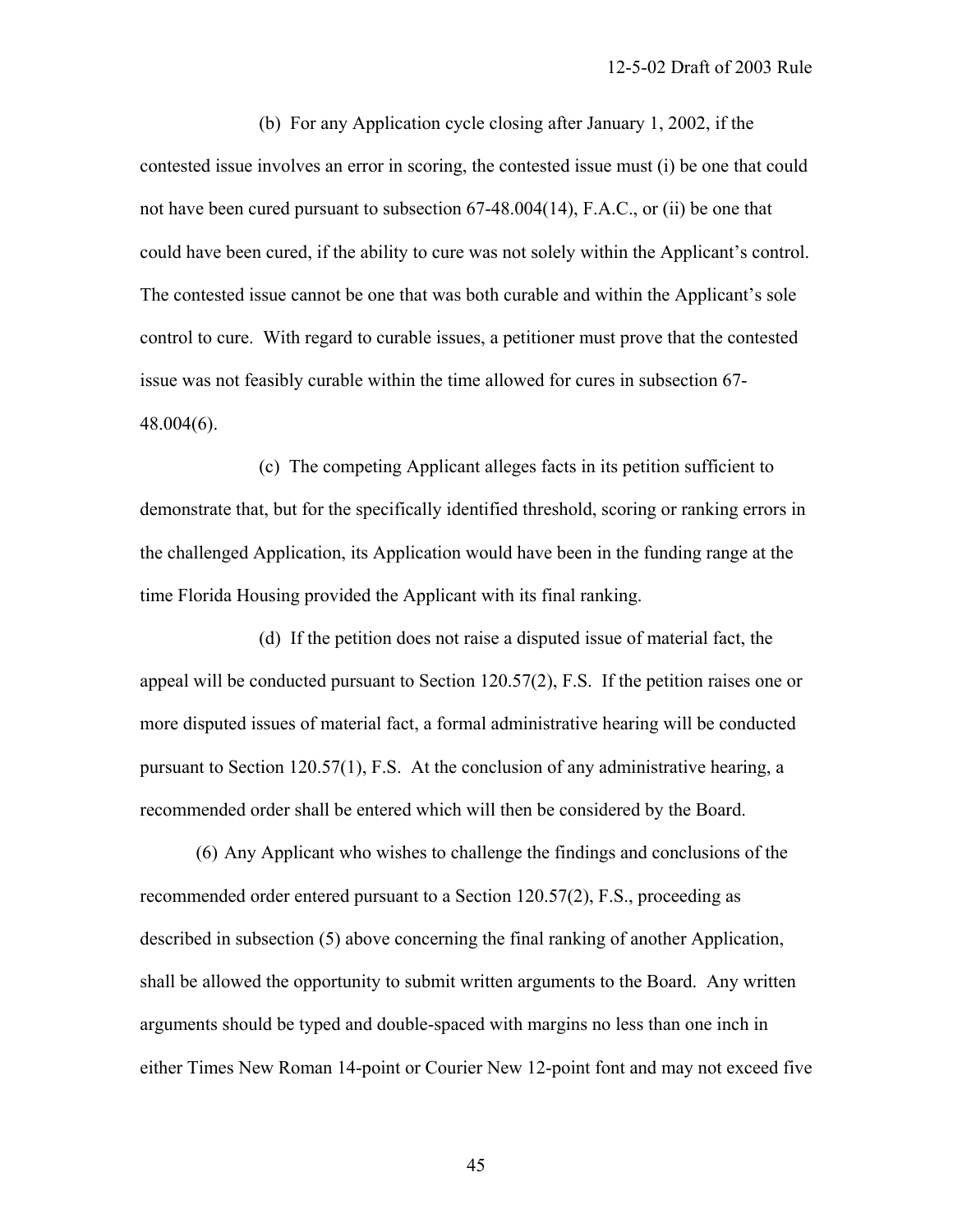pages. Written arguments must be filed with Florida Housing Finance Corporation's Clerk at 227 North Bronough Street, Suite 5000, Tallahassee, Florida 32301-1329, no later than 5:00 p.m., Eastern Time, on the date contained in the recommended order. Submission by facsimile or other electronic means will not be accepted. Failure to timely file a written argument shall constitute a waiver of the right to have a written argument considered by the Board. Parties will not be permitted to make oral presentations to the Board in response to recommended orders. The Board shall consider all recommended orders and written arguments and enter the appropriate final orders.

 (7) For those Applicants that have filed a petition pursuant to subsection (5) above, the Corporation shall, if any such Applicant ultimately obtains a final order that demonstrates that its Application would have been in the funding range of the applicable final ranking, provide the requested funding and/or allocation (as applicable) from the next available funding and/or allocation, whether in the current year or a subsequent year. Funding refers to SAIL or HOME and allocation refers to HC. Nothing contained herein shall affect any applicable credit underwriting requirements. The filing of a petition pursuant to subsection (5) above shall not stay the Corporation's provision of funding to Applicants per the final rankings referenced in subsection (4) above. Specific Authority 420.507 FS. Law Implemented 120.57, 120.569, 420.5087, 420.5089, 420.5099 FS. History-New 7-22-96, Amended 12-23-96, 1-6-98, Formerly 9I-48.005, Amended 4-7-98, 11-9-98, 2-24-00, 2-22-01, 3-17-02, 10-8-02, 12-4-02. 67-48.006 — Compliance and Reporting Requirements.

 (1) Any duly authorized representative of the Corporation shall be permitted at any time during normal business hours to inspect and monitor the construction or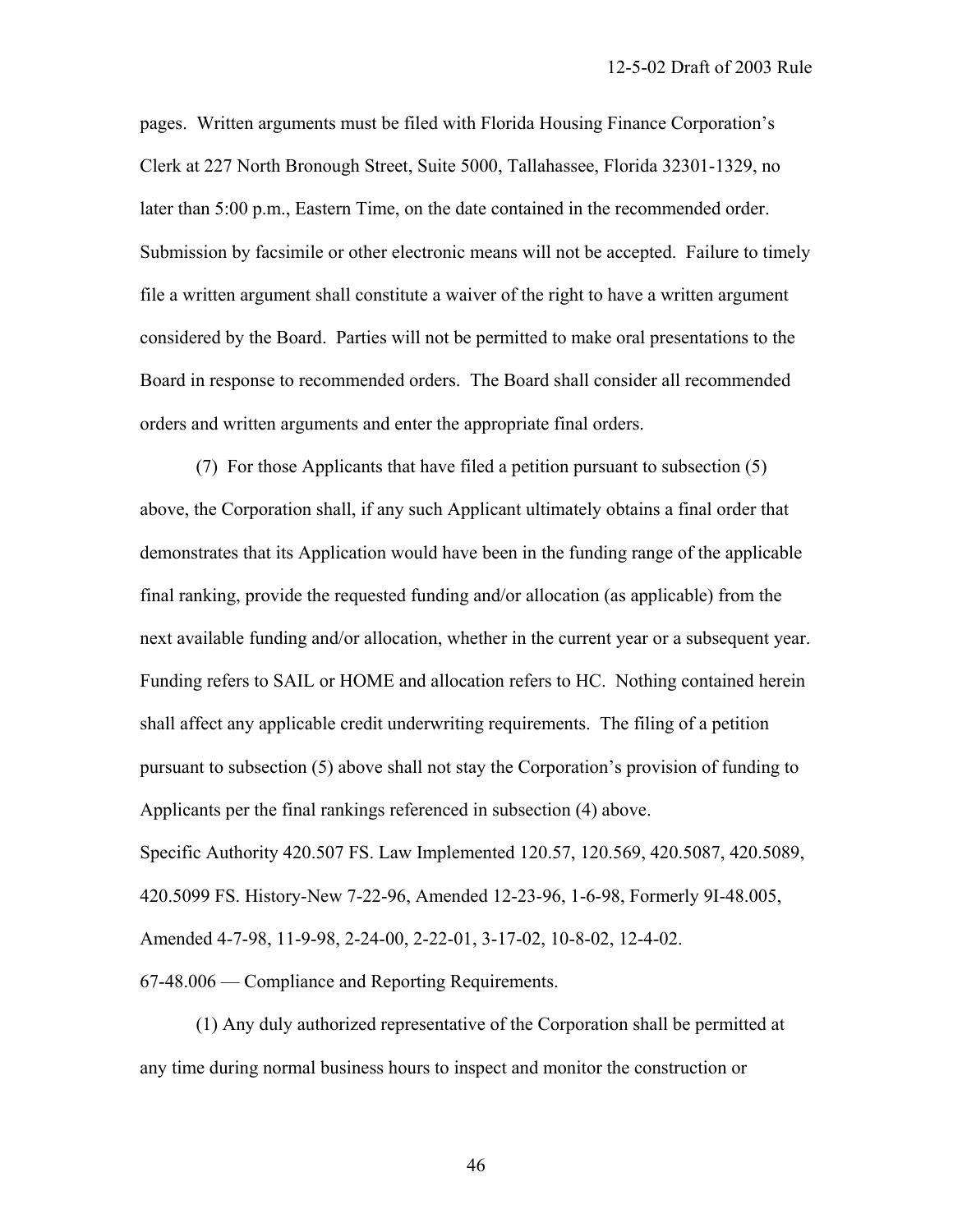rehabilitation of a Development. Any duly authorized representative of the Corporation or the Treasury shall be permitted at any time during normal business hours to inspect and monitor Development and resident records and facilities. All resident records shall be maintained by the owner of the Development within 50 miles of the Development site.

(2) On-site inspections for HC Developments:

 (a) An authorized representative of the Corporation will, at the Applicant's expense, conduct four on-site construction inspections during the construction or rehabilitation of a Competitive HC Development. Any required re-inspection due to a finding of non-compliance will be at the Applicant's expense.

 (b) An authorized representative of the Corporation will, at the Applicant's expense, conduct a minimum of one on-site construction inspection of a Non-Competitive HC Development which has not received any other Florida Housing financing. Any required re-inspection due to a finding of non-compliance will be at the Applicant's expense.

 (3) The Corporation or its representative shall conduct on-site Development inspections at a minimum of every three years, with a typical frequency of annual reviews.

 (4) The Corporation must approve the selection or replacement of a management company prior to such company assuming responsibility for the Development, using the following criteria:

 (a) Review of company information including key management personnel, management experience and procedures;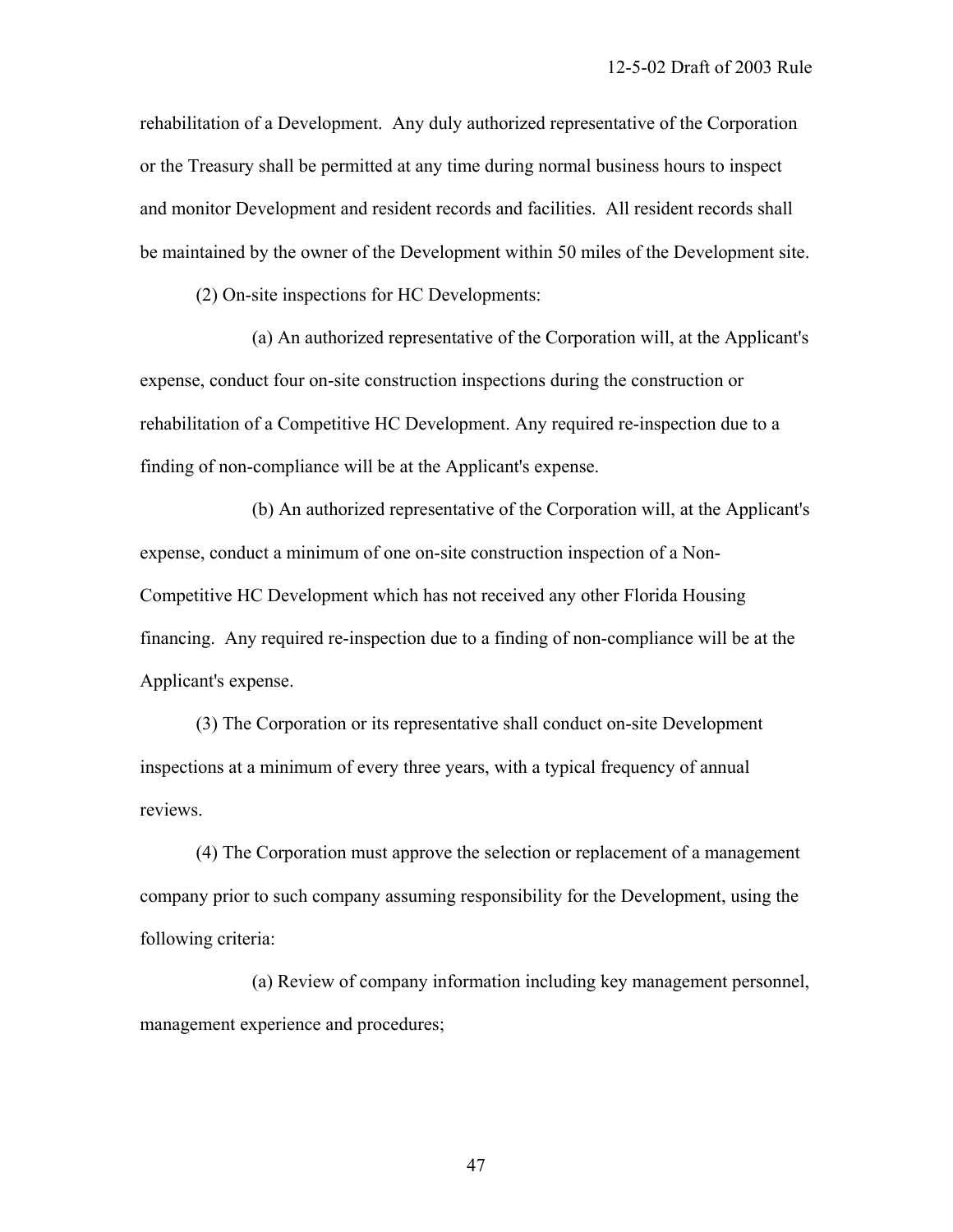(b) Review of company forms such as application for apartment residence, income verification forms, lease, etc.;

 (c) Key management company representatives attendance at a Corporation compliance workshop; and

 (d) A meeting between Corporation compliance staff and the key management company representative.

 (5) The Corporation will document approval of the management company to the owner of the Development after successful completion of items  $(4)(a)$  — (d).

 (6) The owner of the Development shall maintain complete and accurate income records pertaining to each resident occupying a Low-Income or Very Low-Income unit. Records for each occupied Low-Income or Very Low-Income unit shall contain the following documentation:

 (a) The resident's rental application containing the name or names of each household member, employment and income information for each household member, and other information required by the owner of the Development;

 (b) An executed lease agreement listing the term of the tenancy and all of the residents residing in the unit;

 (c) Verification of the income of each resident as is acceptable to prove income under Section 8 of the United States U.S. Housing Act of 1937, as in effect on the date of this rule chapter;

(d) Information as to the assets owned by each resident; and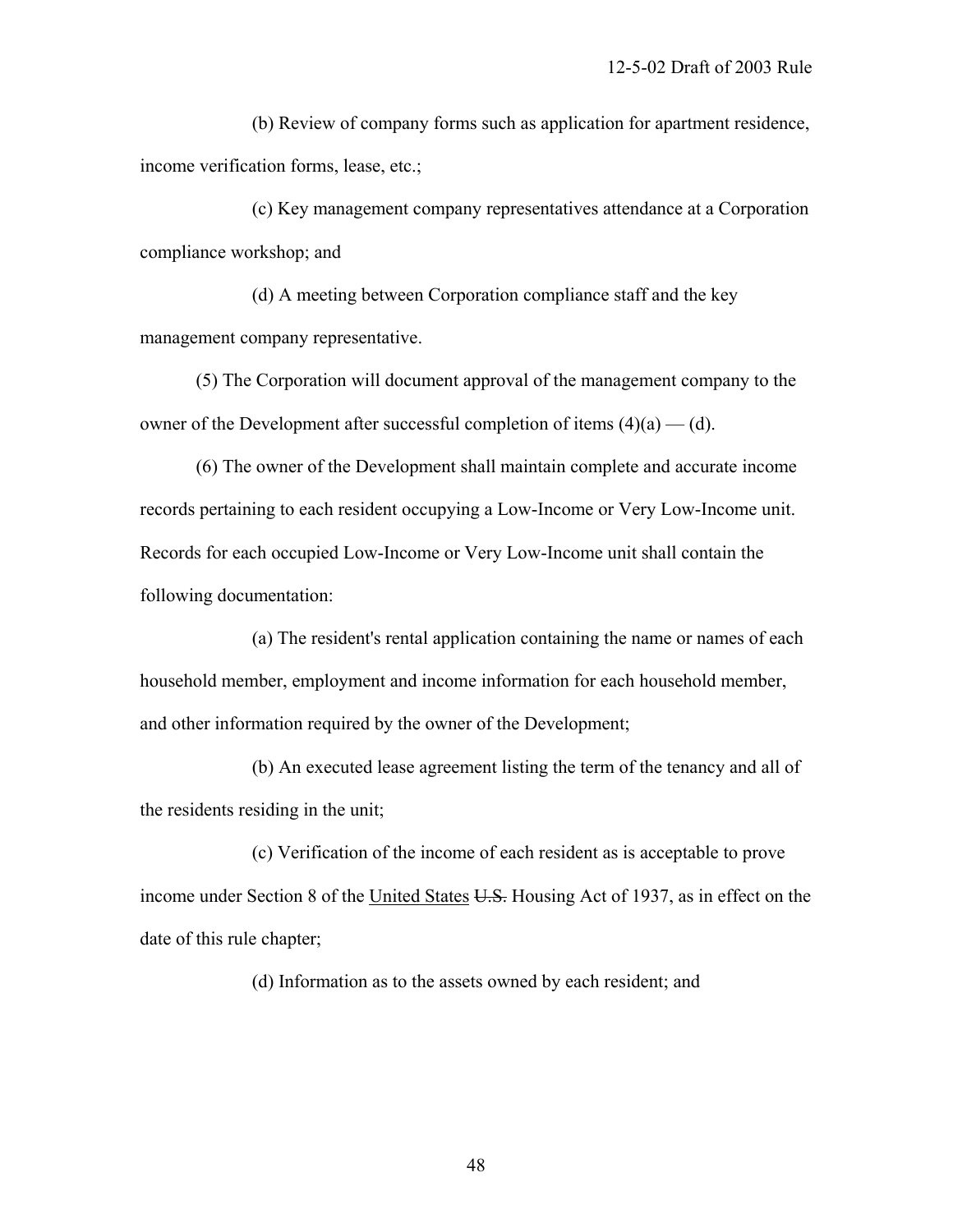(e) Income Certification Form TIC-1 for each resident. A copy of such form is available on FHFC's web site www.floridahousing.org. sample Form TIC-1 can be obtained from the Corporation.

(7) The Applicant shall submit Program Reports pursuant to the following:

 (a) The initial HC Program Report shall be submitted upon request of the compliance monitor or Florida Housing prior to the initial management review and physical inspection, but no later than 120 days following the leasing of any unit. Subsequent Program Reports shall be submitted each year of the Housing Credit Compliance Period and shall be due no later than the dates assigned by the Corporation. The Program Reports shall be accompanied by:

1. Recap of Tenant Income Certification Information Form AR-1;

 2. Copies of Tenant Income Certifications executed since the last Program Report for at least 10% of the Housing Credit Set-Aside units in the Development (to be sent to the monitoring agent only); and

 3. With respect to the HC Program, the Annual Owner Compliance Certification Form to be signed by the owner of the Development certifying that for the preceding 12 month period the Development met its Housing Credit Set-Aside requirements (to be sent to the Corporation only). Forms PR-1, AOC-1 and AR-1 shall be provided by the Corporation and shall be submitted for all Developments receiving Housing Credit Allocations since January 1, 1987.

 (b) The initial HOME Program Report shall be submitted prior to the time of loan closing, if occupied, or, if not occupied, at loan closing upon request of the compliance monitor or Florida Housing prior to the initial management review and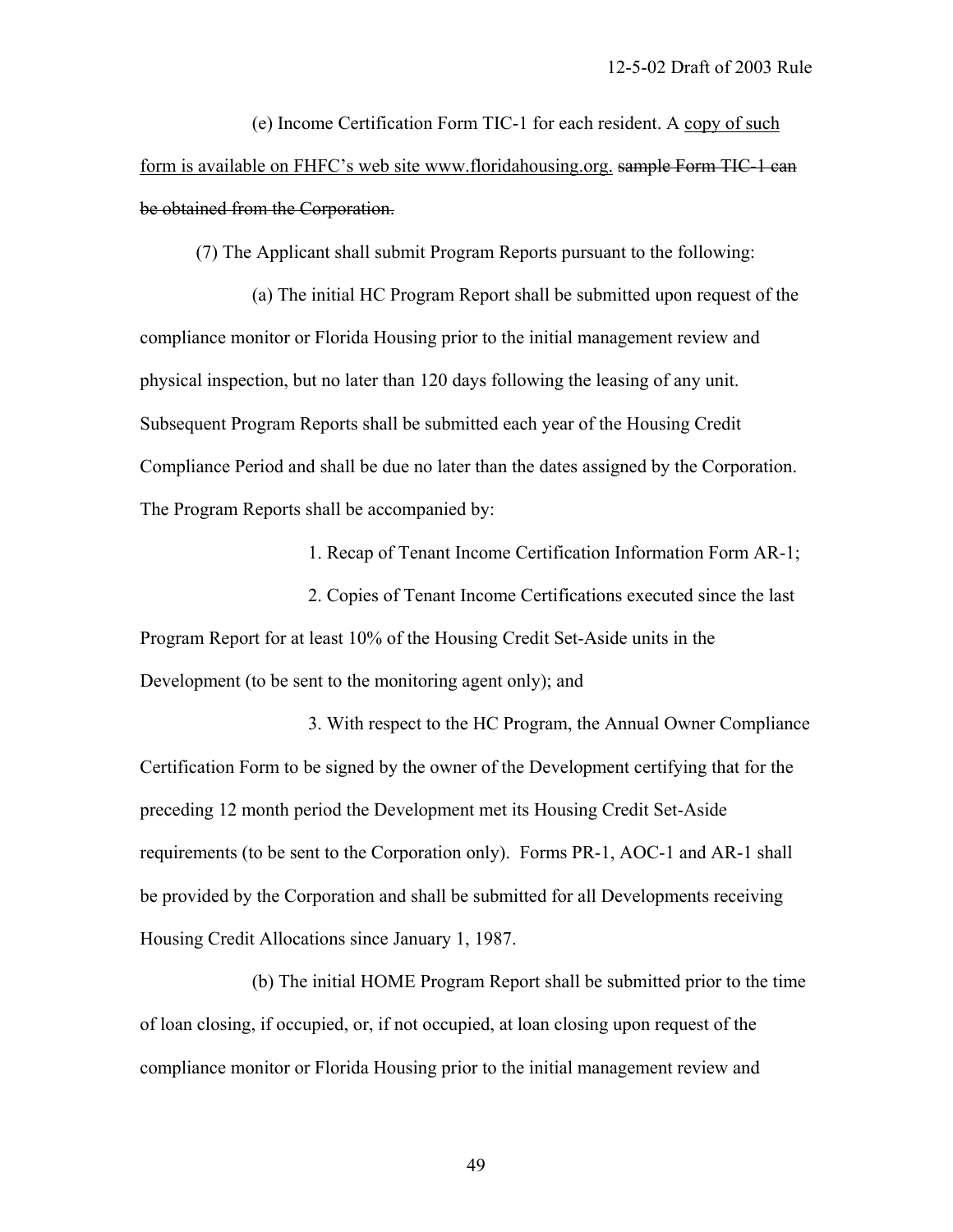physical inspection, but no later than 120 days following the leasing of any unit. Subsequent Program Reports shall be submitted annually on the dates assigned by the Corporation. The Program Reports shall be accompanied by:

 1. Recap of Tenant Income Certification Information Form AR-1; and

 2. Copies of Tenant Income Certification executed since the last Program Report for at least 10% of the HOME-Assisted Units in the Development (to be sent to the monitoring agent only).

 (c) The initial SAIL Program Report shall be submitted prior to the time of loan closing, if the Development is occupied, or by the 25th of the month following rental of the initial unit in the Development. Subsequent Program Reports shall be submitted each month and are due no later than the 25th of each month thereafter. The Program Reports shall be accompanied by Recap of Tenant Income Certification Information Form AR-1 and copies of all Tenant Income Certifications executed since the last Program Report (to be sent to the monitoring agent).

 (8) HC Developments will submit copies of each building's completed IRS Low-Income Housing Credit Allocation Certification Form 8609, Rev. 1-2000, and Schedule A, Annual Statement, Form 8609, Rev. 1-2000, for the first year housing credits are claimed to the Compliance Section of Florida Housing Finance Corporation. These forms are adopted and incorporated herein by reference and are due at the same time they are filed with the Internal Revenue Service. Form 8609 and Schedule A (Form 8609) can be obtained from the Internal Revenue Service by calling 1(800)829-4477. Additionally,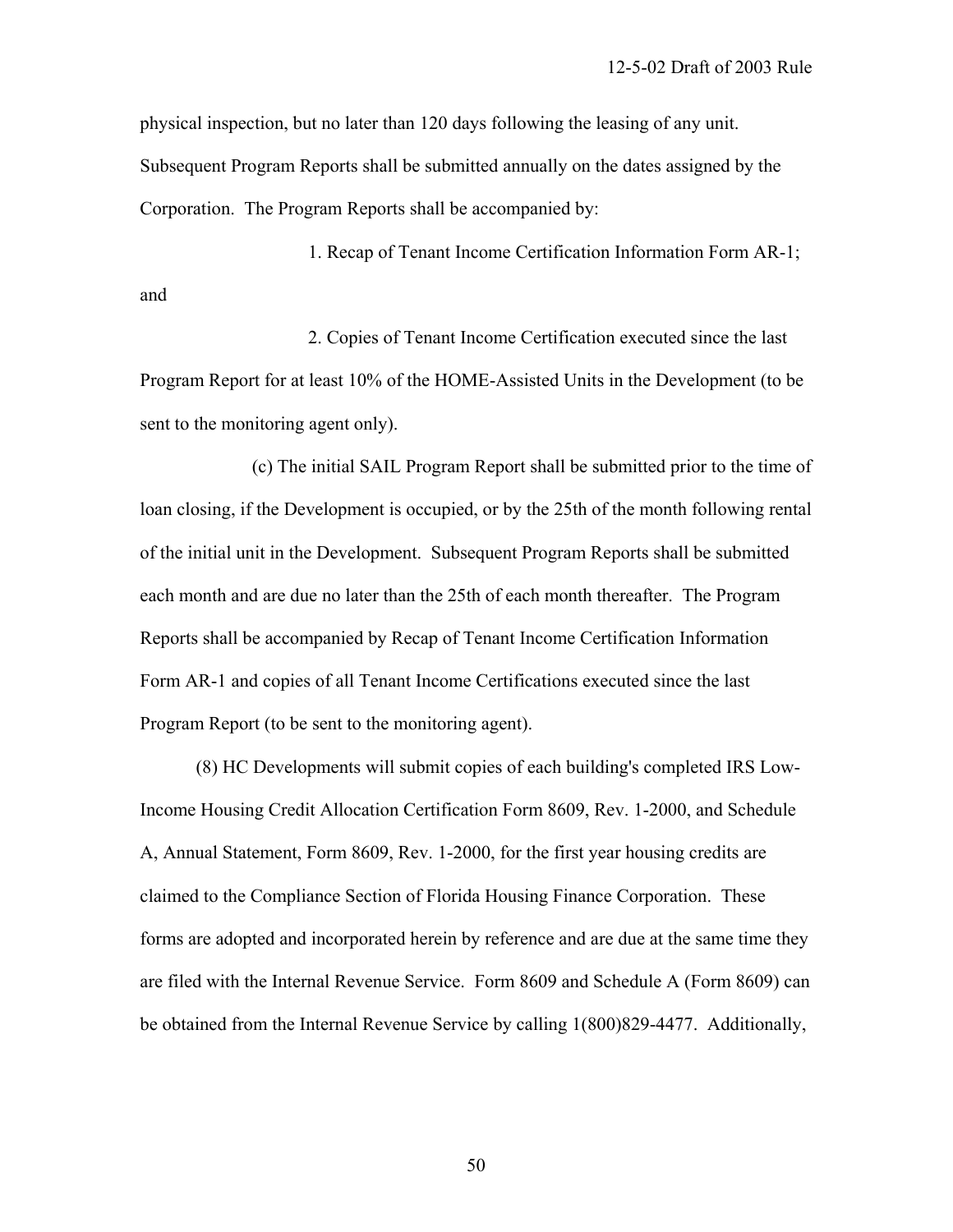correspondence shall accompany these forms which indicates the first taxable year in which the Housing Credits were claimed and the fiscal operating year for the property.

(9) Compliance monitoring for each program will begin:

 (a) For the SAIL Program, regardless of whether the Development also received an HC allocation, following the SAIL loan closing or, if the Development is occupied, prior to the SAIL loan closing.

 (b) For the HOME Program, regardless of whether the Development also received an HC allocation, following the HOME loan closing or, if the Development is occupied, prior to the HOME loan closing.

 (c) For Developments receiving an allocation of non-competitive HC without any FHFC-issued loans, following Final Housing Credit Allocation.

 (d) For Developments receiving Competitive HC without any FHFC issued loans, following execution of the Carryover Allocation Agreement. Specific Authority 420.507 FS. Law Implemented 420.5087, 420.5089, 420.5099 FS. History — New 7-22-96, Amended 12-23-96, 1-6-98, Formerly 9I-48.006, Amended 11- 9-98, 2-24-00, 2-22-01, 3-17-02, \_\_\_\_\_.

 $67-48.007$  — Fees.

The Corporation, the Credit Underwriter or the environmental provider shall collect via check or money order only the following fees and charges in conjunction with the SAIL, HOME and/or HC Program:

(1) Universal Application Package fee.

(2) Home Rental Application Package fee.

 $(2)(3)$  Application fee.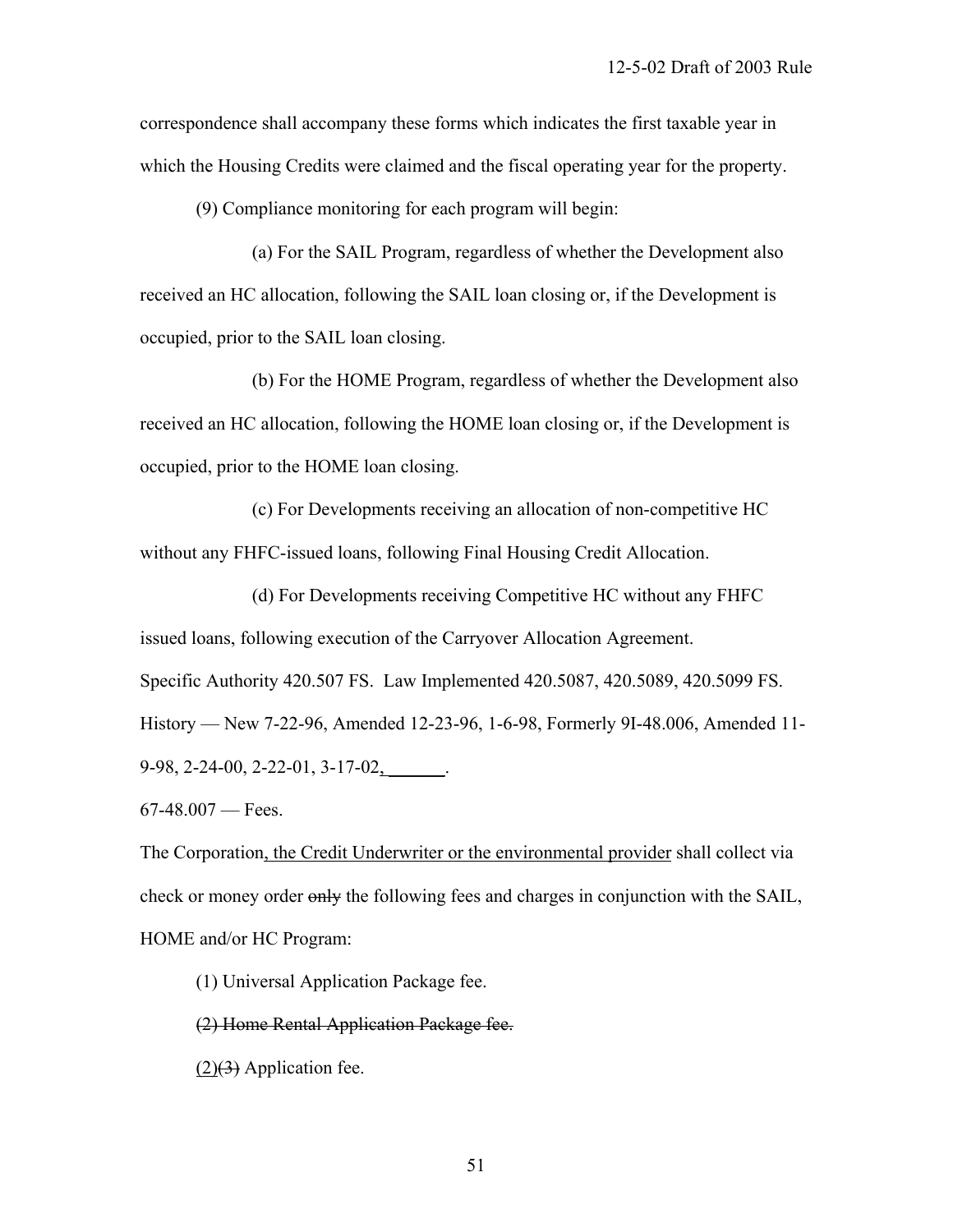(3)(4) Credit Underwriting fees.

(4)(5) Administrative fees.

 $(5)(6)$  Commitment fees.

 $(6)$ (7) Compliance monitoring fees.

(7)(8) Loan servicing fees.

 $(8)(9)$  Construction inspection fees.

 $(9)(10)$  Financial monitoring fees.

 $(10)(11)$  Tax-exempt mortgage financing.

(11) HUD environmental fee.

All of the fees set forth above with respect to the SAIL Program are part of Development Cost and can be included in the Development Cost pro forma and paid with SAIL loan proceeds. Failure to pay any fee shall cause the firm loan commitment under any Program to be terminated or shall constitute a default on the respective loan documents. Specific Authority 420.507 FS. Law Implemented 420.5087, 420.5099 FS. History — New 7-22-96, Amended 12-23-96, 1-6-98, Formerly 9I-48.007, Amended 11-9-98, 2-24-  $00, 2-22-01, 3-17-02,$ 

## PART II STATE APARTMENT INCENTIVE LOAN PROGRAM

67-48.009 — SAIL General Program Procedures and Restrictions.

 (1) In the Application, each Applicant must select the category in which to apply and must specify the SAIL Minimum Set-Aside Requirement with which the Development will comply.

 $(1)(2)$  Loans shall be in an amount not to exceed 25% of the Total Development Cost except as described in (2)  $(3)$  below, or the minimum amount required to make the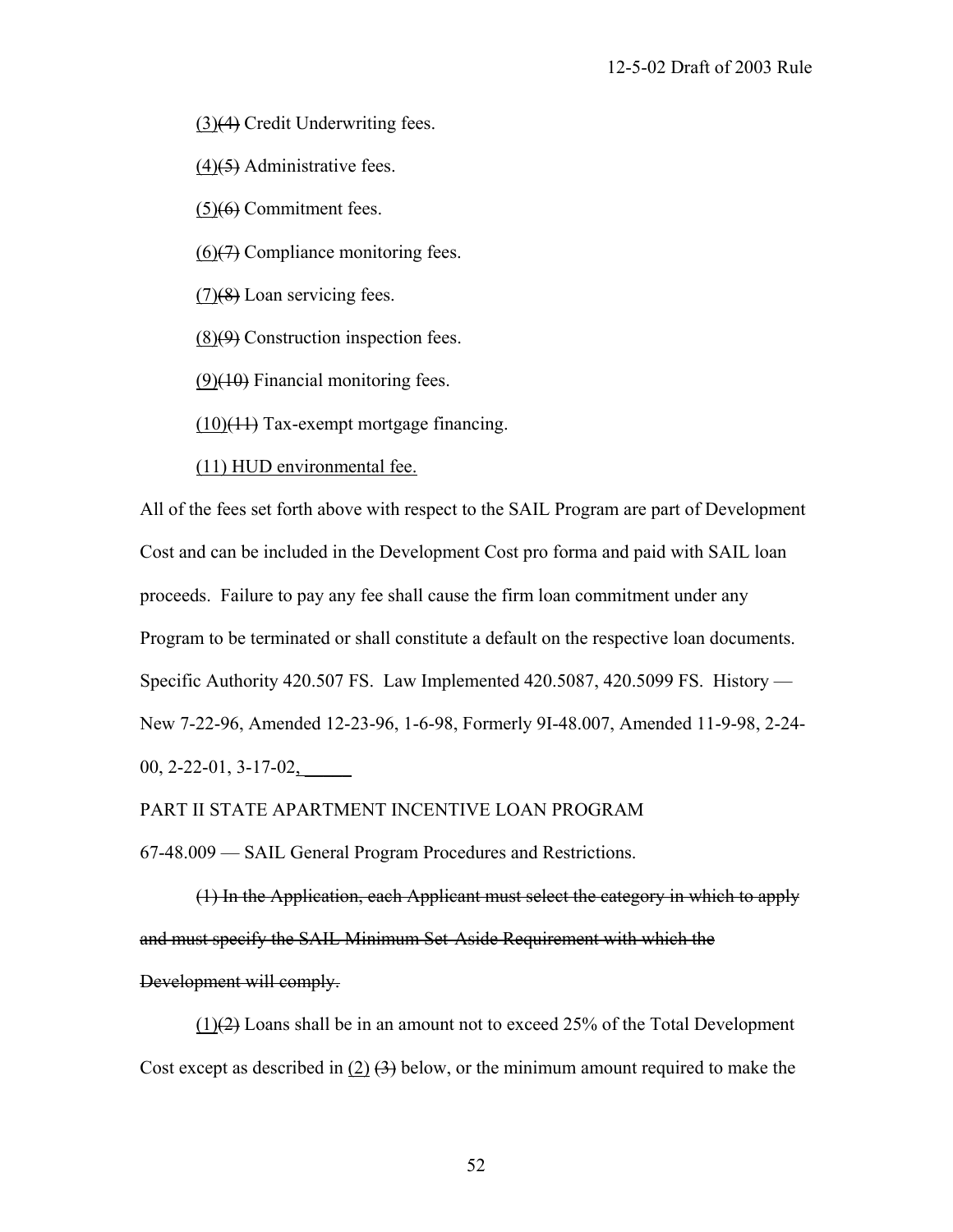Development economically feasible, whichever is less, as determined by the Credit Underwriter.

 (2)(3) The following types of Sponsors are eligible to apply for loans in excess of 25% of Total Development Cost pursuant to Section 420.507 (22), F.S.:

 (a) Non-Profit and public Sponsors which are able to secure grants, donations of land, or contributions from other sources collectively totaling at least 10% of Total Development Cost; or

 (b) Sponsors that maintain an 80% occupancy of residents qualifying as Farmworkers as defined in Section 420.503 (18), F.S., Commercial Fishing Workers as defined in Section 420.503(5), F.S., or the Homeless as defined in Section 420.621(4) over the life of the loan.

 (3)(4) At a minimum, the percentage of set-aside units committed to in the Application must be held for Very Low-Income persons or households for a period of time equal to the greater of the following:

- (a) The term of the SAIL loan; or
- (b) 12 years; or
- (c) Such longer term agreed to by the Applicant in the Application.

 $(4)$ (5) Applicants cannot request additional SAIL funding for the same Development, unless otherwise specified in the Universal Application.

 (5)(6) Developer fee shall be limited to 16% of Development Cost. A Developer fee on the building acquisition cost shall be limited to 4% of the cost of the building exclusive of land. A total Developer fee of 18% of Development Cost shall be allowed if the proposed Development is qualified for Housing Credits pursuant to Rule 67-48.027,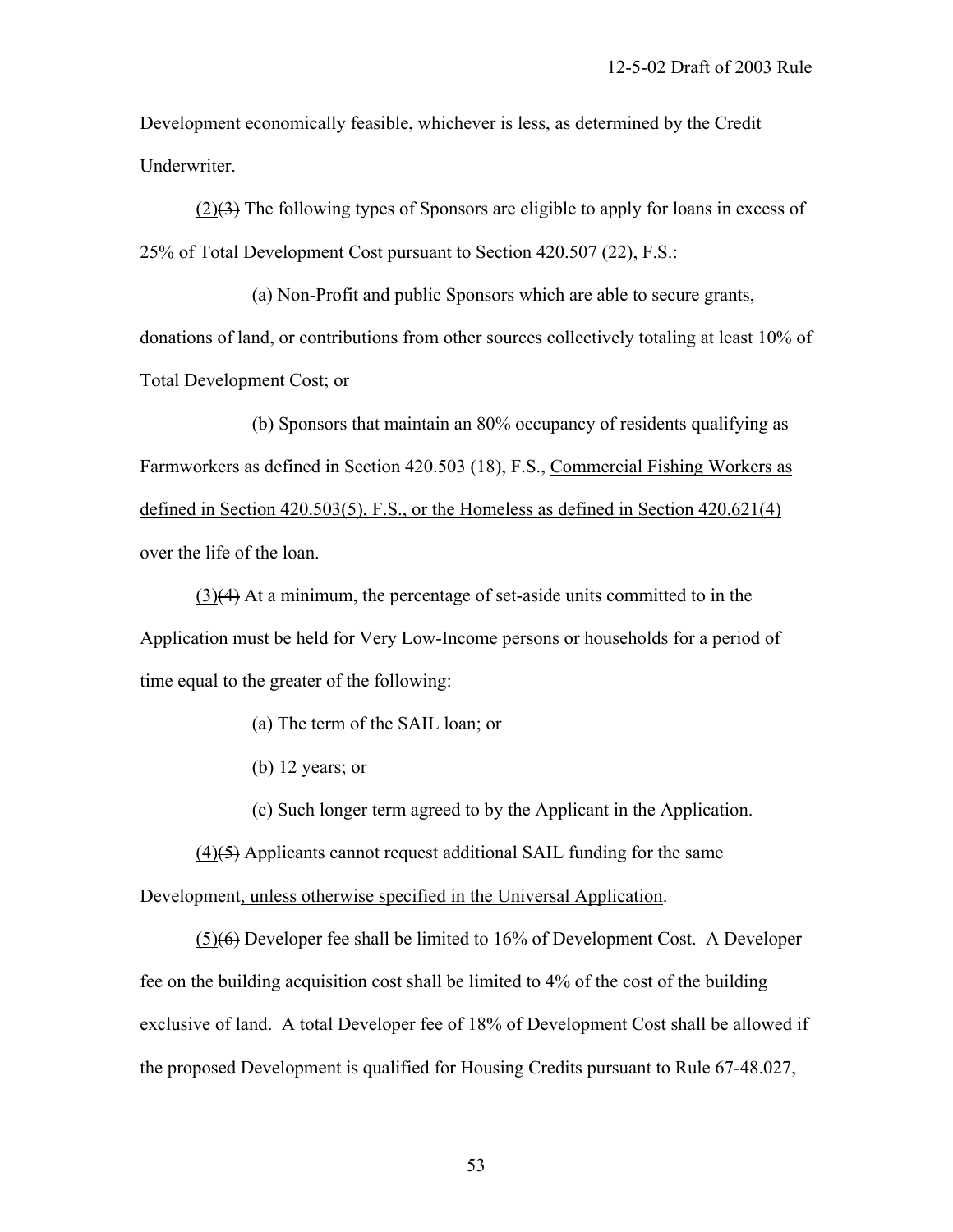F.A.C., pertaining to Tax-Exempt Bond-Financed Developments. However, the Developer fee shall be limited to 10% of Development Cost for those Developments involving rehabilitation of buildings which have received a Florida Housing funding commitment or a Preliminary Allocation/Determination for other construction work within fourteen years of the Application Deadline.

 (6)(7) The General Contractor's fee shall be limited to a maximum of 14% of the actual construction cost.

(7)(8) SAIL loan proceeds shall not be used to fund any contingency reserves.

 (8)(9) Except for small county requests, Applicants may not request SAIL funding for Developments receiving priority in FHFC's multifamily bond program for having no other FHFC funding.

Specific Authority 420.507 FS. Law Implemented 420.5087 FS. History — New 7-22- 96, Amended 12-23-96, 7-10-97, 1-6-98, Formerly 9I-48.009, Amended 11-9-98, 2-24-  $00, 2 - 22 - 01, 3 - 17 - 02,$ 

67-48.0095 — Additional SAIL Application Ranking and Selection Procedures.

 (1) During the first six months following the publication date of the first Notice of Funding Availability published each year within the State of Florida, SAIL funds shall be allocated based upon the requirements specified in Section 420.5087 (3), F.S., which specifies the required funding within the four demographic categories of (a) Family, (b) Elderly, (c) Homeless and (d) Commercial Fishing Workers and Farmworkers and in accordance with the ranking and selection process set forth in the Universal Application Package.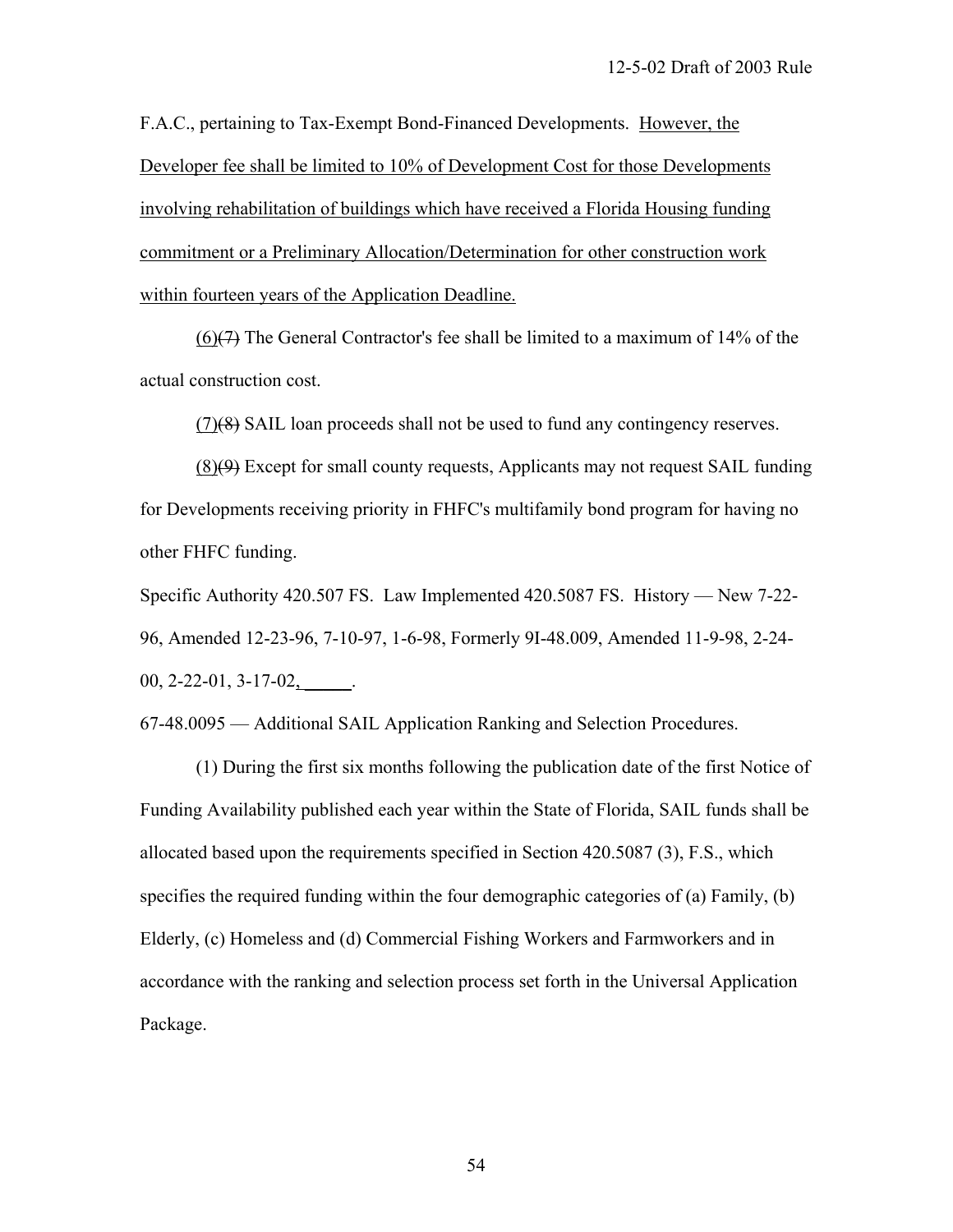(2) 10% of the funds reserved for Applicants in the Elderly category shall be reserved to provide loans to Sponsors of housing for the Elderly for the purpose of making life-safety or security-related repairs or improvements to such housing which are required by federal, state or local regulation, as further specified in Section 420.5087, F.S.

 (3) The Corporation shall assign, in order of ranking, tentative loan amounts to the Applications in each demographic and geographic category, up to the total amount available. However, the Corporation shall make adjustments to ensure that minimum funding distribution levels by geographic category are met, as required by Section 420.5087 (1), F.S., and further described in the SAIL Notice of Funding Availability.

 (4) In the event that the 10% of program funds required to be allocated to counties with a population of 100,000 or less remains unallocated at the conclusion of a successive three-year cycle, the unallocated funds shall be carried forward and shall be added to the funds reserved for counties with a population of 100,000 or less for the next successive three-year period.

 (5) After the six-month period referenced in subsection 67-48.0095 (1), F.A.C., has expired, the Corporation shall allocate SAIL funds to Applicants meeting threshold requirements, without regard to demographic category.

 (5)(6) Based upon fund availability, the Corporation shall select Applications for participation in the SAIL Program in accordance with the instructions included in the Universal Application Package.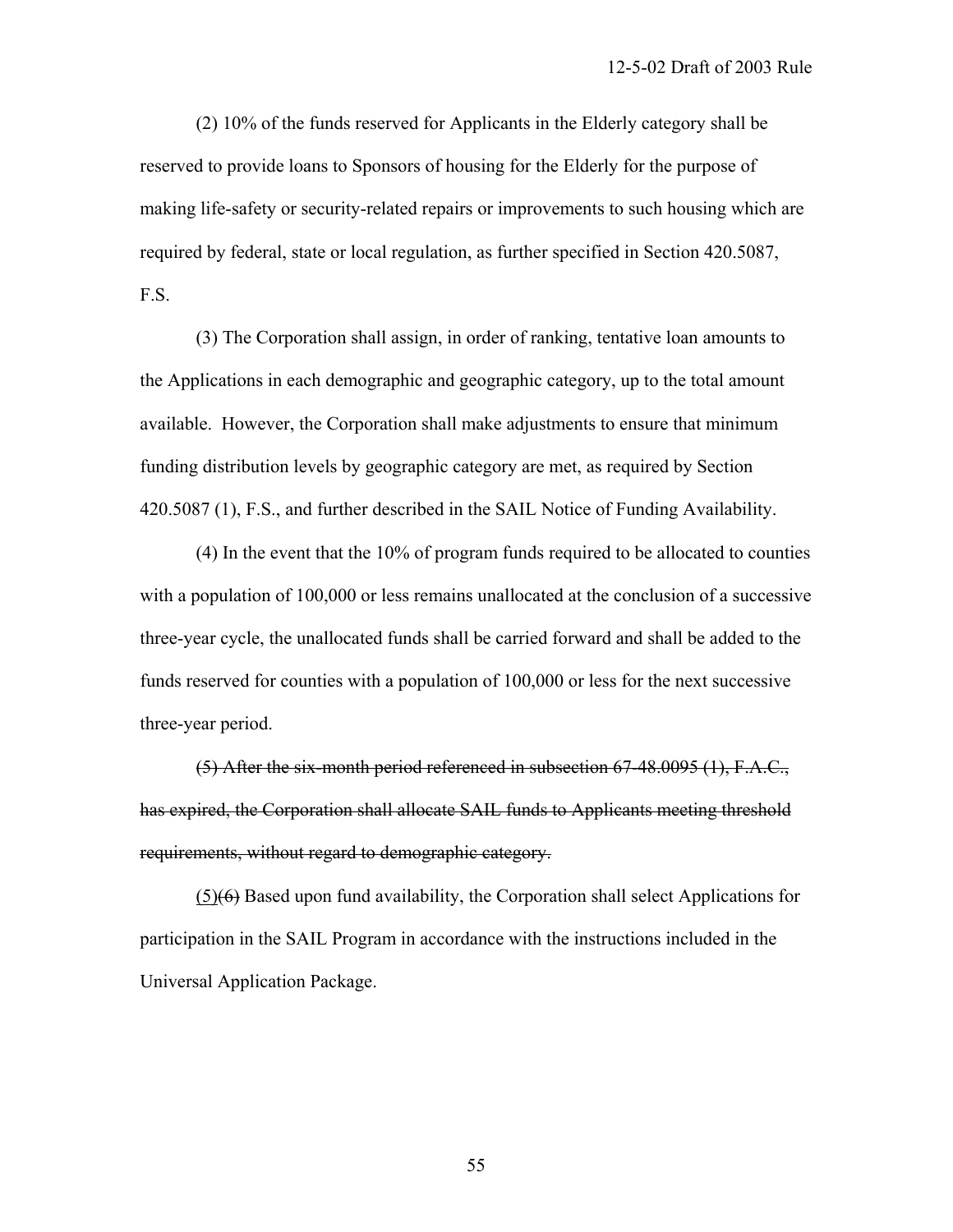(6)(7) Selection for SAIL Program participation is contingent upon fund availability at the conclusion of after determination of final loan amounts and the appeals process as set forth in Rule 67-48.005, F.A.C.

Specific Authority 420.507 FS. Law Implemented 420.5087 FS. History — New 12-23- 96, Amended 1-6-98, Formerly 9I-48.0095, Amended 11-9-98, 2-24-00, 2-22-01, 3-17- 02, \_\_\_\_\_.

67-48.010 — Terms and Conditions of SAIL Loans.

 (1) The proceeds of all SAIL loans shall be used for new construction or Substantial Rehabilitation of affordable, safe and sanitary rental housing units.

 (2) The SAIL loan may be in a first, second, or other subordinated lien position. For purposes of this rule, mortgages securing a letter of credit as credit enhancement for the bonds financing the first mortgage shall be considered a contingent liability and part of the first mortgage lien, provided that the Applicant's counsel furnishes an opinion regarding the contingent nature of such mortgage satisfactory to the Corporation and its counsel.

(3) The loans shall be non-amortizing and shall have interest rates as follows:

 (a) 1% simple interest per annum on loans to Developments that maintain an 80% occupancy of residents qualifying as Farmworkers, Commercial Fishing Workers or Homeless over the life of the loan;

 (b) 3% simple interest per annum on loans to Developments other than those identified in (a) above for Family and Elderly loans;

(c) 3% simple interest per annum on loans to Homeless and SRO;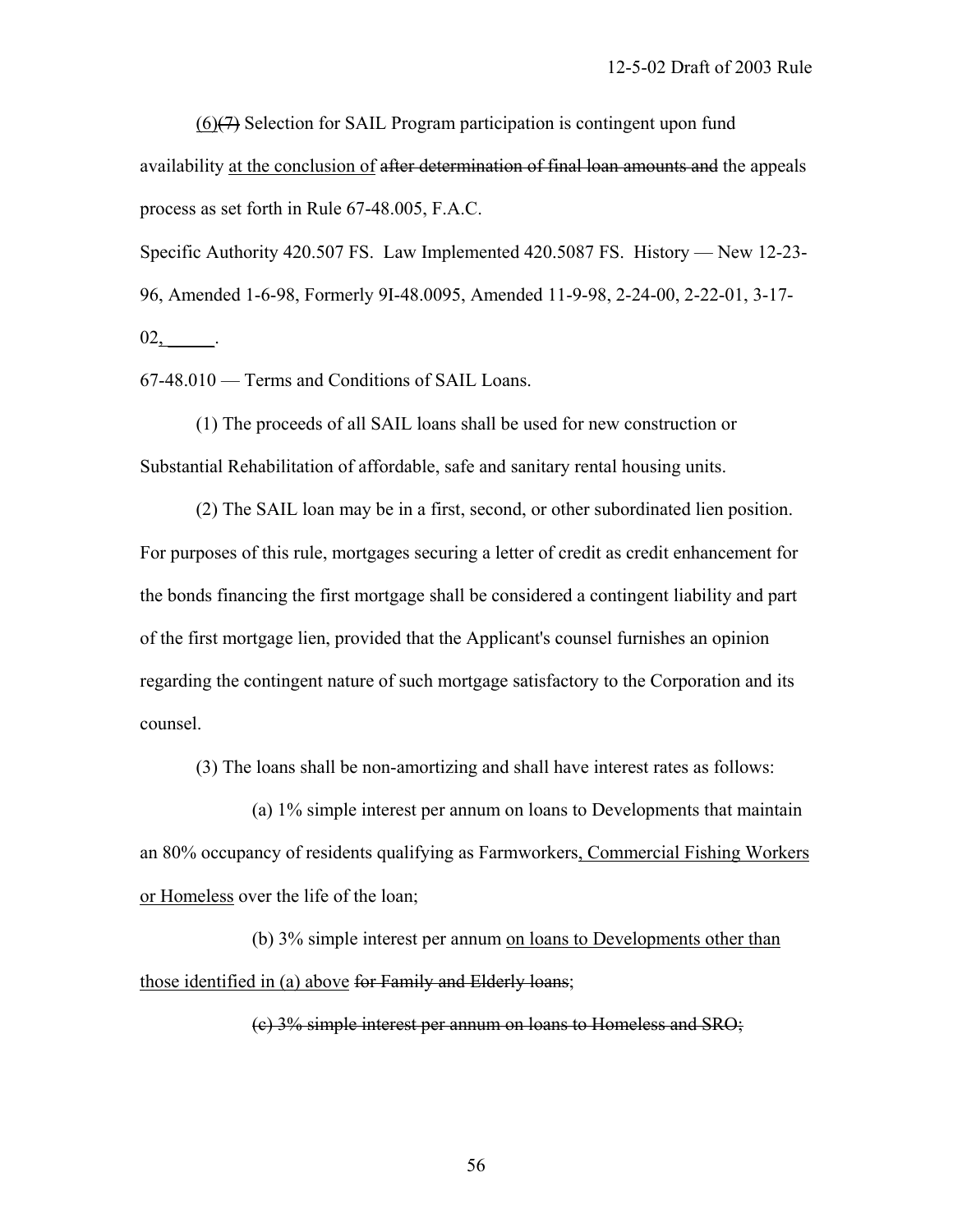$(c)(d)$  Payment on the loans shall be based upon the actual Development Cash Flow. Interest may be deferred as set forth in subsection 67-48.010 (6), F.A.C., without constituting a default on the loan.

(4) The loans described in paragraphs  $67-48.010$  (3)(a) and  $\overline{1}$ , (b), and  $\overline{1}$ , F.A.C., above shall be repaid from all Development Cash Flow, and if the SAIL loan is not a first mortgage loan, each year, subject to the provisions of subsection (6) below, Development Cash Flow shall be applied to pay the following items in order of priority:

(a) First mortgage fees and debt service;

 (b) Development Expenses on the SAIL loan, including up to 20% of total Developer fees per year;

(c) Interest payment on SAIL loan balance equal to  $1\%$  as stated in  $(3)(a)$ above and equal to 3% as stated in (3)(b) and (e) above over the life of the SAIL loan;

(d) Interest payments on the SAIL loan deferred from previous years;

(e) Mandatory payment on subordinate mortgages;

(f) 12% Return on Equity to Applicant;

(g) Any other unpaid SAIL interest deferred from the current and previous

years;

(h) Any unpaid Return on Equity deferred from previous years; and

 (i) Remaining monies to be equally divided between the Applicant and the Corporation with the Corporation receiving no more than the stated interest rate on the SAIL loan. After the full SAIL loan interest has been paid, the Applicant shall retain all remaining monies, unless the Applicant chooses to prepay a portion of the loan balance.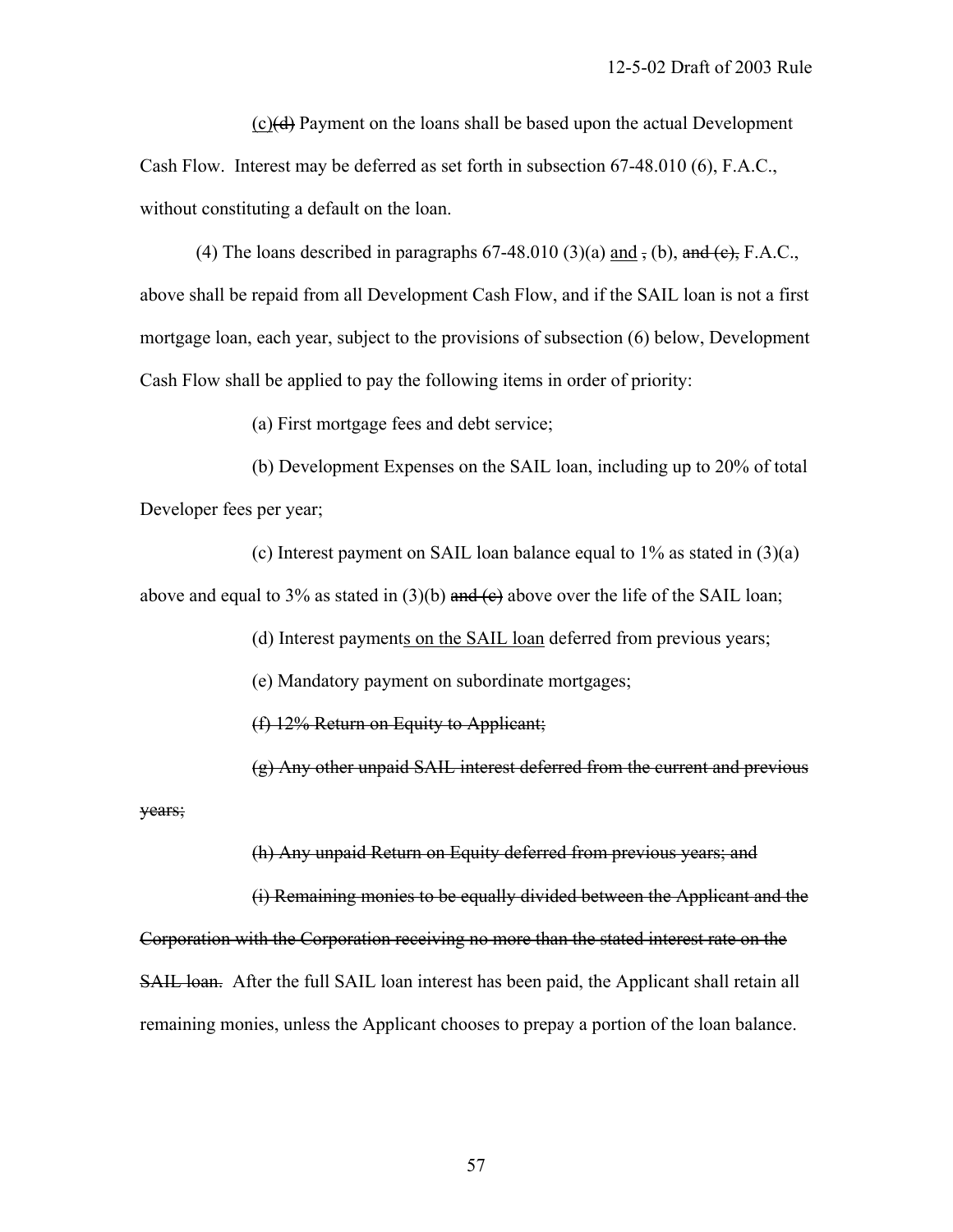(5) If the SAIL loan is secured by a first mortgage lien, each year, subject to the provisions of paragraph (6) below, Development Cash Flow shall be applied to pay the following items in order of priority:

 (a) First mortgage fees and interest payment on SAIL loan balance equal to 1% as stated in (3)(a) above and equal to 3% as stated in (3)(b) above over the life of the SAIL loan;

 (b) Development Expenses on the SAIL loan including up to 20% of total Developer fees per year;

 (c) Interest payments on the Any other unpaid SAIL loan interest deferred from the current and previous years;

(d) Mandatory payment on subordinate mortgages;

(e) 12% Return on Equity to Applicant;

(f) Any unpaid Return on Equity deferred from previous years; and

 (g) Remaining monies to be equally divided between the Applicant and the Corporation with the Corporation receiving no more than the stated interest rate on the SAIL loan. After the full SAIL loan interest has been paid, the Applicant shall retain all remaining monies, unless the Applicant chooses to prepay a portion of the loan balance.

 (6) The determination of Development Cash Flow, determination of payment priorities, and payment of interest on SAIL loans shall occur annually. Any payments of accrued and unpaid interest due annually on SAIL loans shall be deferred to the extent that Development Cash Flow is insufficient to make said payments pursuant to the payment priority schedule established in this rule chapter. If Development Cash Flow is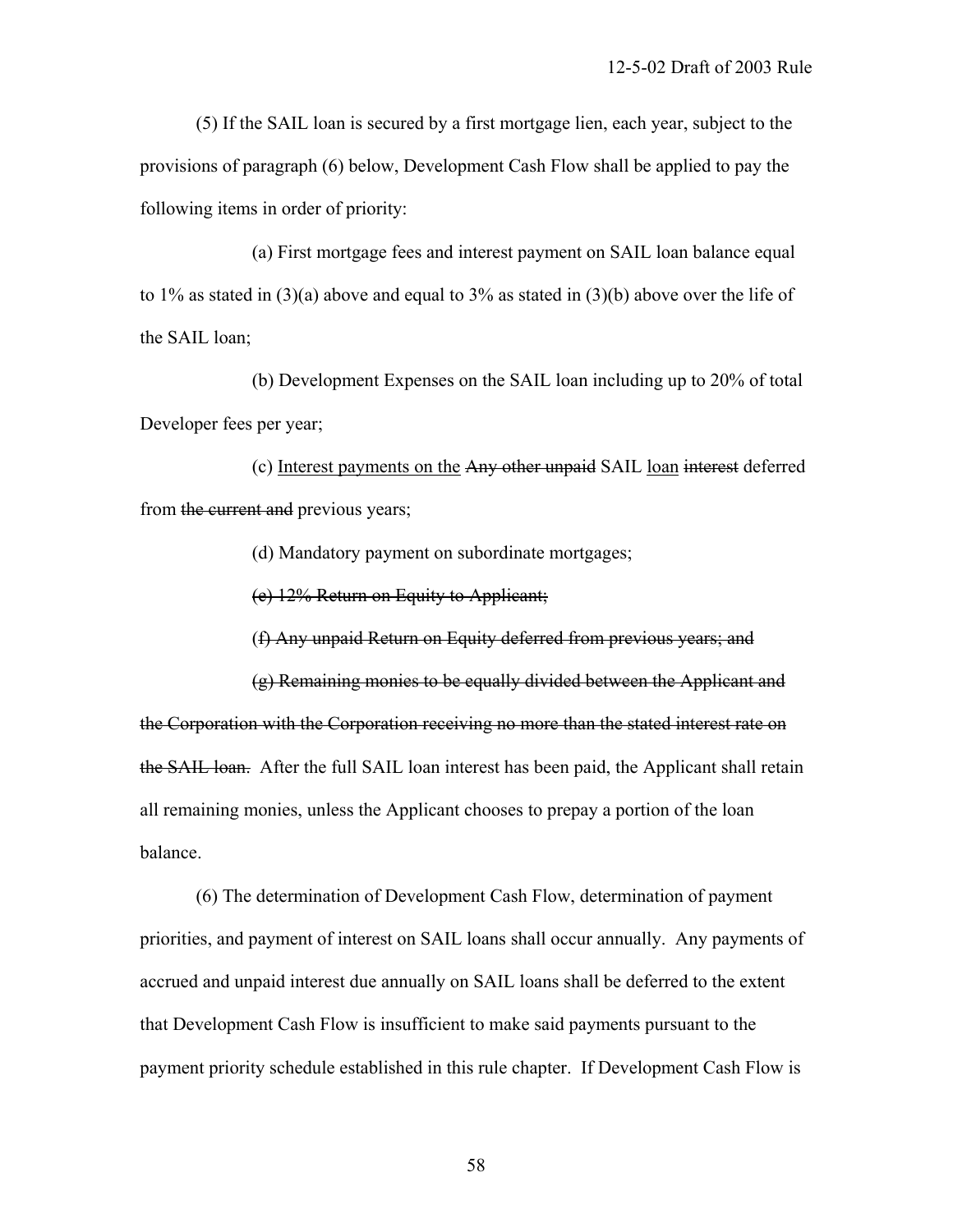under-reported and such report causes a deferral of SAIL interest, such under-reporting shall constitute an event of default on the SAIL loan. A penalty of 5% of any required payment shall be assessed.

 (a) By May 31 of each year of the SAIL loan term, the Applicant shall provide the Corporation with audited financial statements and a certification detailing the information needed to determine the annual payment to be made. However, this certification requirement will be waived until May 31 following the calendar year within which the first unit is occupied. The certification shall require submission of audited financial statements and the SAIL annual reporting form, Cash Flow Reporting Form SR-1, Rev. 12/02 1/98, which is incorporated by reference. Form SR-1 can be obtained from the assigned servicer. The audited financial statements are to be prepared in accordance with generally accepted accounting principles for the 12 months ended December 31 and shall include:

 1. Comparative Balance Sheet with prior year and current year balances;

2. Statement of revenue and expenses;

3. Statement of changes in fund balances or equity;

4. Statement of cash flows; and

5. Notes.

The financial statements referenced above should also be accompanied by a certification of the Applicant as to the accuracy of such financial statements. The Applicant shall furnish to the Corporation or its servicer, unaudited statements, certified by the Applicant's principal financial or accounting officer, covering such financial matters as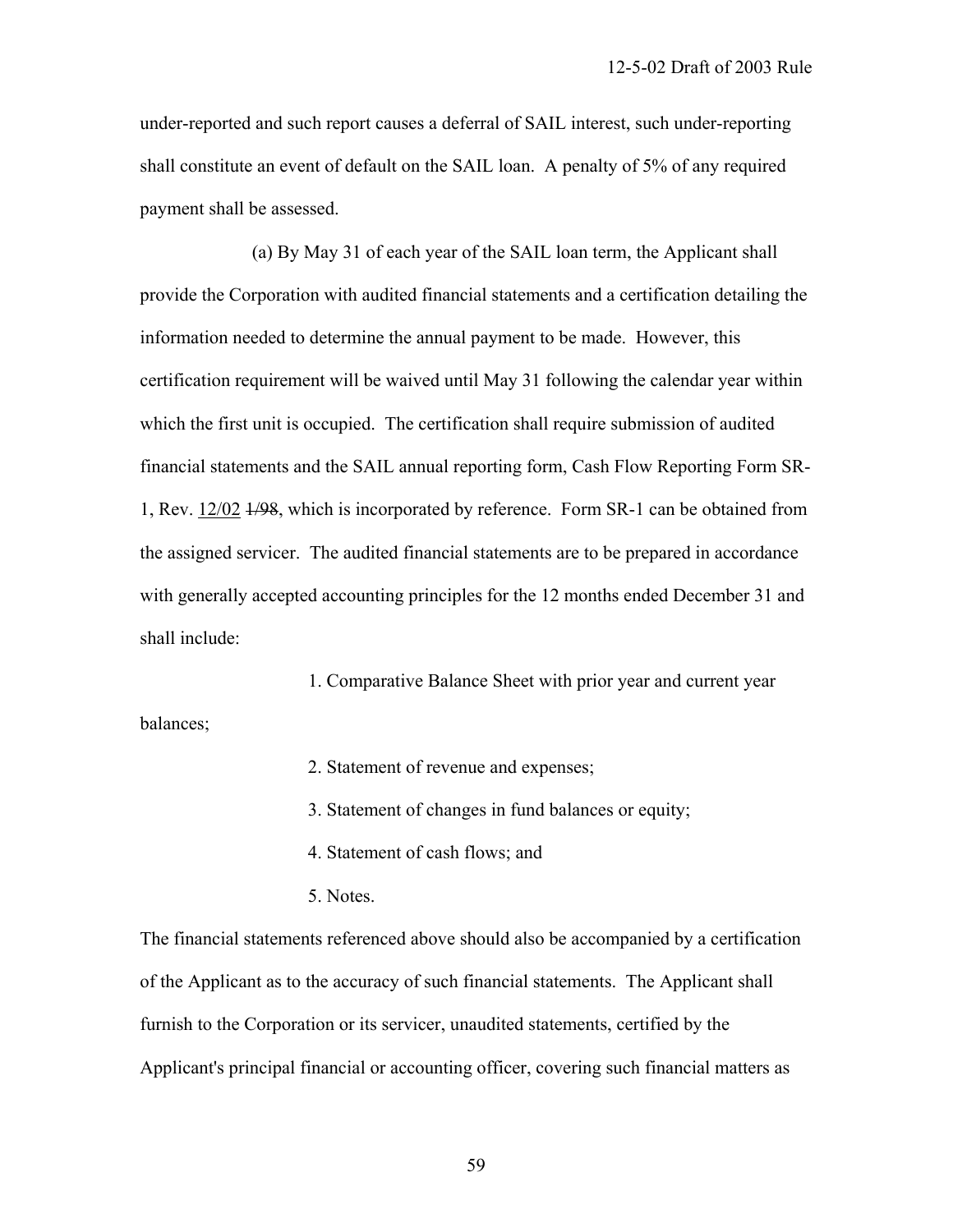the Corporation or its servicer may reasonably request, including without limitation, monthly statements with respect to the Development. A late fee of \$500 will be assessed by the Corporation for failure to submit the required audited financial statements and certification by May 31 of each year of the SAIL loan term. Failure to submit the required audited financial statements and certification by May 31 of each year of the SAIL loan term shall constitute an event of default on the SAIL loan.

 (b) The Corporation servicer shall issue a billing for interest due on the SAIL loan for the immediately preceding calendar year by July 31 of each calendar year of the SAIL loan.

 (c) The Applicant shall remit the interest due to the Corporation servicer no later than August 31 of each year of the SAIL loan term. The first payment of SAIL interest will be due no later than August 31 following the calendar year within which the first unit is occupied. The first payment of interest shall include all interest for the period which begins accruing on the date of the first Draw and ends on December 31 of the calendar year during which the first unit is occupied.

 (7) After maturity or acceleration, the Note shall bear interest at the Default Interest Rate from the due date until paid. Unless the Corporation has accelerated the SAIL loan, the Applicant shall pay the Corporation a late charge of 5% of any required payment that is not received by the Corporation within 15 days of the due date.

 (8) Any sale, conveyance, assignment, or other transfer of interest or the grant of a security interest in all or any part of the title to the Development other than a superior mortgage shall be subject to the Corporation's prior written approval.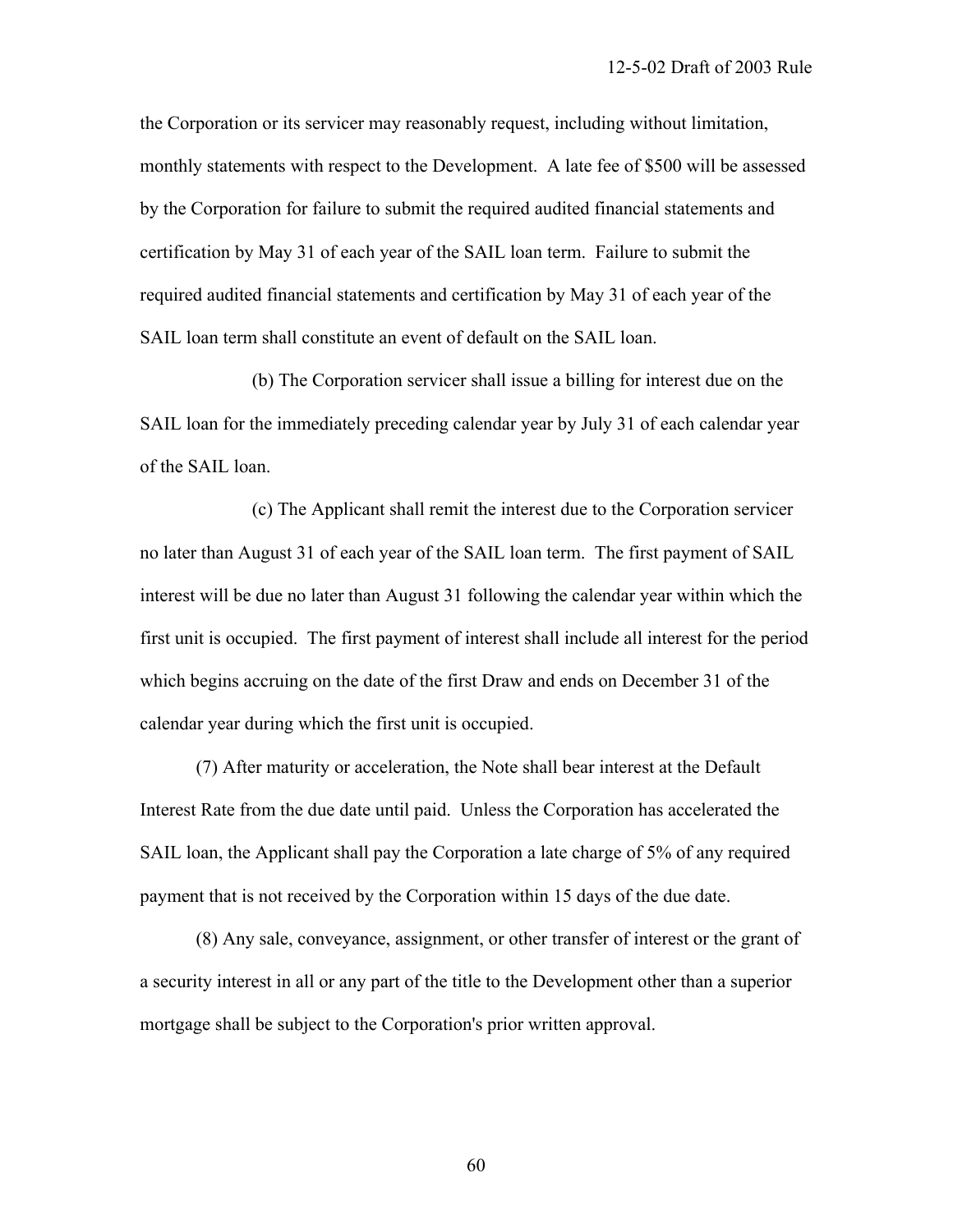(9) The final billing for the purpose of payoff of the SAIL loan shall also include a billing for compliance fees to cover monitoring of SAIL Program requirements beyond the maturity date of the Note, as applicable. Such fees shall be computed by determining the present value of the annual compliance monitoring fee and multiplying that by the number of years for which the Development will have a set-aside for Very Low-Income persons or households beyond the repayment date. For Developments with perpetual setasides, the period for which compliance fees shall be collected shall be limited to 50 years. The present value discount rate shall be 2.75% per annum. Such amount shall be reduced by the amount of any compliance monitoring fees for other programs collected by the Corporation for the Development provided:

 (a) The compliance monitoring fee covers some or all of the period following the anticipated SAIL loan repayment date; and

 (b) The Development has substantially equivalent set-asides for Very Low-Income persons or households mandated through another Corporation program for which the compliance monitoring fee was collected.

 (10) The SAIL loans shall be serviced either directly by the Corporation or by the servicer on behalf of the Corporation.

 (11) The Corporation shall monitor compliance of all terms and conditions of the SAIL loan and shall require that certain terms and conditions be embodied in the Land Use Restriction Agreement and recorded in the public records of the county wherein the Development is located. The Land Use Restriction Agreement will be recorded first. Violation of any term or condition of the documents evidencing or securing the SAIL loan shall constitute a default during the term of the SAIL loan. The Corporation shall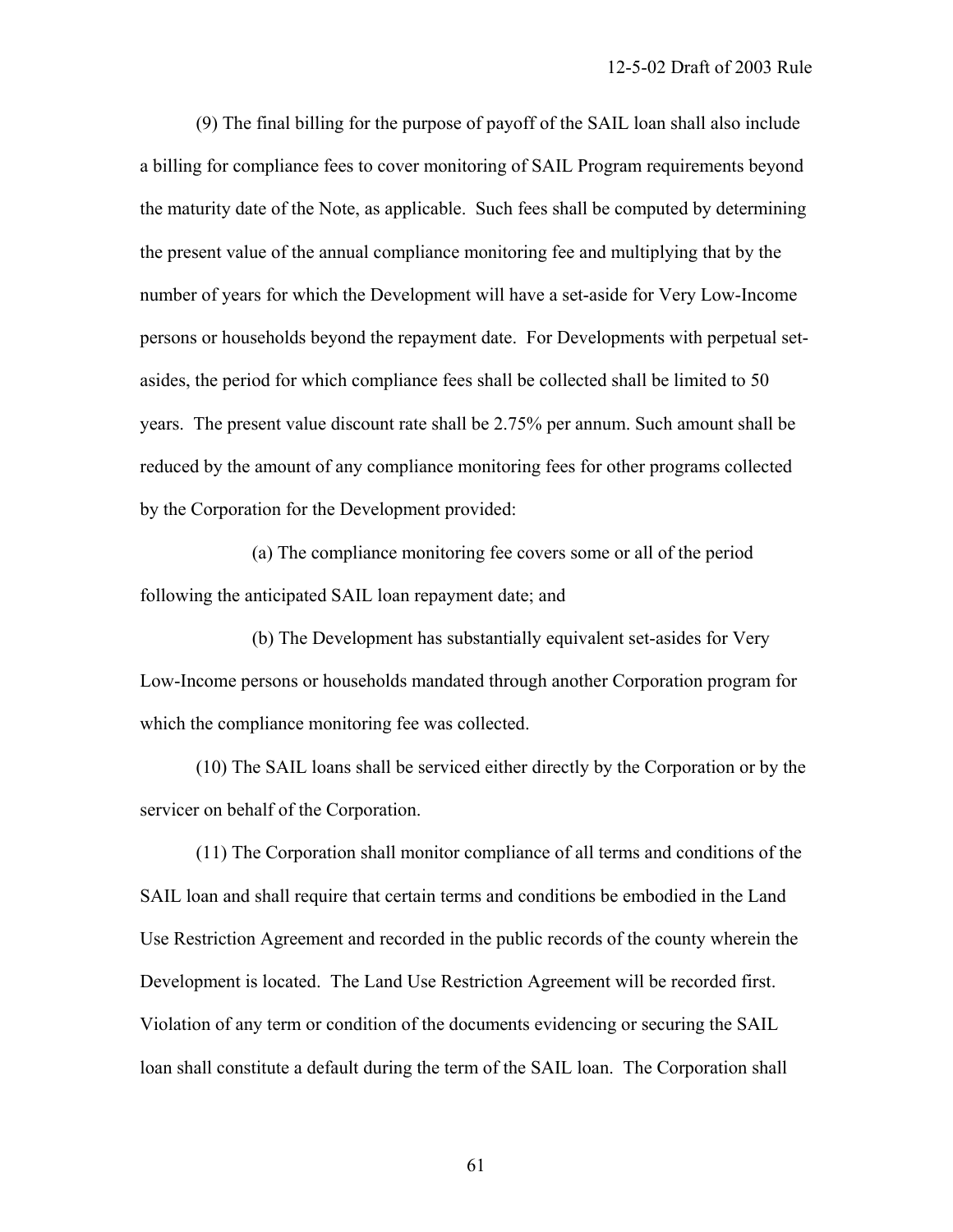take legal action to effect compliance if a violation of any term or condition relative to the set-asides of units for Very Low-Income persons or households is discovered during the course of compliance monitoring or by any other means.

 (12) The Corporation shall require adequate insurance to be maintained on the Development as determined by the first mortgage lender or the Corporation's servicer, but which shall, in any case, include fire, hazard and other insurance sufficient to meet the standards established in Part V, Section 106 of the Fannie Mae DUS Guide, effective September 10, 2002 September 28, 1999, which is adopted and incorporated herein by reference.

 (13) The SAIL loan shall be for a period of not more than 15 years, to include the construction/stabilization period. However, if both a SAIL loan and federal housing credits are to be used to assist a Development, the Corporation may set the SAIL loan term for a period commensurate with the investment requirements associated with the Housing Credit syndication. The loan term may also exceed 15 years as required by the Federal National Mortgage Association whenever it is participating in the financing of the Development, or if otherwise approved by the Board.

 (14) Upon maturity of the SAIL loan, the Corporation may renegotiate and extend the loan in order to extend the availability of housing for the target population. Such extensions shall be based upon:

(a) Performance of the Applicant during the SAIL loan term;

 (b) Availability of similar housing stock for the target population in the area;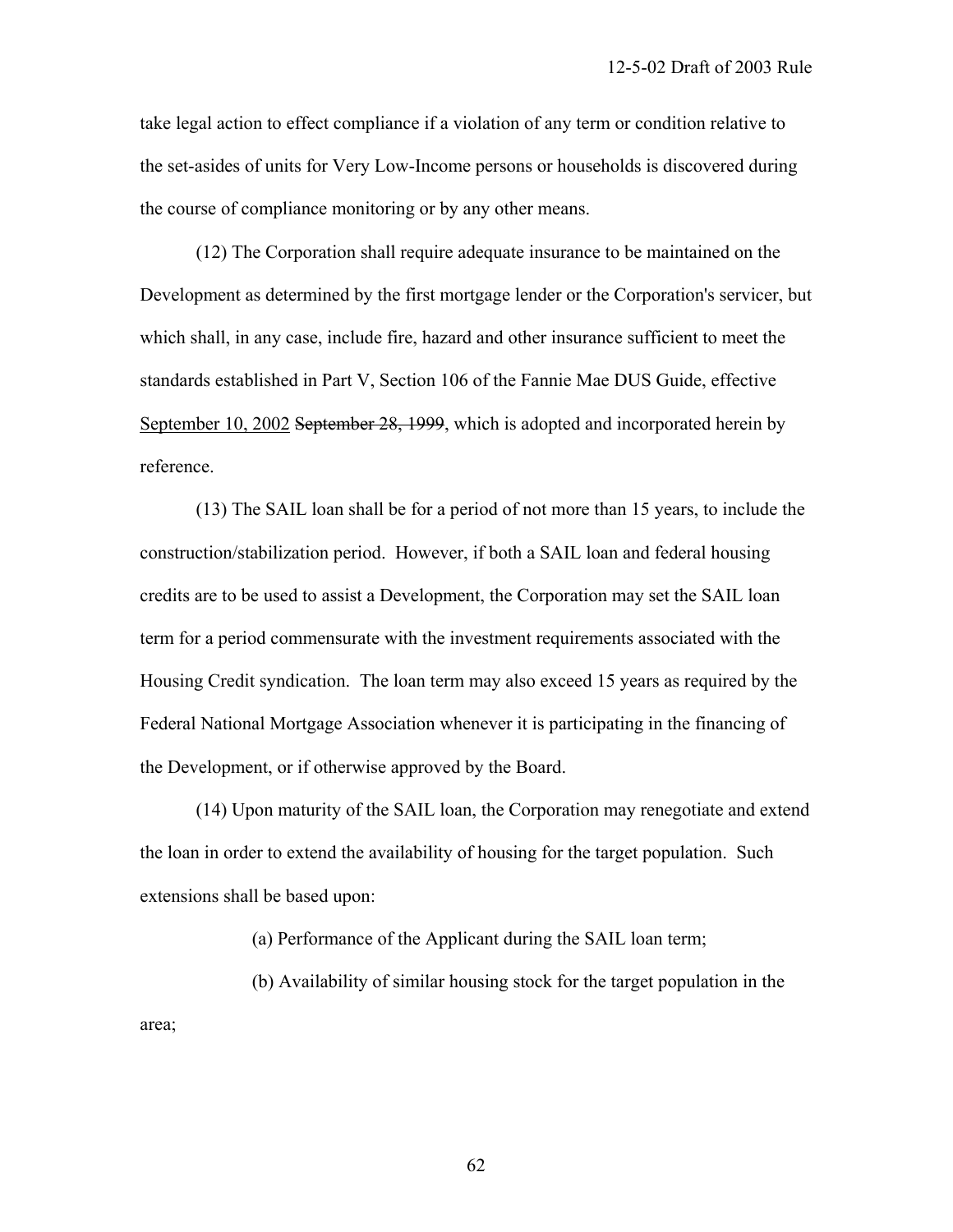(c) Documentation and certification by the Applicant that funds are not available to repay the Note upon maturity;

(d) A plan for the repayment of the loan at the new maturity date; and

 (e) Assurance that the security interest of the Corporation will not be jeopardized by the extension.

 (15) After accepting a preliminary commitment, the Applicant shall not refinance, increase the principal amount, or alter any terms or conditions of any mortgage superior or inferior to the SAIL mortgage without prior approval of the Corporation's Board of Directors. However, an Applicant may reduce the interest rate on any superior or inferior mortgage loan without the Board's permission, provided that no other terms of the loan are changed. Florida Housing must be notified of any such change.

 (a) The Board shall approve requests for mortgage loan refinancing only if Development Cash Flow is improved, the Development's economic viability is maintained, the security interest of the Corporation is not adversely affected, and the Credit Underwriter provides a positive recommendation.

 (b) The Board shall deny requests to increase the amount of any superior mortgage, unless the criteria outlined in paragraph 67-48.010 (15)(a), F.A.C., are met, the original combined loan to value ratio for the superior mortgage and the SAIL mortgage is maintained or improved, and a proportionate amount of the increase in the superior mortgage is used to reduce the outstanding SAIL loan balance. To calculate the proportionate amount of the increase in the superior mortgage which must be paid toward the reduction of the SAIL loan balance, the following calculation shall be used: divide the amount of the original SAIL mortgage by the combined amount of the original SAIL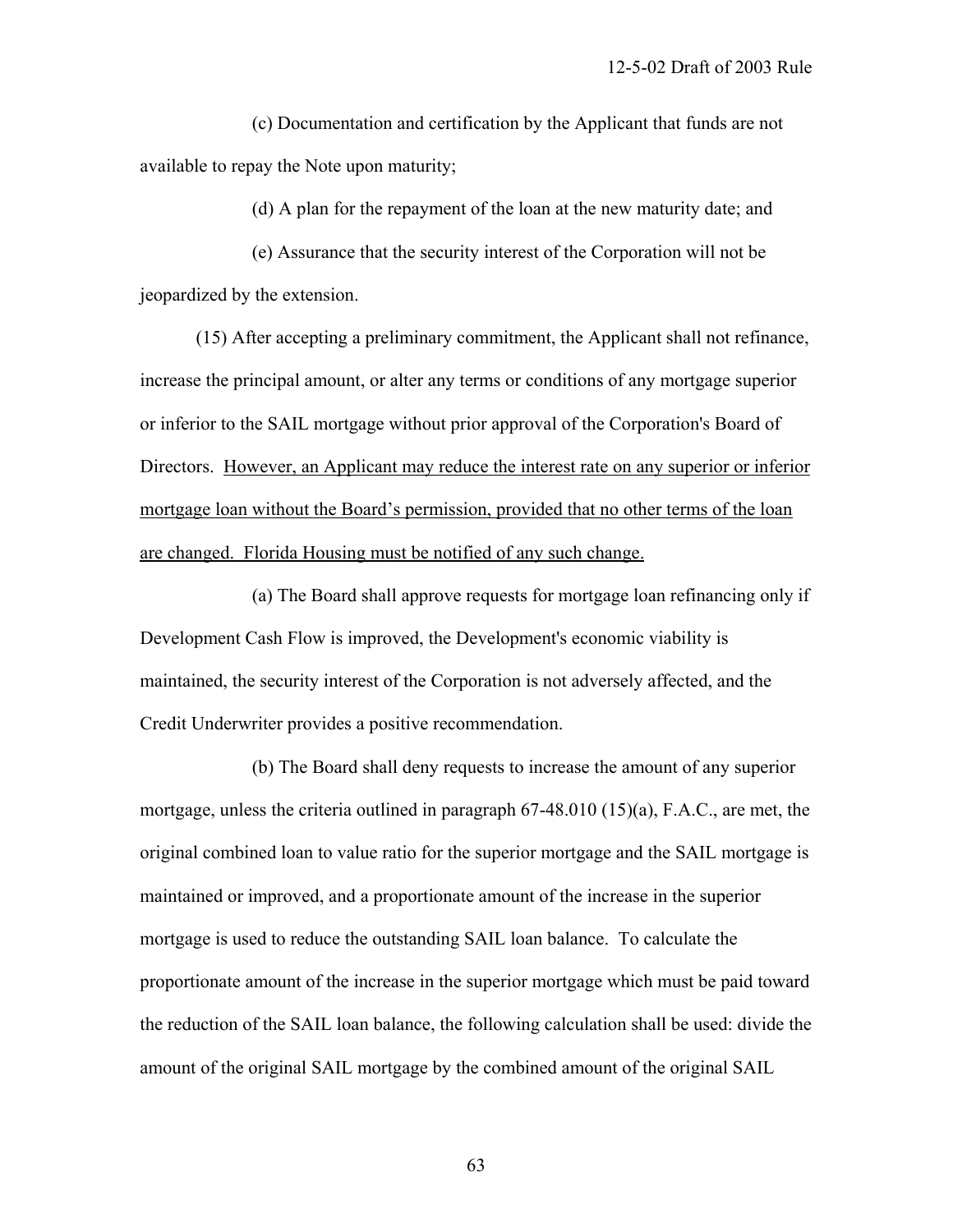mortgage and the original superior mortgage; then multiply the quotient by the amount of the increase in the superior mortgage after deducting refinancing costs. For example, if the amount of the original SAIL mortgage is \$2,000,000, the original superior mortgage is \$4,000,000, but the current balance is \$3,000,000, the proposed new superior mortgage is \$5,000,000, and refinancing costs are \$200,000, then the amount of the increase in the superior mortgage after deducting refinancing costs would be \$1,800,000 \$800,000, and the proportionate amount of the increase in the superior mortgage which must be paid toward the reduction of the SAIL loan balance would be \$594,000 \$266,667. This \$594,000 would be applied first to accrued interest and then to principal.

 (c) The Board shall deny requests for mortgage loan refinancing which require extension of the SAIL loan term or otherwise adversely affect the security interest of the Corporation unless the criteria outlined in paragraph  $67-48.010$  (15)(a), F.A.C., are met, the Credit Underwriter recommends that the approval of such a request is crucial to the economic survival of the Development or unless the Board determines that public policy will be better served by the extension as a result of the Applicant agreeing to further extend the Compliance Period or provide additional amenities or resident programs suitable for the resident population. Further, the Board shall limit any approved extension to a minimum term which makes the Development feasible and which does not exceed an industry standard term.

 (16) All SAIL loans shall be in conformance with applicable federal and state statutes, including the Fair Housing Act as implemented by 24 CFR 100, which is adopted and incorporated herein by reference, and Titles II and III of the Americans with Disabilities Act of 1990 as implemented by 28 CFR 35, which is adopted and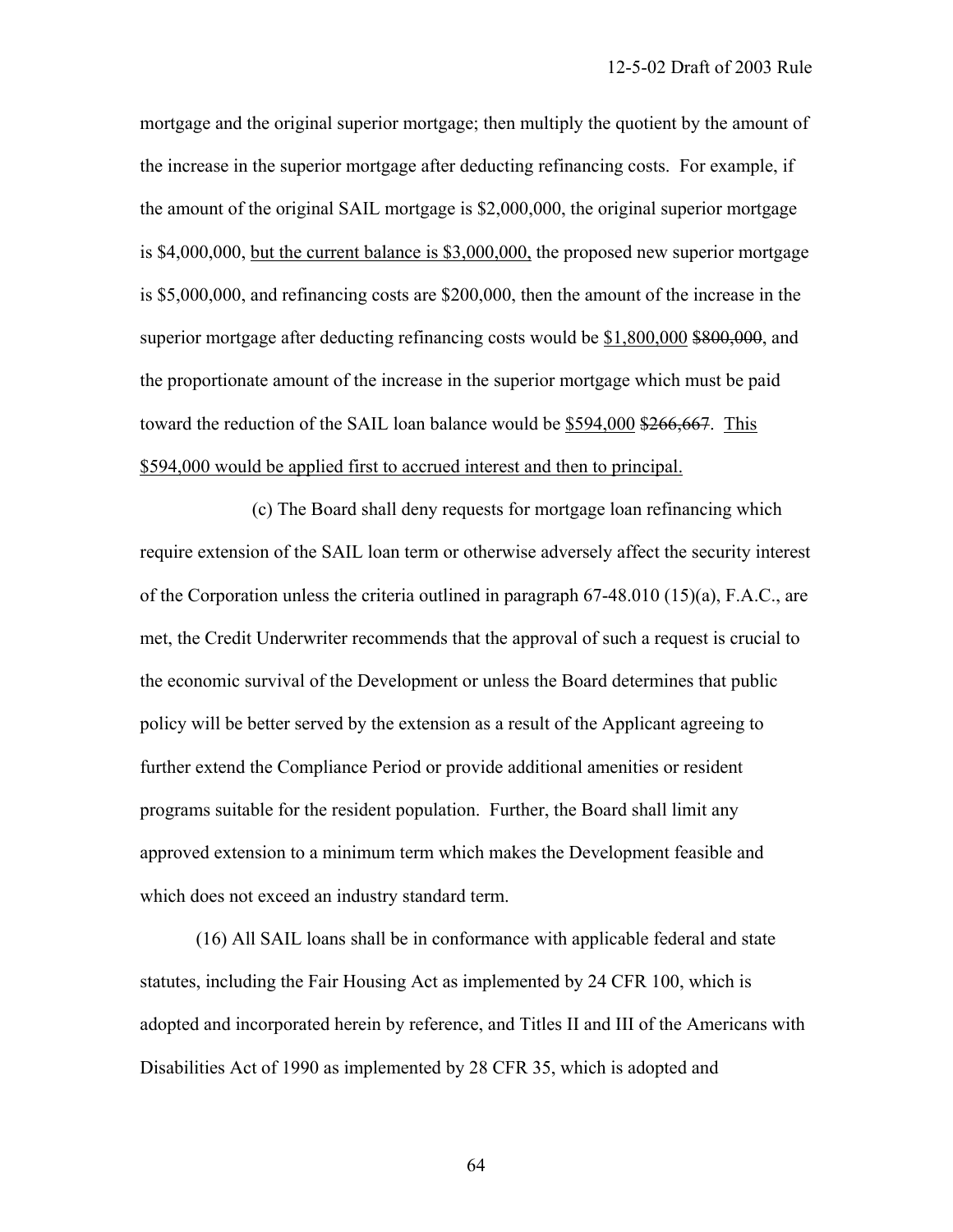incorporated herein by reference. The Corporation shall allow units dedicated to occupancy by the Elderly in a Development designed for occupancy by elderly households pursuant to authorization by HUD under the Fair Housing Amendments of 1988 as implemented by 24 CFR 100.

 (17) Rent controls shall not be allowed on any Development except as required in conjunction with the issuance of tax-exempt bonds or federal Housing Credits; however, rents must be determined to be reasonable by the Credit Underwriter.

 (18) The documents creating, evidencing or securing each SAIL loan must provide that any violation of the terms and conditions described in Rule 67-48, F.A.C., constitutes a default under the SAIL loan documents allowing the Corporation to accelerate its loan and to seek foreclosure as well as any other remedies legally available to it.

 (19) Applicants shall annually certify that the household gross income, adjusted for family size, of each household occupying a unit set aside for Very Low-Income persons or households meets income requirements specified in Section 142(d)(3)(B) of the Code, which is adopted and incorporated herein by reference. Should the annual recertification of such households result in noncompliance with income occupancy requirements, the next available unit must be rented to a household qualifying under the provisions of Section 420.5087 (2), F.S., in order to ensure continuing compliance of the Development.

 (20) The Corporation must approve the Applicant's selection of a management company prior to such company assuming responsibility for the Development. The Applicant, its designated representative, or the managing agent of the Development must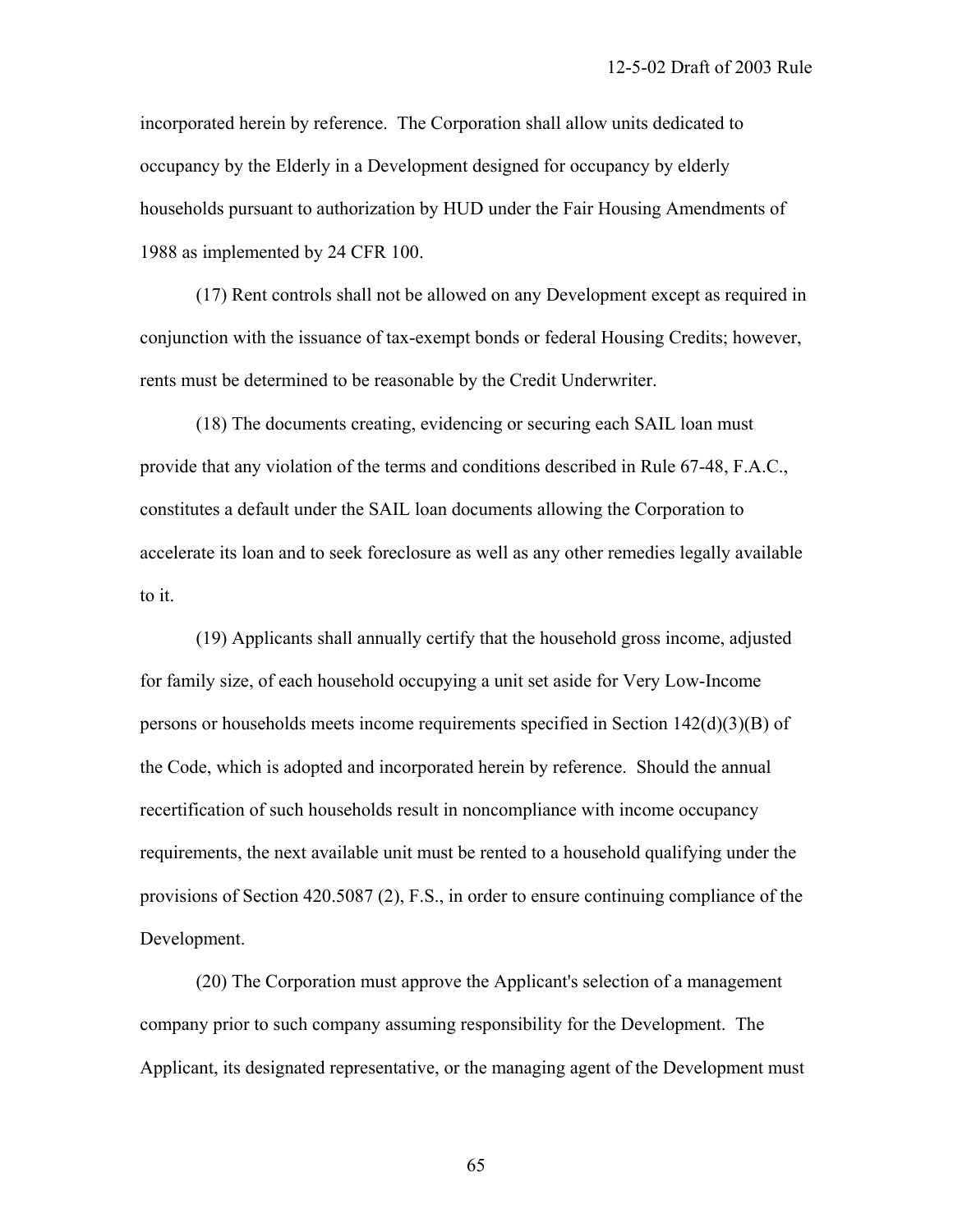attend a Corporation-sponsored training workshop on certification and compliance procedures prior to the leasing of any units in the Development.

 (21) A failure to pay any principal or interest due under the terms of this section shall constitute a default on the SAIL loan.

 (22) If, after a four-month rent-up period commencing after issuance of the last certificate of occupancy on the units, an Applicant is unable to meet the agreed-upon demographic commitment for Elderly, Homeless, Farmworker or Commercial Fishing Worker, the Applicant may request to rent such units to Very Low-Income persons or households without demographic restriction.

 (a) The written request must provide documentation of marketing efforts implemented over the past four-month period which demonstrate the inclusion of sources of potential residents, advertising to be used, other means of encouraging residents to rent at the Development, and priority to the original targeted group of residents. If the Corporation determines that prior marketing efforts were insufficient, a revised plan which is satisfactory to the Corporation must be submitted and implemented for a fourmonth period prior to reconsideration.

 (b) The Board will require Applicants to provide additional amenities or resident programs suitable for the proposed resident population.

 (c) The Board will require Applicants with 1% loans, as described in paragraph  $67-48.010$   $(3)(a)$ , F.A.C., to modify loan documents to conform to the terms and conditions of 3% loans, as described in paragraph 67-48.010 (3)(b), F.A.C., or to accelerate payments of SAIL loan principal or interest.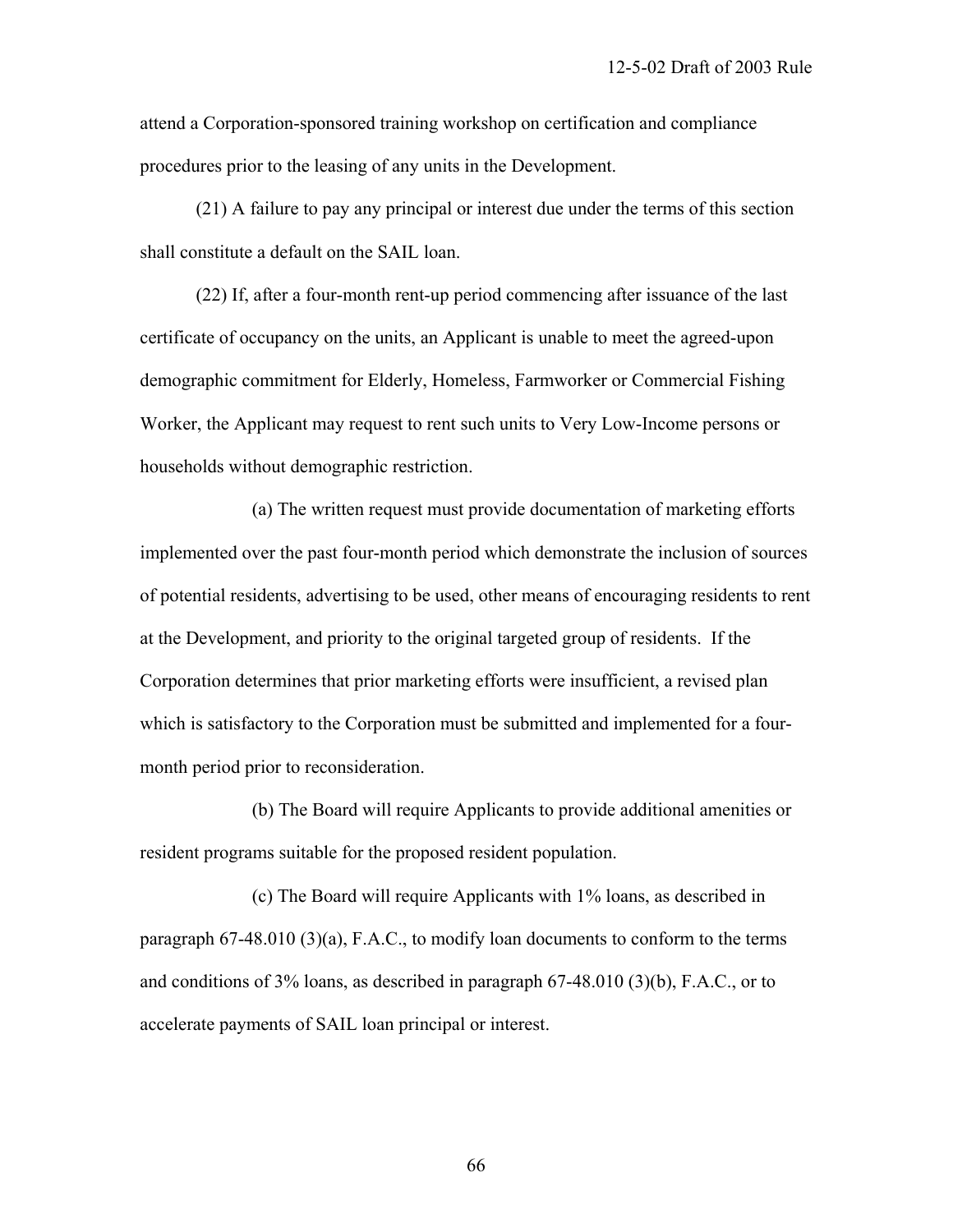(23) The Applicant shall provide to the Corporation an annual budget of income and expenses for the Development, certified as accurate by an officer of the Development, no later than 30 days prior to the beginning of the Development's fiscal year.

 (24) Failure to provide the Corporation and its servicer with the SAIL available Cash Flow Statement detailing the information needed to determine the annual payment to be made pursuant to this rule chapter shall constitute a default on the SAIL loan. Specific Authority 420.507 FS. Law Implemented 420.5087 FS. History — New 7-22- 96, Amended 12-23-96, 7-10-97, 1-6-98, Formerly 9I-48.010, Amended 11-9-98, 2-24-  $00, 2 - 22 - 01, 3 - 17 - 02,$ 

67-48.0105 — Sale, Refinancing or Transfer of a SAIL Development.

 (1) The SAIL loan shall be assumable upon sale, transfer or refinancing of the Development if the following conditions are met:

 (a) The proposed transferee meets all specific Applicant identity criteria which were required as conditions of the original loan;

 (b) The proposed transferee agrees to maintain all set-asides and other requirements of the SAIL loan for the period originally specified or longer; and

 (c) The proposed transferee and release of transferor receives a favorable recommendation from the Credit Underwriter and approval by the Board of Directors of the Corporation.

 (2) If the SAIL loan is not assumed since the buyer does not meet the criteria for assumption of the SAIL loan, the SAIL loan (principal and any outstanding interest) shall be repaid from the proceeds of the sale in the following order of priority: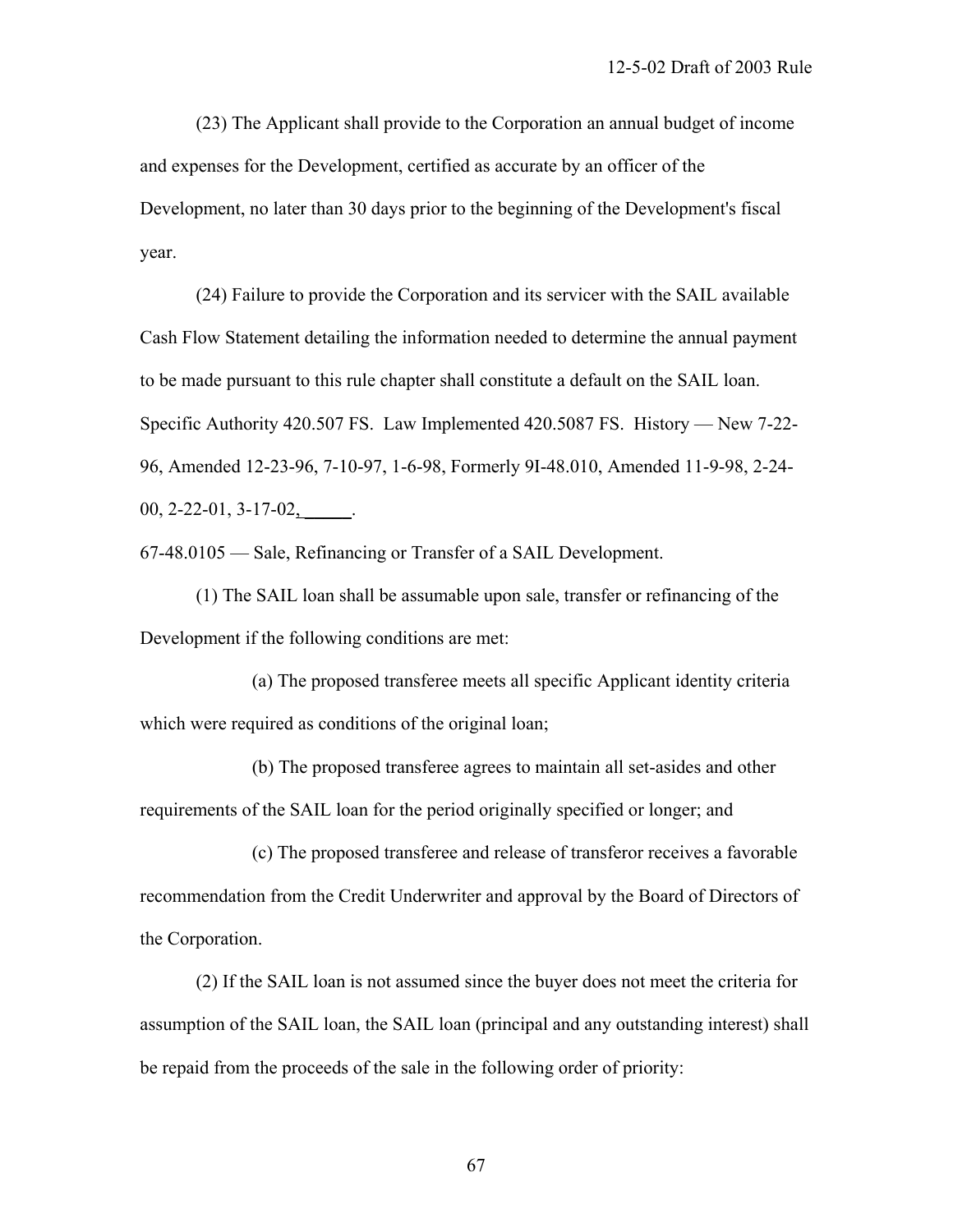(a) First mortgage debt service, first mortgage fees;

(b) SAIL compliance and loan servicing fees;

 (c) An amount equal to the present value of the compliance monitoring fee, as computed by the Corporation and its servicer, times the number of payment periods for which the Development will have a set-aside for Very Low-Income persons or households beyond the repayment date. The present value discount rate shall be 2.75% per annum. For Developments with set-asides in perpetuity, the period for which compliance fees shall be collected shall be limited to 50 years. Such amount shall be reduced by the amount of any compliance monitoring fees collected by the Corporation for the Development, provided:

 1. The compliance monitoring fee covers some or all of the period following the anticipated SAIL repayment date; and

 2. The Development has substantially equivalent set-asides for Very Low-Income persons or households mandated through another program of the Corporation for which the compliance monitoring fee was collected.

(d) Unpaid principal balance of the SAIL loan;

(e) Any interest due on the SAIL loan;

(f) Expenses of the sale;

 (g) If there will be insufficient funds available from the proposed sale of the Development to satisfy  $(2)(a)$  — (f) above, the SAIL loan shall not be satisfied until the Corporation has received: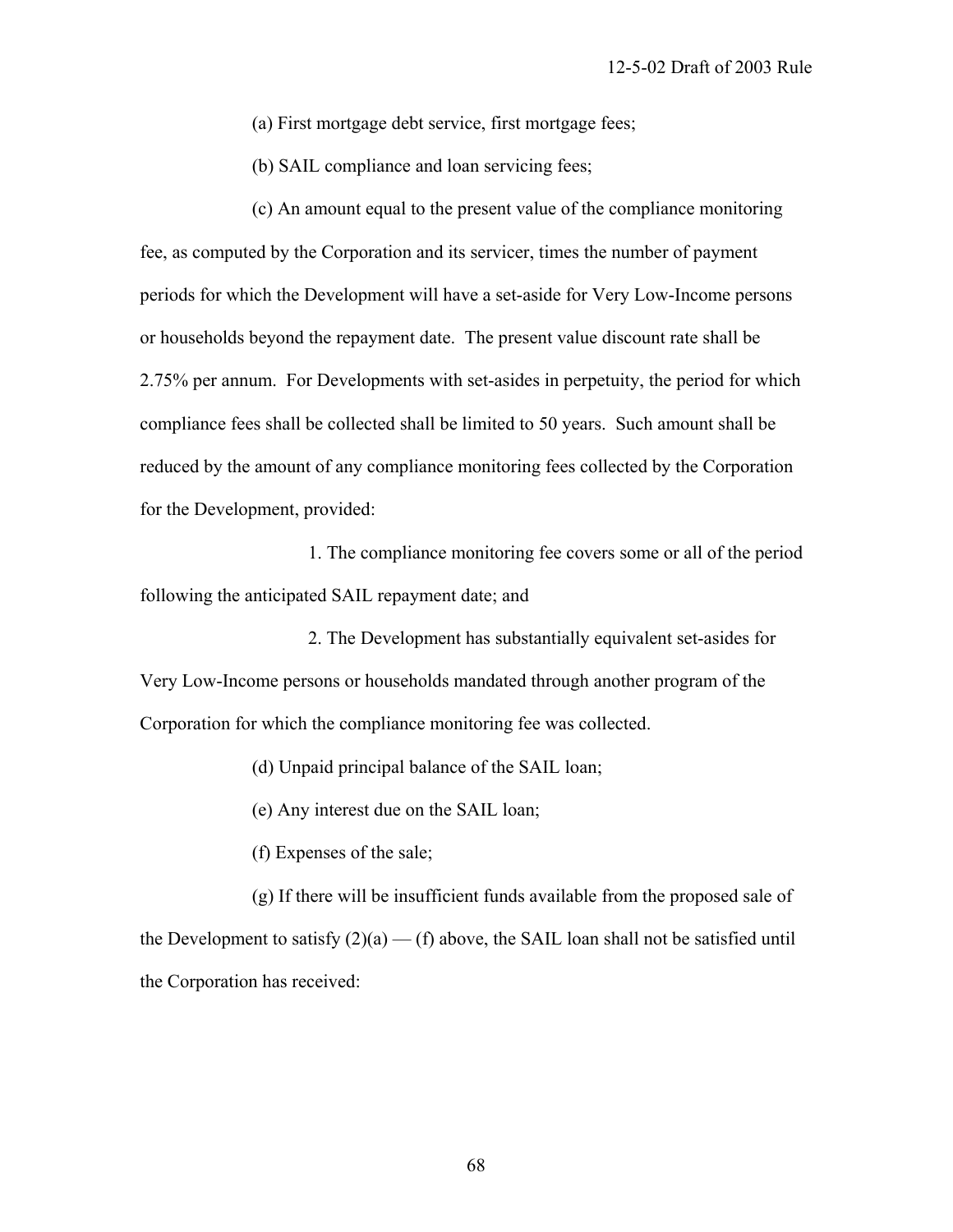1. An appraisal prepared by an appraiser selected by the Corporation or the Credit Underwriter indicating that the purchase price for the Development is reasonable and consistent with existing market conditions;

 2. A certification from the Applicant that the purchase price reported is the actual price paid for the Development and that no other consideration passed between the parties and that the Development Cash Flow reported to the Corporation during the term of the SAIL loan was true and accurate;

 3. A certification from the Applicant that there are no Development funds available to repay the SAIL loan, including any interest due, and the Applicant knows of no source from which funds could or would be forthcoming to pay the SAIL loan; and

 4. A certification from the Applicant detailing the information needed to determine the final billing for SAIL loan interest. Such certification shall require submission of financial statements and other documents that may be required by the Corporation and its servicer.

Specific Authority 420.507 FS. Law Implemented 420.5087 FS. History — New 12-23- 96, Amended 1-6-98, Formerly 9I-48.0105, Amended 11-9-98, Repromulgated 2-24-00, Amended 2-22-01, 3-17-02.

67-48.012 — SAIL Credit Underwriting and Loan Procedures.

 (1) Following the appeals process, the Corporation shall issue preliminary commitment letters to those Applicants whose Developments were awarded final scores and rankings which placed them into the funding range in each set-aside category.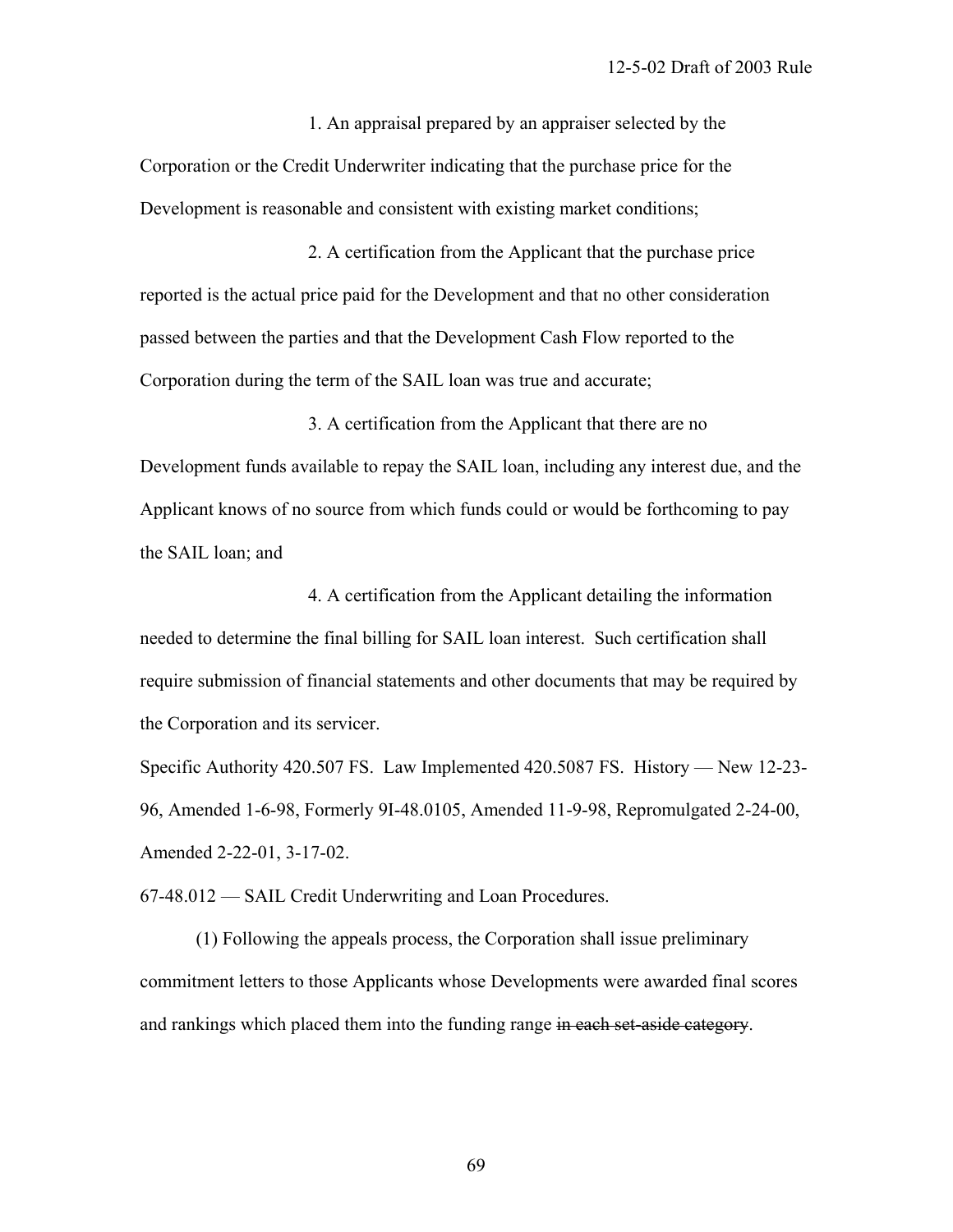(a) The preliminary commitment shall be subject to a positive recommendation by the Corporation's Credit Underwriter and approval by the Corporation's Board of Directors.

 (b) The invitation to credit underwriting shall require that the Applicant submit the credit underwriting fee to the Credit Underwriter within 7 Calendar Days of the date of the invitation. The Corporation will, within the specified 7 Calendar Days, submit a copy of the Applicant's Application to the Credit Underwriter. Unless a written extension is obtained from the Corporation, failure to submit the fee by the specified deadline shall result in rejection of the Application.

 (2) The Credit Underwriter shall verify all information in the Application, including information relative to the Applicant, Developer, Syndicator, General Contractor, and, if an ALF, the service provider, as well as and other members of the Development team.

 (a) The Credit Underwriter shall report any inconsistencies or discrepancies or changes made to the Applicant's Application during credit underwriting. If the Board determines at any time that the Applicant's Development or dDevelopment team is no longer the Development or dDevelopment team described in the Application, and the changes made are prejudicial to the Development or the market to be served by the Development or if any discrepancy or misrepresentation is found, the Application will be rejected.

 (b) If the Credit Underwriter determines that special expertise is required to review information submitted to the Credit Underwriter which is beyond the scope of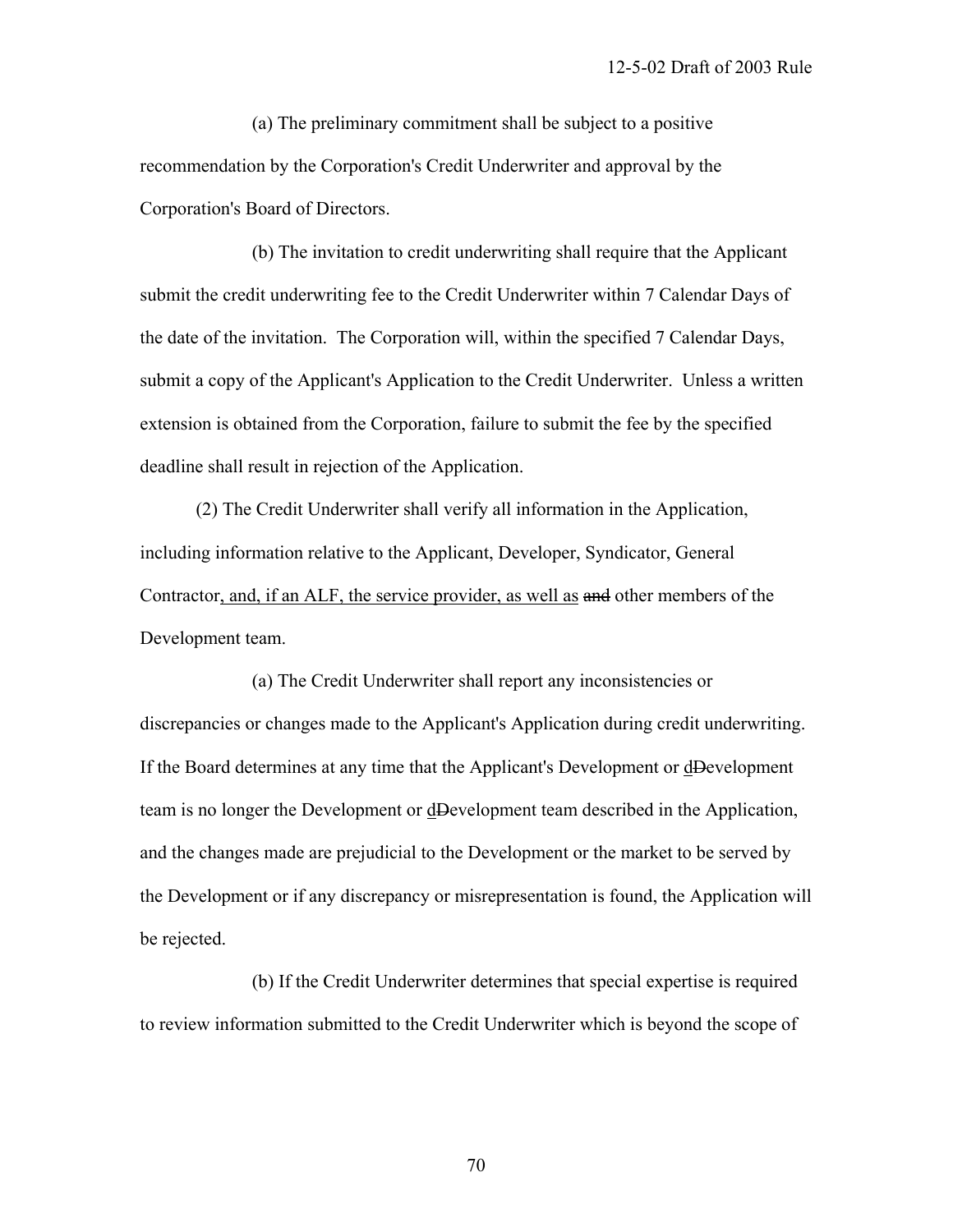the Credit Underwriter's expertise, the fee for such services shall be borne by the Applicant.

 (c) The Credit Underwriter shall review the interest rate and terms of other proposed financing as provided in the Application to determine whether or not such loans are feasible and to determine if a SAIL loan is needed.

 (d) Required appraisals studies shall be completed by professionals approved by the Corporation's Credit Underwriters. Approval of appraisers shall be based upon review of qualifications, professional designations held, references and prior experience with similar types of Developments.

 (e) A full or self-contained appraisal as defined by the Uniform Standards of Professional Appraisal Practice and a separate market study shall be ordered by the Credit Underwriter, at the Applicant's expense, from an appraiser qualified for the geographic area and product type not later than completion of credit underwriting. The Credit Underwriter shall review the appraisal to properly evaluate the loan request in relation to the property value. Appraisals and separate market studies which have been ordered and submitted by third party credit enhancers, first mortgagors or syndicators and which meet the above requirements and are acceptable to the Credit Underwriter may be used instead of the appraisal or market study referenced above.

 (f) Except as provided in Section 420.5087 (5), F.S., the amount of any superior mortgages combined with the SAIL mortgage shall be less than the appraised value of the Development. Any debt service reserve requirement associated with a superior mortgage shall be excluded from the amount of the superior mortgage for purposes of this calculation.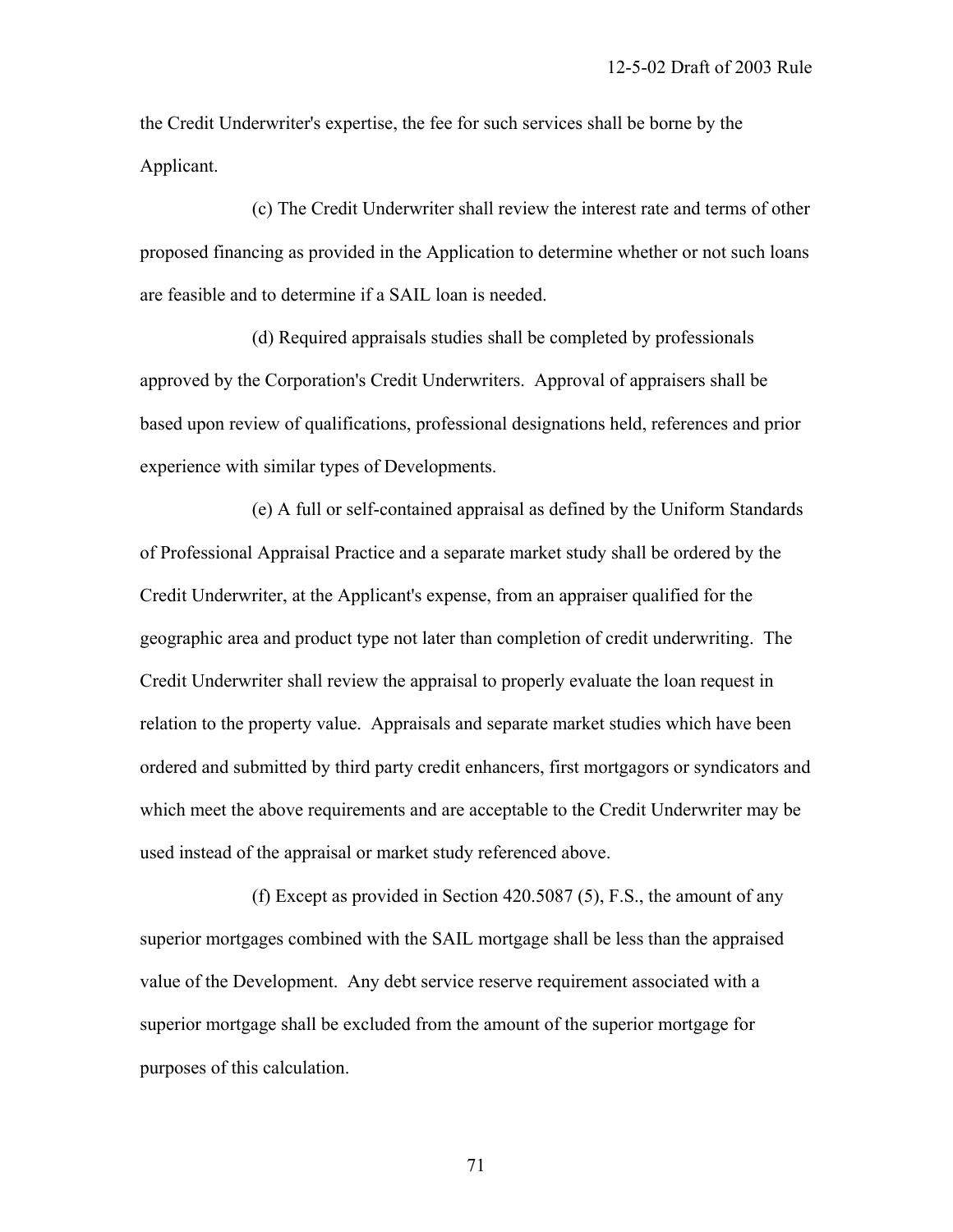(g) The minimum combined debt service coverage shall be 1.10 and the maximum debt service coverage shall be 1.50, including the SAIL mortgage and all other superior mortgages. In extenuating circumstances, such as when the Development has deep or short term subsidy, the debt service coverage may exceed 1.50 if the Credit Underwriter's favorable recommendation is supported by the projected cash flow analysis. Developments receiving first mortgage funding from the United States Department of Agriculture Rural Development (RD) are not required to meet the debt service coverage standards if RD is providing rental assistance and has acknowledged that rents will be set at an amount sufficient to pay all operating expenses, replacement reserve requirements and debt service on the SAIL and all superior mortgages.

 (h) In addition to operating expenses, the Credit Underwriter must include an estimate for replacement reserves and operating expense reserves deemed appropriate by the Credit Underwriter when calculating the final net operating income available to service the debt. A minimum amount of \$200 per unit must be used for all Developments. However, the amount may be increased based on a physical needs assessment. An Applicant may choose to fund a portion of the replacement reserves at closing. The amount cannot exceed 50% of the required replacement reserves for 2 years and must be placed in escrow at closing.

 (i) The underwriters may request additional information but at a minimum the following will be required during the underwriting process:

 1. For credit enhancers, audited financial statements for their most recent fiscal year ended, if published; otherwise the previous year's audited statements will be provided until the current statements are published or credit underwriting is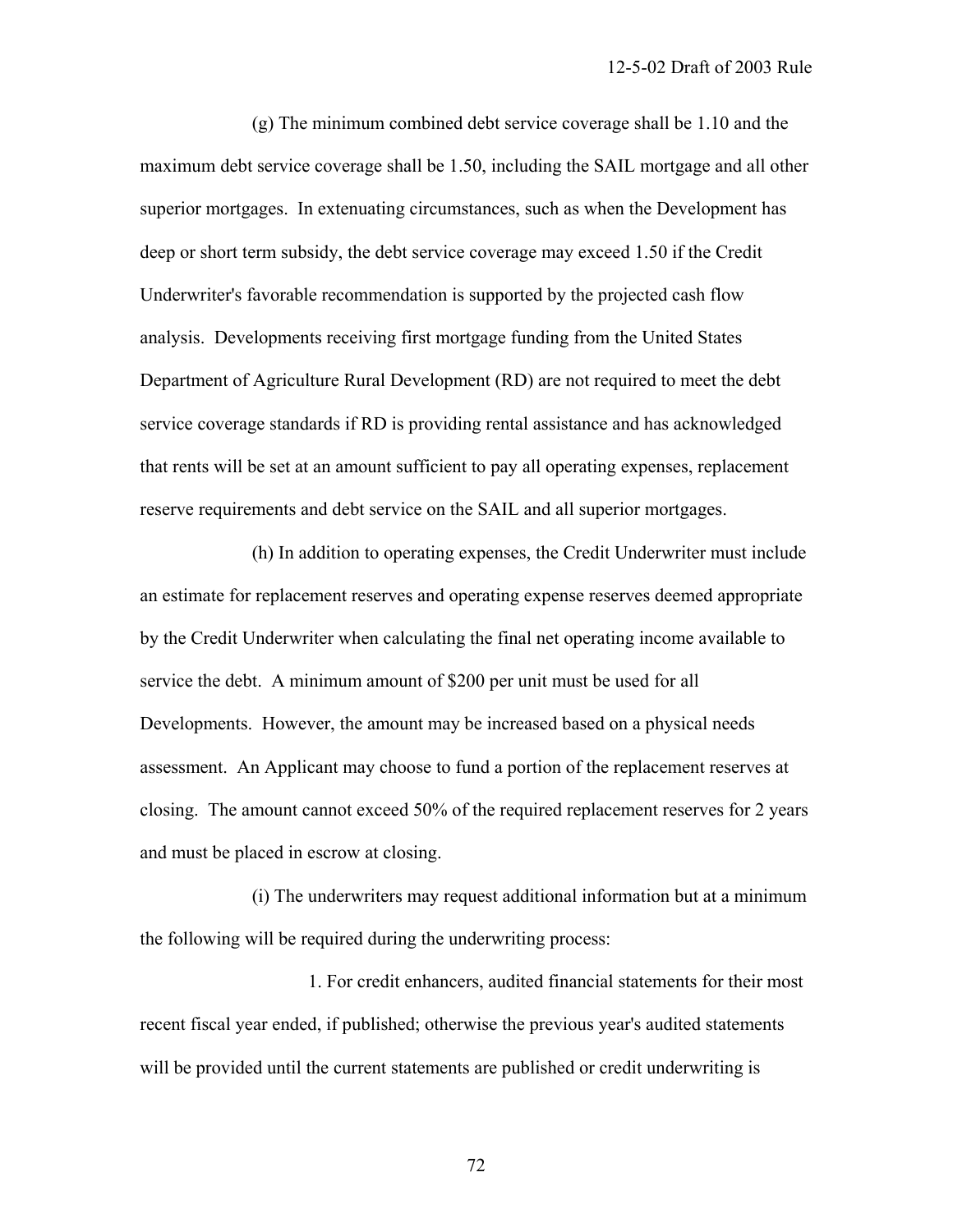complete. The audited statements may be waived if the credit enhancer is rated at least "A-" by Moody's, Standard and Poor's or Fitch.

 2. For Principals and guarantors, audited financial statements or financial statements compiled or reviewed in accordance with Statement on Standards for Accounting and Review Services (SSARS) No. 1, which is adopted and incorporated herein by reference, for the most recent fiscal year ended, credit check, banking and trade references, and deposit verifications. If audited financial statements or financial statements compiled or reviewed in accordance with Statement on Standards for Accounting and Review Services (SSARS) No. 1, are not available, unaudited financial statements prepared within the last 90 days and reviewed by the credit underwriter in accordance with the Fannie Mae Multifamily Delegated Underwriting and Servicing (DUS) Guide, effective November 23, 1999, which is adopted and incorporated herein by reference, and the two most recent year's tax returns.

 3. For the General Contractor, audited financial statements or financial statements compiled or reviewed in accordance with SSARS No. 1, for the most recent fiscal year ended, credit check, banking and trade references, and deposit verifications. The audited or compiled statements may be waived if a payment and performance bond equal to 100% of the total construction cost is issued in the name of the General Contractor by a company rated at least "A-" by AMBest & Co.

 4. For the Applicant and general partner, audited financial statements or financial statements compiled or reviewed in accordance with SSARS No. 1, for the most recent fiscal year ended, credit check, banking and trade references, and deposit verifications. If the entities are newly formed (less than 18 months in existence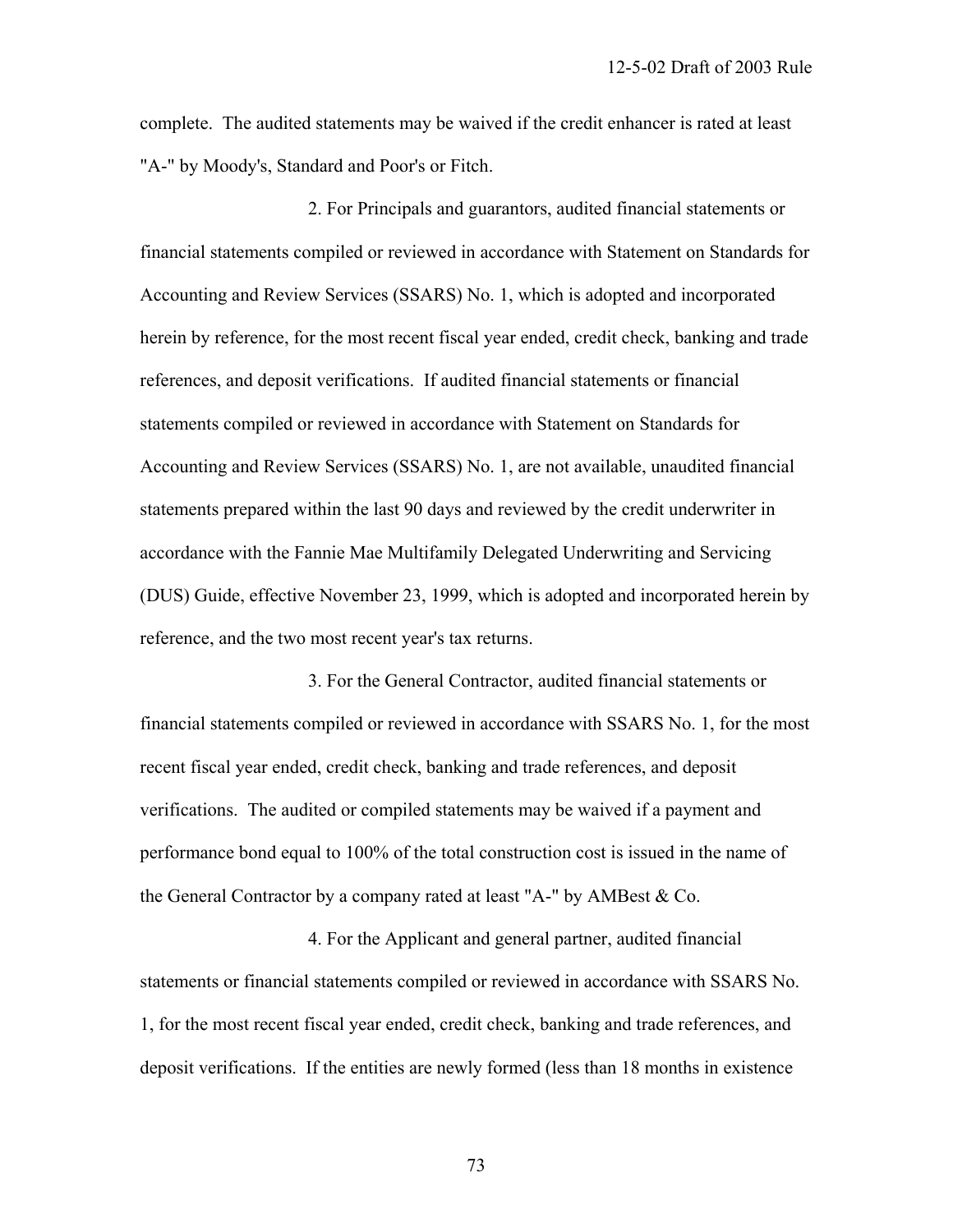as of the date that credit underwriting information is requested), a copy of any and all tax returns with related supporting notes and schedules.

 (j) The Credit Underwriter shall consider the following when determining the need for construction completion guarantees:

1. Liquidity of the guarantor.

 2. Developer and General Contractor's history in successfully completing Developments of similar nature.

3. Problems encountered previously with Developer or contractor.

4. Exposure of Corporation funds compared to Total Development

Cost.

At a minimum, the Credit Underwriter shall require a personal guarantee for completion of construction from the principal individual or the corporate general partner of the borrowing entity. In addition, a letter of credit or payment and performance bond will be required if the Credit Underwriter determines after evaluation of subparagraphs 1. — 4. above that additional surety is needed. However, a completion guarantee will not be required if SAIL funds are not drawn until construction is complete, as evidenced by final certificates of occupancy.

 (k) The Credit Underwriter shall require an operating deficit guarantee, to be released upon achievement of 1.10 debt service coverage for a minimum of six consecutive months for the combined permanent first mortgage and SAIL loan. Developments receiving United States Department of Agriculture Rural Development funds are not required to meet the debt service coverage standards for release of operating deficit guarantee.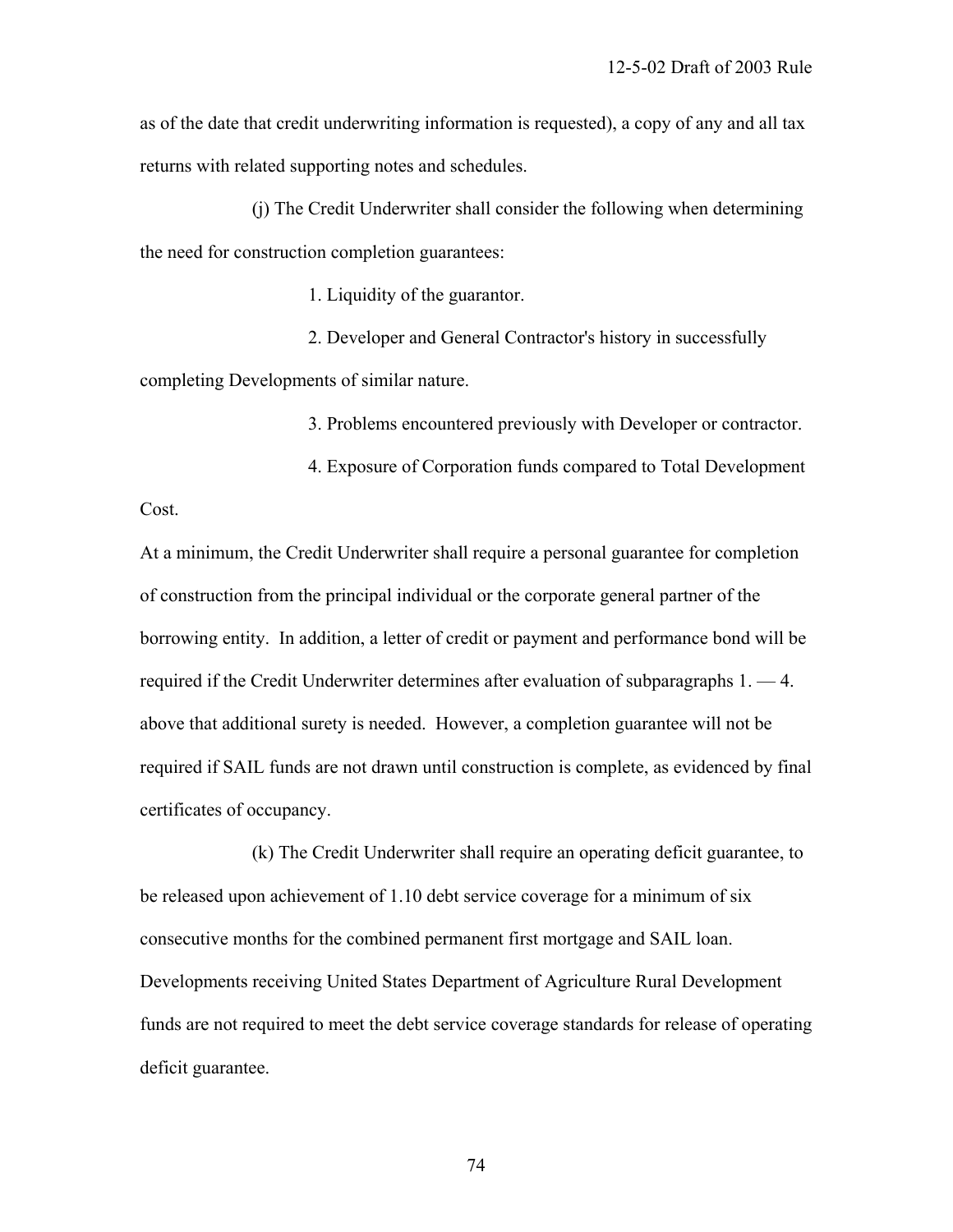(l) Contingency reserves which total no more than 5% of hard and soft costs for new construction and no more than 15% of hard and soft costs for Substantial Rehabilitation may be included within the Total Development Cost for Application and underwriting purposes. Contingency reserves shall not be paid from SAIL funds.

 (m) The Credit Underwriter shall review and determine if the number of loans and/or construction commitments of the Applicant and its Principals will impede its ability to proceed with the successful development of each proposed Corporation Development.

 (n) The Credit Underwriter shall consider the appraisal of the Development and other market study documentation to determine if the market exists to support both the demographic and income restriction set-asides committed to within the Application. The Credit Underwriter shall consider the market study and other documentation to make a recommendation of whether to approve or disapprove funding when the proposed Development would financially impair an existing Development previously funded by Florida Housing.

 (o) If the Credit Underwriter requires additional clarifying materials in the course of the underwriting process, the Credit Underwriter shall request same from the Applicant and shall specify deadlines for the submission of same. Failure to submit required information by the specified deadline, unless a written extension of time has been approved by the Corporation's Board and the Credit Underwriter, shall result in rejection of the Application. If the Application is rejected, the Corporation will select additional Application(s) as outlined in the Universal Application instructions in order of scoring.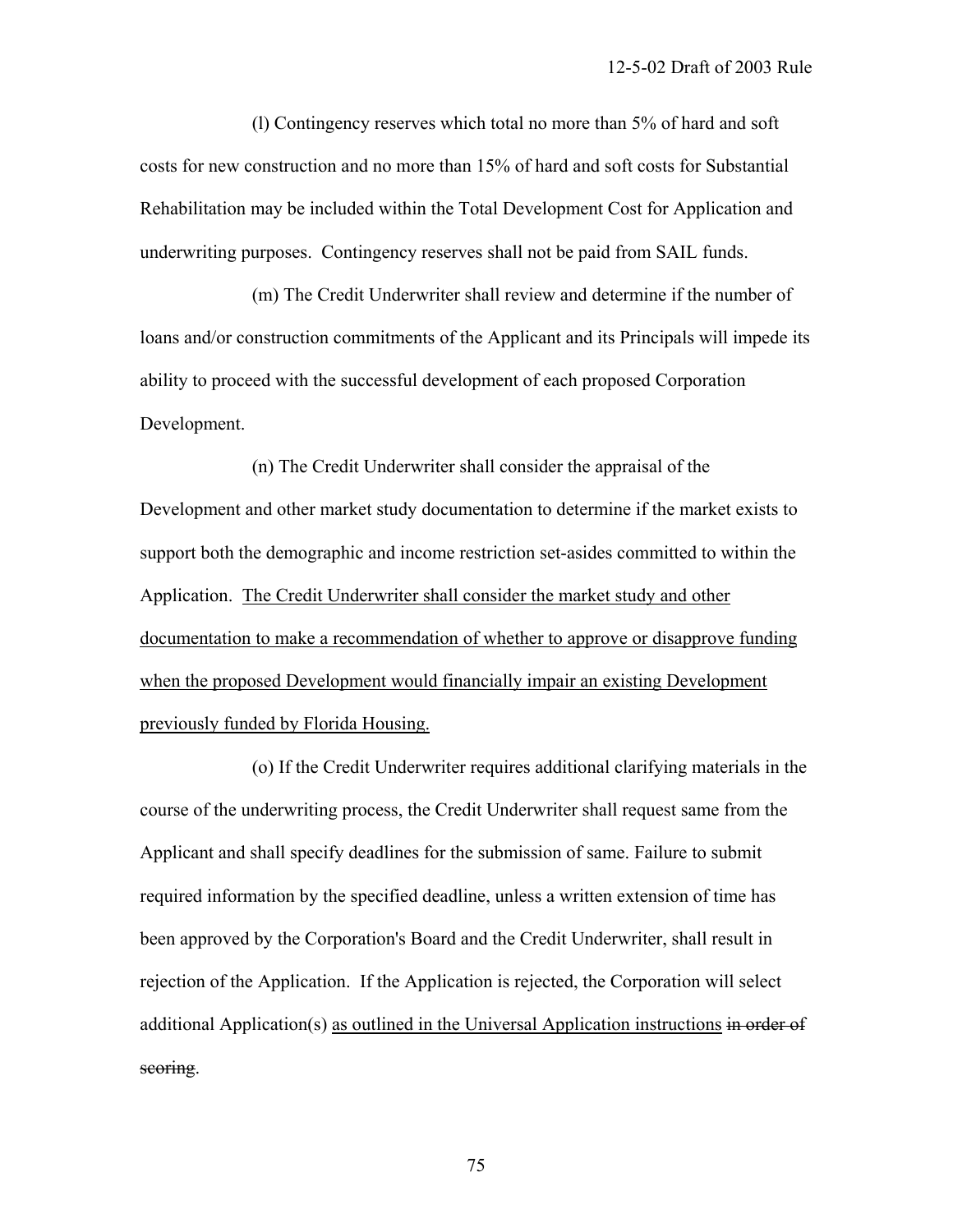(3) Any changes in a firm commitment from any other source of the funding shall be consistent with the underwriting assumptions made in connection with the SAIL loan. All items required by the Credit Underwriter must be provided to the Credit Underwriter within 35 Calendar Days of notification from the Credit Underwriter. The Applicant will have an additional 25 Calendar Days to submit the appraisal, survey and final plans to the Credit Underwriter. The Credit Underwriter shall advise the Corporation in writing of all items not received by the specified deadlines. Unless an extension is approved by Florida Housing the Corporation's Board, failure to submit the required credit underwriting information or fees by the specified deadlines shall result in withdrawal of the preliminary commitment and the funds will be made available to the next eligible Applicant.

 (4) The Credit Underwriter shall complete its analysis and submit make a written draft report and recommendation to the Corporation within 80 Calendar Days from the date of the Applicant's execution of the preliminary commitment letter. Upon receipt, the Corporation shall provide to the Applicant the section including supporting information and schedules from the written draft report. The Applicant shall review and provide written comments to the Corporation and Credit Underwriter within 48 hours of receipt. After the 48 hour period, the Corporation shall provide comments on the draft report and, as applicable, on the Applicant's comments to the Credit Underwriter. Then the Credit Underwriter shall review and incorporate the Corporation's and Applicant's comments and release the revised report to the Corporation and the Applicant. Any additional comments from the Applicant shall be received by the Corporation and the Credit Underwriter within 72 hours of receipt of revised report. Then, the Credit Underwriter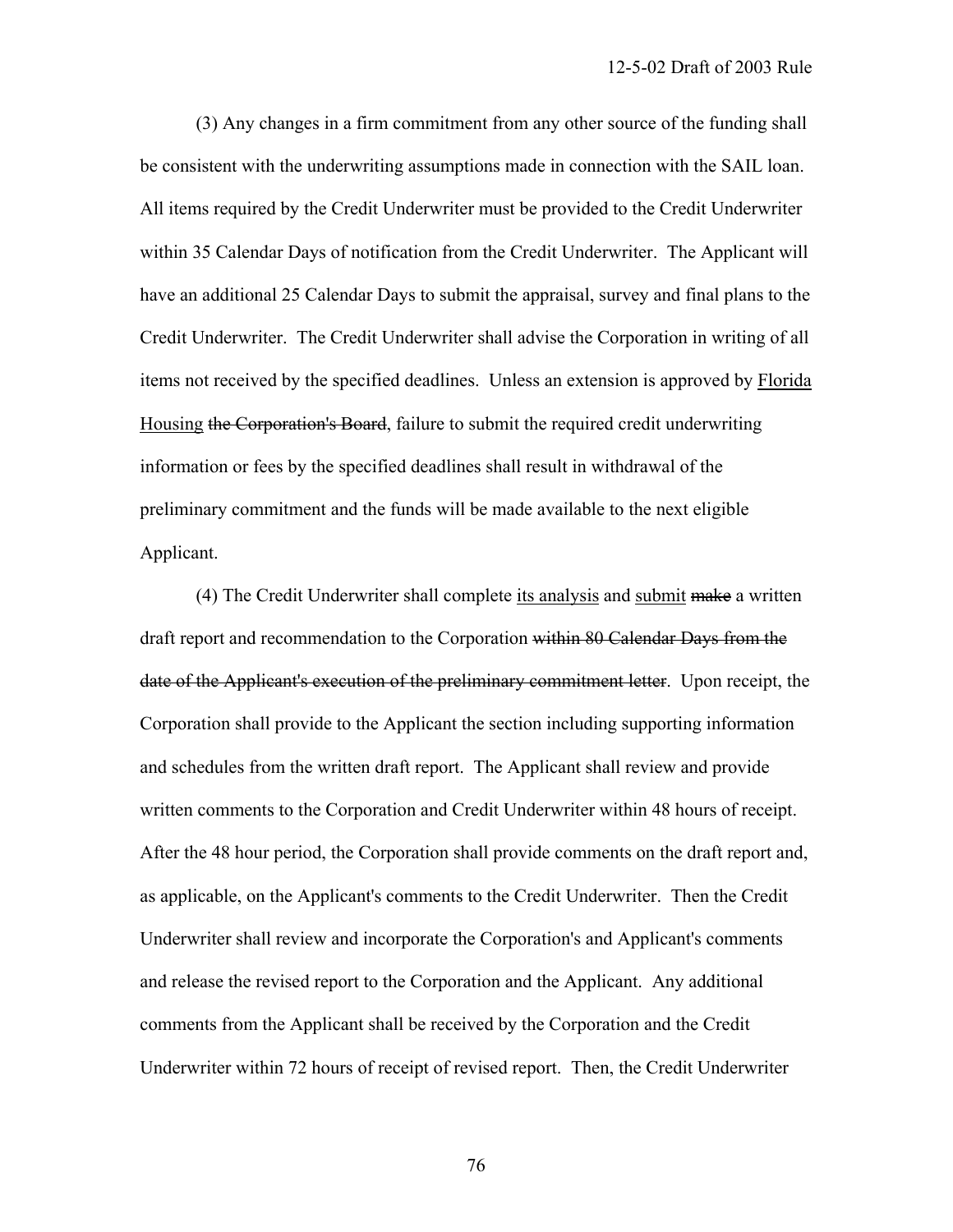will provide a final report, which will address comments made by the Applicant, to the Corporation.

 (5) After approval of the Credit Underwriter's recommendation by the Board of Directors or a committee appointed by the Board, the Corporation shall issue a firm SAIL loan commitment.

 (6) Other mortgage loans related to the Development and the SAIL loan must close within 60 Calendar Days of the date of the firm SAIL loan commitment unless an extension is approved by the Board. All extension requests must be submitted in writing to the program administrator and contain the specific reasons for requesting an extension and shall detail the time frame to close the loan. The written request will then be submitted to the Corporation's Board of Directors for consideration. The Corporation shall charge an extension fee of one-half of one percent of the SAIL loan amount if the Board approves the requested extension to extend the SAIL commitment beyond the period outlined in this rule chapter.

 (7) The Corporation's servicer shall conduct at the Applicant's expense a preconstruction analysis and review of all the Development's costs prior to the closing of the SAIL loan.

 (8) It is the responsibility of the Applicant to comply with any part of this section and to request in writing and show cause for any waiver. Failure to comply will result in the disqualification of the Applicant and withdrawal of the SAIL commitment. The Corporation shall then offer a preliminary SAIL commitment to the next eligible Applicant or, with approval of the Board, retain available funds for use in the next Application Period.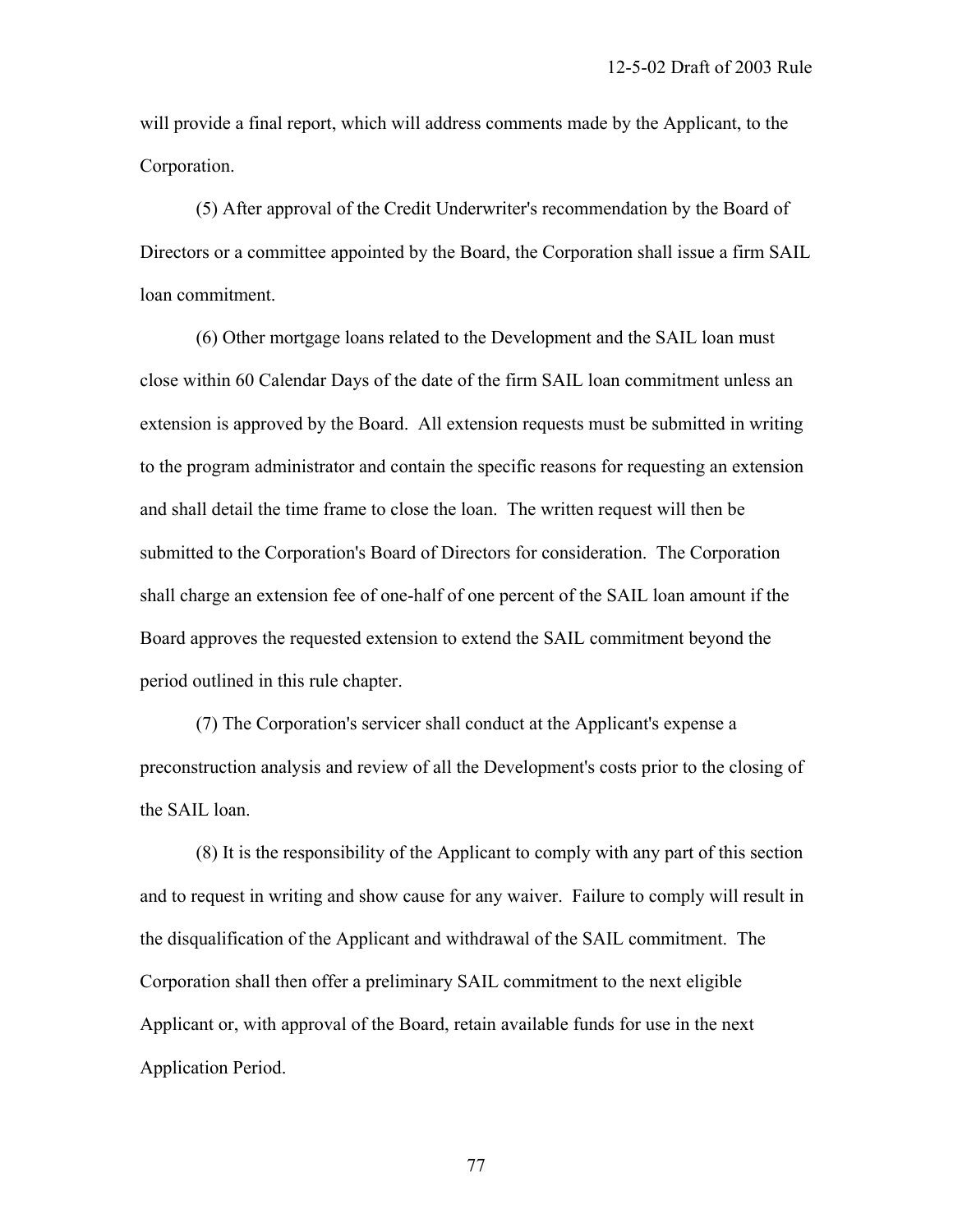(9) At least 5 Calendar Days prior to attending any closing:

 (a) The Applicant must provide evidence of all necessary consents or required signatures from first mortgagees or subordinate mortgagees to the Corporation and its counsel, and

 (b) The Credit Underwriter must have received all items necessary to release its letter confirming that all closing contingencies have been met, including the finalized sources and uses of funds and Draw schedule.

Specific Authority 420.507 FS. Law Implemented 420.5087, 420.5087(6)(e) FS. History — New 7-22-96, Amended 12-23-96, 7-10-97, 1-6-98, Formerly 9I-48.012, Amended 11-9-98, 2-24-00, 2-22-01, 3-17-02, \_\_\_\_\_.

67-48.013 — SAIL Construction Disbursements and Permanent Loan Servicing.

 (1) SAIL loan proceeds shall be disbursed during the construction phase in an amount per Draw which does not exceed the ratio of the SAIL loan to the Total Development Cost, unless approved by the Credit Underwriter.

 (2) Ten business days prior to each Draw, the Applicant shall supply the Corporation's servicer, as agent for the Corporation, with a written request executed by the Applicant for a Draw. The request shall set forth the amount to be paid and shall be accompanied by documentation specified by the Corporation's servicer including claims for labor and materials to date of the last inspection.

 (3) The Corporation and its servicer shall review the request for a Draw, and the servicer shall provide the Corporation with approval of the request or an alternative recommendation, after the title insurer provides an endorsement to the policy of title insurance updating the policy to the date of the current Draw and increasing the insurance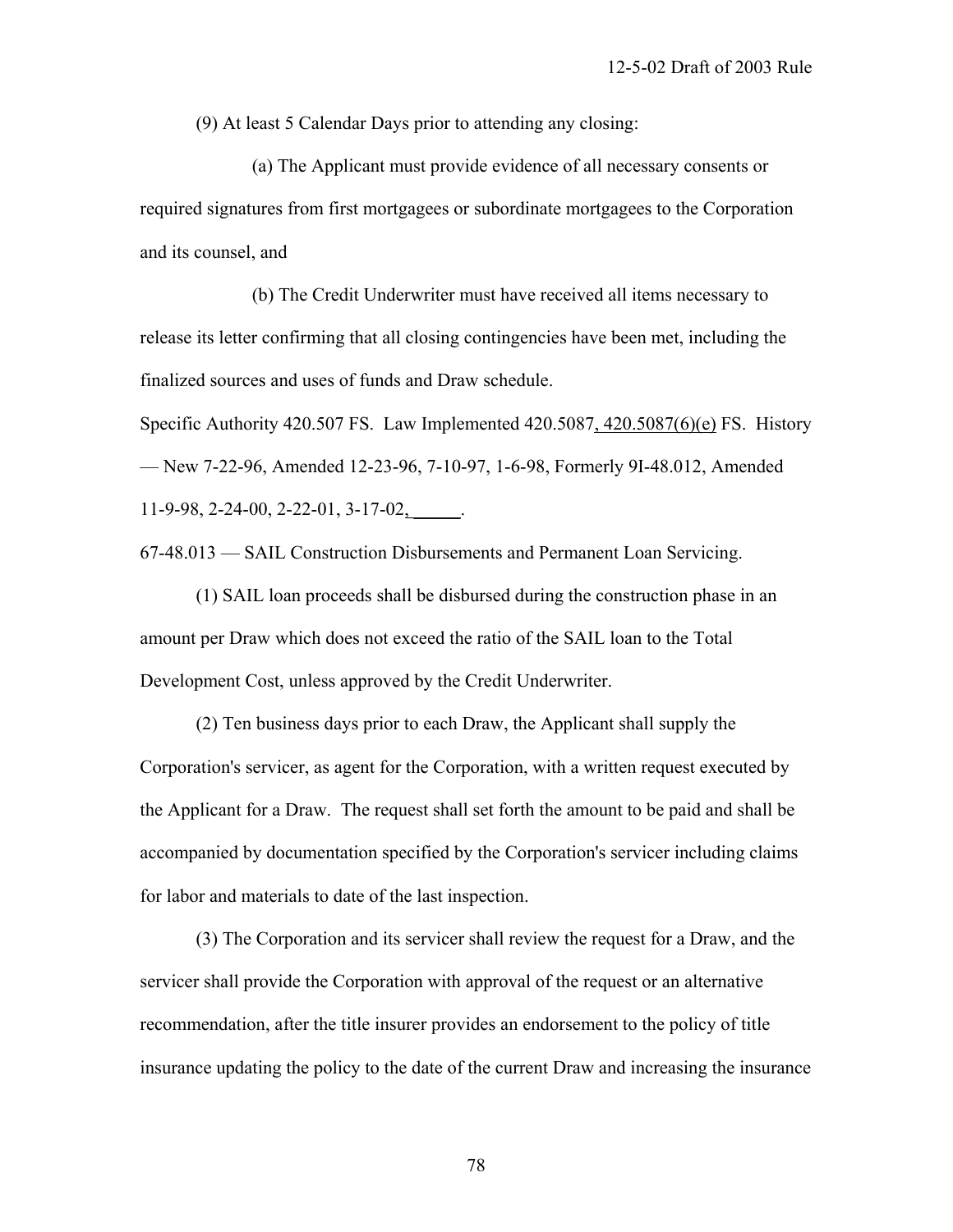coverage to an amount equal to the sum of all prior Draws and the current Draw, without additional exceptions, except those specifically approved in writing by the Corporation.

 (4) The Corporation will disburse construction Draws through Automated Clearing House (ACH). The Applicant may request disbursement of construction Draws via a wire transfer. The Applicant will be charged a fee of \$10 for each wire transfer requested. This charge will be netted against the Draw amount.

 (5) The Corporation shall elect to withhold any Draw or portion of any Draw, notwithstanding any documentation submitted by the Applicant in connection with the request for a Draw, if

 (a) The Corporation or the Corporation's servicer determines at any time that the actual cost budget or progress of construction differs from that as shown on the loan documents; or

 (b) The percentage of progress of construction of the improvements differs from that shown on the request for a Draw.

(6) The servicer may request submission of revised construction budgets.

 (7) If the Corporation determines that further analysis by the Credit Underwriter is required prior to the release of the final Draw, the Applicant shall pay to the Credit Underwriter a fee based on an hourly rate determined pursuant to the contract between the Corporation and the Credit Underwriter.

 (8) Retainage in the amount of 10% per Draw shall be held by the servicer during construction until the Development is 50% complete. At 50% completion, no additional retainage shall be held from the remaining Draws. Release of funds held by the Corporation's servicer as retainage shall occur pursuant to the SAIL loan agreement.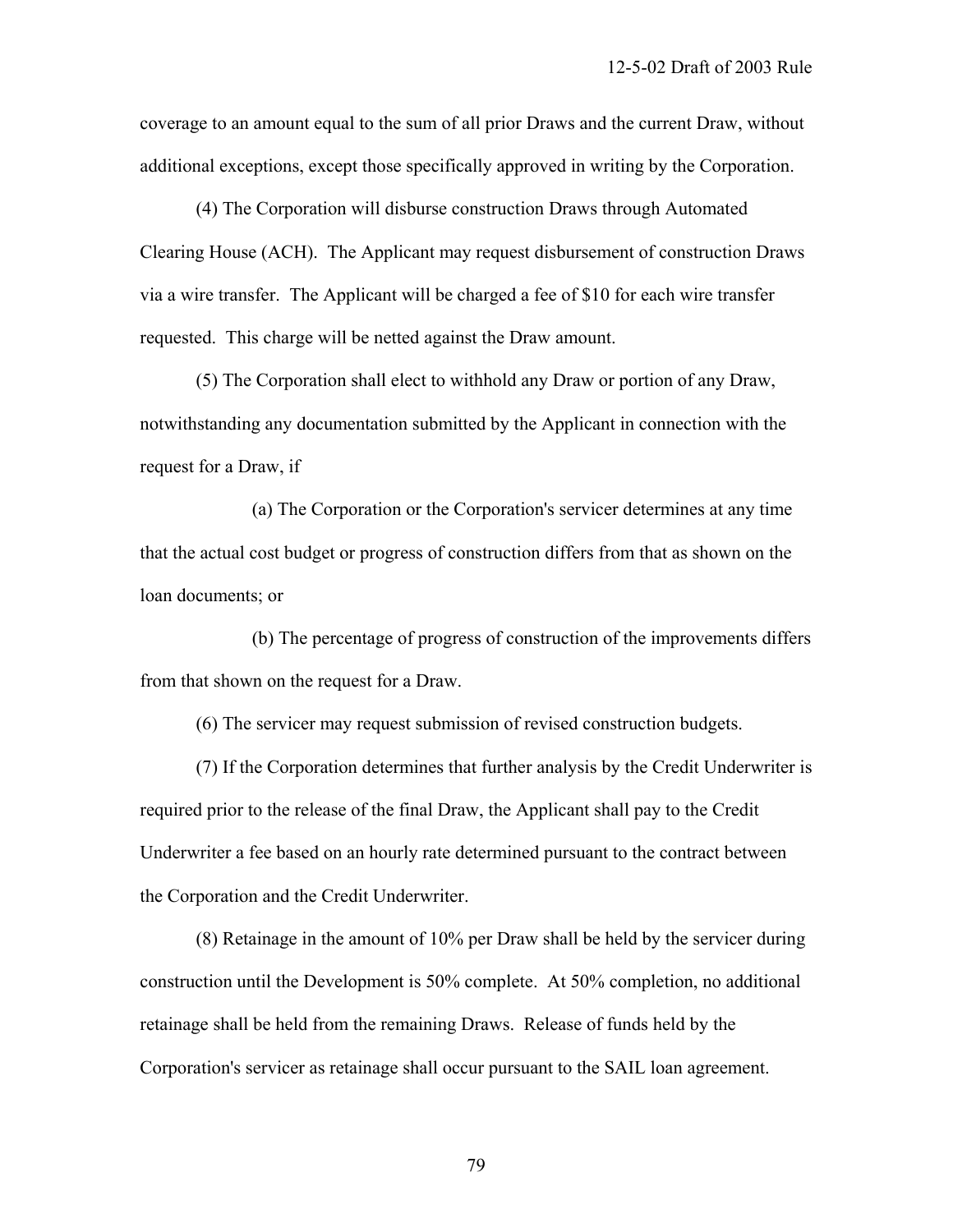Specific Authority 420.507 FS. Law Implemented 420.5087 FS. History — New 7-22- 96, Amended 12-23-96, 7-10-97, 1-6-98, Formerly 9I-48.013, Amended 11-9-98, 2-24- 00, 2-22-01, 3-17-02.

PART III HOME INVESTMENT PARTNERSHIPS PROGRAM 67-48.014 — HOME General Program Procedures and Restrictions.

In order for a Development to qualify for HOME funds, it shall, at a minimum, meet or comply with the following:

 (1) Unless otherwise provided in the Application instructions, tThe Corporation shall utilize up to 10% of the HOME allocation for administrative costs pursuant to the HUD Regulations.

 (2) The Corporation shall utilize at least 15% of the HOME allocation for CHDOs pursuant to the HUD Regulations, to be divided between the multifamily and single family cycles as approved by the Board of Directors. In the event of CHDO Applications in excess of 15% of the HOME allocation designated for multifamily, such Applications shall be funded up to a cumulative maximum of 25%, including partial funding of any such Application. Partial funding will be offered to an Applicant only in the event that partial funding constitutes at least 60% of the Applicant's requested HOME funding. Any remaining unfunded or partially funded CHDO Application(s) shall remain eligible to compete for non-CHDO designated funding. In order to apply under the CHDO setaside, the CHDO must have at least 51% ownership interest in the Development held by the General Partner entity and meet all other CHDO requirements as defined by HUD in 24 CFR 92 and other Corporation requirements identified in the CHDO Checklist. The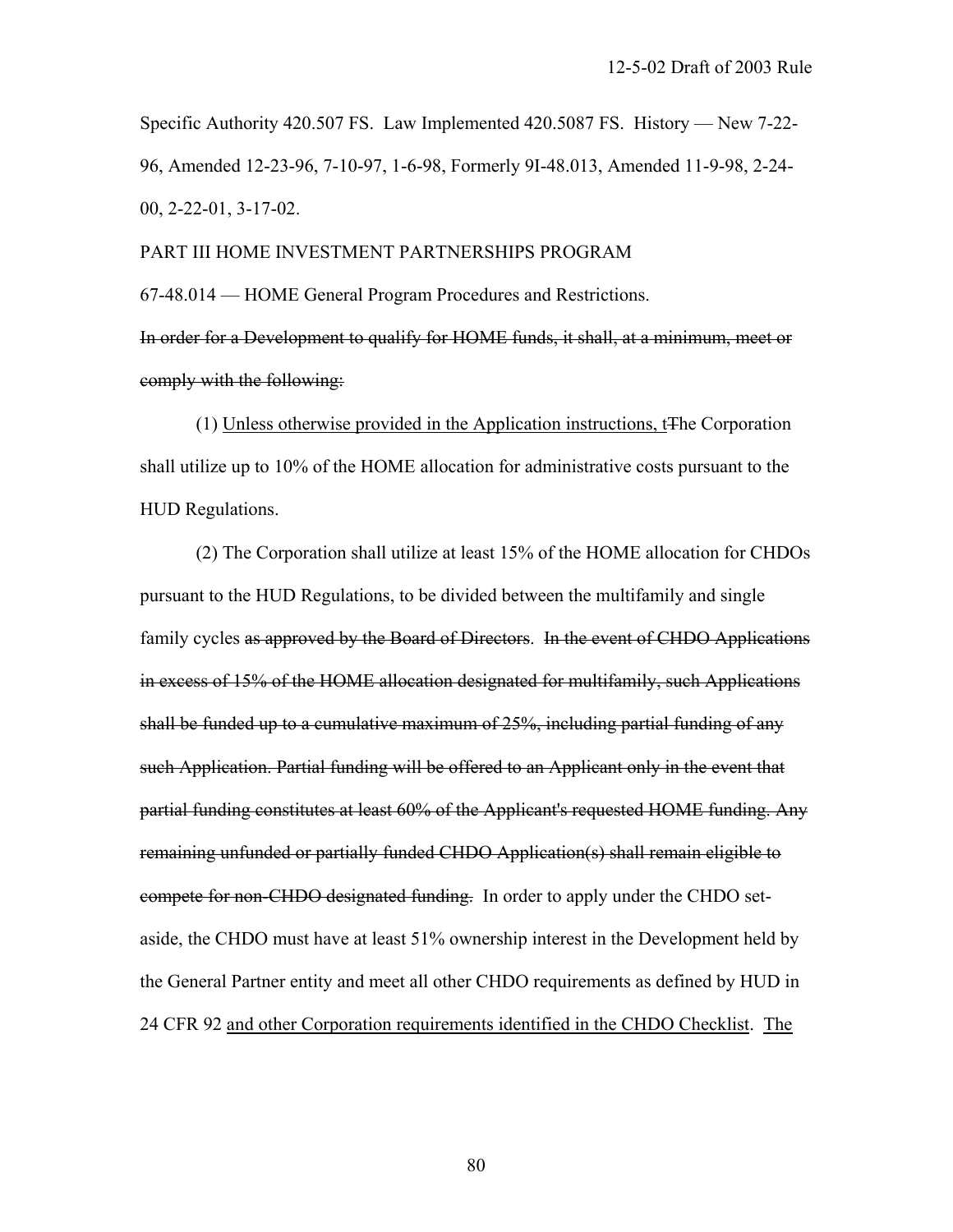CHDO Checklist is adopted and incorporated herein by reference and is available on FHFC's web site www.floridahousing.org.

 (3) Within the rental cycle administered pursuant to Chapter 67-48, F.A.C., the Corporation will distribute funds as provided in the Universal Application instructions. in the following order subject to the provisions of subsections 67-48.014 (1) and (2), F.A.C.:

 (a) Funds will be allocated to qualified CHDOs in order of ranking, until 15% of the available funds have been allocated.

 (b) The remaining funds will then be allocated to Applications for proposed Developments in order of ranking.

 (4) The maximum per-unit subsidy amount of HOME funds that the Corporation may invest on a per-unit basis in affordable housing may not exceed the per-unit dollar limits established pursuant to the HUD Regulations.

 (5) The minimum amount of HOME funds that must be invested in a Rental Development is \$1,000 times the number of HOME-Assisted Units in the Development.

 (6) A Development qualifies as affordable housing and for HOME funds if, with respect to income and occupancy:

 (a) 80% of the HOME-Assisted Units are occupied by families whose who annual income does not exceed 60% of the median family income for the area, as determined by HUD, with adjustments for family size, and

 (b) 20% of the HOME-Assisted Units are occupied by families whose annual income does not exceed 50% of the median family income for the area, as determined by HUD, with adjustments of family size.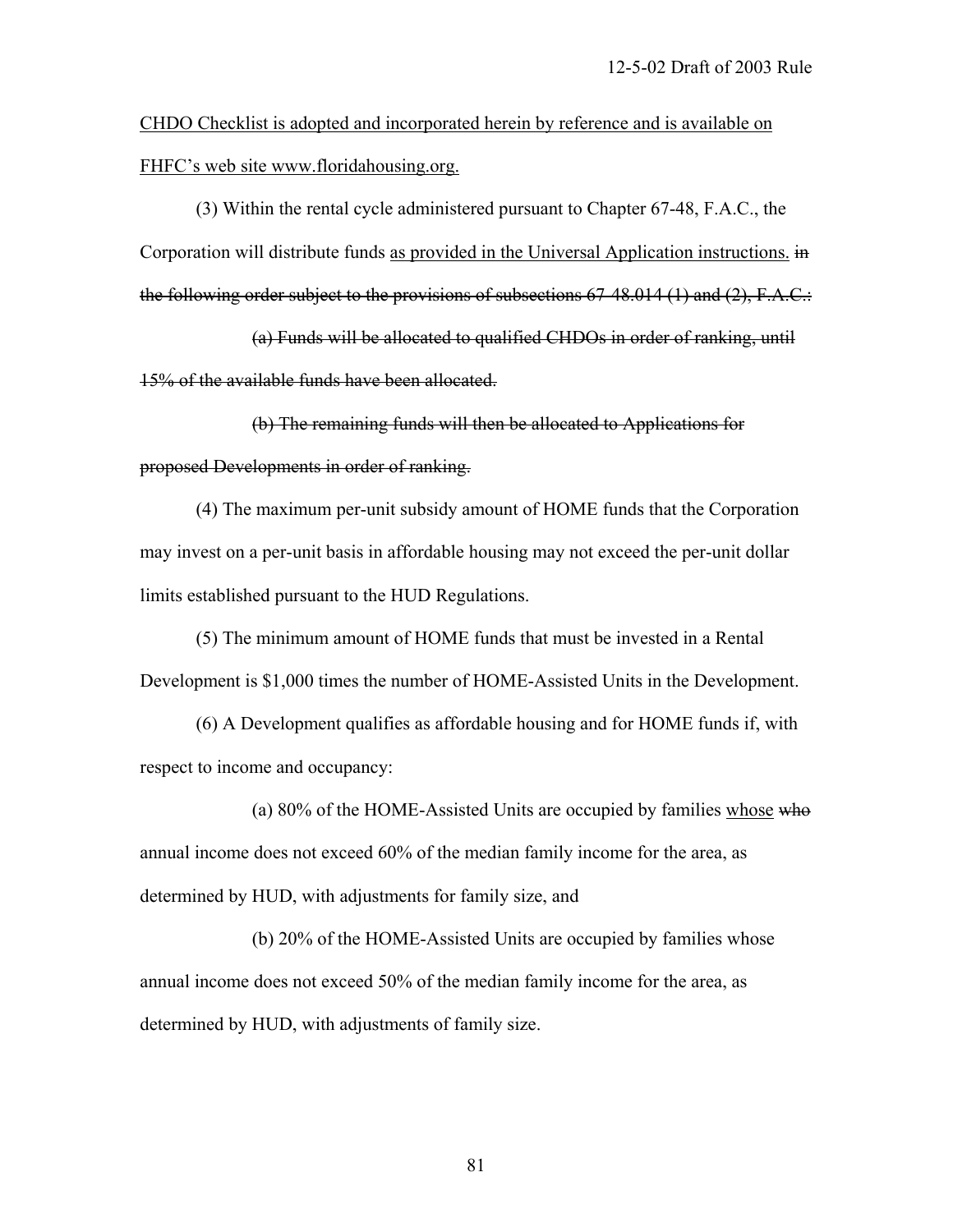(c) When the income of a resident increases above 80% of area median income, the next unit that becomes available in the Development must be rented to a HOME income-eligible resident. If the income of a Very Low-Income household increases above the limits for a Very Low-Income household, then the Developer must rent the next available unit to a Very Low-Income household. The amount of rent the resident whose income has increased must pay is the lesser of the amount payable by the resident under state or local law or 30% of the adjusted monthly income for rent and utilities.

 (d) With respect to rent limits, the HOME Rent Chart at 65% or 50%, or the Fair Market Rent, less the applicable utility allowance, is the maximum rent that can be charged for a HOME Rent-Restricted Unit. HOME-Assisted Units with Section 8 subsidy must compare the Section 8 gross rent (resident rent, subsidy amount, and utility allowance) to the maximum applicable HOME high or low rent limit minus utilities. However, Developments with project-based rental assistance may utilize the projectbased rents as compared to the HOME High and Low rents. Compliance with the HOME rent restrictions will take precedence over the Developer's acceptance of a full Section 8 (resident-based) subsidy for the HOME-Assisted Units.

 (e) The minimum period of affordability for rehabilitation Developments is 15 years.

 (f) The minimum period of affordability for newly-constructed rental housing is 20 years. The period of affordability will be extended until the loan is repaid as enumerated in subsection 67-48.020 (1), F.A.C.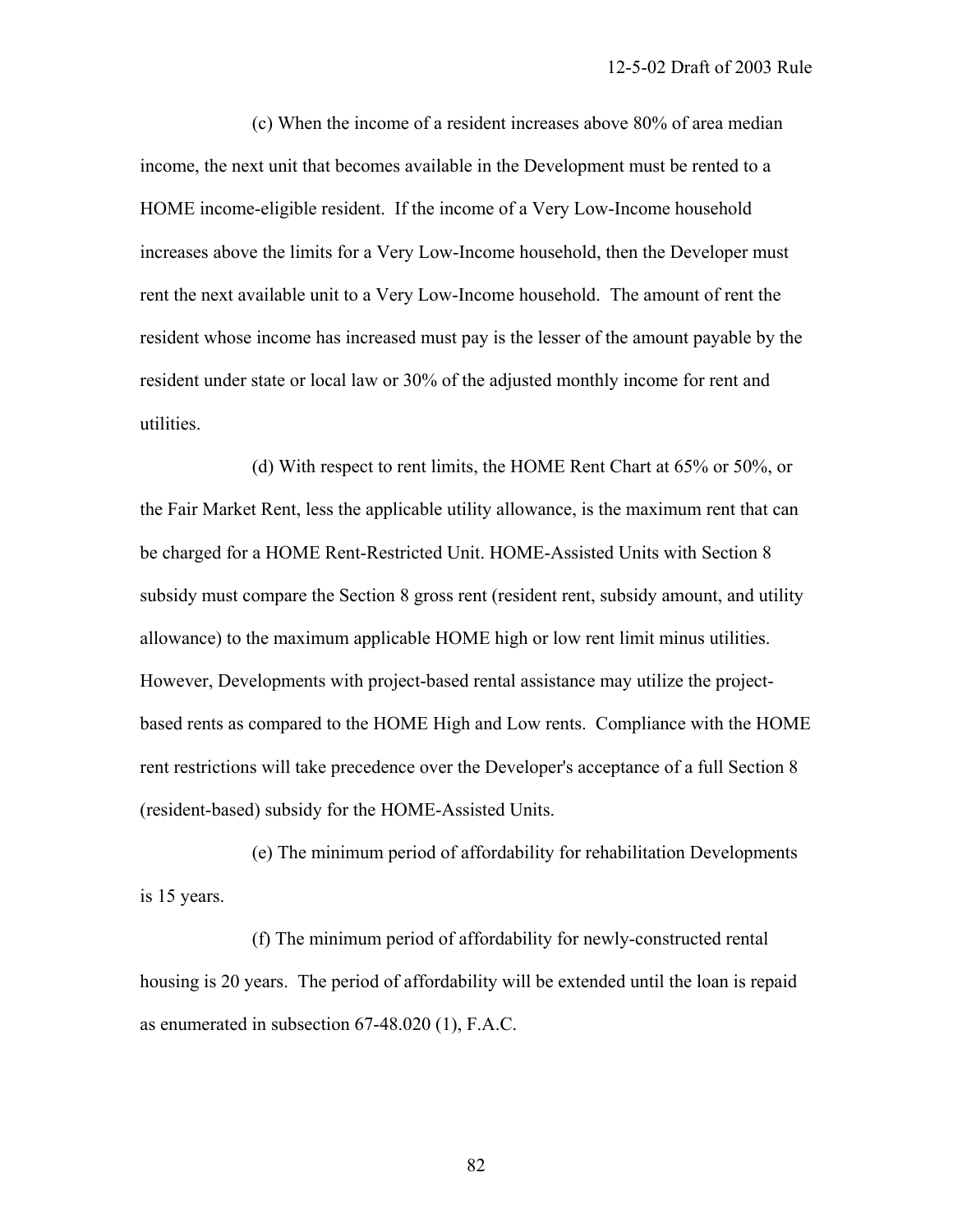(g) The minimum percentage of HOME-Assisted Units within a Development must be at least equal to the percentage (ratio) calculated by dividing the HOME loan amount by the Total Development Cost. This percentage will be utilized to determine the minimum number of HOME-Assisted Units required within a Development. HOME-Assisted Units must be identified at the time of Application. For purposes of meeting affordable housing requirements for a Development, the HOME-Assisted Units counted may be changed over the Compliance Period, so long as the total number of HOME-Assisted Units remains the same, and the substituted units are, at a minimum, comparable in terms of size, features, and number of bedrooms to the original HOME-Assisted Units.

 (h) The Development will remain affordable, pursuant to commitments documented within the executed Land Use Restriction Agreement without regard to the term of the mortgage or to transfer of ownership.

 (7) The Development must comply with all applicable provisions of 24 CFR Part 92.

 (8) Any single contract for the development (rehabilitation or new construction) of affordable housing with 12 or more HOME-Assisted Units under the HOME Program must contain a provision requiring that not less than the wages prevailing in the locality, as predetermined by the United States Secretary of Labor pursuant to the Davis-Bacon Act,  $40 \text{ U.S.C. }$  § 276a-276  $265$  -a-5 (1994), which is adopted and incorporated herein by reference, 24 CFR § 92.354, 24 CFR Part 70 (volunteers), which is adopted and incorporated herein by reference, and 40 U.S.C. 276c, which is adopted and incorporated herein by reference, will be paid to all laborers and mechanics employed for the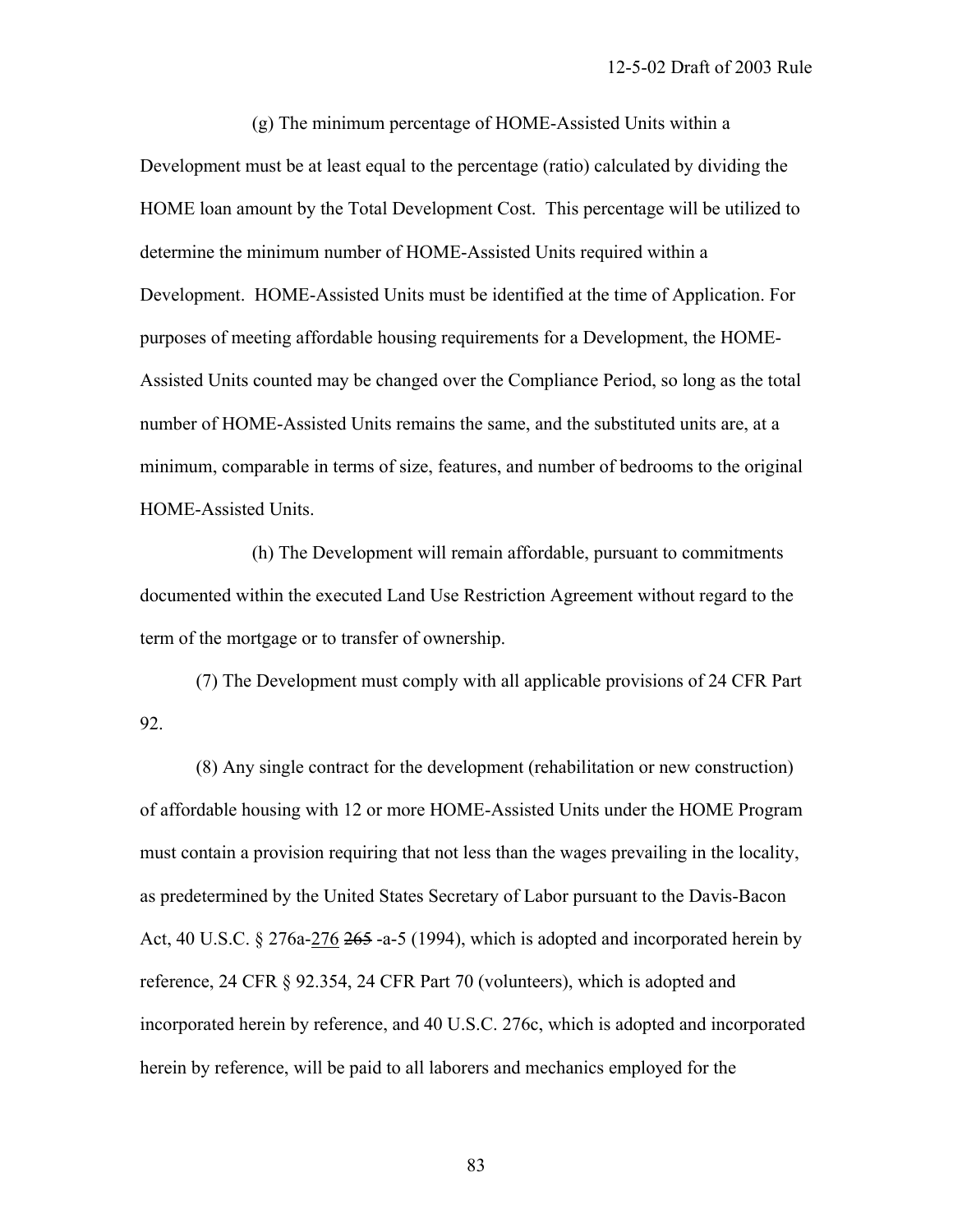construction or rehabilitation of the Development, and such contracts must also be subject to the overtime provisions of the Contract Work Hours and Safety Standards Act, 40 U.S.C. § 327-333 (1994), which is adopted and incorporated herein by reference, the Copeland Act (Anti-Kickback Act), 40 U.S.C. § 276c (1994), which is adopted and incorporated herein by reference, and the Fair Labor Standards Act of 1938, as amended (29 U.S.C. 201 et seq.), which is adopted and incorporated herein by reference.

 (9) All HOME Developments must conform to the following federal requirements:

 (a) Equal Opportunity and Fair Housing as enumerated in 24 CFR § 92.202 and 92.250, Title VI of the Civil Rights Act of 1964 (42 U.S.C. 2000d et seq.), which is adopted and incorporated herein by reference, Fair Housing Act (42 U.S.C. 3601-3620), which is adopted and incorporated herein by reference, Age Discrimination Act of 1975, as amended (42 U.S.C. 6101), which is adopted and incorporated herein by reference, Executive Order 11063 (amended by Executive Order 12259), which is adopted and incorporated herein by reference, and 24 CFR 5.105(a), which is adopted and incorporated herein by reference.

(b) Affirmative Marketing as enumerated in 24 CFR § 92.351 .

 (c) Environmental Review as enumerated in 24 CFR § 92.352, 24 CFR Part 58, which is adopted and incorporated herein by reference, and National Environmental Policy Act of 1969, which is adopted and incorporated herein by reference.

 (d) Displacement, Relocation, and Acquisition as enumerated in 24 CFR § 92.353, Uniform Relocation Assistance and Real Property Acquisition Policies Act of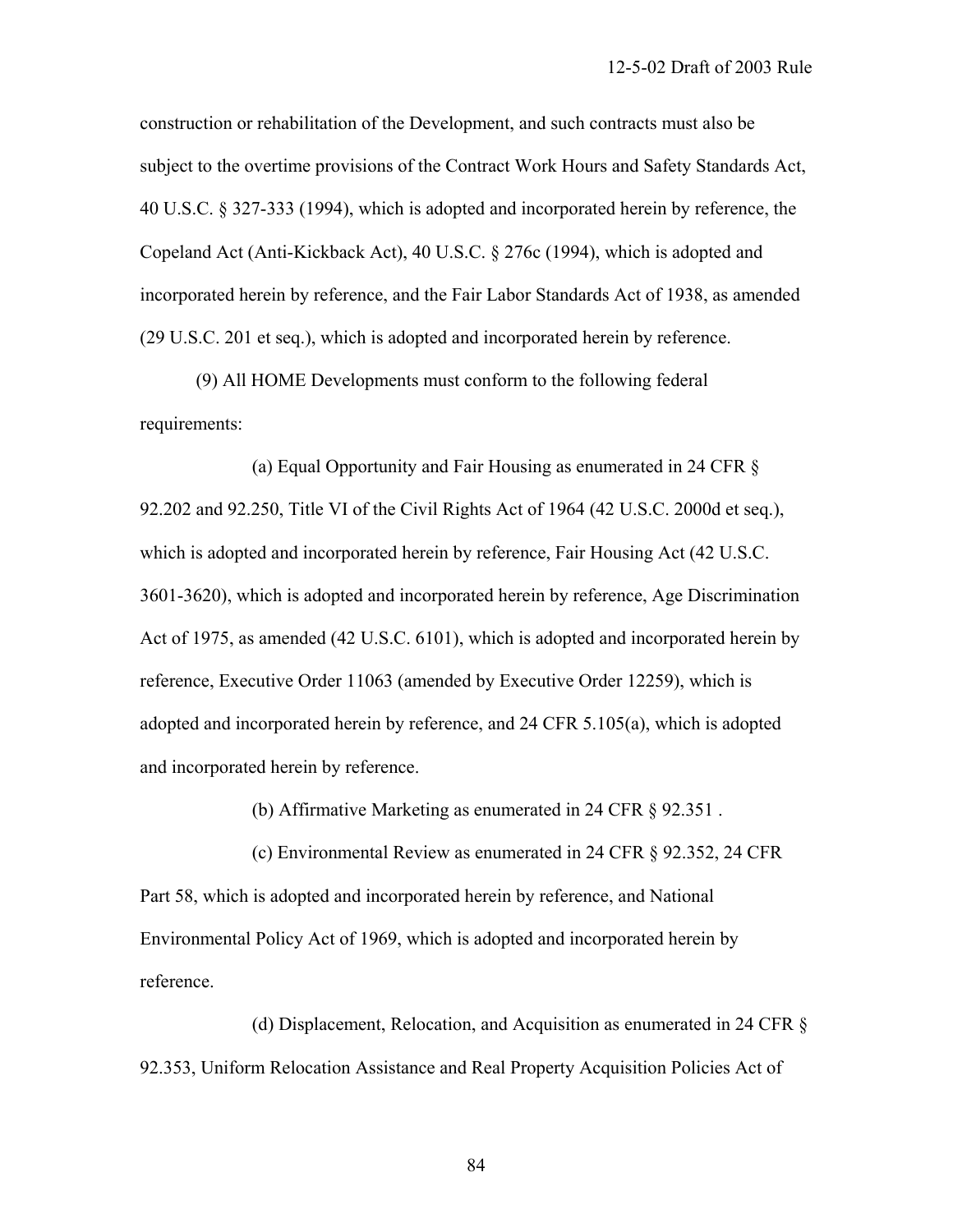1970 (42 U.S.C. 4201-4655), which is adopted and incorporated herein by reference, 49 CFR Part 24, which is adopted and incorporated herein by reference, 24 CFR Part 42 (Subpart C B), which is adopted and incorporated herein by reference, and Section 104(d) "Barney Frank Amendments, " which is adopted and incorporated herein by reference.

 (e) Lead-based Paint as enumerated in 24 CFR § 92.355, and 24 CFR Part 35, which is adopted and incorporated herein by reference.

 (f) Conflict of Interest as enumerated in 24 CFR § 92.356, 24 CFR 85.36 and 24 CFR 84.42, which are adopted and incorporated herein by reference.

 (g) Debarment and Suspension as enumerated in 24 CFR Part 5, which is adopted and incorporated herein by reference.

 (h) Flood Insurance as enumerated in Section 202 of the Flood Disaster Protection Act of 1973 (42 U.S.C. 4106), which is adopted and incorporated herein by reference.

 (i) Handicapped Accessibility as enumerated in Section 504 of the Rehabilitation Act of 1973 (implemented in 24 CFR Part 8) and 24 CFR § 100.205, which are adopted and incorporated herein by reference.

 (j) Americans with Disabilities Act as enumerated in 42 U.S.C. 12131; 47 U.S.C. 155, 201, 218, and 225, which are adopted and incorporated herein by reference.

 (k) Equal Opportunity Employment as enumerated in Executive Order 11246 (implemented in 41 CFR Part 60), which is adopted and incorporated herein by reference.

 (l) Economic Opportunity as implemented in 24 CFR Part 135, which is adopted and incorporated herein by reference.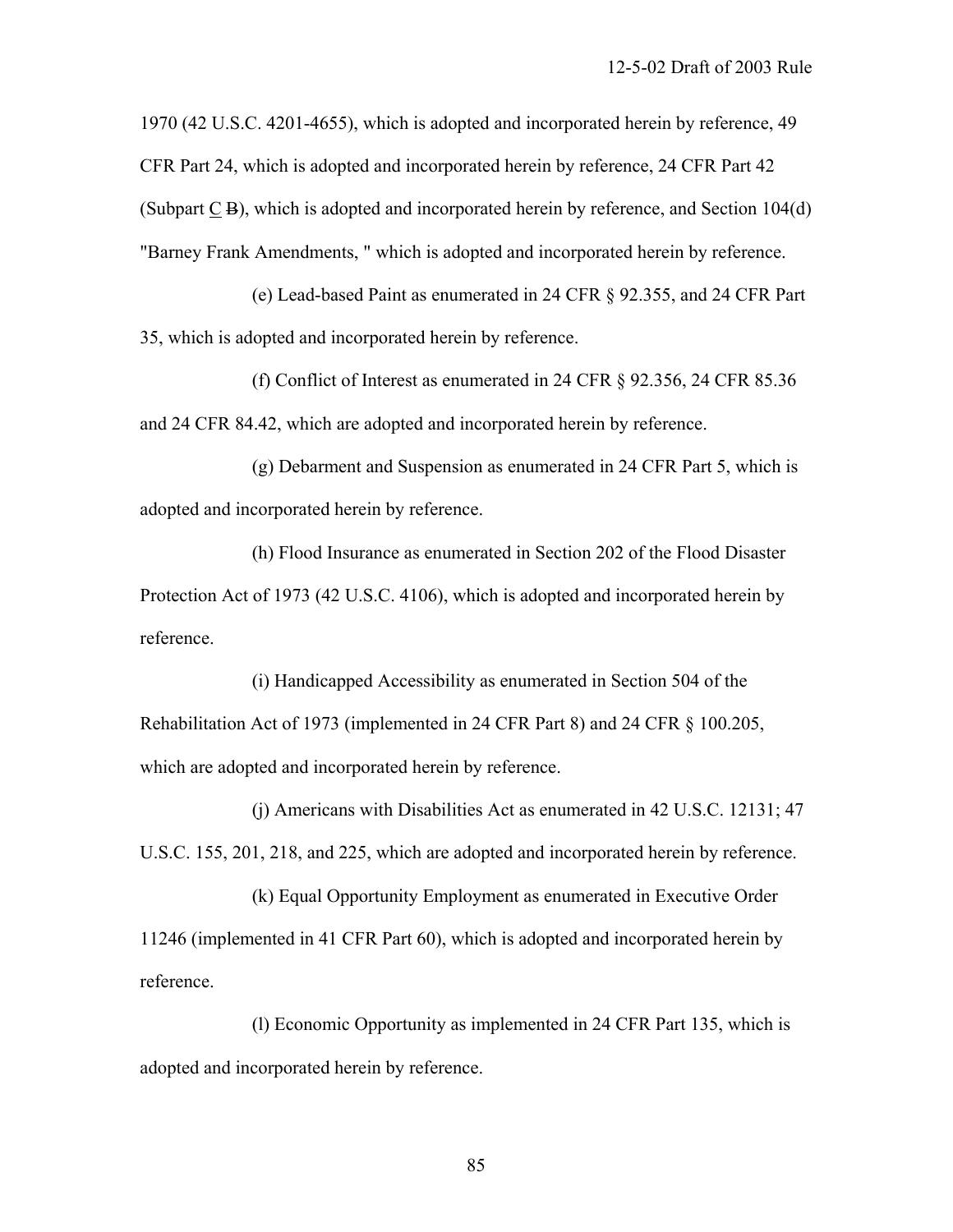(m) Minority/Women Employment as enumerated in 24 CFR § 85.36(e), and Executive Orders 11625, 12432, and 12138, which are adopted and incorporated herein by reference.

 (n) Site and Neighborhood Standards as enumerated in 24 CFR 983.6(b) 893.6(b), which is adopted and incorporated herein by reference.

Specific Authority 420.507 (12) FS. Law Implemented 420.5089 (2) FS. History — New 7-22-96, Amended 12-23-96, 1-6-98, Formerly 9I-48.014, Amended 11-9-98, Repromulgated 2-24-00, Amended 2-22-01, 3-17-02, \_\_\_\_\_.

67-48.015 — Match Contribution Requirement for HOME Allocation.

 (1) The Corporation is required by HUD to match non-federal funds to the HOME allocation as specified in the HUD Regulations. One of the criteria for selecting HOME Developments will be its ability to obtain a non-federal local match source pursuant to HUD Regulations.

 (2) A Match Credit Fund funded by the State of Florida has been appropriated to the Corporation. The funds are to be used for demonstration Developments, pilot programs, or other Developments selected and approved by the Corporation's Board of Directors. Such pilot programs or Developments shall be counted as the Corporation's required match for HUD purposes and may be any eligible activity acceptable to HUD regulations and approved by the Corporation's Board of Directors.

Specific Authority 420.507 (12) FS. Law Implemented 420.5089 (4) FS. History — New 7-22-96, Amended 12-23-96, 1-6-98, Formerly 9I-48.015, Amended 11-9-98, Repromulgated 2-24-00, Amended 2-22-01, 3-17-02, \_\_\_\_\_.

67-48.017 — Eligible HOME Activities.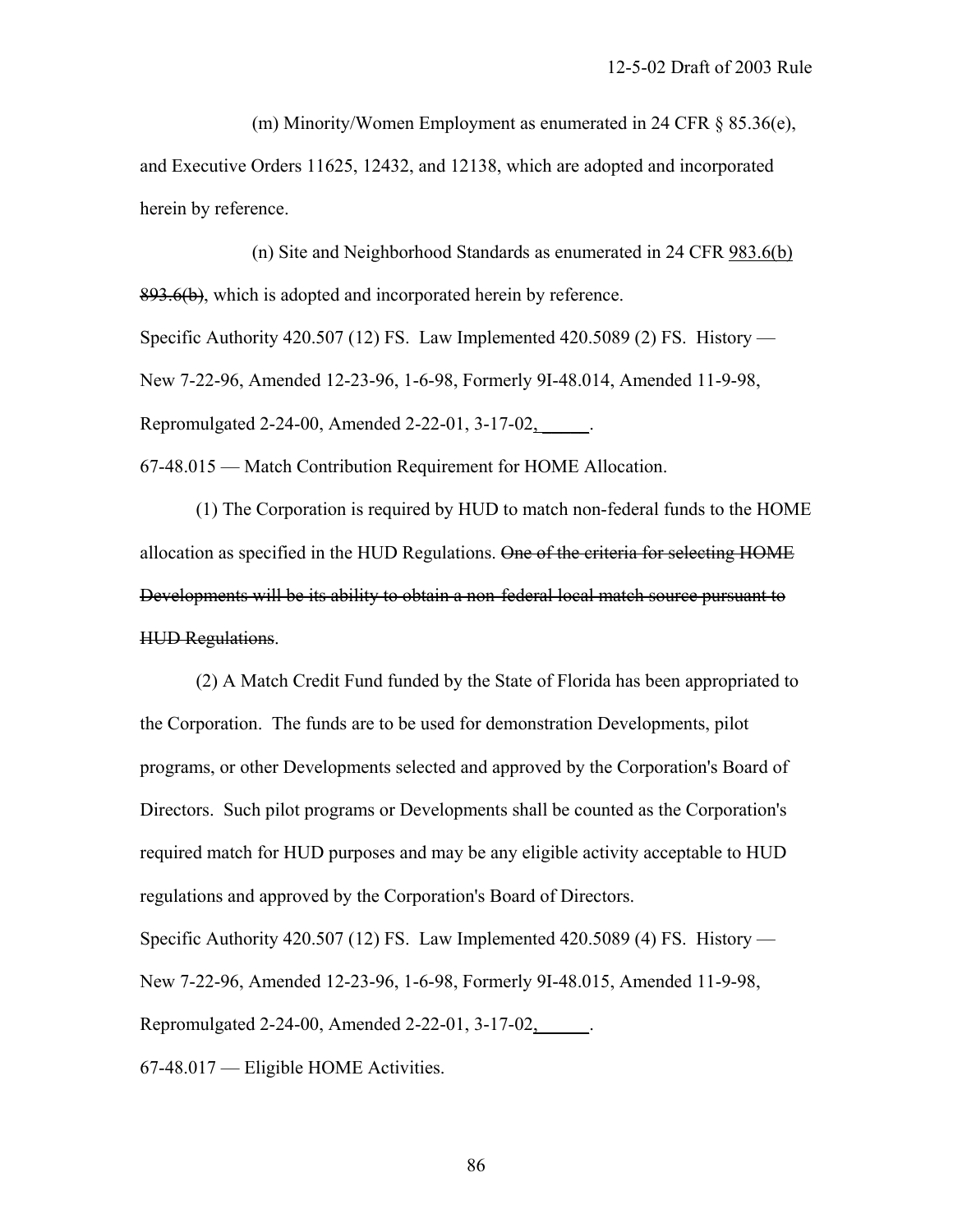HOME funds may be used for the following activities: acquisition (must include new construction and/or rehabilitation), new construction, reconstruction, or moderate or substantial rehabilitation of non-luxury housing with suitable amenities pursuant to the HUD Regulations. In addition, HOME funds may be used for any activity found to be eligible by HUD in Match cCredit and/or dDisaster dDevelopments.

Specific Authority 420.507 (12) FS. Law Implemented 420.5089 (3) FS. History — New 7-22-96, Repromulgated 12-23-96, 1-6-98, Formerly 9I-48.017, Amended 11-9-98, Repromulgated 2-24-00, 2-22-01, 3-17-02, Amended \_\_\_\_\_.

67-48.018 — Eligible HOME Applicants.

Applicants for HOME loans may include CHDOs, public housing authorities, local governments, Non-Profit organizations, and private for-profit organizations. The Applicant must be a legally-formed, existing entity at the time of Application Deadline. Pursuant to the HUD Regulations, Applicants may not request additional HOME funding during the period of affordability. However, additional funds may be committed to a Development up to one year after Development completion provided the amount does not exceed the maximum per-unit subsidy and the additional amount is not used to pay for Developer fees.

Specific Authority 420.507 (12) FS. Law Implemented 420.5089 (3) FS. History — New 7-22-96, Amended 12-23-96, 1-6-98, Formerly 9I-48.018, Amended 11-9-98, Repromulgated 2-24-00, 2-22-01, Amended 3-17-02, \_\_\_\_\_.

67-48.019 — Eligible and Ineligible HOME Development Costs.

 (1) HOME funds may be used to pay for the following eligible costs as enumerated in the HUD Regulations: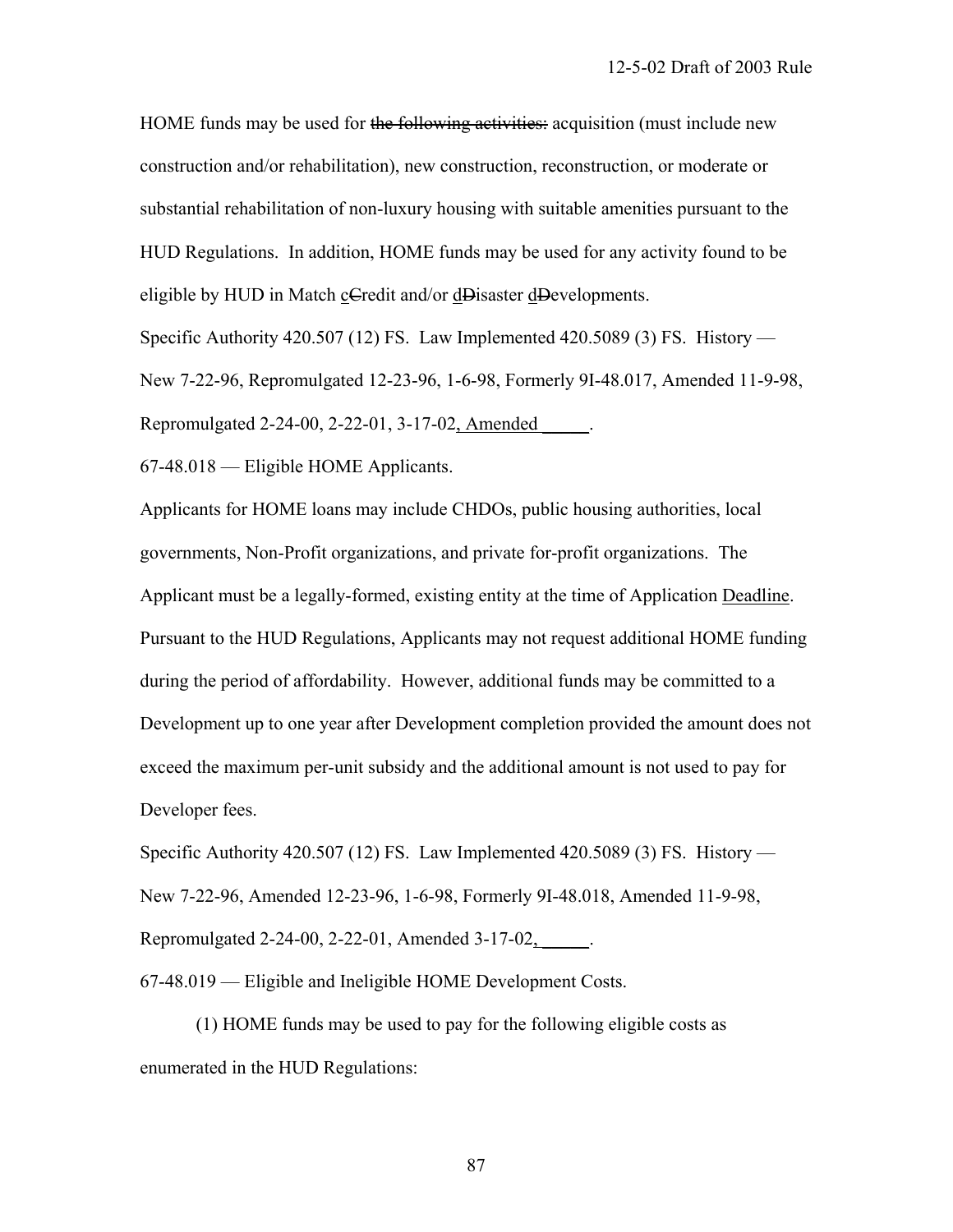(a) Development hard costs as they directly relate to the identified HOME Assisted Units only for:

 1. New construction, the costs necessary to meet local and State of Florida building codes and the Model Energy Code referred to in the HUD Regulations;

 2. Rehabilitation, the costs necessary to meet local and State of Florida rehabilitation building codes and at a minimum, the Section 8 Housing Quality Standards under the HUD Regulations;

 3. Both new construction and rehabilitation, costs to demolish existing structures, improvements to the Development site and utility connections;

 (b) The cost of acquiring improved or unimproved real property. A HOME Development and HOME loan that involves acquisition must include rehabilitation or new construction in order to be an eligible Development.

 (c) Soft costs as they relate to the identified HOME-Assisted Units. The costs must be reasonable, as determined by the Corporation and the Credit Underwriter, and associated with the financing, development, or both. These costs may include:

 1. Architectural, engineering or related professional services required to prepare plans, drawings, specifications or work write-ups;

 2. Costs to process and settle the HOME financing for a Development, such as credit reports, fees for evidence of title, recordation, building permits, attorney fees, cost certifications, and estimates;

 3. Developer fee shall be limited to 16% of Development Cost. A Developer fee on the building acquisition cost shall be limited to 4% of the cost of the building exclusive of land. However, the Developer fee shall be limited to 10% of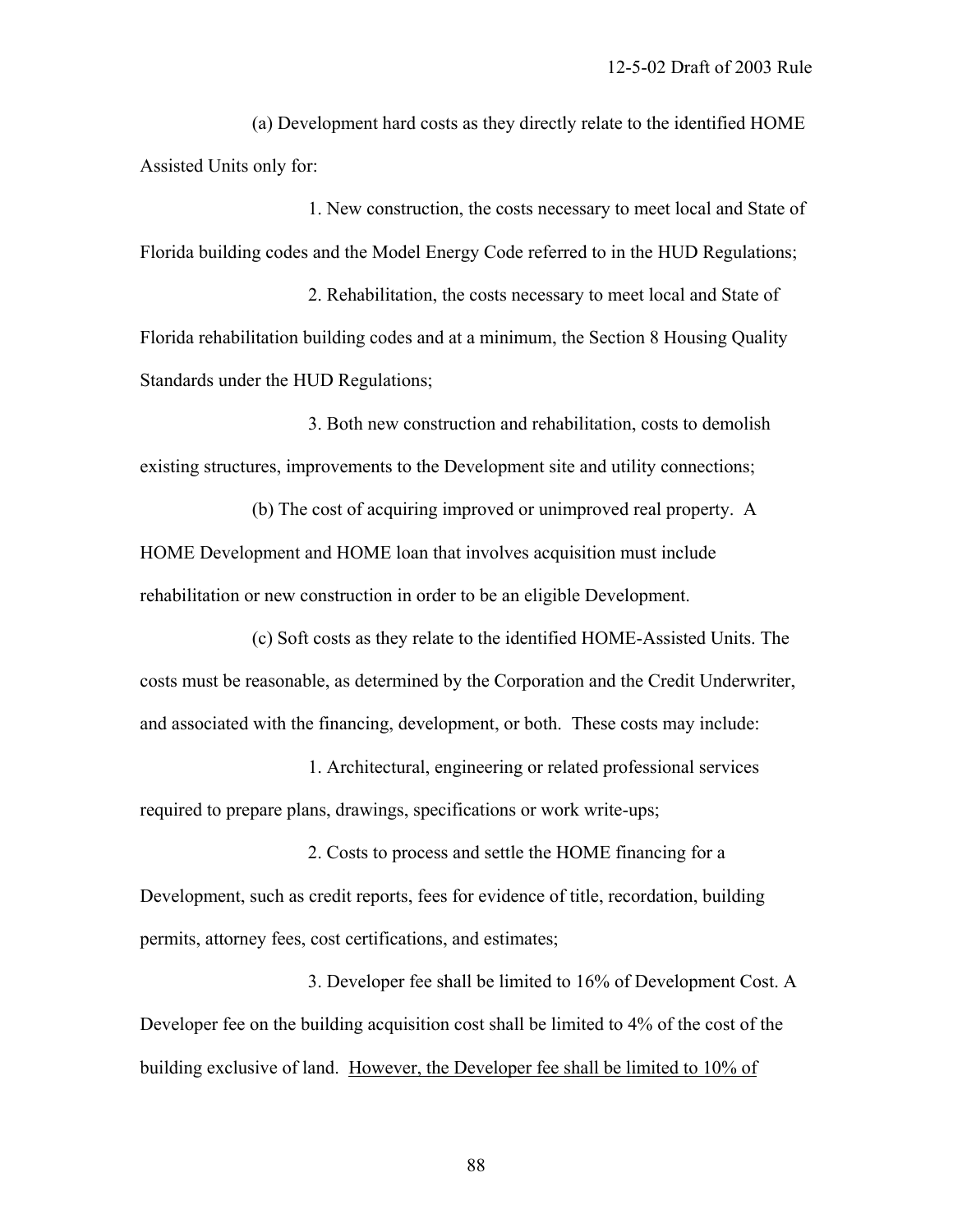Development Cost for those Developments involving rehabilitation of buildings which have received a Florida Housing funding commitment or a Preliminary

Allocation/Determination for other construction work within fourteen years of the Application Deadline.

4. Impact fees;

5. Costs of Development audits required by the Corporation;

6. Affirmative marketing and fair housing costs;

- 7. Temporary relocation costs as required under HUD Regulations;
- 8. The General Contractor's fee shall be limited to a maximum of

14% of the actual construction cost.

(2) HOME funds shall not be used to pay for the following ineligible costs:

(a) Development reserve accounts for replacements, unanticipated

increases in operating costs, or operating subsidies, except as described in subparagraph

 $67-48.021$  (2)(f)2., F.A.C.;

(b) Resident-based rental assistance except for pilot or demonstration

Developments as approved by the Board of Directors;

(c) Public housing;

(d) Administrative costs;

(e) Developer fees unless the HOME funds include rehabilitation or new

construction;

(f) Any other expenses not allowed under 24 CFR Part 92.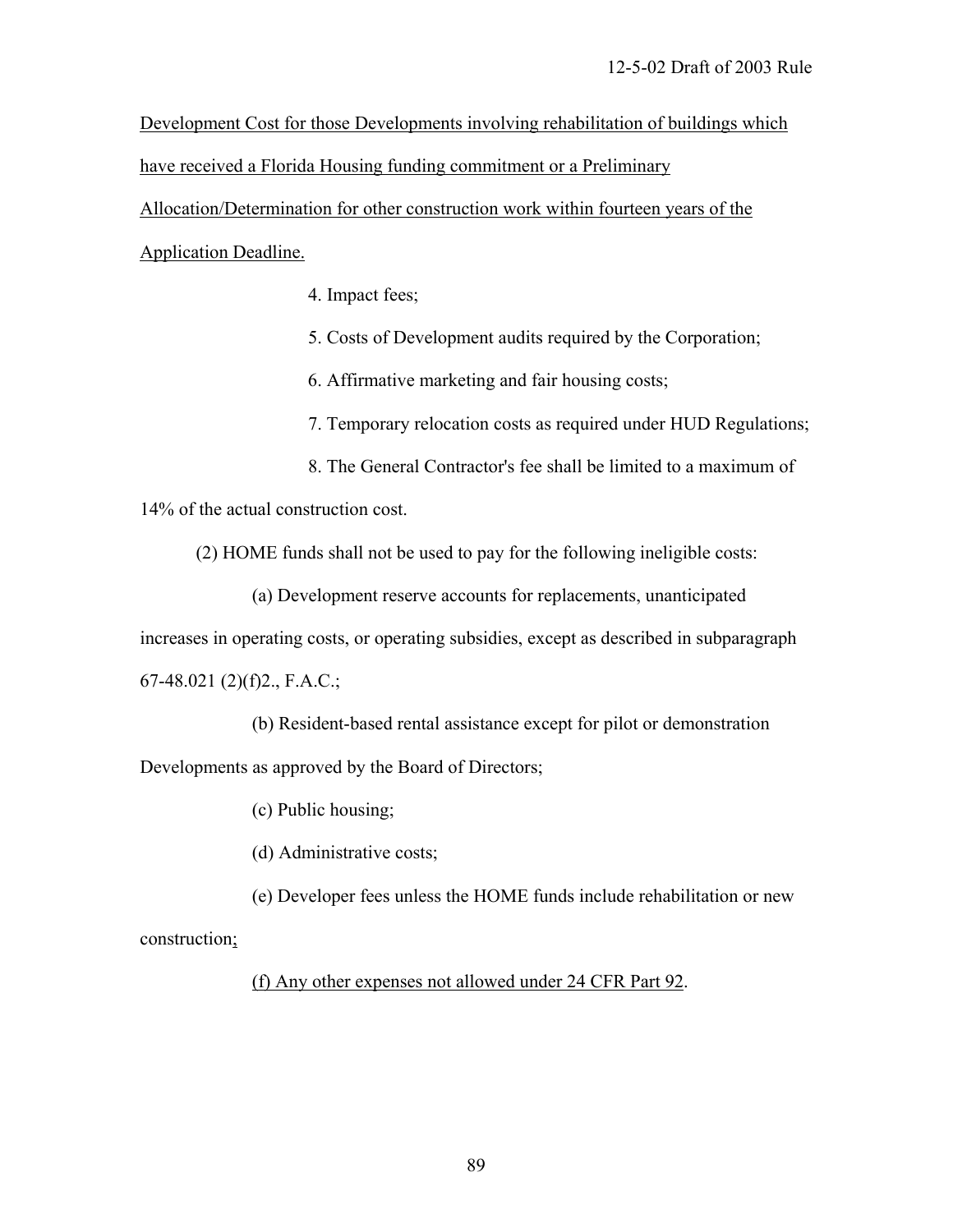Specific Authority 420.507 (12) FS. Law Implemented 420.5089 (3) FS. History — New 7-22-96, Amended 12-23-96, 7-10-97, 1-6-98, Formerly 9I-48.019, Amended 11-9- 98, 2-24-00, Repromulgated 2-22-01, Amended 3-17-02, \_\_\_\_\_.

67-48.020 — Terms and Conditions of Loans for HOME Rental Developments.

All HOME Rental Development loans shall be in compliance with the Act, the HUD Regulations and, at a minimum, contain the following terms and conditions:

 (1) The HOME loan may be in a first, second, or subordinated lien position. The term of the loan shall be for a minimum period of 15 years for Rehabilitation Developments and 20 years for new construction Developments. The term of the HOME loan may be extended to coterminate with the first mortgage term upon the recommendation of the Credit Underwriter and approval by the Corporation.

(2) The annual interest rate will be determined by the following:

 (a) All for-profit Applicants that own 100% of the ownership interest in the Development held by the general partner entity will receive a 3% per annum interest rate loan.

 (b) All qualified non-profit Applicants that own 100% of the ownership interest in the Development held by the general partner entity will receive a 0% interest rate loan. For purposes of determining the annual HOME interest rate, the definition of Non-Profit found at Rule 67-48.002, F.A.C., shall not apply; instead, qualified non-profit Applicants shall be those entities defined in the HUD Regulations, Section  $42(h)(5)(c)$ , subsection  $501(c)(3)$  or  $501(c)(4)$  of the Code and organized under Chapter 617, F.S., if a Florida corporation, or organized under similar state law if organized in a jurisdiction other than Florida.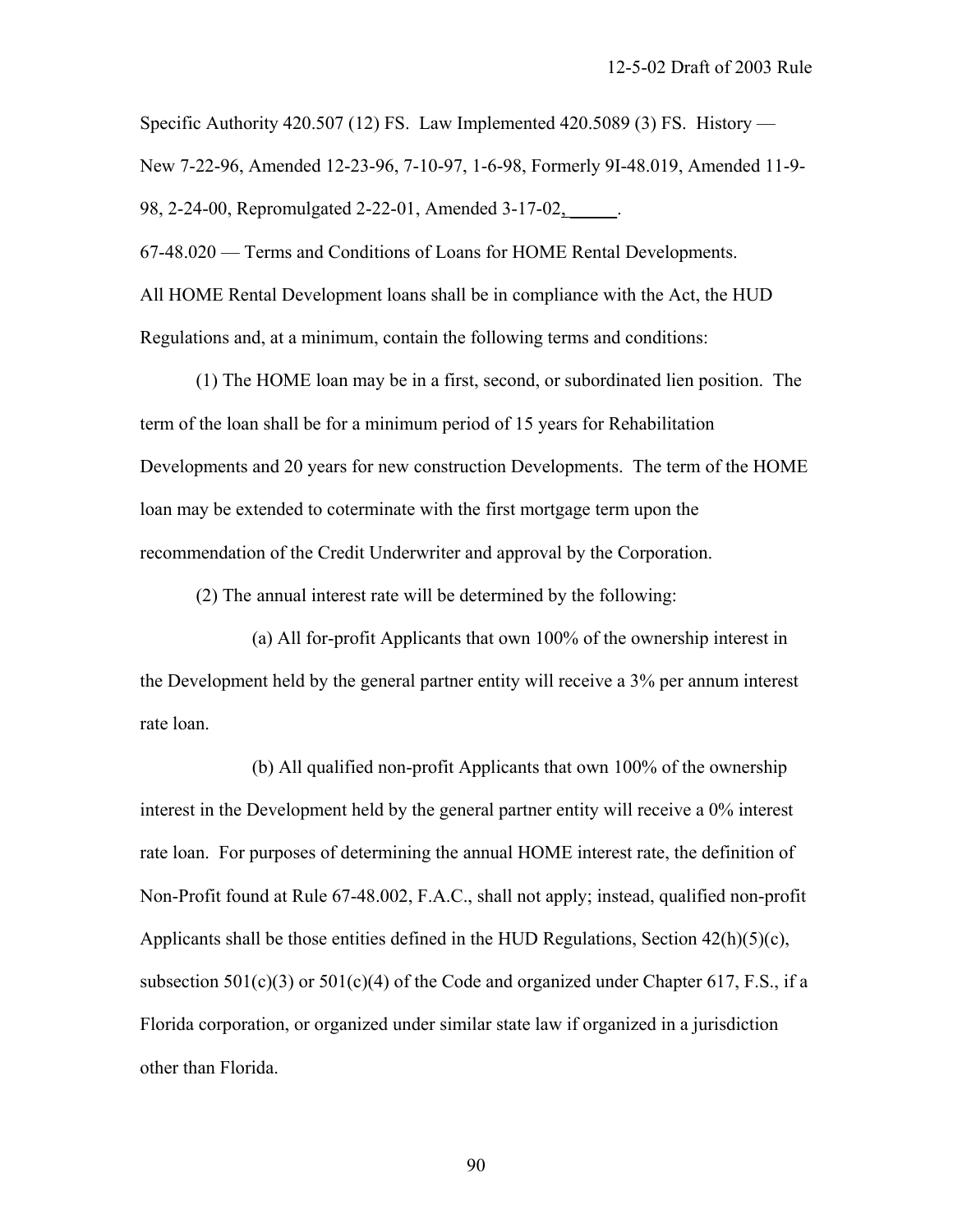(c) All Applicants consisting of a non-profit and for-profit partnership will receive a 0% interest rate loan on the portion of the loan amount equal to the qualified non-profit's ownership interest in the Development held by the general partner entity. A 3% interest rate shall be charged for loans on the portion of the loan amount equal to the for-profit's interest in the Development held by the general partner entity. After closing, should the Applicant sell any portion of the Development ownership, the loan interest rate ratio will be adjusted to conform to with the new percentage of ownership.

 (3) The loans shall be non-amortizing and repayment of principal shall be deferred until maturity, unless otherwise recommended by the Credit Underwriter and approved by the Corporation. Interest payments on the loan shall be paid to the Corporation's servicer annually on the date specified in the Note.

 (4) As approved by the Board of Directors, loans which finance demonstration Developments or Developments located in a state or federally declared disaster area may be provided with forgivable terms.

 (5) The accumulation of all Development financing, including the HOME loan and all existing debt within a Development, may not exceed the Total Development Cost, as determined and certified by the Credit Underwriter.

 (6) Before disbursing any HOME funds, there must be a written agreement with the Applicant ensuring compliance with the requirements of the HOME Program pursuant to this rule chapter and the HUD Regulations.

 (7) A representative of the Applicant and the managing agent of the Development must attend a Corporation-sponsored training session on income certification and compliance procedures.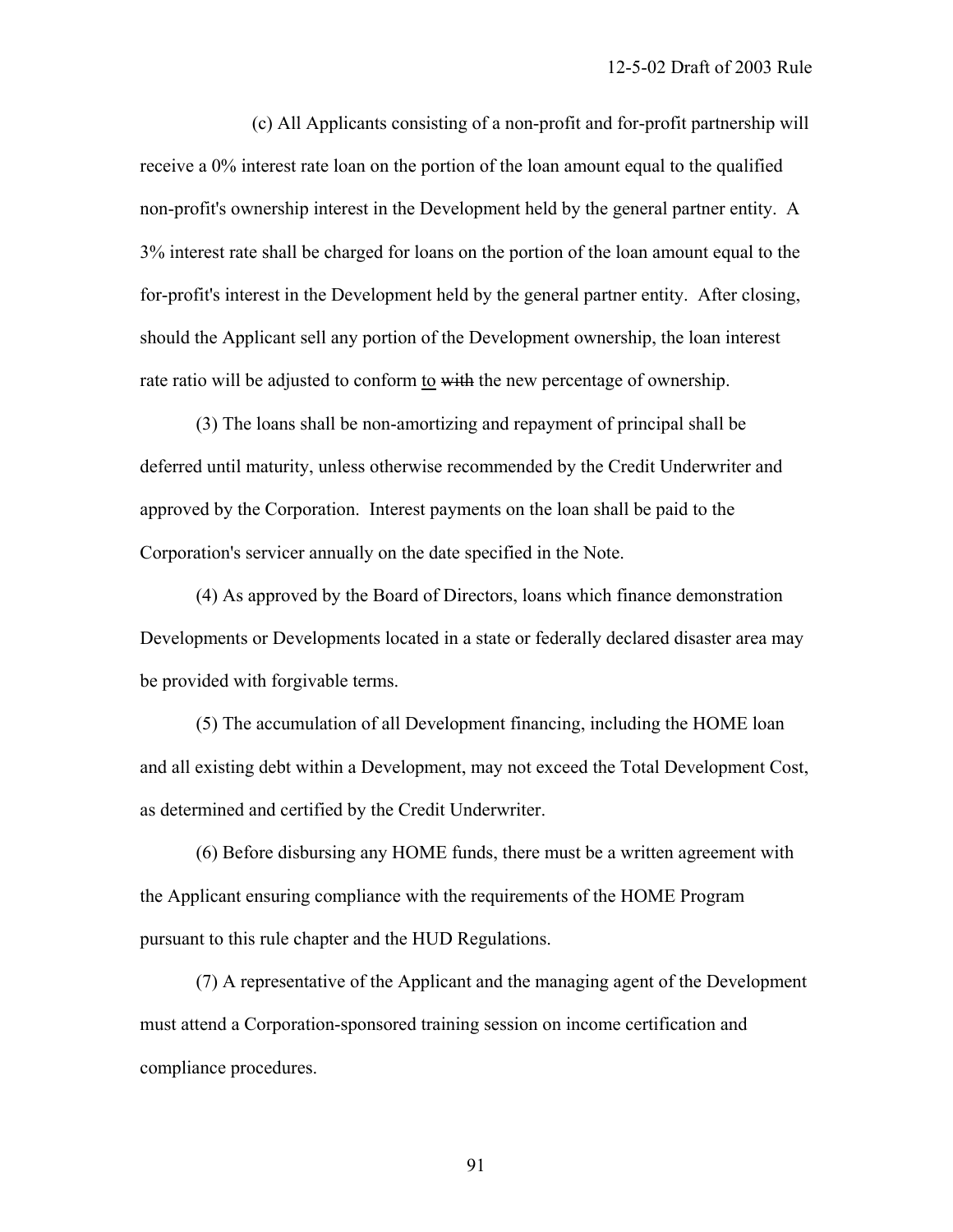(8) If the Development has 12 or more HOME-Assisted Units to be developed under a single contract, the General Contractor and all available subcontractors shall attend a Corporation-sponsored preconstruction conference regarding federal labor standards provisions.

 (9) The Corporation shall require adequate insurance to be maintained on the Development as determined by the first mortgage lender or the Corporation's servicer, but which shall, in any case, include fire, hazard and other insurance sufficient to meet the standards established in Part V, Section 106 of the Fannie Mae DUS Guide, effective September 10, 2002 Section 101.17 of the Federal National Mortgage Association Multifamily Conventional Selling Eligibility Requirements for rental properties, which is adopted and incorporated herein by reference.

 (10) All loans must provide that any violation of the terms and conditions described in this rule chapter or the HUD Regulations constitute a default under the HOME loan documents allowing the Corporation to accelerate its loan and seek foreclosure as well as any other remedies legally available to it.

 (11) If a default on a HOME loan occurs, the Corporation will commence legal action to protect the interest of the Corporation. The Corporation shall acquire real and personal property or any interest in the Development if that acquisition is necessary to protect any HOME loan; sell, transfer, and convey any such property to a buyer without regard to the provisions of Chapters 253 and 270, F.S.; and, if that sale, transfer, or conveyance cannot be consummated within a reasonable time, lease the Development for occupancy by Eligible Persons.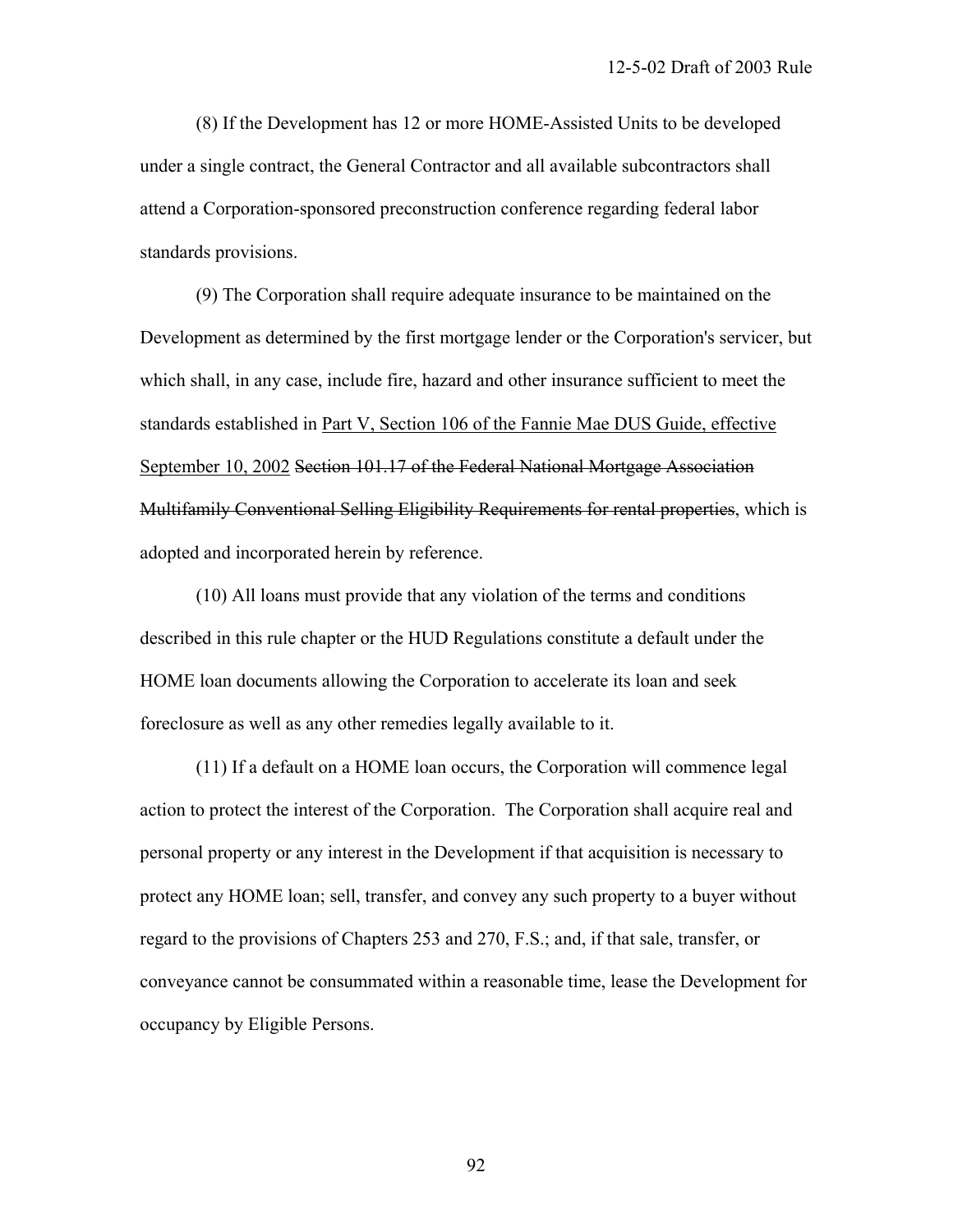(12) The Corporation or its servicer shall monitor the compliance of each Development with all terms and conditions of the HOME loan and shall require that such terms and conditions be recorded in the public records of the county where the Development is located. Violation of any term or condition shall constitute a default during the term of the HOME loan.

 (13) The Applicant shall not refinance, increase the principal amount, or alter any terms or conditions of any mortgage superior or inferior to the HOME mortgage without prior approval of the Corporation's Board of Directors. However, an Applicant may reduce the interest rate on any superior or inferior mortgage loan without the Board's permission, provided that no other terms of the loan are changed. Florida Housing must be notified of any such change.

 (a) The Board shall approve requests for mortgage loan refinancing only if Development cash flow is improved, the Development's economic viability is maintained, the security interest of the Corporation is not adversely affected, and the Credit Underwriter provides a positive recommendation.

 (b) The Board shall deny requests to increase the amount of any superior mortgage, unless the criteria outlined in paragraph 67-48.020 (13)(a), F.A.C., are met, the original combined loan to value ratio for the superior mortgage and the HOME mortgage is maintained or improved, and a proportionate amount of the increase in the superior mortgage is used to reduce the outstanding HOME loan balance. To calculate the proportionate amount of the increase in the superior mortgage which must be paid toward the reduction of the HOME loan balance, the following calculation shall be used: divide the amount of the original HOME mortgage by the combined amount of the original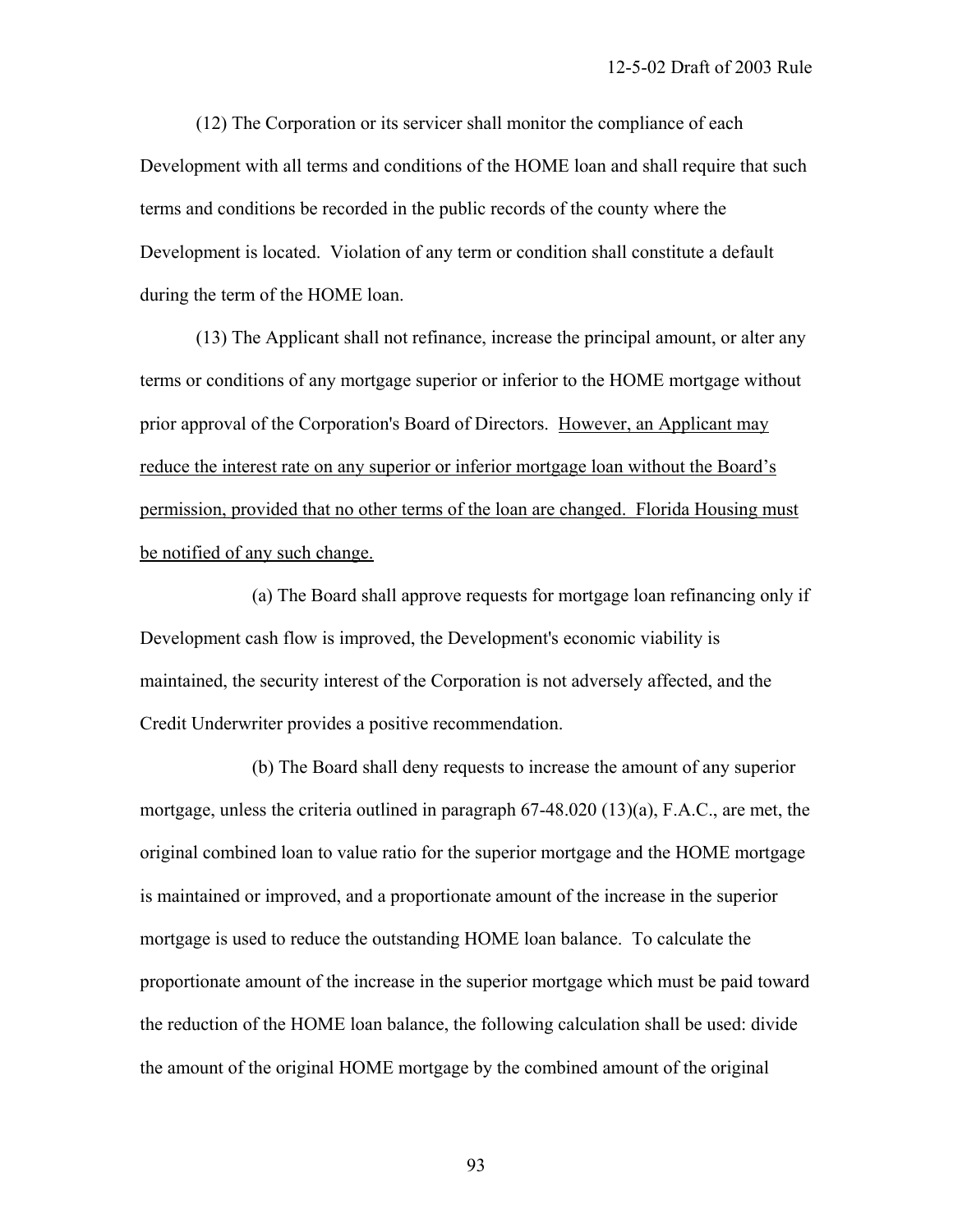HOME mortgage and the original superior mortgage; then multiply the quotient by the amount of the increase in the superior mortgage after deducting refinancing costs. For example, if the amount of the original HOME mortgage is \$2,000,000, the original superior mortgage is \$4,000,000, but the current balance is \$3,000,000, the proposed new superior mortgage is \$5,000,000, and refinancing costs are \$200,000, then the amount of the increase in the superior mortgage after deducting refinancing costs would be \$1,800,000 \$800,000, and the proportionate amount of the increase in the superior mortgage which must be paid toward the reduction of the HOME loan balance would be \$594,000 \$266,667. This \$594,000 would be applied first to accrued interest and then to principal.

 (c) The Board shall deny requests for mortgage loan refinancing which require extension of the HOME loan term or otherwise adversely affect the security interest of the Corporation unless the criteria outlined in paragraph 67-48.020 (13)(a), F.A.C., are met, the Credit Underwriter recommends that the approval of such a request is crucial to the economic survival of the Development or unless the Board determines that public policy will be better served by the extension as a result of the Applicant agreeing to further extend the Compliance Period or provide additional amenities or resident programs suitable for the resident population. Further, the Bboard shall limit any approved extension to a minimum term which makes the Development feasible and which does not exceed an industry standard term.

Specific Authority 420.507 (12) FS. Law Implemented 420.5089 (7), (8), (9) FS. History — New 7-22-96, Amended 12-23-96, 7-10-97, 1-6-98, Formerly 9I-48.020, Amended 11-9-98, 2-24-00, 2-22-01, 3-17-02,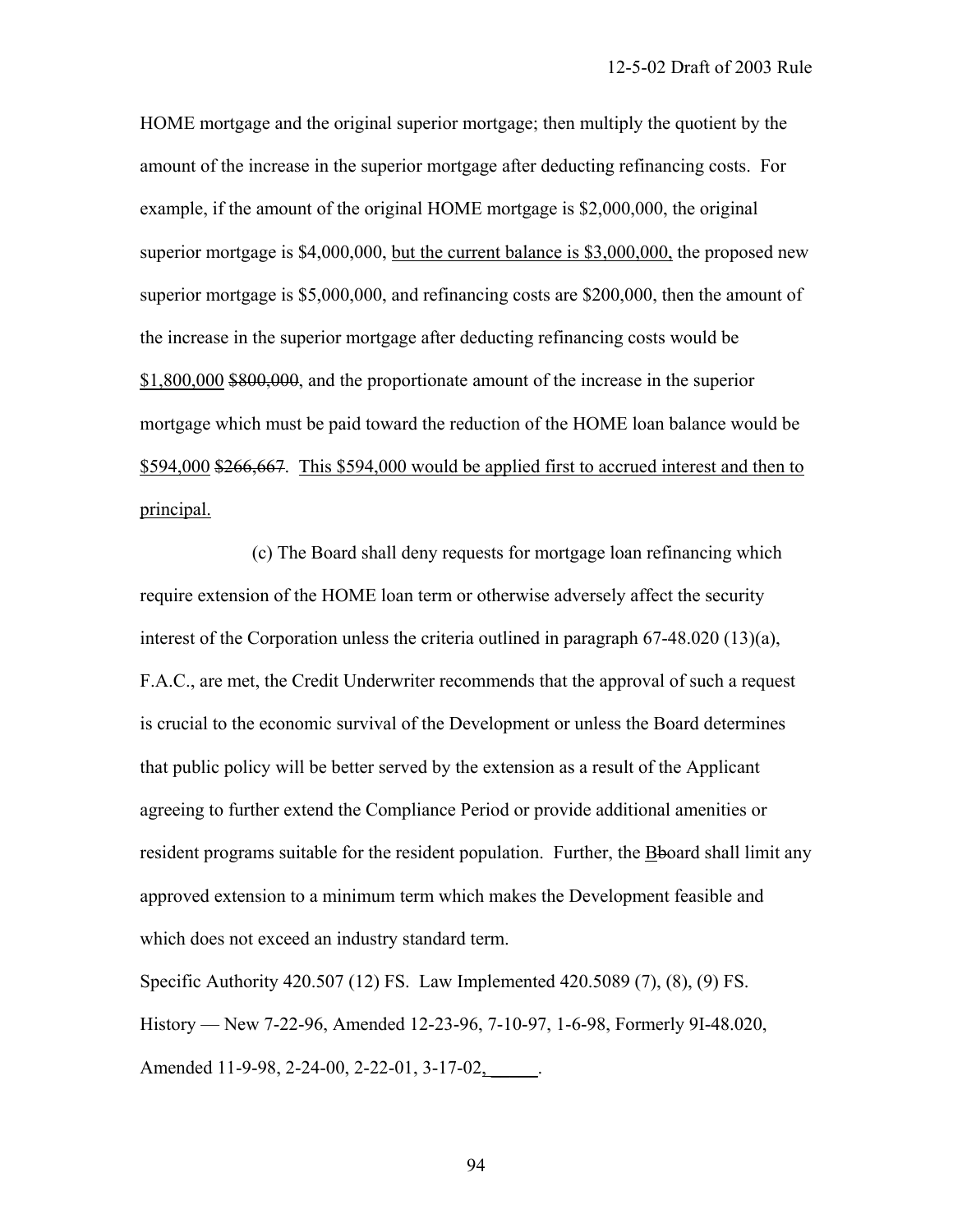67-48.0205 — Sale or Transfer of a HOME Development.

 (1) The HOME loan shall be assumable upon Development sale, transfer or refinancing if the following conditions are met:

 (a) The proposed transferee meets all specific Applicant identity criteria which were required as conditions of the original loan;

 (b) The proposed transferee agrees to maintain all set-asides and other requirements of the HOME loan for the period originally specified; and

 (c) The proposed transferee and Application receives a favorable recommendation from the Credit Underwriter and approval by the Corporation's Board of Directors.

 (2) If the Development is sold and the proposed transferee does not meet the criteria for assumption of the loan, the HOME loan shall be repaid from the proceeds of the sale. If there will be insufficient funds available from the proposed sale of the Development, the HOME loan shall not be satisfied until the Corporation has received:

 (a) An appraisal prepared by an appraiser selected by the Corporation indicating that the purchase price for the Development is reasonable and consistent with existing market conditions;

 (b) A certification from the Applicant that the purchase price reported is the actual price paid for the Development and that no other consideration passed between the parties and that the income reported to the Corporation during the term of the loan was true and accurate; and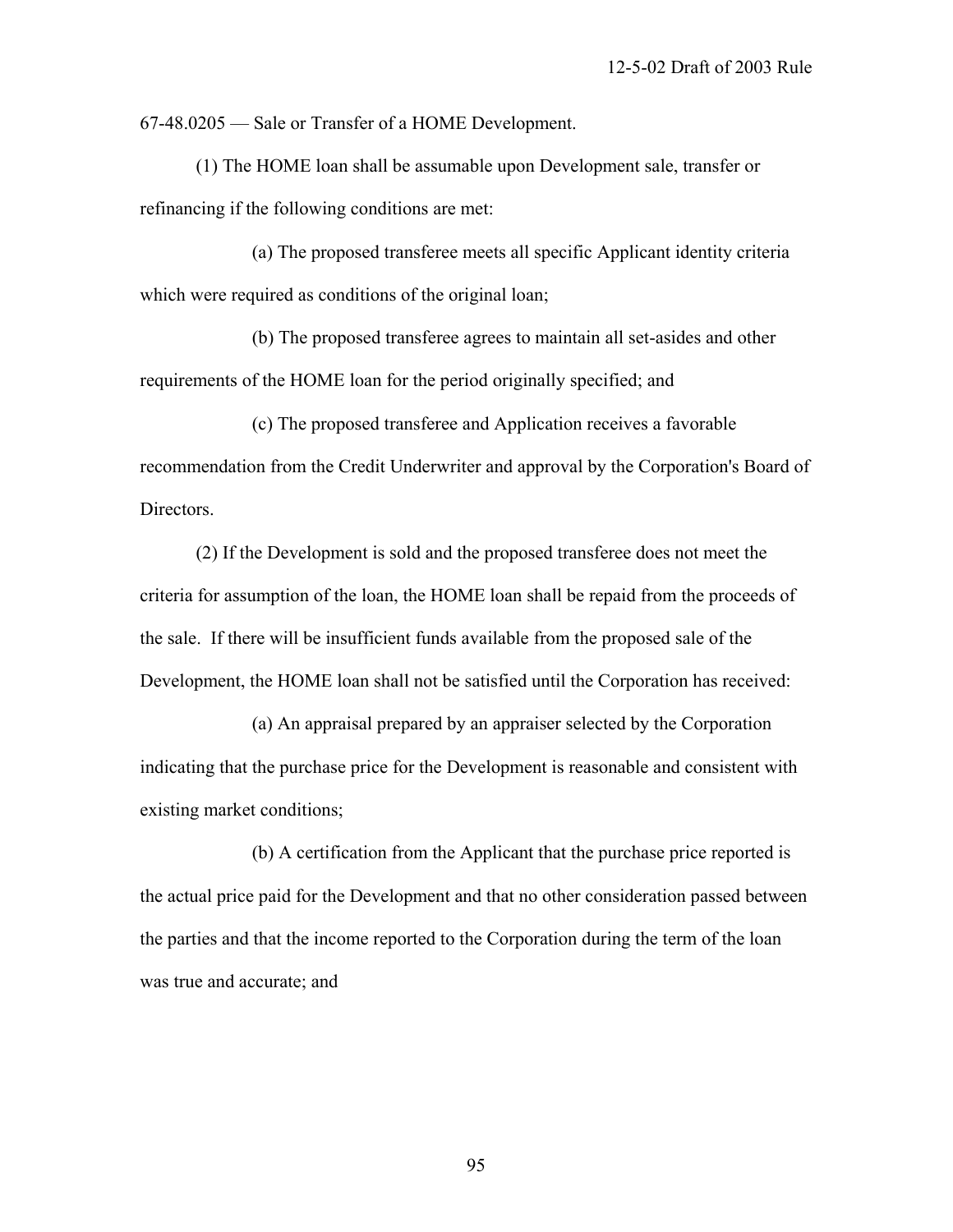(c) A certification from the Applicant that there are no Development funds available to repay the loan and the Applicant knows of no source from which funds could or would be forthcoming to pay the loan.

Specific Authority 420.507 (12) FS. Law Implemented 420.5089 (7), (8), (9) FS.

History — New 12-23-96, Amended 1-6-98, Formerly 9I-48.0205, Amended 11-9-98,

Repromulgated 2-24-00, Amended 2-22-01, Repromulgated 3-17-02.

67-48.021 — HOME Credit Underwriting and Loan Procedures.

 (1) After the administrative appeal procedures have been completed, the Corporation shall assign a tentative loan amount to the Applicants ranked within funding range in accordance with the Universal Application instructions in each set-aside category with the highest point totals on their Applications for funding, up to the amount available in the category.

 (2) Based upon availability of funds, the Corporation shall issue a preliminary commitment notifying each Applicant of selection for participation in the HOME Program in the order of each Applicant's ranking within each set-aside category. When an Applicant's tentative loan amount exceeds the remaining fund availability, the Corporation shall offer the Applicant a tentative loan amount equal to the remaining funds. Rejection of such an offer will cause the Corporation to make the offer to the next highest ranked Applicant within the category. This process shall be followed until all funds for the set-aside category are committed.

 $(3)(a)$  The preliminary commitment letter shall be subject to a positive recommendation by the Corporation's Credit Underwriter, approval by the Corporation's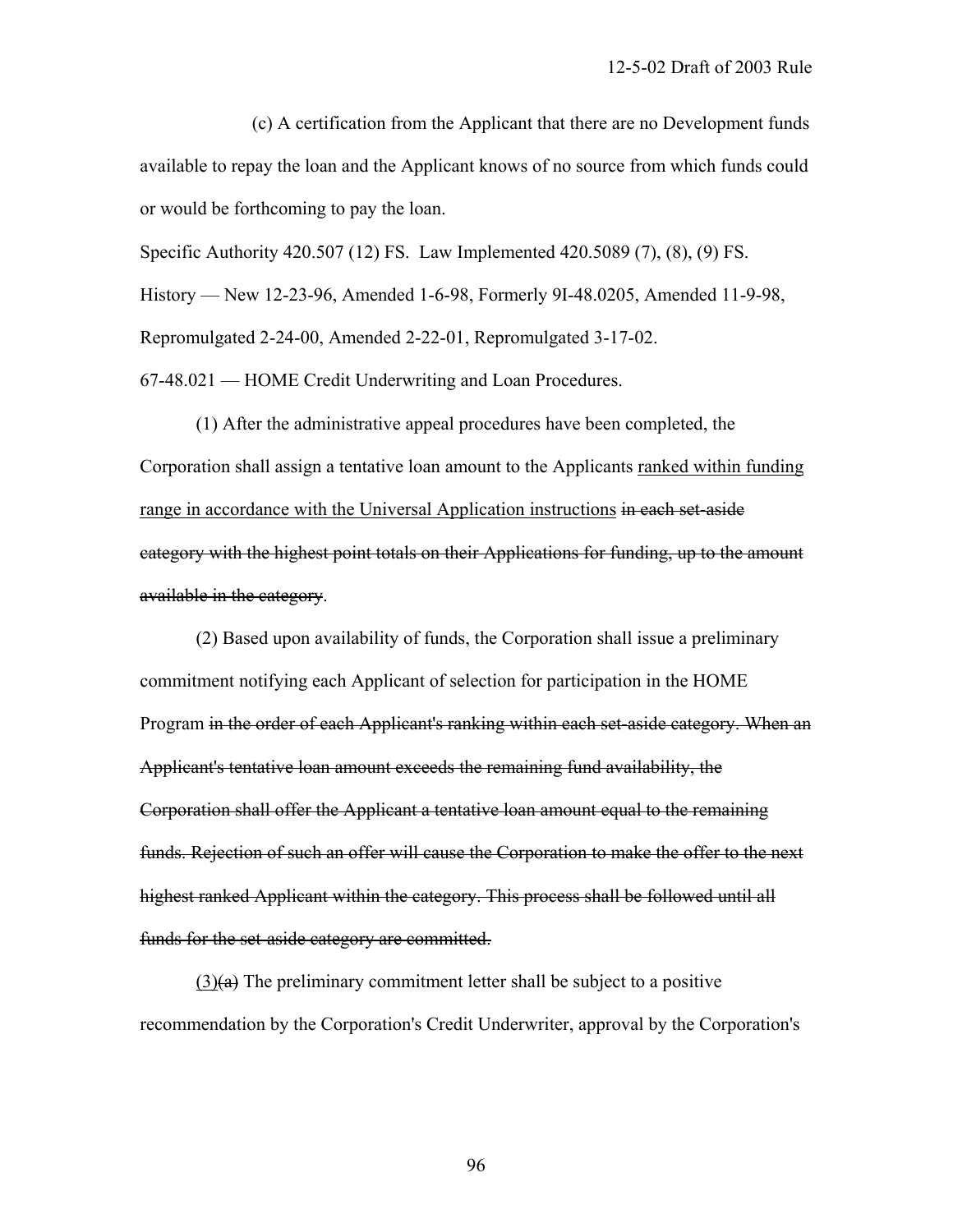Board of Directors, and a certification by the Corporation of the HUD Environmental Review pursuant to 24 CFR § 92.352.

 $(4)$ (b) All items required by the Credit Underwriter must be provided to the Credit Underwriter within 35 Calendar Days of notification from the Credit Underwriter. The Applicant will have an additional 25 Calendar Days to submit the appraisal, survey and final plans to the Credit Underwriter. Unless an extension is approved by Florida Housing the Corporation's Board, failure to submit the required credit underwriting information by the specified deadlines shall result in withdrawal of the preliminary commitment and the funds will be made available to the next eligible Applicant. The Corporation shall select the Credit Underwriter for each Development.

 (5)(c) The Credit Underwriter shall verify all information in the Application, including information relative to the Applicant, Developer, Syndicator, General Contractor, and, if an ALF, the service provider, as well as and other members of the Development team. The Credit Underwriter shall complete its analysis and submit a written draft report and recommendation to the Corporation within 80 Calendar Days from the date of the preliminary commitment letter. Upon receipt, the Corporation shall provide to the Applicant the section including supporting information and schedules from the written draft report. The Applicant shall review and provide written comments to the Corporation and Credit Underwriter within 48 hours after receipt. After the 48-hour period, the Corporation shall provide comments on the draft report and, as applicable, on the Applicant's comments to the Credit Underwriter. Then the Credit Underwriter shall review and incorporate the Corporation's and Applicant's comments and release the revised report to the Corporation and the Applicant. Any additional comments from the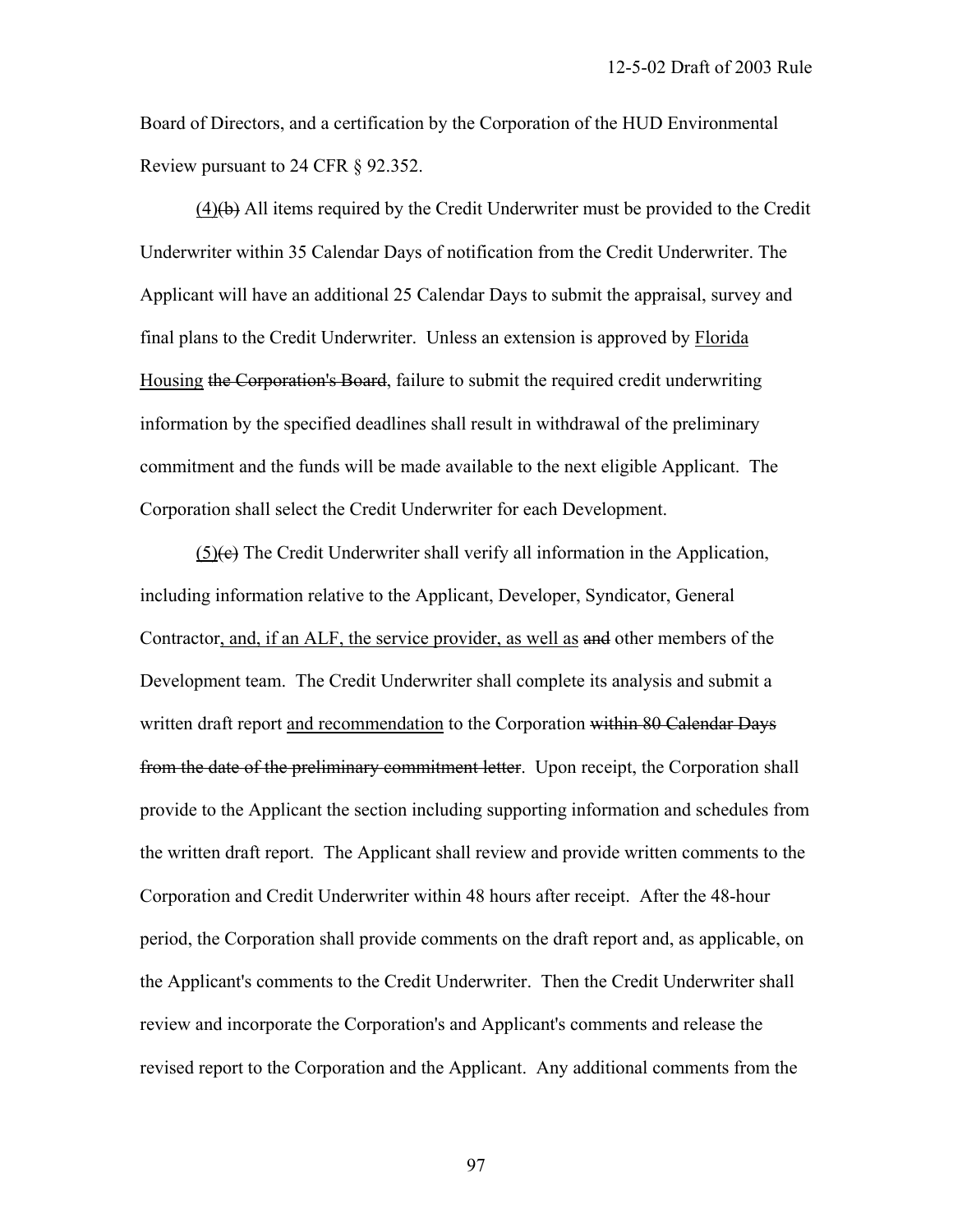Applicant shall be received by the Corporation and the Credit Underwriter within 72 hours of receipt of revised report. Then, the Credit Underwriter will provide a final report, which will address comments made by the Applicant, to the Corporation.

 (6)(d) The underwriters may request additional information but at a minimum the following will be required during the underwriting process:

 $(a)$ . For credit enhancers, audited financial statements for their most recent fiscal year ended, if published; otherwise the previous year's audited statements will be provided until the current statements are published or credit underwriting is complete. The audited statements may be waived if the credit enhancer is rated at least "A-" by Moody's, Standard and Poor's or Fitch.

 (b)2. For Principals and guarantors, audited financial statements or financial statements compiled or reviewed in accordance with Statement on Standards for Accounting and Review Services (SSARS) No. 1, which is adopted and incorporated herein by reference, for the most recent fiscal year ended, credit check, banking and trade references, and deposit verifications. If audited financial statements or financial statements compiled or reviewed in accordance with Statement on Standards for Accounting and Review Services (SSARS) No. 1 are not available, unaudited financial statements prepared within the last 90 days and reviewed by the credit underwriter in accordance with the Fannie Mae Multifamily Delegated Underwriting and Servicing (DUS) Guide, effective November 23, 1999, which is adopted and incorporated herein by reference, and the two most recent year's tax returns.

 (c)3. For the General Contractor, audited financial statements or financial statements compiled or reviewed in accordance with SSARS No. 1, for the most recent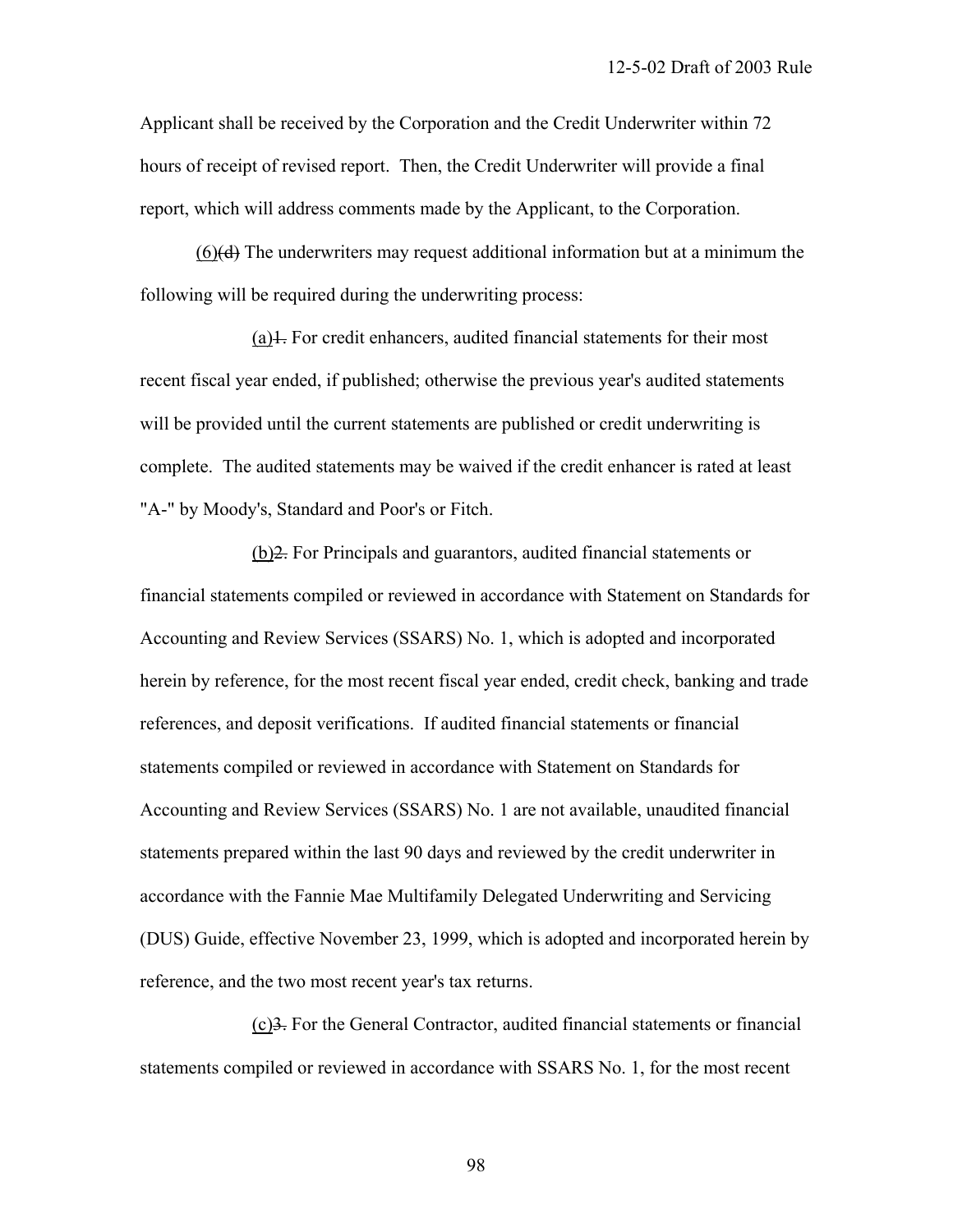fiscal year ended, credit check, banking and trade references, and deposit verifications. The audited or compiled statements may be waived if a payment and performance bond equal to 100% of the total construction cost is issued in the name of the General Contractor by a company rated at least "A-" by AMBest & Co.

 (d)4. For the Applicant and general partner, audited financial statements or financial statements compiled or reviewed in accordance with SSARS No. 1, for the most recent fiscal year ended, credit check, banking and trade references, and deposit verifications. If the entities are newly formed (less than 18 months in existence as of the date that credit underwriting information is requested), a copy of any and all tax returns with related supporting notes and schedules.

 $(7)(e)$  The Credit Underwriter shall report any inconsistencies or discrepancies or changes made to the Applicant's Application during credit underwriting. If the Board determines at any time that the Applicant's Development or Development team is no longer the Development or Development team described in the Application, and the changes made are prejudicial to the Development or the market to be served by the Development or if any discrepancy or misrepresentation is found, the Application will be rejected. The Corporation shall bear the cost of the underwriting review under contract with the Credit Underwriter. However, if the HOME commitment is canceled for failure to adhere to rule deadlines or for reasons within Applicant's control, the Development will be responsible for reimbursing the Corporation for fees incurred for credit underwriting and environmental review processing.

 $(8)$ ( $\leftrightarrow$ ) The Credit Underwriter shall use the following procedures during the underwriting evaluation: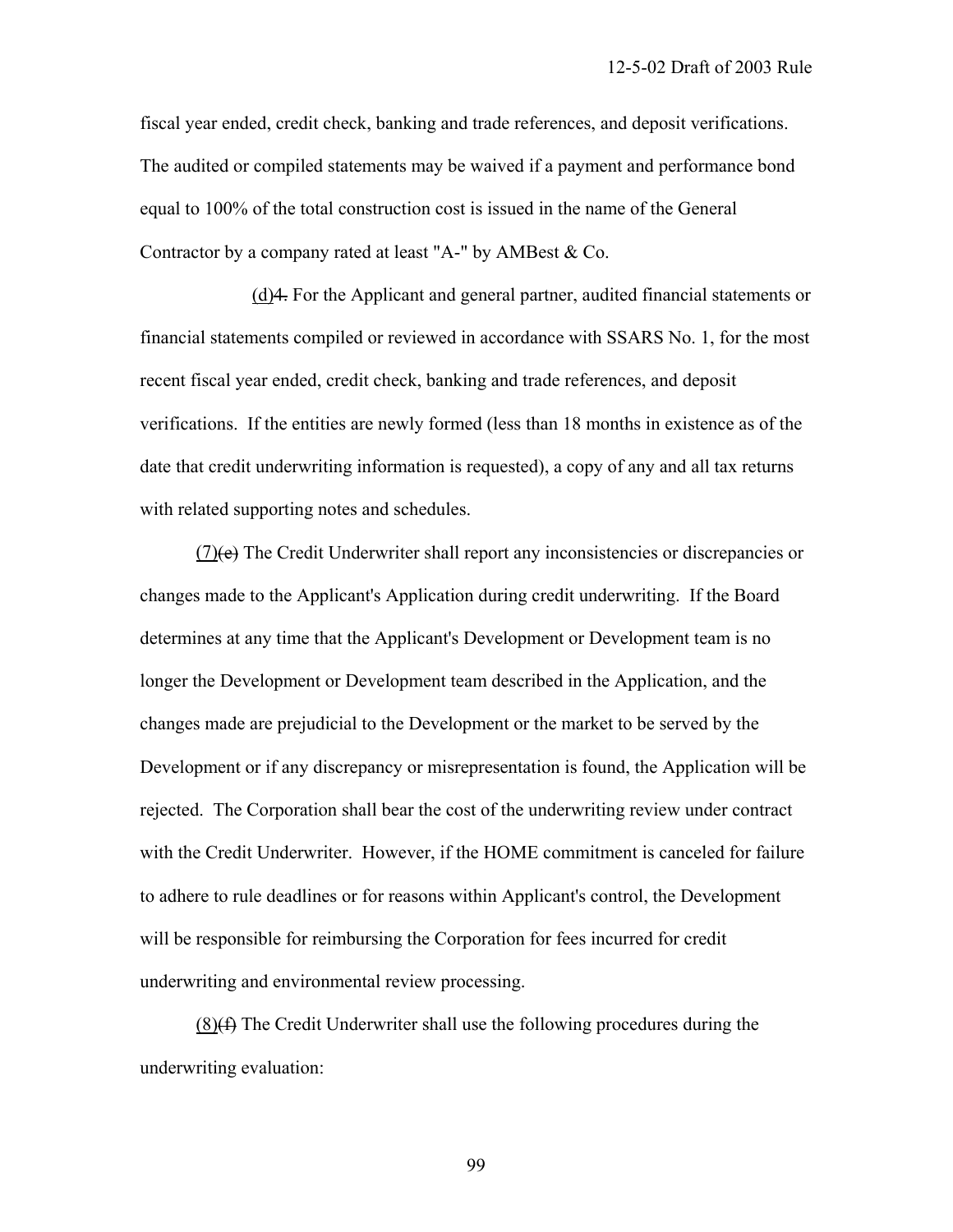$(a)$ 1. Minimum debt service coverage of 1.10 and maximum debt service coverage of 1.50 for the HOME loan and all other superior mortgages. In extenuating circumstances such as when the Development has deep or short term subsidy, the debt service coverage may exceed 1.50 if the Credit Underwriter's favorable recommendation is supported by the projected cash flow analysis. Developments receiving first mortgage funding from the United States Department of Agriculture Rural Development (RD) are not required to meet the debt service coverage standards if RD is providing rental assistance and has acknowledged that rents will be set at an amount sufficient to pay all operating expenses, replacement reserve requirements and debt service on the HOME and all superior mortgages.

 (b)2. Minimum replacement reserve of \$200 per unit for all Developments. However, the amount may be increased based on a physical needs analysis. An Applicant may choose to fund a portion of the replacement reserves at closing. The amount cannot exceed 50% of the required replacement reserves for 2 years and must be placed in escrow at closing.

 (c)3. Review and determine if the number of loans and construction commitments of the Applicant and its Principals will impede its ability to proceed with the successful development of each proposed Corporation-funded Development.

 (d)4. The Credit Underwriter shall consider the following when determining the need for construction completion guarantees:

1.a. Liquidity of the guarantor.

2.b. Developer and General Contractor's history in successfully completing Developments of similar nature.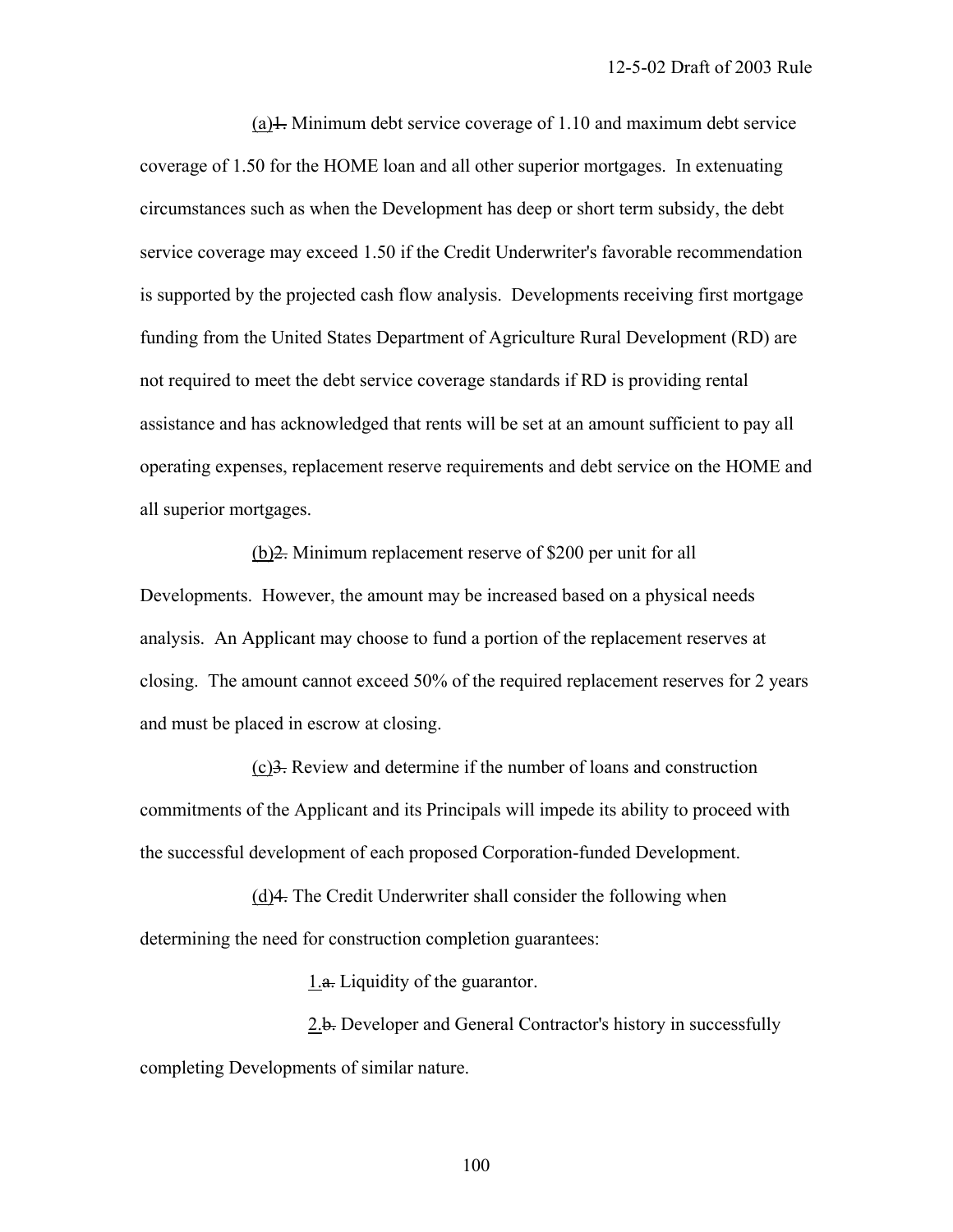3.e. Problems encountered previously with Developer.

4.<del>d.</del> Problems encountered previously with contractor.

5.e. Exposure of Corporation funds compared to Total

Development Costs. At a minimum, the Credit Underwriter shall require a personal guarantee for completion of construction from the principal individual or the corporate general partner of the borrowing entity.

In addition, a letter of credit or payment and performance bond will be required in an amount as determined by the Credit Underwriter if the Credit Underwriter determines after evaluation of subparagraphs  $1. - 5.$  a.  $\leftarrow$  e. above that the additional surety is needed.

 (e)5. Require an operating deficit guarantee, to be released upon achievement of 1.10 debt service coverage for a minimum of six consecutive months for the combined permanent first mortgage and HOME loan.

 $(f)6$ . Contingency reserves which total no more than 5% of hard and soft costs for new construction and no more than 15% of hard and soft costs for Rehabilitation may be included within the Total Development Cost for Application and underwriting purposes. Contingency reserves shall not be paid from HOME funds.

 $(g)$ 7. Review the appraisal and other market documentation to determine if the market exists to support both the demographic and income restriction set-asides committed to within the Application.

 $(9)$ ( $\leftrightarrow$ ) A full or self-contained appraisal as defined by the Uniform Standards of Professional Appraisal Practice and a separate market study shall be ordered by the Credit Underwriter, at the Applicant's expense, from an appraiser qualified for the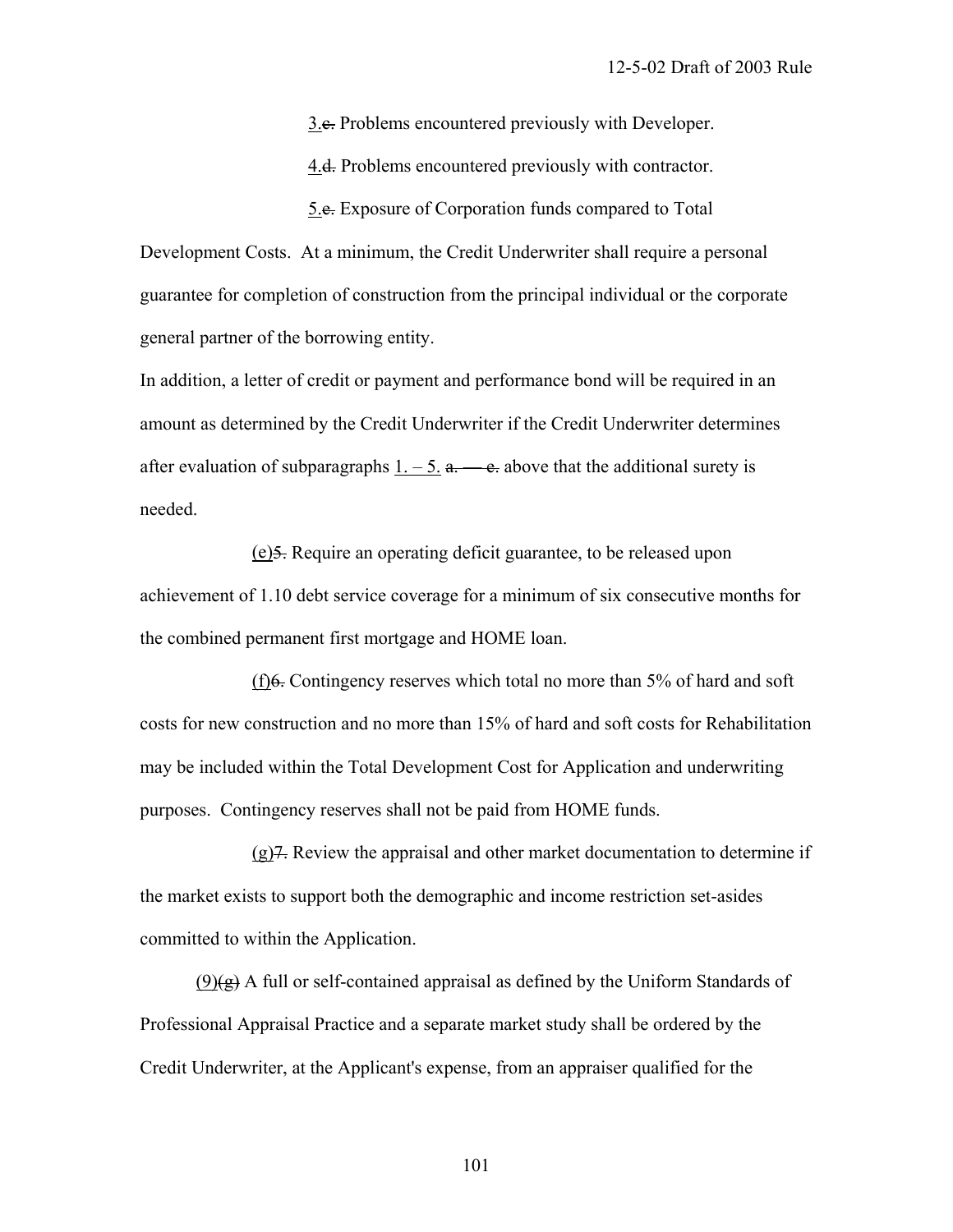geographic area and product type not later than completion of credit underwriting. The Credit Underwriter shall review the appraisal to properly evaluate the loan request in relation to the property value. Appraisals and separate market studies which have been ordered and submitted by third party credit enhancers, first mortgagors or syndicators and which meet the above requirements and are acceptable to the Credit Underwriter may be used instead of the appraisal or market study referenced above. The Credit Underwriter shall consider the market study and other documentation to make a recommendation of whether to approve or disapprove funding when the proposed Development would financially impair an existing Development previously funded by Florida Housing.

 $(10)$ (h) If the Credit Underwriter requires additional clarifying materials in the course of the underwriting process, the Credit Underwriter shall request same from the Applicant and shall specify deadlines for the submission of same. Failure to submit required information by the specified deadline, unless a written extension of time is approved by the Corporation's Board, shall result in the Application being rejected and the Corporation funding additional Applications as outlined in the Universal Application instructions in order of scoring.

 $(11)$ (i) A preconstruction analysis and review of the Development's costs shall be required prior to the closing of the HOME loan.

 $(12)(i)$  The Applicant will bear the cost of all documentation submitted to the Credit Underwriter for review (i.e., appraisal, credit report, environmental study, etc.). The Applicant may reimburse itself for these costs with HOME funds from the first Draw.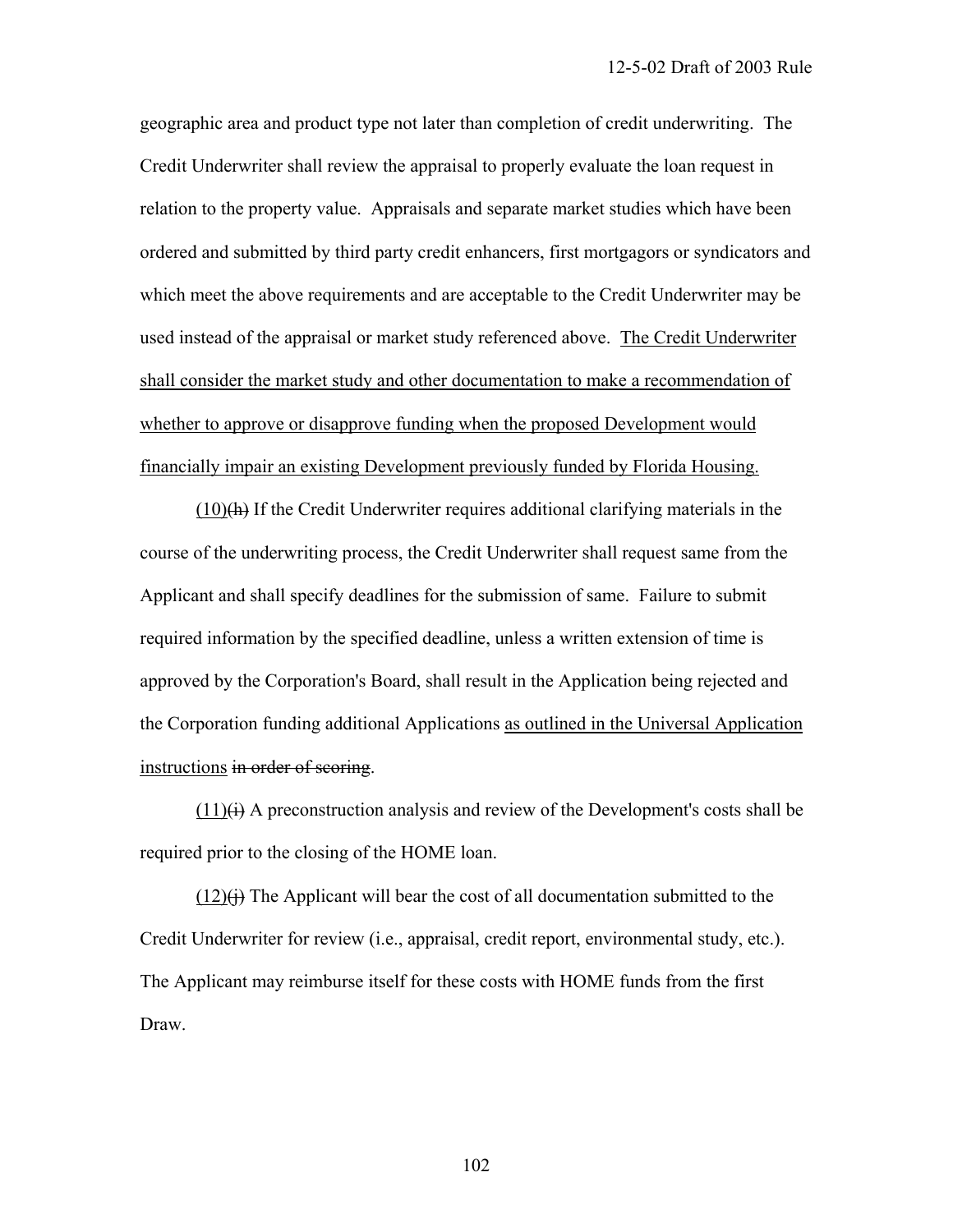$(13)$ <del>(k)</del> After approval of the Credit Underwriter's recommendation by the Board of Directors, or a committee appointed by the Board, the Corporation shall issue a firm HOME loan commitment.

 $(14)$ (H) The HOME loan shall close within 60 Calendar Days from the date of the firm commitment letter.

 $(15)(m)$  The Applicant must submit a written request for any extensions needed or any changes to the Development or its financing from the original Application. All requests must be submitted in writing to the program administrator and contain the specific reasons for requesting an extension and shall detail the time frame to close the loan. The written request must be submitted to the Corporation Board of Directors for consideration.

 $(16)(3)$  At least 5 Calendar Days prior to attending any closing:

 (a) The Applicant must provide evidence of all necessary consents or required signatures from first mortgagees or subordinate mortgagees to the Corporation and its counsel, and

 (b) The Credit Underwriter must have received all items necessary to release its letter confirming that all closing contingencies have been met, including the finalized sources and uses of funds and Draw schedule.

Specific Authority 420.507 (12) FS. Law Implemented 420.5089 (2) FS. History — New 7-22-96, Amended 12-23-96, 7-10-97, 1-6-98, Formerly 9I-48.021, Amended 11-9- 98, 2-24-00, 2-22-01, 3-17-02, \_\_\_\_\_.

67-48.022 — HOME Disbursements Procedures and Loan Servicing.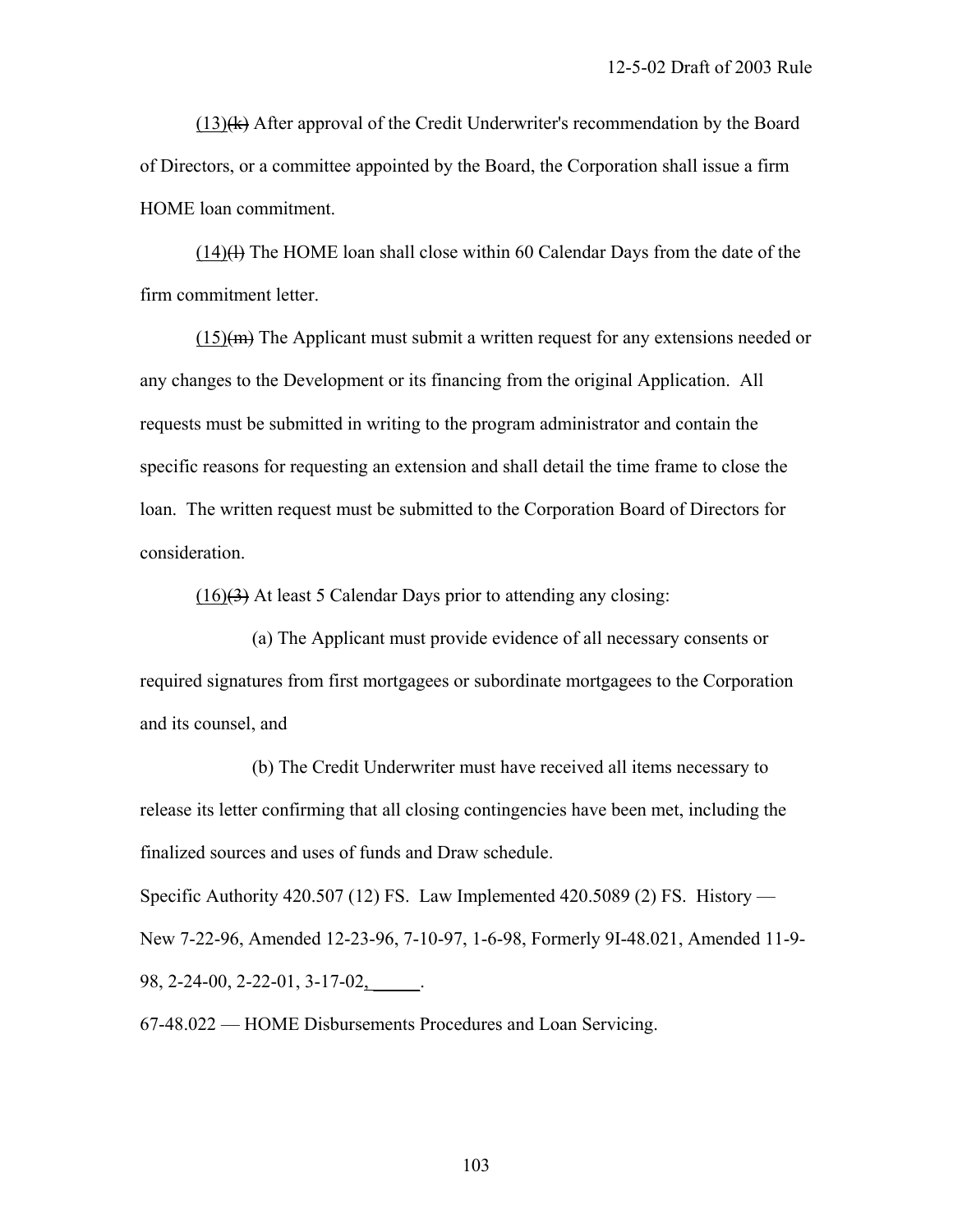(1) HOME loan proceeds shall be disbursed during the construction/rehabilitation phase in an amount per Draw on a pro-rata basis with the other financing unless otherwise approved by the Corporation or the Credit Underwriter.

 (2) Ten business days prior to each Draw, the Applicant shall supply the Corporation's servicer, as agent for the Corporation, with a written request executed by the Applicant for a Draw in a form and substance acceptable to the Corporation's servicer.

 (3) A copy of the request for a Draw shall be delivered to the Corporation, Attention: HOME Rental Program Administrator, simultaneously with the delivery of the request to the Corporation's servicer and its inspector.

 (3)(4) The request shall set forth the amount to be paid and shall be accompanied by documentation as specified by the Corporation's servicer. Such documentation shall include invoices for labor and materials to date of the last inspection.

 $(4)$ (5) The Corporation's servicer and the Corporation shall review the request for Draw and the Corporation's servicer shall provide the Corporation with approval of the request or an alternative recommendation of an amount to be paid after the title insurer provides an endorsement to the policy of title insurance updating the policy to the date of the current Draw and increasing the insurance coverage to an amount equal to the sum of all prior Draws and the current Draw, without additional exceptions, except those specifically approved in writing by the Corporation. For all Developments consisting of 12 or more HOME-Assisted Units to be developed under a single contract, the borrower shall submit weekly payrolls of the General Contractor and subcontractors in accordance with Federal Labor Standards as enumerated in 24 CFR 92.354.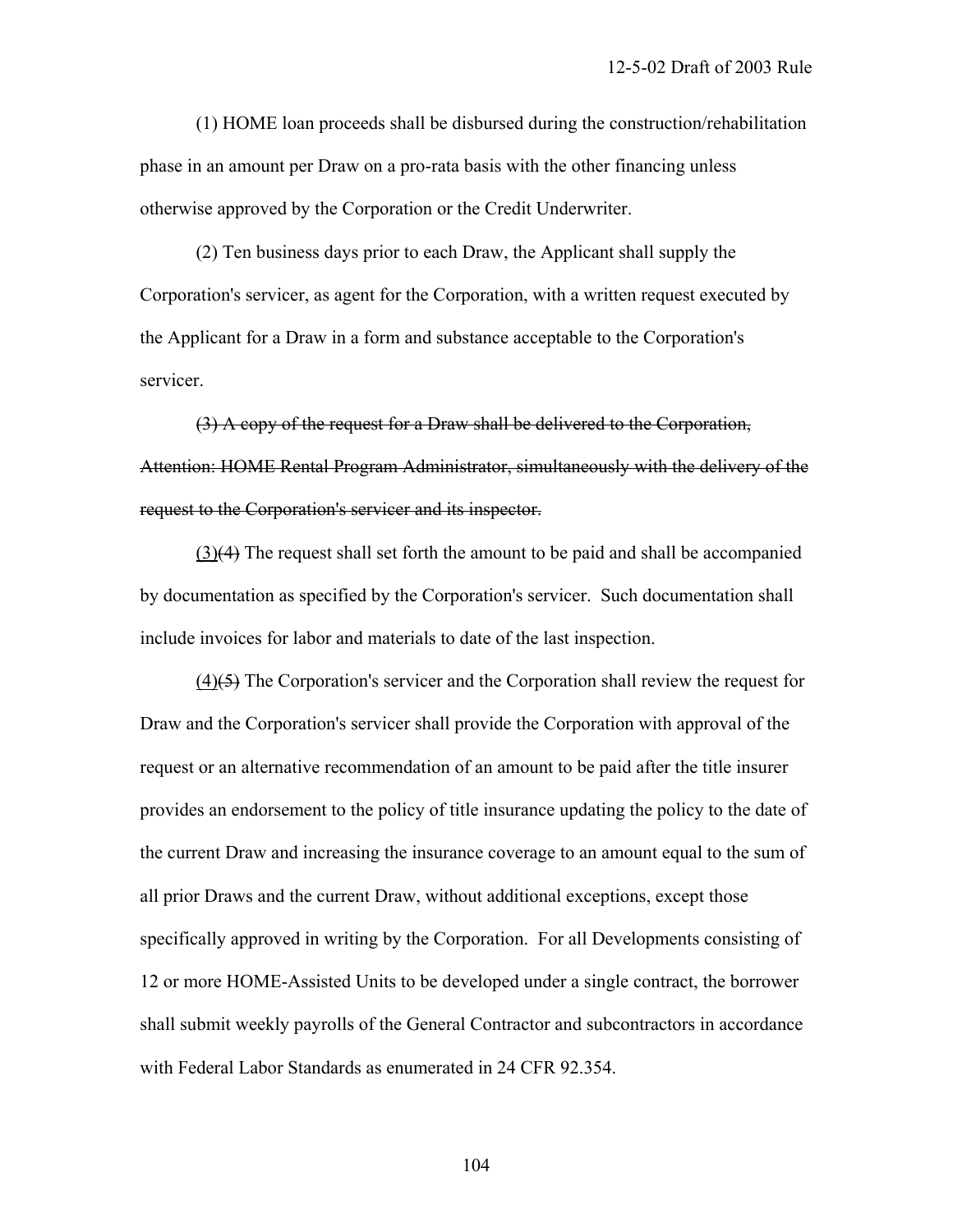(5)(6) Retainage in the amount of 10% per Draw shall be held by the servicer during construction until the Development is 50% complete. At 50% completion, no additional retainage shall be held from the remaining Draws. Release of funds held as retainage shall occur in accordance with the HOME loan documents.

 $(6)$ ( $\rightarrow$ ) The Corporation or its servicer shall elect to withhold any Draw or portion of any Draw, in addition to the retainage, notwithstanding any documentation submitted by the borrower in connection with a request for a Draw, if:

 (a) The Corporation or the servicer determines at any time that the actual cost budget or progress of construction differs from that shown on the loan documents.

 (b) The percentage of progress of construction of improvements differs from that shown on the request for a Draw.

 (c) Developments subject to and not in compliance with Federal Labor Standards.

 (7)(8) To the extent excess HOME funds in the budget remain unused, the Corporation has the right to reduce the HOME loan by that amount.

 $(8)(9)$  If 100% of the loan proceeds have not been expended within six months prior to the HUD deadline pursuant to 24 CFR § 92.500, the funds shall be recaptured by the Corporation and reallocated to any eligible HOME Development on any Corporation waiting list or eligible HOME Developments, as selected by the Board.

 $(9)(10)$  The request for final disbursement of HOME funds, excluding retainage, shall be submitted within 60 days of completion of construction as evidenced by certificates of occupancy.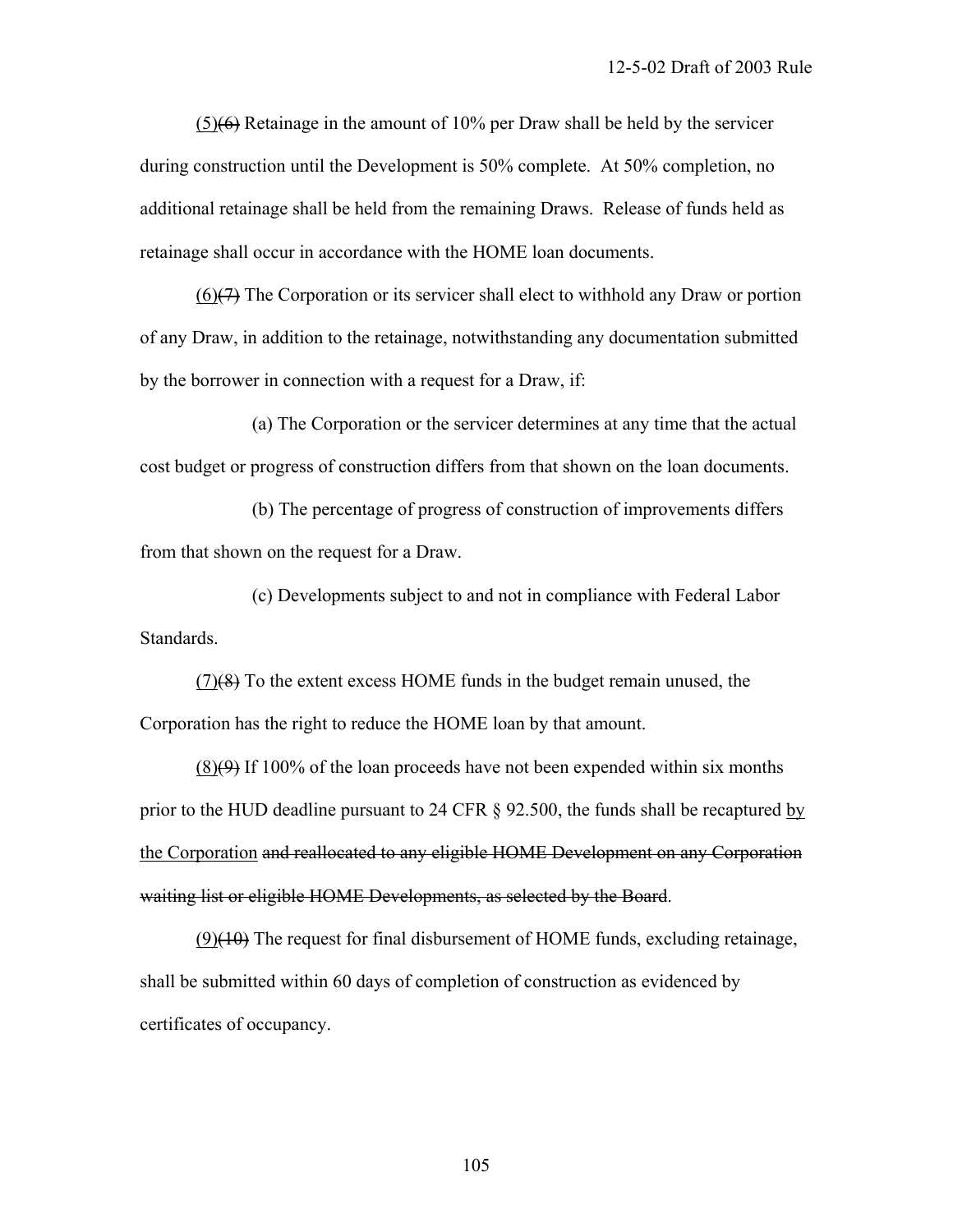Specific Authority 420.507 (12) FS. Law Implemented 420.5089 (1) FS. History — New 7-22-96, Amended 12-23-96, 7-10-97, 1-6-98, Formerly 9I-48.022, Amended 11-9- 98, 2-24-00, 2-22-01, 3-17-02, \_\_\_\_\_.

PART IV HOUSING CREDIT PROGRAM

67-48.023 — Housing Credits General Program Procedures and Requirements. In order for a Development to qualify for Housing Credits it shall, at a minimum, meet or comply with the following:

 (1) Each Applicant shall comply with this rule chapter and with Section 42 of the Code and federal regulations issued pursuant thereto and in effect at the time of the Funding Cycle. Noncompliance by an Applicant, or any Principal, Affiliate or Financial Beneficiary of an Applicant or Developer shall result in disqualification from participation in the current HC Funding Cycle and for a period of not less than one year. The Applicant and its Principals, Affiliates and Financial Beneficiaries will continue to be ineligible to participate in future HC Funding Cycles until such time as all noncompliance issues are cured.

 (2) Each Housing Credit Development shall comply with the minimum Housing Credit Set-Aside provisions, as specified in Section  $42(g)(1)$  of the Code, with respect to the reservation of 20% of the units for occupancy by persons or families whose income does not exceed 50% of the area median income, or the reservation of 40% of the units for occupancy by persons or families whose income does not exceed 60% of the area median income. Further, each Housing Credit Development shall comply with any additional Housing Credit Set-Aside chosen by the Applicant in the Application.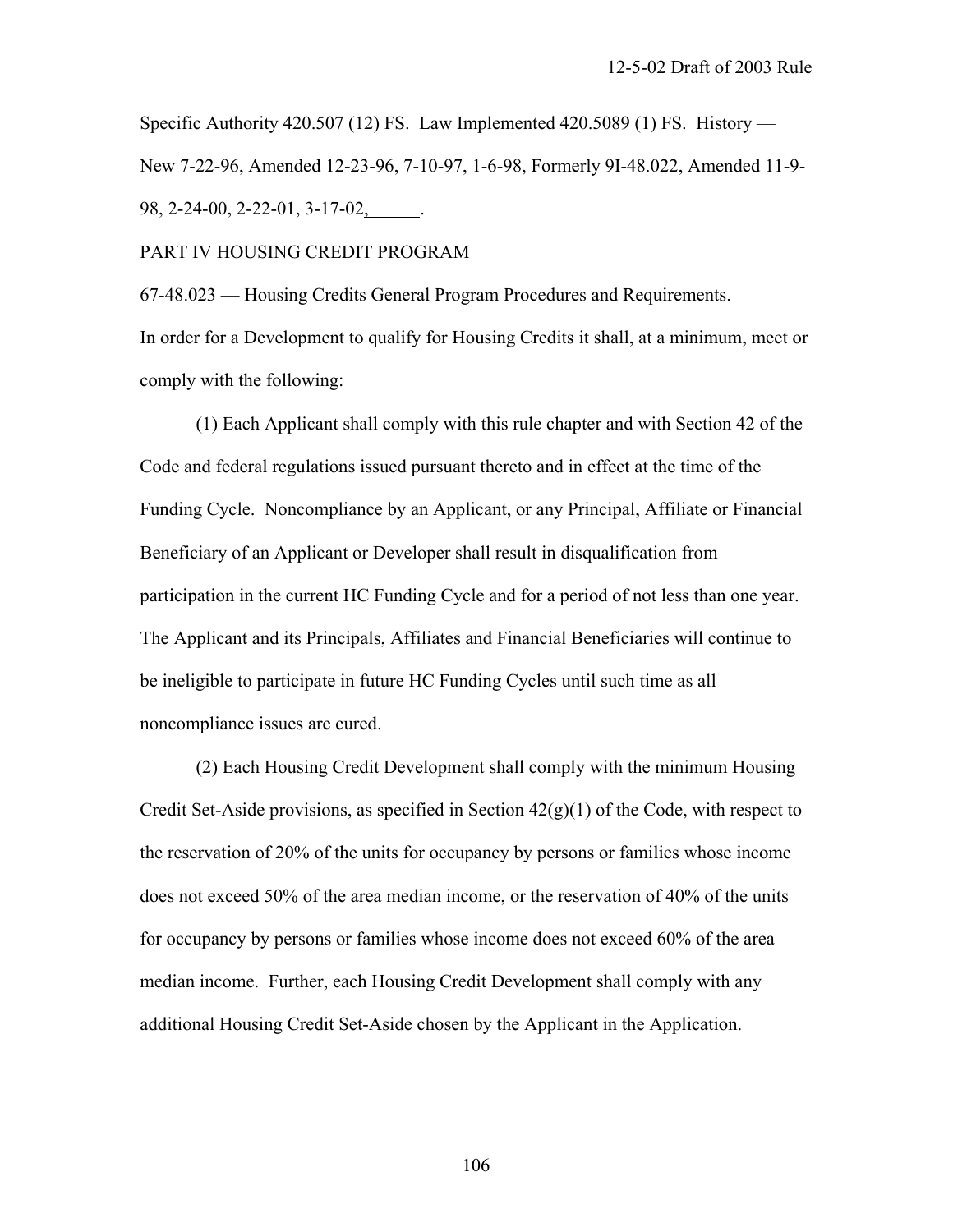(3) The gross monthly rents for the Housing Credit Set-Aside units shall not exceed 30% of the imputed income limitation applicable to such unit. The monthly rents used must correspond to the Housing Credit Set-Aside chosen by the Applicant in the Application as shown on the rent charts provided by FHFC.

 (4) The Development shall provide safe, sanitary and decent residential rental housing and shall be developed, constructed and operated in accordance with the commitments made and the facilities and services described in the Application at the time of submission to the Corporation. Applications will not be considered approved to receive an allocation of Housing Credits until Florida Housing issues a Preliminary Allocation/Preliminary Determination to the Applicant and all contingencies of such documents are satisfied. Allocations are further contingent on the Applicant complying with its Application commitments, Chapter 67-48, F.A.C., and Section 42 of the Code.

 (5) All of the dwelling units within a Development shall be rented or available for rent on a continuous basis to members of the general public. The owner of the Development shall not give preference to any particular class or group in renting the dwelling units in the Development, except to the extent that dwelling units are required to be rented to Eligible Persons. All Developments must comply with the Fair Housing Act as implemented by 24 CFR 100, Section 504 of the Rehabilitation Act of 1973 and Titles II and III of the Americans with Disabilities Act of 1990 as implemented by 28 CFR 35, which is adopted and incorporated herein by reference.

 (6) Each Housing Credit Development shall complete the Final Cost Certification Application, which is incorporated by reference, by the earlier of the following two dates. A copy of such form is available on FHFC's web site www.floridahousing.org.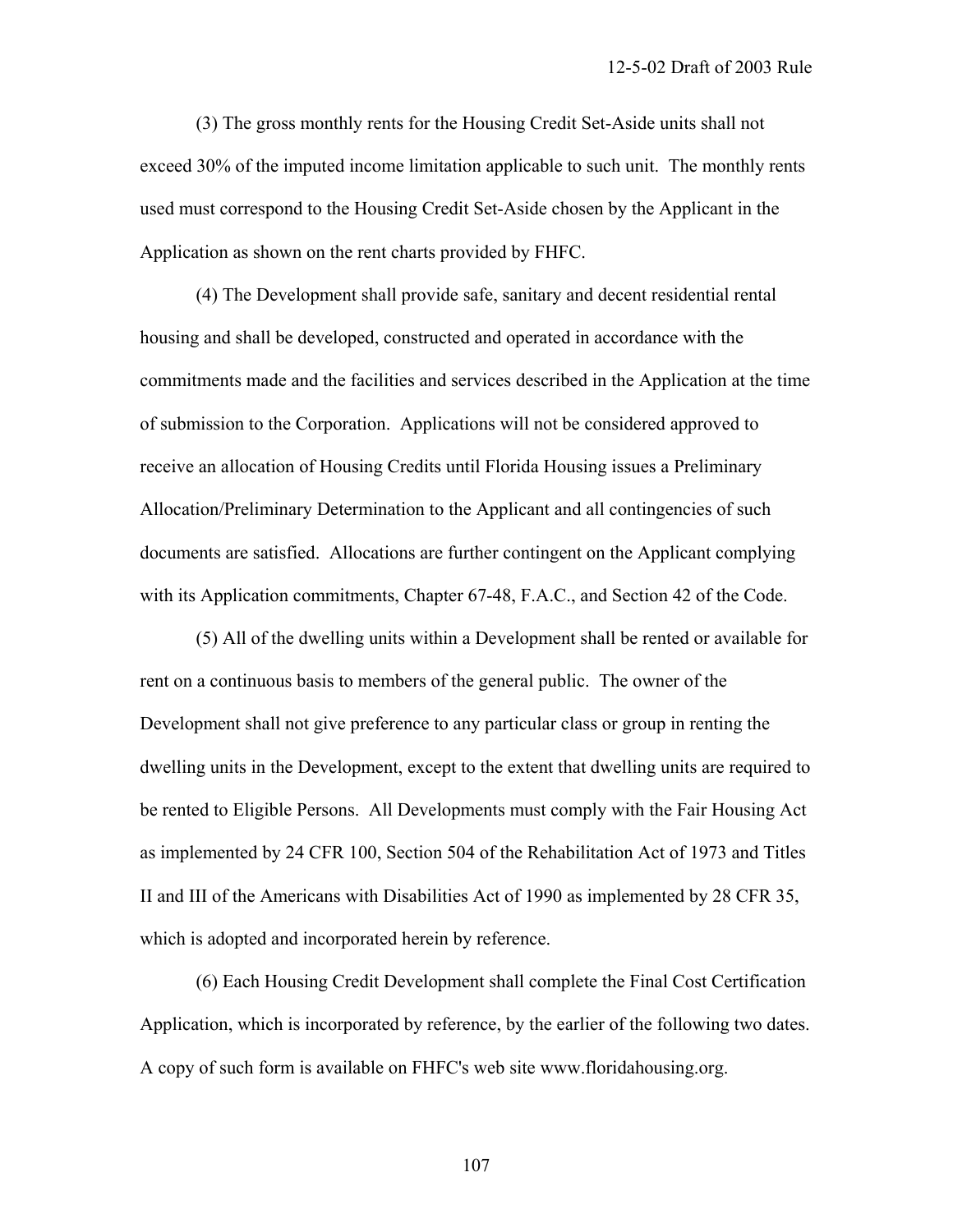(a) The date that is 60 Calendar Days after all the buildings in the Development have been placed in service, or

 (b) The date that is 30 Calendar Days before the end of the calendar year for which the Final Housing Credit Allocation is requested.

The Corporation may grant extensions for good cause upon written request.

 (7) The completed Final Cost Certification Application shall include an unqualified audit report prepared by an independent certified public accountant. The Corporation will issue only one complete set of Forms 8609 per Development which will be no earlier than total Development completion and the Corporation's acceptance and approval of the Development's Final Cost Certification.

 (8) After the final evaluation and determination of the Housing Credit Allocation amount has been made by the Executive Director and the recorded Extended Use Agreement has been received in accordance with Rule 67-48.029, F.A.C., the Forms 8609 are issued to the Applicant of the Housing Credit Development. Specific Authority 420.507 (12) FS. Law Implemented 420.5099 FS. History — New 7- 22-96, Amended 12-23-96, 7-10-97, 1-6-98, Formerly 9I-48.023, Amended 11-9-98, 2- 24-00, 2-22-01, 3-17-02.

67-48.025 — Qualified Allocation Plan.

 (1) Pursuant to Section 420.507 (12), F.S., the Corporation is responsible for the allocation and distribution of Housing Credits in this state. As the allocating agency for the state, distribution of Housing Credits to Applicants shall be in accordance with the Corporation's Qualified Allocation Plan.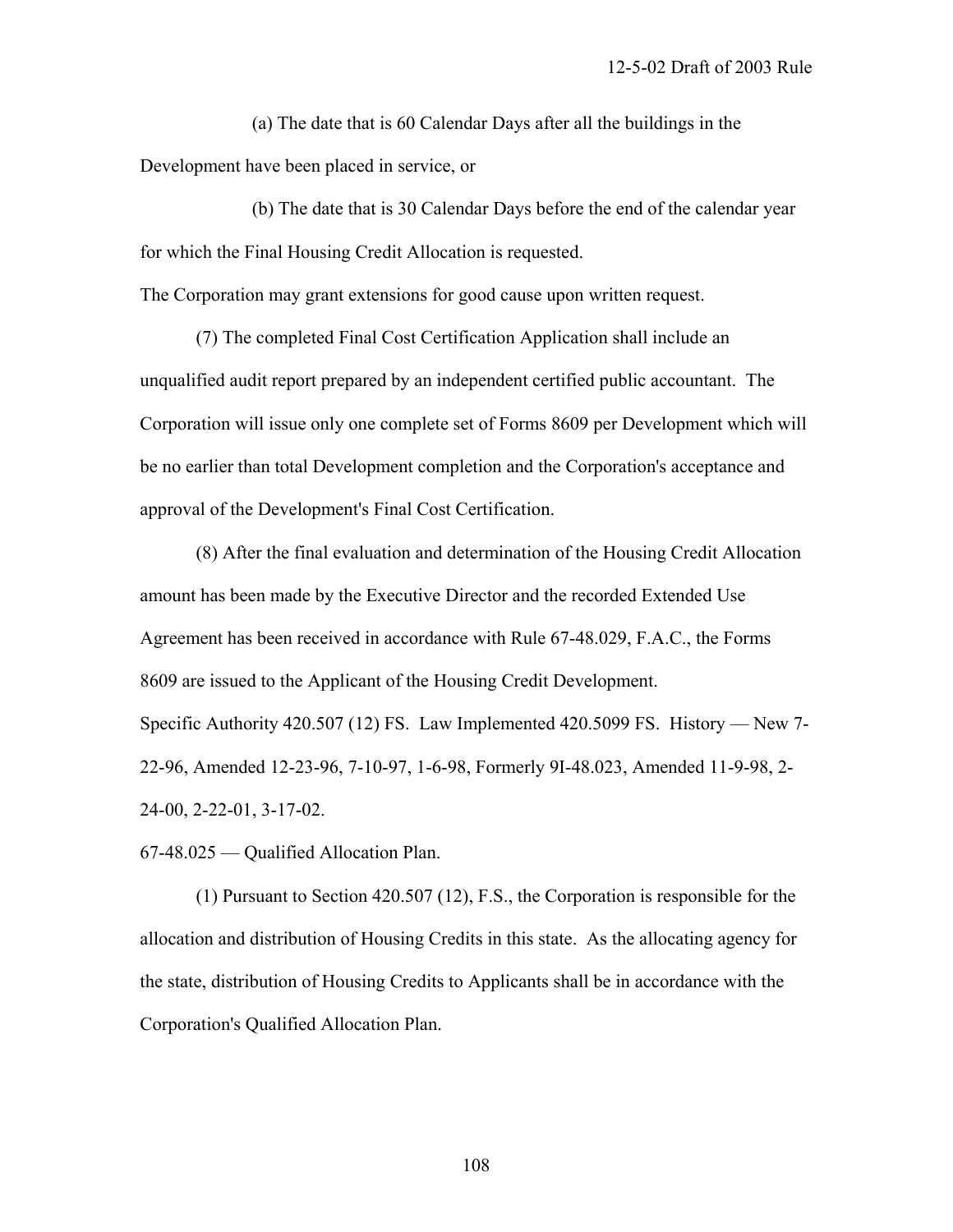(2) The specific criteria of the Qualified Allocation Plan as mandated by Congress and addressed at Section 42(m)(1)(B) of the Internal Revenue Code, as amended, have been approved by the Governor and are adopted by reference herein.

Specific Authority 420.507 (12) FS. Law Implemented 420.5099 FS. History — New 7-

22-96, Repromulgated 12-23-96, Amended 1-6-98, Formerly 9I-48.025, Amended 11-9-

98, 2-24-00, 2-22-01, Repromulgated 3-17-02.

67-48.026 — Housing Credit Underwriting Procedures.

 (1) After the final rankings are approved by the Board, the Corporation shall offer all Applicants within the funding range the opportunity to enter credit underwriting.

 (2) A response to the invitation to enter credit underwriting must be received by the Corporation and the Credit Underwriter not later than 7 Calendar Days after the date of the letter of invitation.

(3) If the credit underwriting invitation is accepted:

 (a) The Applicant shall submit the credit underwriting fee in accordance with subsection 67-48.007(4), F.A.C., to the Credit Underwriter within 7 Calendar Days of the date of the letter of invitation, and

 (b) All information required by the Credit Underwriter must be provided to the Credit Underwriter within 35 Calendar Days of the date of the invitation to enter credit underwriting. The Credit Underwriter shall complete its report within 56 Calendar Days from the date of the credit underwriting invitation. The appraisal, survey and final plans are acceptable contingency items to the credit underwriting report.

 (4) Unless an extension is obtained from Florida Housing the Corporation's Board, failure to submit the required credit underwriting information or fees by the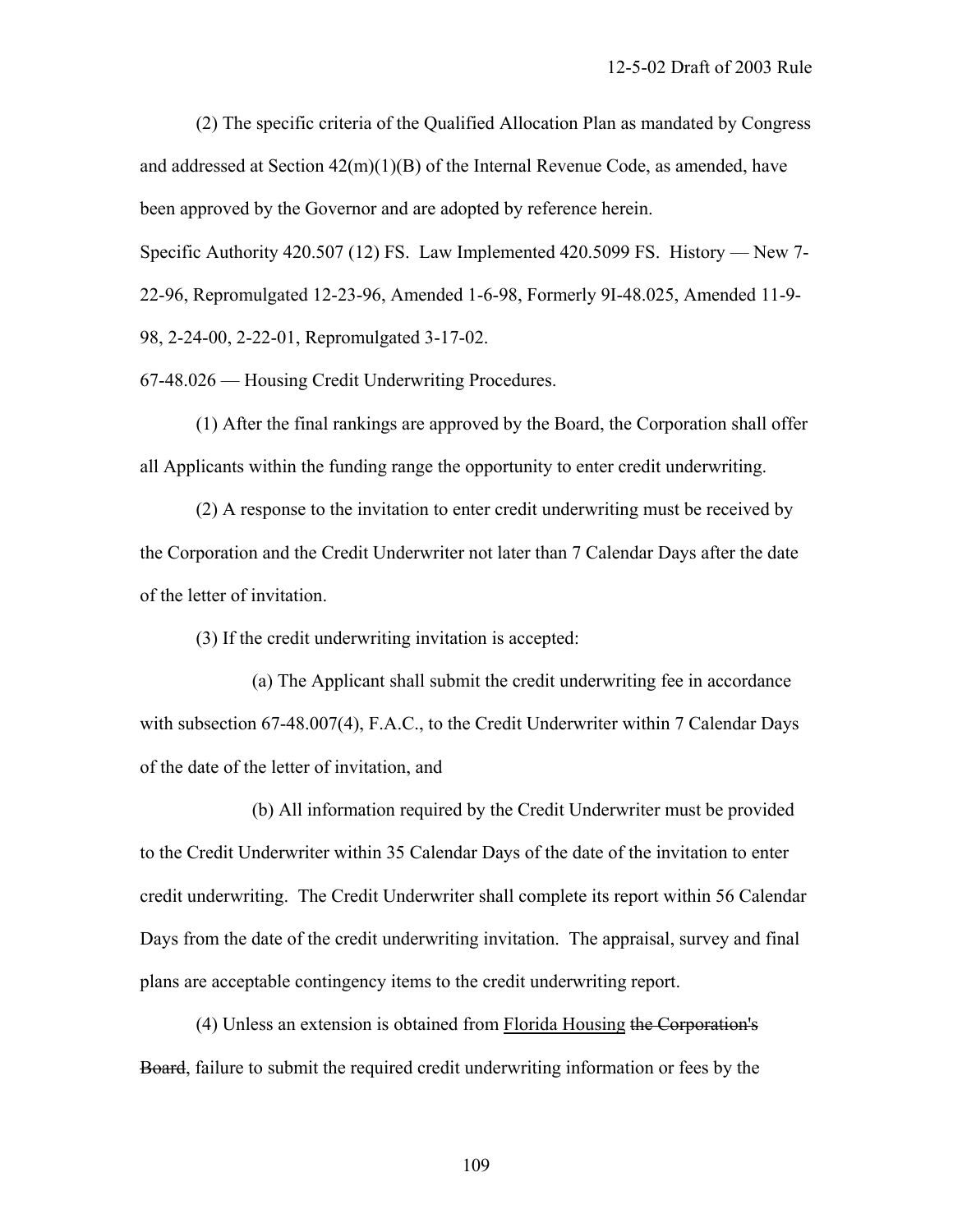specified deadline shall result in withdrawal of the invitation and issuance of an invitation to the next eligible Applicant.

(5) The Corporation shall select the Credit Underwriter for each Development.

 (6) The Credit Underwriter shall verify all information in the Application, including information relative to the Applicant, Developer, Syndicator, General Contractor, and, if an ALF, the service provider, as well as and other members of the Development team.

 (7) The Credit Underwriter shall report any inconsistencies or discrepancies or changes made to the Applicant's Application during credit underwriting. If the Board determines at any time that the Applicant's Development or Development team is no longer the Development or Development team described in the Application, and the changes made are prejudicial to the Development or the market to be served by the Development or if any discrepancy or misrepresentation is found, the Application will be rejected.

 (8) The Credit Underwriter shall use the following procedures during the underwriting evaluation:

 (a) The Credit Underwriter, in determining the amount of housing credits a Development is eligible for when using the qualified basis calculation, shall use a housing credit percentage of:

 1. Thirty (30) basis points over the percentage as of the date of invitation to credit underwriting up to nine percent (9%) for nine percent (9%) credits for new construction and rehabilitation Developments;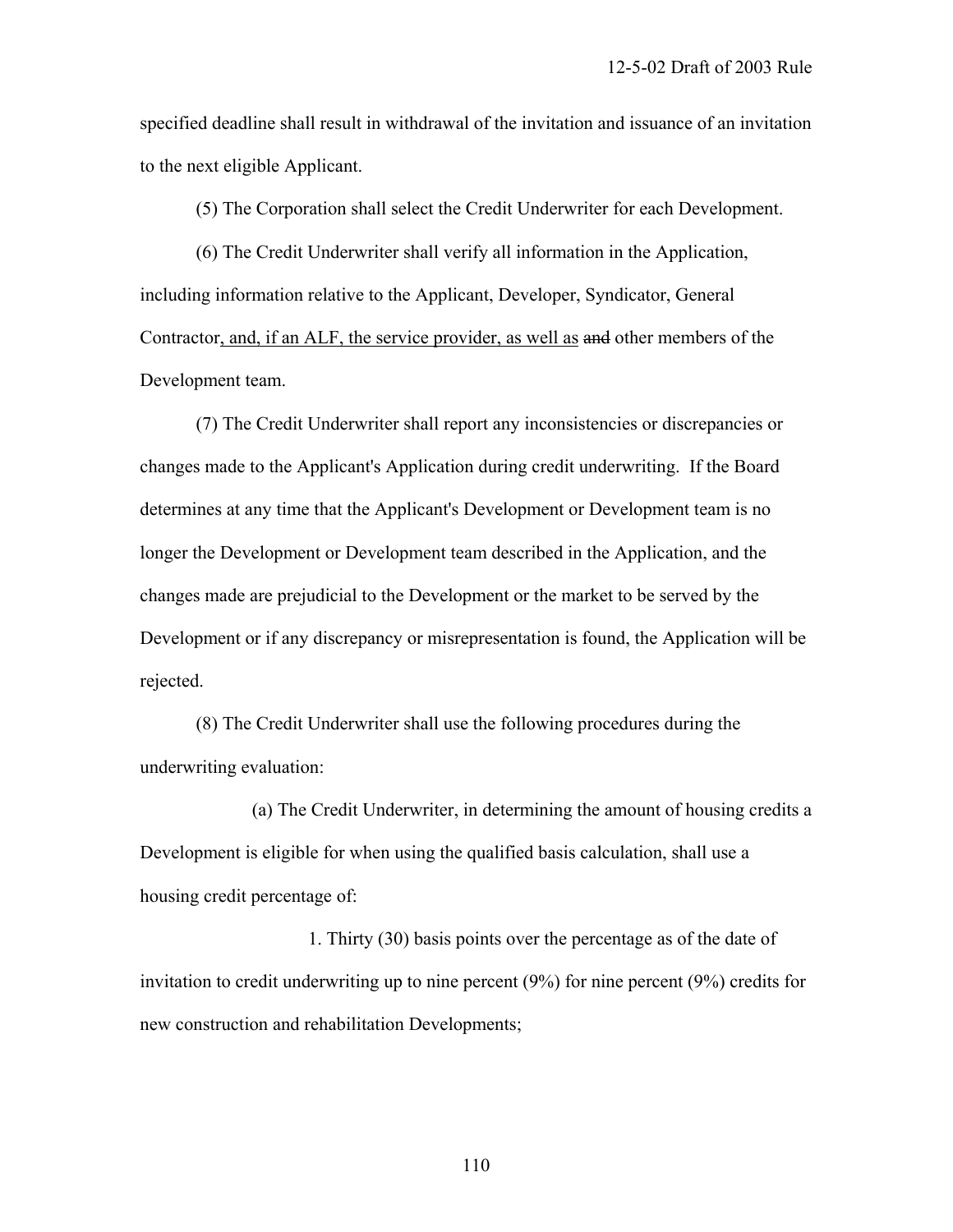2. Fifteen (15) basis points over the percentage as of the date of invitation to credit underwriting up to four percent (4%) for four percent (4%) credits for acquisition and federally subsidized Developments. A percentage of fifteen (15) basis points over the percentage as of the date of invitation to final credit underwriting up to four percent (4%) will be used for Developments receiving FHFC tax-exempt bonds in calendar year 2000 or later.

 (b) Review and determine if the number of loans and construction commitments of the Applicant and its Principals will impede its ability to proceed with the successful development of the proposed Corporation-funded Development.

 (c) Developer fee shall be limited to 16% of Development Cost. A Developer fee on the building acquisition cost shall be limited to 4% of the cost of the building exclusive of land. A total Developer fee of 18% of Development Cost shall be allowed if the proposed Development is qualified for Housing Credits pursuant to Rule 67-48.027, F.A.C., pertaining to Tax-Exempt Bond-Financed Developments. However, the Developer fee shall be limited to 10% of Development Cost for those Developments involving rehabilitation of buildings which have received a Florida Housing funding commitment or a Preliminary Allocation/Determination for other construction work within fourteen years of the Application Deadline.

 (d) The General Contractor's fee shall be limited to a maximum of 14% of the actual construction cost.

 (e) Costs such as syndication fees and brokerage fees cannot be included in eligible basis. All consulting fees must be paid out of the Developer fee. Consulting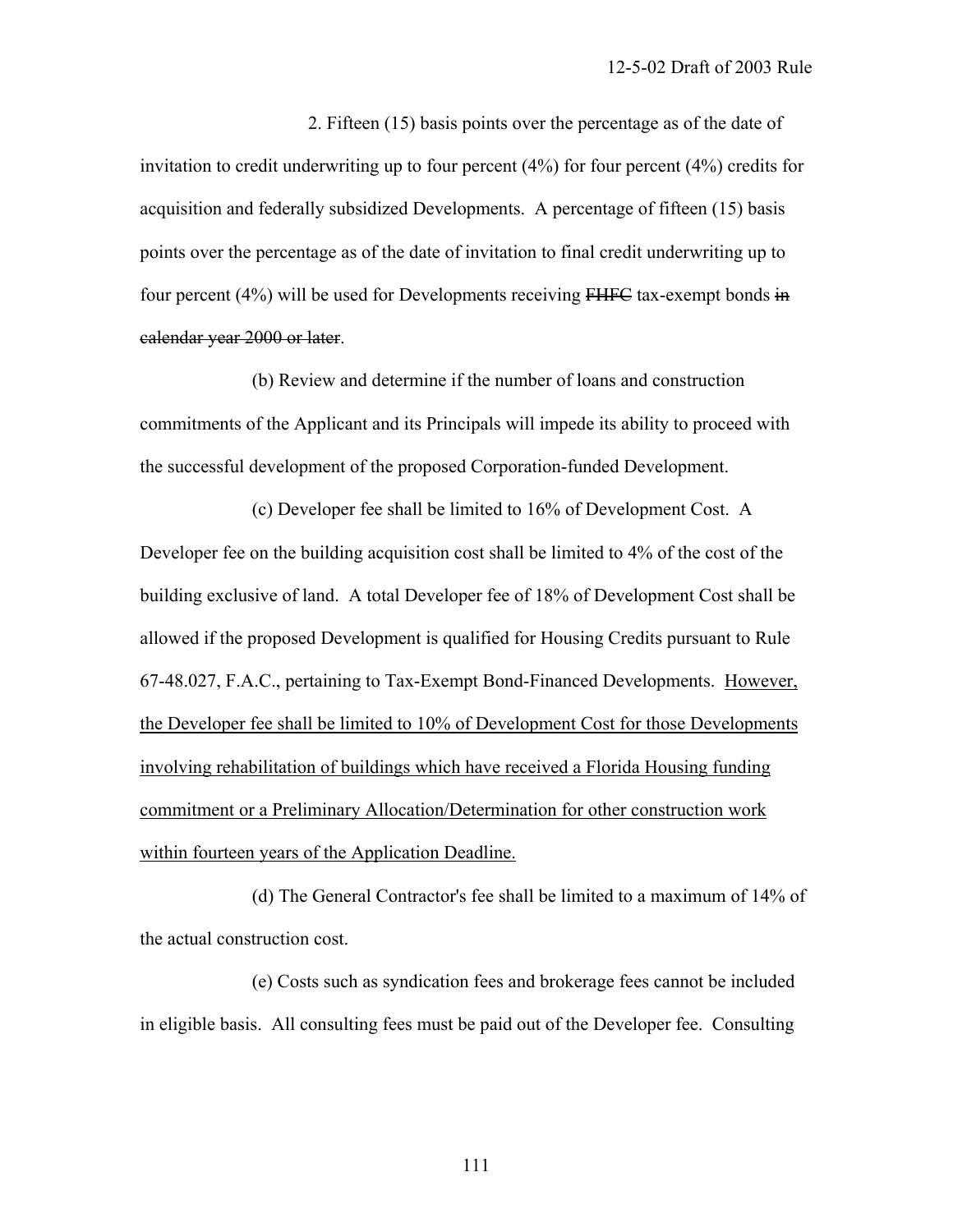fees cannot cause the Developer fee to exceed the maximum allowable fee as set forth in (c) above.

 (f) All contracts for hard or soft Development Costs must be itemized for each cost component.

 (g) A full or self-contained appraisal as defined by the Uniform Standards of Professional Appraisal Practice and a separate market study shall be ordered by the Credit Underwriter, at the Applicant's expense, from an appraiser qualified for the geographic area and product type not later than completion of credit underwriting. The Credit Underwriter shall review the appraisal to properly evaluate the proposed property's financial feasibility. Appraisals which have been ordered and submitted by third party credit enhancers, first mortgagors or syndicators and which meet the above requirements and are acceptable to the Credit Underwriter may be used instead of the appraisal referenced above. The market study must be completed by a disinterested party which is approved by the Credit Underwriter. The Credit Underwriter shall consider the market study and other documentation to make a recommendation of whether to approve or disapprove an allocation when the proposed Development would financially impair an existing Development previously funded by Florida Housing.

 (h) The Credit Underwriter shall review the appraisal and other market documentation to determine if the market exists to support both the demographic and income restriction set-asides committed to within the Application.

 (i) If the Credit Underwriter determines that special expertise is required to review information submitted to the Credit Underwriter which is beyond the scope of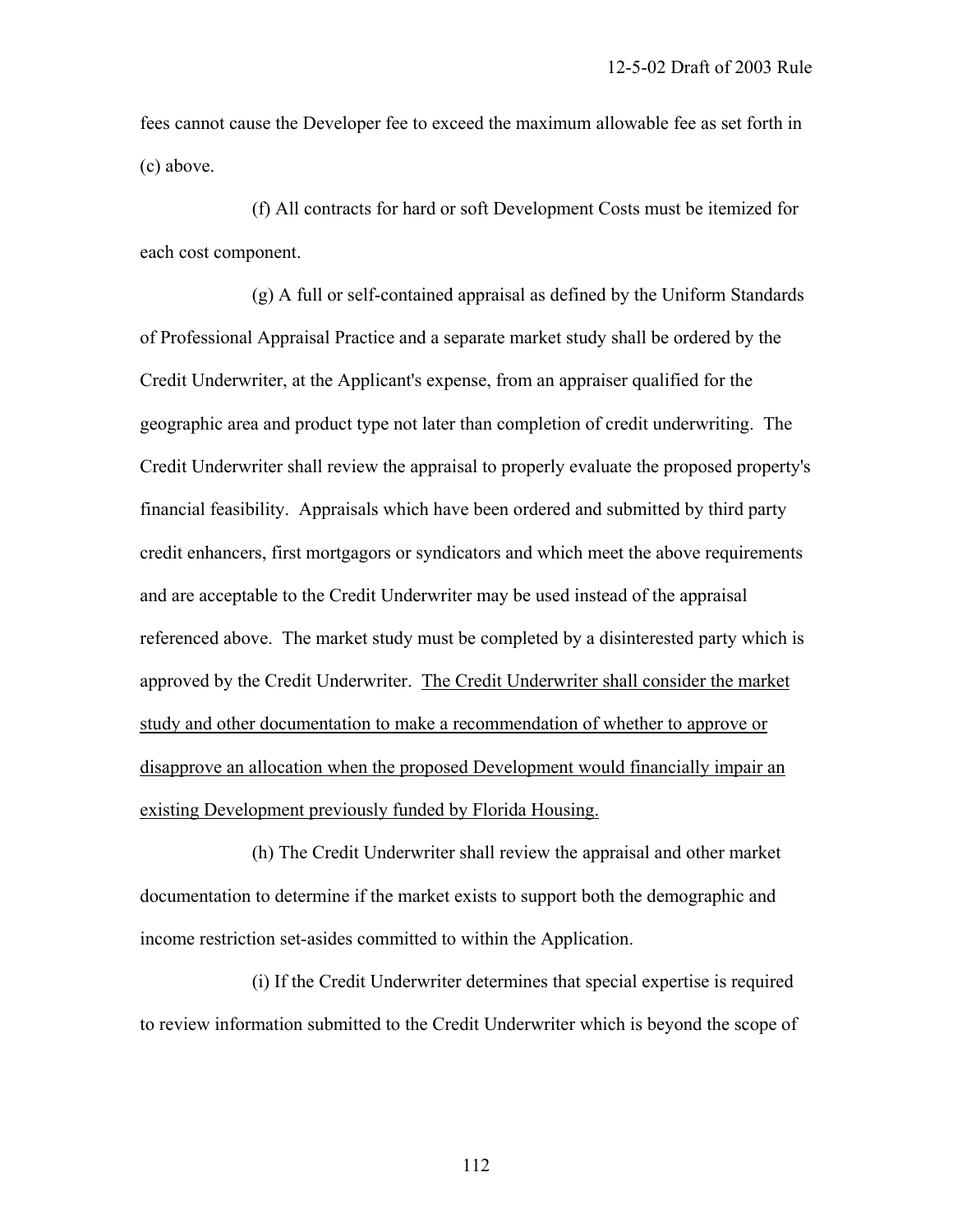the Credit Underwriter's expertise, the fee for such services shall be borne by the Applicant.

 (j) In addition to operating expenses, the Credit Underwriter must include an estimate for replacement reserves and operating expense reserves deemed appropriate by the Credit Underwriter when calculating the final net operating income available to service the debt. A minimum amount of \$200 per unit must be used for all Developments. However, the amount may be increased based on a physical needs assessment.

 (k) The Corporation's assigned Credit Underwriter shall order, at the Applicant's sole expense, a pre-construction analysis for all new construction or a physical needs assessment for Rehabilitation and shall conduct a review of all of the Development's costs.

 (l) Contingency reserves which total no more than 5% of hard and soft costs for new construction and no more than 15% of hard and soft costs for Rehabilitation may be included within the Total Development Cost for Application and underwriting purposes.

 (m) The proposed Development must demonstrate, based on current rates, that it can meet 1.10 debt service coverage (DSC) requirements with all first and second mortgages. Developments receiving first mortgage funding from the United States Department of Agriculture Rural Development (RD) are not required to meet the debt service coverage standards if RD is providing rental assistance and has acknowledged that rents will be set at an amount sufficient to pay all operating expenses, replacement reserve requirements and debt service on the first and second mortgages.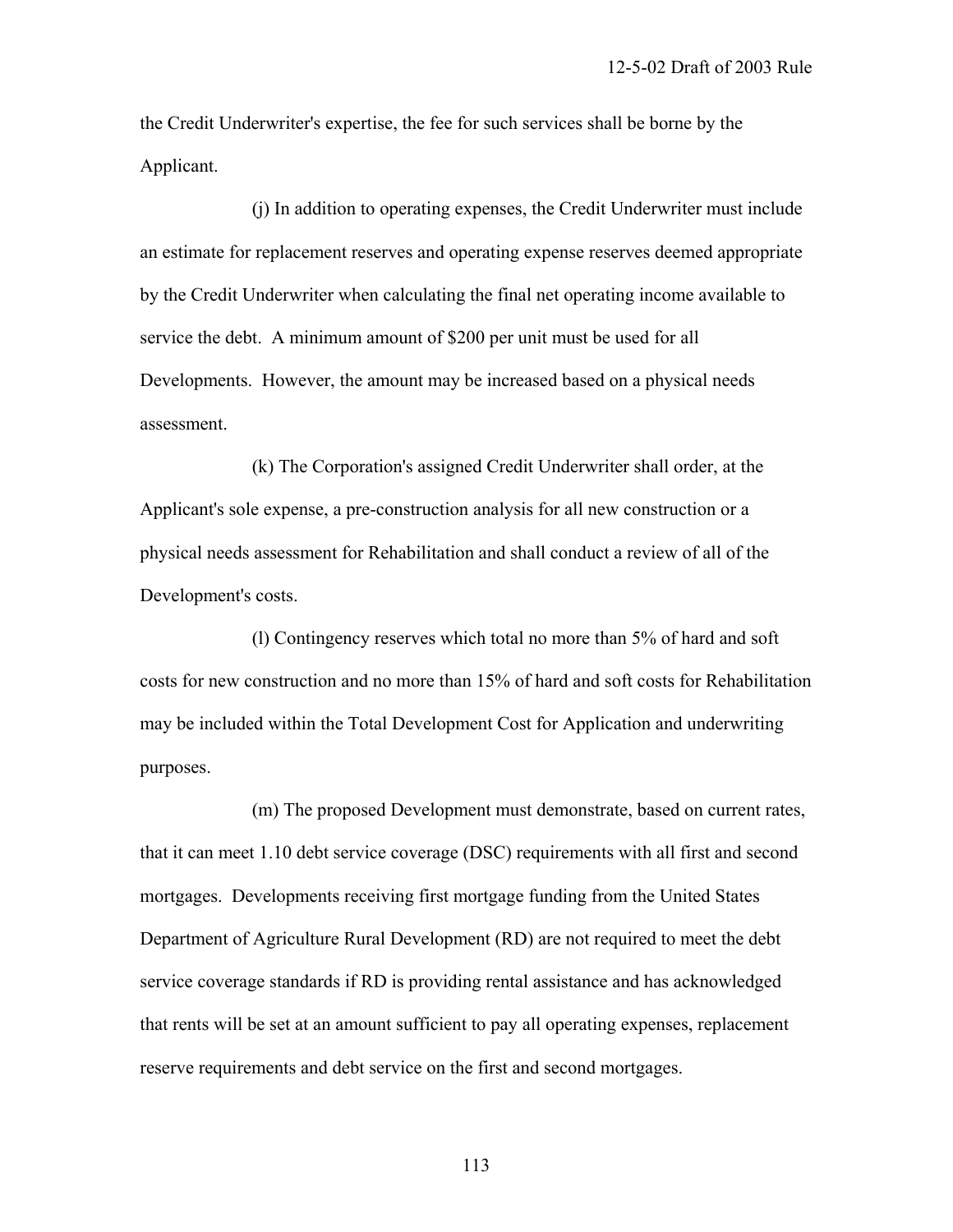(n) If the Credit Underwriter is to recommend an allocation out of the annual Allocation Authority, the recommendation will be the lesser of (1) the qualified basis calculation result, (2) the gap calculation result, or (3) the Applicant's request amount. In the event the Credit Underwriter is making a recommendation for 4% Housing Credits in reference to a Development funded with tax-exempt bonds, the recommendation will be the lesser of the qualified basis calculation result or the gap calculation result.

 (o) If the Credit Underwriter requires additional clarifying materials in the course of the underwriting process, the Credit Underwriter shall request same from the Applicant and shall specify deadlines for the submission of same.

 (9) After the completion of its analysis, the Credit Underwriter shall submit its draft recommendation including a detailed report of the Development's credit worthiness, feasibility, ability to proceed and viability to the Corporation. Upon receipt, the Corporation shall provide to the Applicant the section including supporting information and schedules from the written draft report. The Applicant shall review and provide written comments to the Corporation and Credit Underwriter within 48 hours. After the 48 hour period, the Corporation shall provide comments on the draft report and, as applicable, on the Applicant's comments to the Credit Underwriter. Then the Credit Underwriter shall review and incorporate the Corporation's and Applicant's comments and release the revised report to the Corporation and the Applicant. Any additional comments from the Applicant shall be received by the Corporation and the Credit Underwriter within 72 hours of receipt of revised report. Then, the Credit Underwriter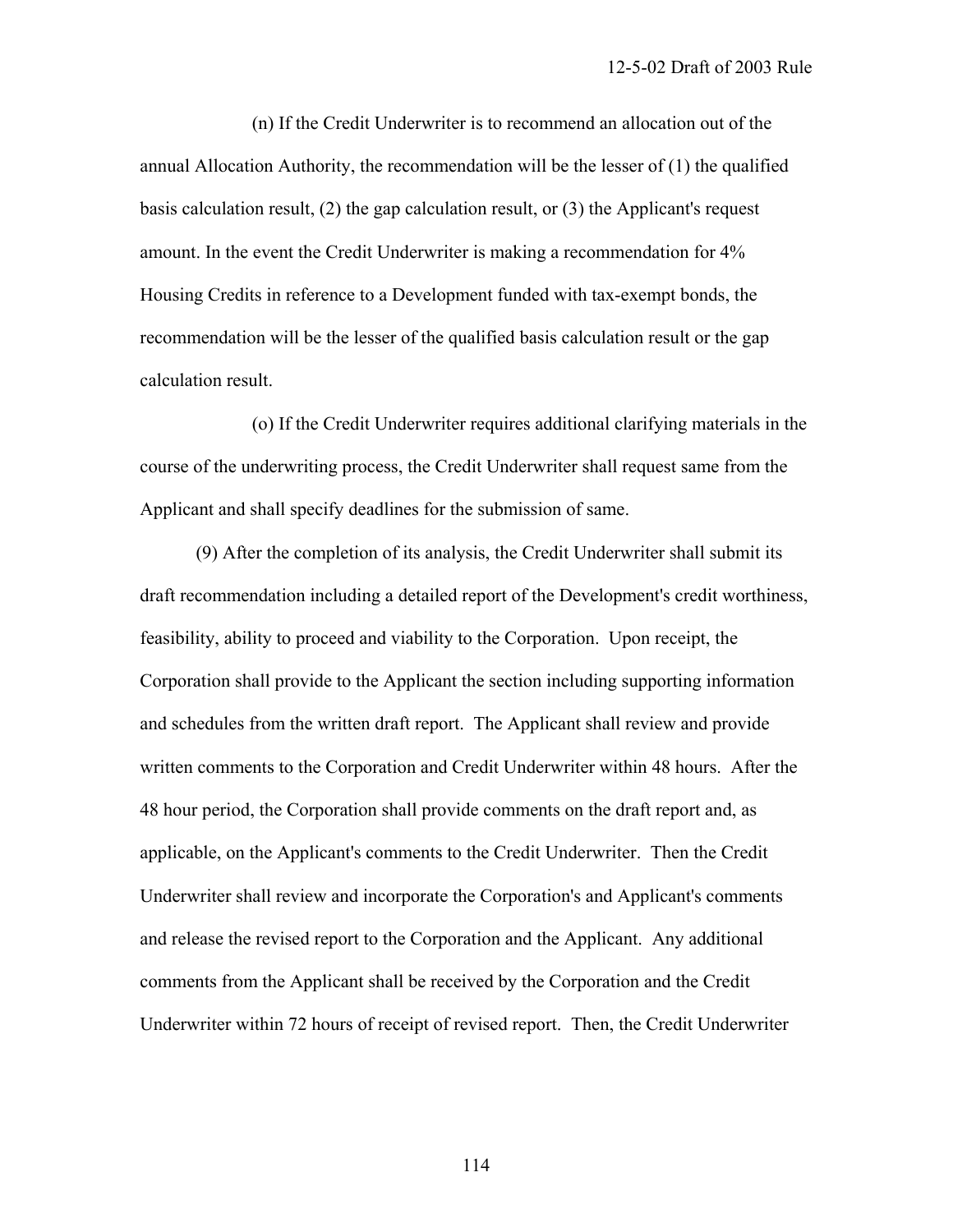will provide a final report, which will address comments made by the Applicant, to the Corporation.

 (10) If the Credit Underwriter recommends that Housing Credits be allocated to the Development, the Executive Director shall determine the credit amount, if any, necessary to make the Development financially feasible and viable throughout the Housing Credit Extended Use Period and shall issue a Preliminary Allocation Certificate or a Preliminary Determination of Housing Credits in the case of Tax-Exempt Bond-Financed Developments. If the Credit Underwriter recommends that no credits be allocated to the Development and the Executive Director accepts the recommendation, the Applicant shall be notified that no Housing Credits will be allocated to the Development for the current cycle. No Preliminary Allocation Certificate shall be issued on a RD (formerly FmHA) Development which competed for Housing Credits within the RD set-aside and has not received an Obligation of Funding (RD or FmHA Form 1944- 51) by October 1st of the year the Applicant is invited into credit underwriting. The Obligation of Funding (RD or FmHA Form 1944-51) is adopted and incorporated herein by reference and a copy of the form can be obtained from the United States Department of Agriculture, P.O. Box 147010, Gainesville, FL 32614-7010. All contingencies required in the Preliminary Allocation shall be met or satisfied by the Applicant within 45 Calendar Days from the date of issuance or as otherwise indicated on the Certificate unless an extension of this deadline is requested in writing by the Applicant and is granted by the Corporation in writing for good cause.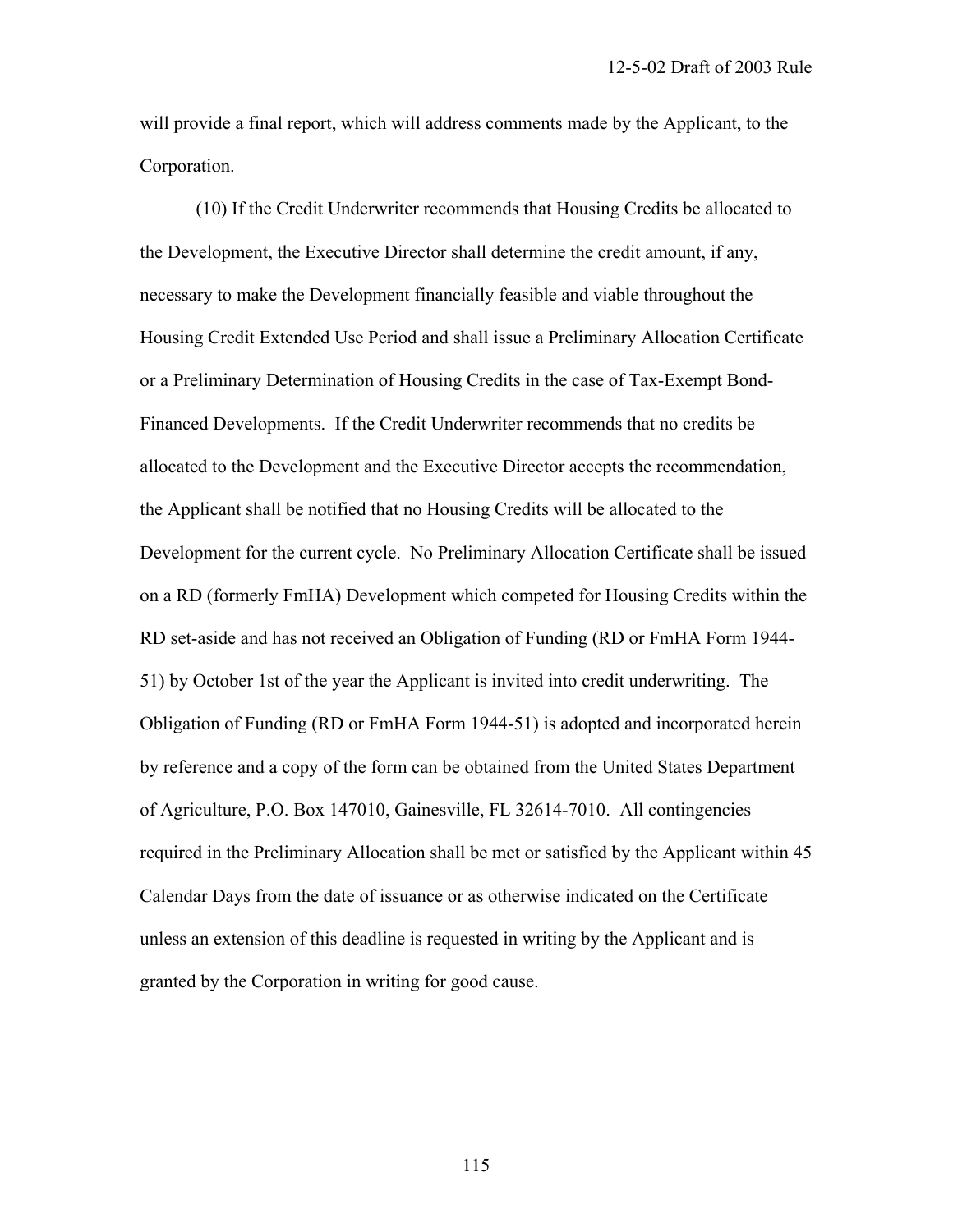Specific Authority 420.507 (12) FS. Law Implemented 420.5099 FS. History — New 7- 22-96, Amended 12-23-96, 7-10-97, 1-6-98, Formerly 9I-48.026, Amended 11-9-98, 2- 24-00, 2-22-01, 3-17-02,\_\_\_\_\_\_.

67-48.027 — Tax-Exempt Bond-Financed Developments.

 (1) Tax-Exempt Bond-Financed Developments, as defined in Section 42(h)(4)(B) of the Code, which applied for 4% Housing Credits when applying for tax exempt bonds from Florida Housing in calendar year 2000 or later shall:

 (a) Have 50% or more of the aggregate basis of any building and the land on which the building is located financed by tax-exempt bonds;

 (b) Be subject to the monitoring and credit underwriting fees as stated in Chapter 67-21, F.A.C.;

 (c) Be deemed to have met all HC Program scoring threshold requirements upon the closing of the bonds with Florida Housing;

 (d) Receive a Preliminary Determination from the Corporation upon Florida Housing's issuance of a loan commitment in reference to the tax-exempt bonds;

 (e) Be subject to the provisions of this rule chapter, specifically the applicable provisions of Part I and Part IV, except for Sections 67-48.026 and 67-48.028 ,  $F.A.C.:$ 

 (f) Receive Building Identification Numbers from the Corporation upon satisfying the requirements of this section and the Final Cost Certification requirements of Rule 67-48.023, F.A.C.;

 (g) Provide an IRS Form 8821 for each Financial Beneficiary of the Development prior to Final Housing Credit Allocation; and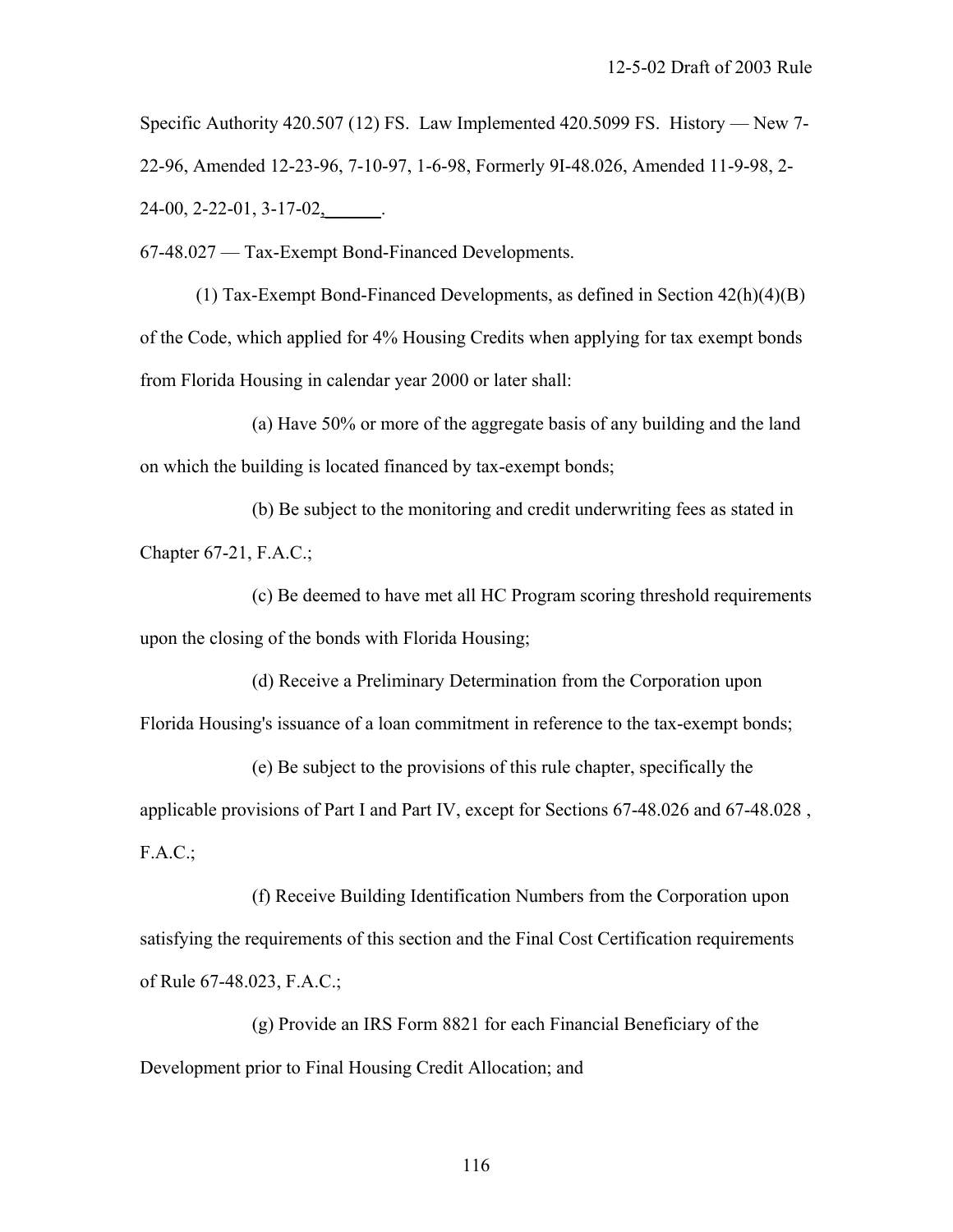(h) Pay the assigned Credit Underwriter for a comprehensive market study of the housing needs of Low Income individuals in the area to be served by the Development. The market study must be completed by a disinterested third party and a copy of the completed market study must be on file with Florida Housing prior to the Final Housing Credit Allocation.

 (2) Tax-Exempt Bond-Financed Developments, as defined in Section 42(h)(4)(B) of the Code, seeking to obtain Housing Credits from the Treasury receiving the bonds from Florida Housing prior to calendar year 2000 or receiving bonds from another source other than Florida Housing, and not competing for Housing Credits under the State of Florida Allocation Authority shall:

 (a) Have 50% or more of the aggregate basis of any building and the land on which the building is located financed by tax-exempt bonds;

(b) Be subject to the Application fee specified in this rule chapter;

 (c) Meet the HC Program threshold requirements pursuant to the Qualified Allocation Plan and shall have completed loan closings on all required financing;

 (d) Participate in the credit underwriting process pursuant to this rule chapter, unless such Development has received its tax-exempt bond financing through the Corporation, in which case the Development must be underwritten to the extent necessary to determine Development feasibility and Housing Credit need;

 (e) Be subject to the credit underwriting fees as set forth in this rule chapter;

(f) Be subject to the administrative fee specified in this rule chapter;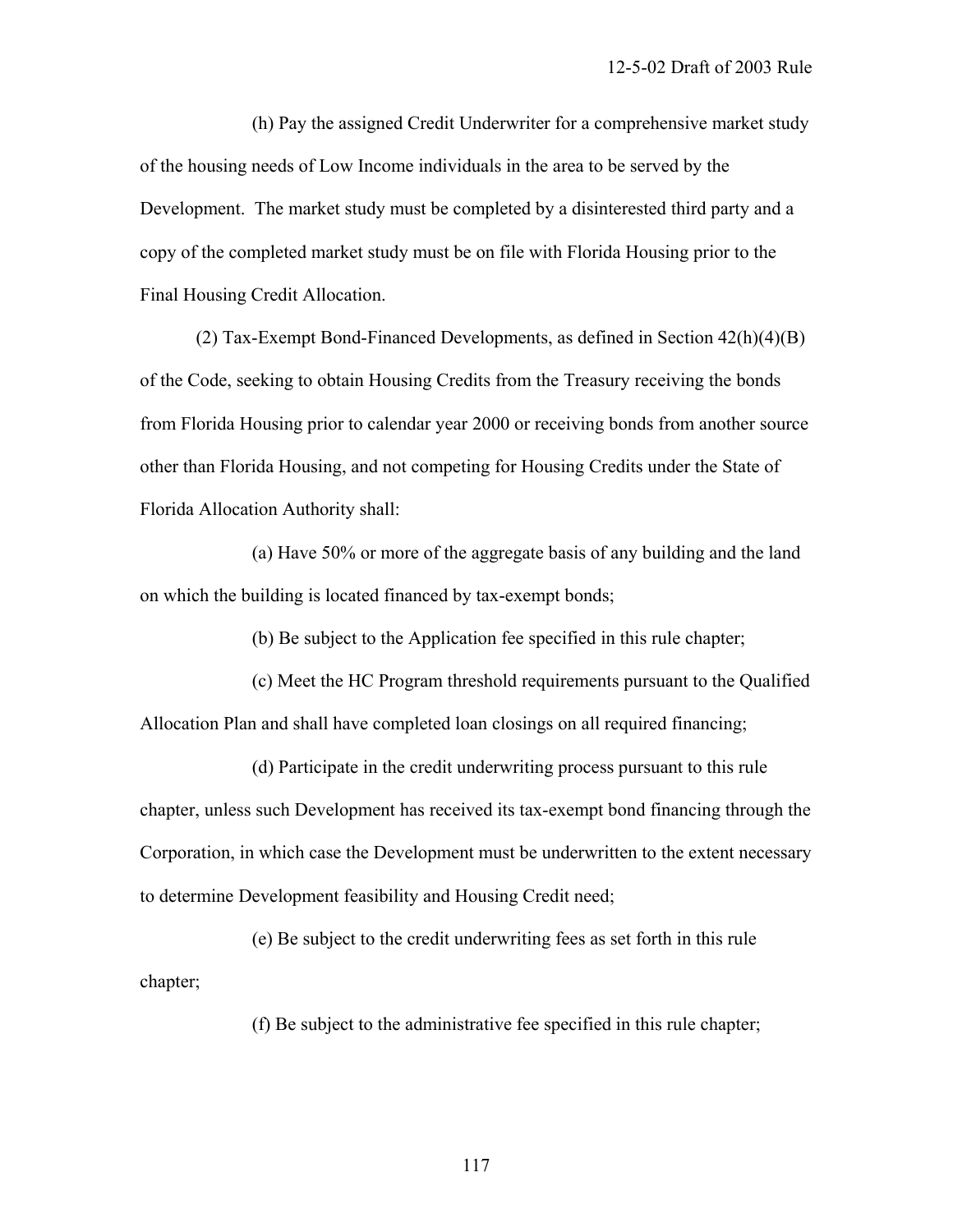(g) Receive a Preliminary Determination from the Corporation upon satisfying the requirements of sections (a) through (f) above. A Development may receive a Preliminary Determination prior to the bonds being issued and the submission of an Application, if the Corporation receives a credit underwriting report prepared by one of the Corporation's contracted Credit Underwriters which recommends a Housing Credit Allocation and the issuance of tax-exempt bonds, and receives evidence of a loan commitment in reference to the tax-exempt bonds. The administrative fee must be paid within seven days of the date of the Preliminary Determination;

 (h) Be subject to a Developer fee limitation as specified in this rule chapter;

 (i) Be subject to the provisions of this rule chapter, specifically the applicable provisions of Part I and Part IV, except for Rule 67-48.028 , F.A.C.;

 (j) Provide an IRS Form 8821 for each Financial Beneficiary of the Development prior to Final Housing Credit Allocation;

 (k) Be subject to the provisions in this rule chapter, pertaining to the required Extended Use Agreement;

 (l) Be subject to the monitoring fee specified in this rule chapter, unless such Development has received tax-exempt bond financing through the Corporation;

 (m) After bonds are issued to the Development, make Application to the Corporation as required in Rules 67-48.004 and 67-48.026 , F.A.C. Applicant shall submit its Application completed in accordance with the Universal Application Package instructions for receipt by the Corporation no later than July 1 of the year the Development is placed in service; and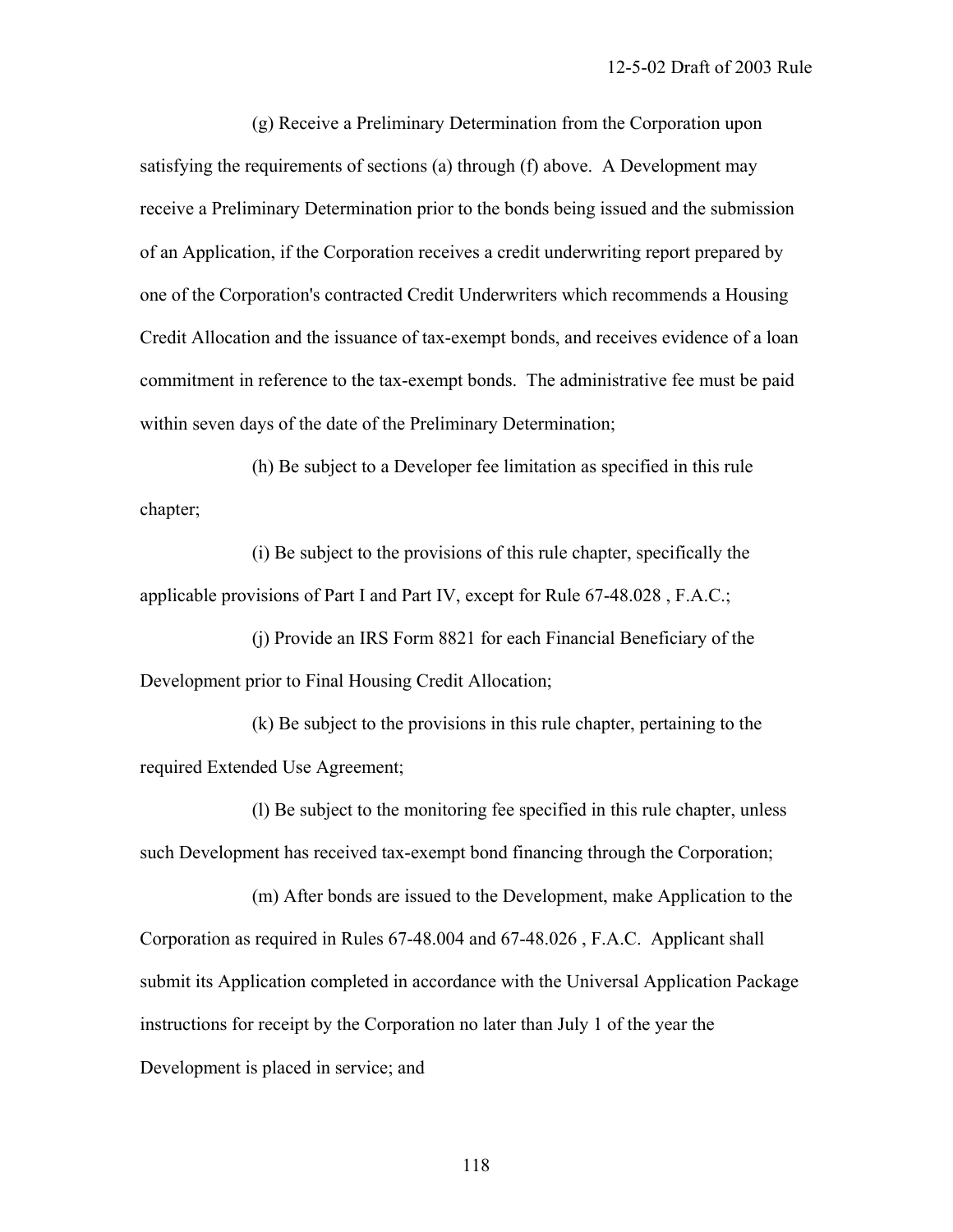(n) Receive Building Identification Numbers from the Corporation upon satisfying the requirements of this section and the Final Cost Certification requirements of Rule 67-48.023, F.A.C.

Specific Authority 420.507 (12) FS. Law Implemented 420.5099 FS. History — New 7- 22-96, Amended 12-23-96, 1-6-98, Formerly 9I-48.027, Amended 11-9-98, 2-24-00, 2- 22-01, 3-17-02.

67-48.028 — Carryover Allocation Provisions.

 (1) If an Applicant cannot complete its Development by the end of the year in which the Preliminary Allocation is issued, the Applicant must enter into a Carryover Allocation Agreement with the Corporation by December 29th of the year in which the Preliminary Allocation is issued. The Carryover Allocation allows the Applicant up to the end of the second year following the Carryover Allocation to have the Development placed-in-service.

 (2) An Applicant shall have tax basis in the Housing Credit Development which is greater than 10% of the reasonably expected basis in the Housing Credit Development within six months of the date of the execution of the Carryover Allocation Agreement or the Housing Credits will be deemed to be returned to the Corporation. Certification that the Applicant has met the greater than 10% basis requirement shall be signed by the Applicant's attorney or certified public accountant.

 (3) All supporting Carryover documentation and the signed certification evidencing the required basis must be submitted to the Corporation within six months of the date of the execution of the Carryover Allocation Agreement or the Housing Credits will be deemed to be returned.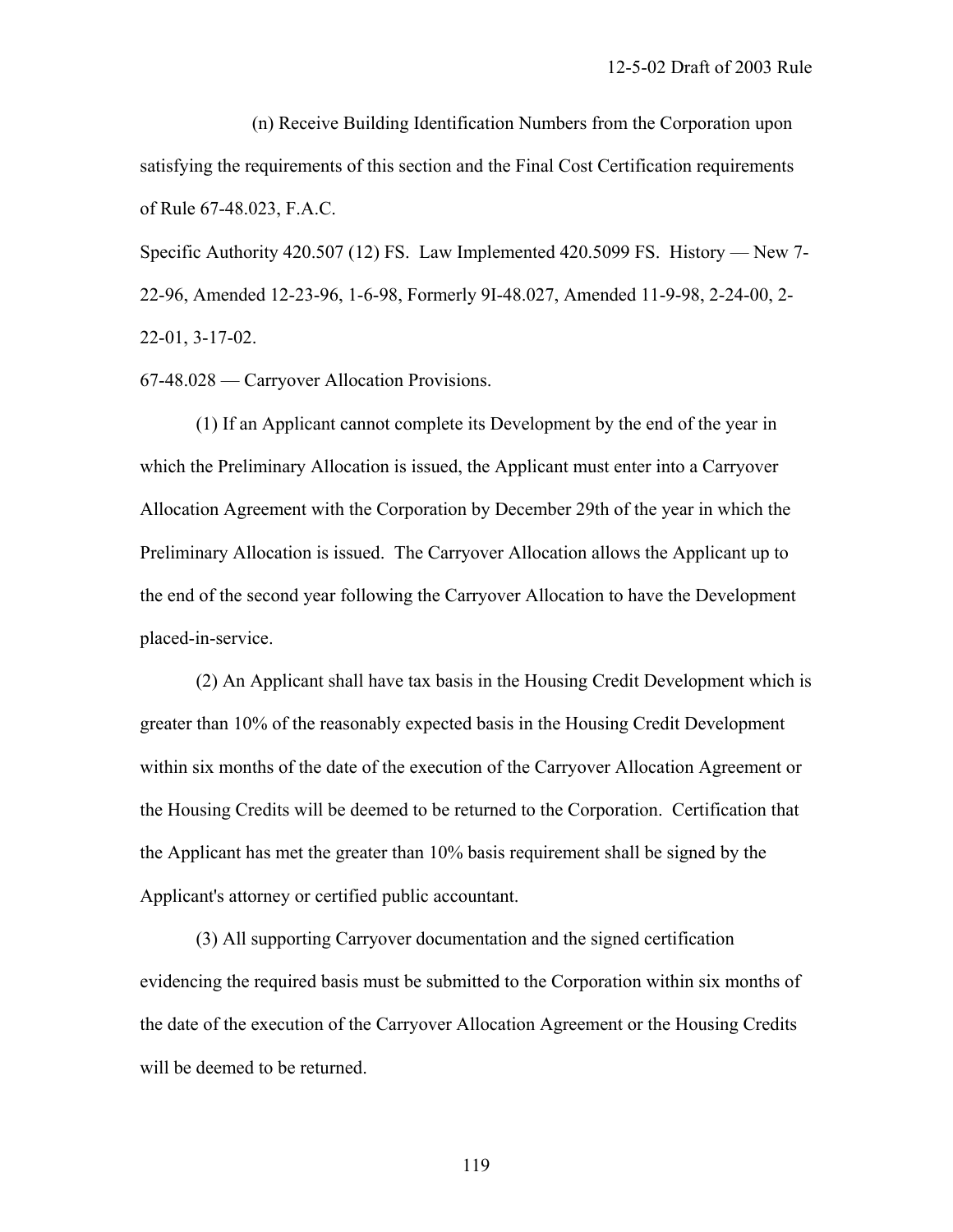(4) The Applicant for each Development for which a Carryover Allocation Agreement has been executed shall submit quarterly progress reports to the Corporation using Progress Report Form Q/M Report, which is incorporated by reference, effective on the date of the latest amendment to this rule chapter, and which will be provided by the Corporation. If the Form Q/M Report does not demonstrate continuous and adequate development and construction progress, the Corporation will require monthly submission of Form Q/M Report until satisfactory progress is achieved, until the Development is placed in service, or until a determination is made by the Corporation that the Development cannot be placed in service by the Carryover deadline and the Housing Credits are returned to the Corporation in accordance with the terms of the Carryover Allocation Agreement. Form Q/M Report shall include a written statement describing the current status of the Development; the financing, construction and syndication activity since the last report; the reasons for any changes to the anticipated placed-inservice date; and any other information relating to the status of the Development which the Corporation may request. The first report shall be due to the Corporation by the first Monday in April of the calendar year following Carryover qualification. Such form is included as an attachment to the Application Package.

Specific Authority 420.507 (12) FS. Law Implemented 420.5099 FS. History — New 7- 22-96, Repromulgated 12-23-96, Amended 1-6-98, Formerly 9I-48.028, Amended 11-9- 98, 2-24-00, 2-22-01, 3-17-02, \_\_\_\_.

67-48.029 — Extended Use Agreement.

 (1) Pursuant to Section 42(h)(6) of the Code, the Applicant and the Corporation shall enter into an Extended Use Agreement. The purpose of the Extended Use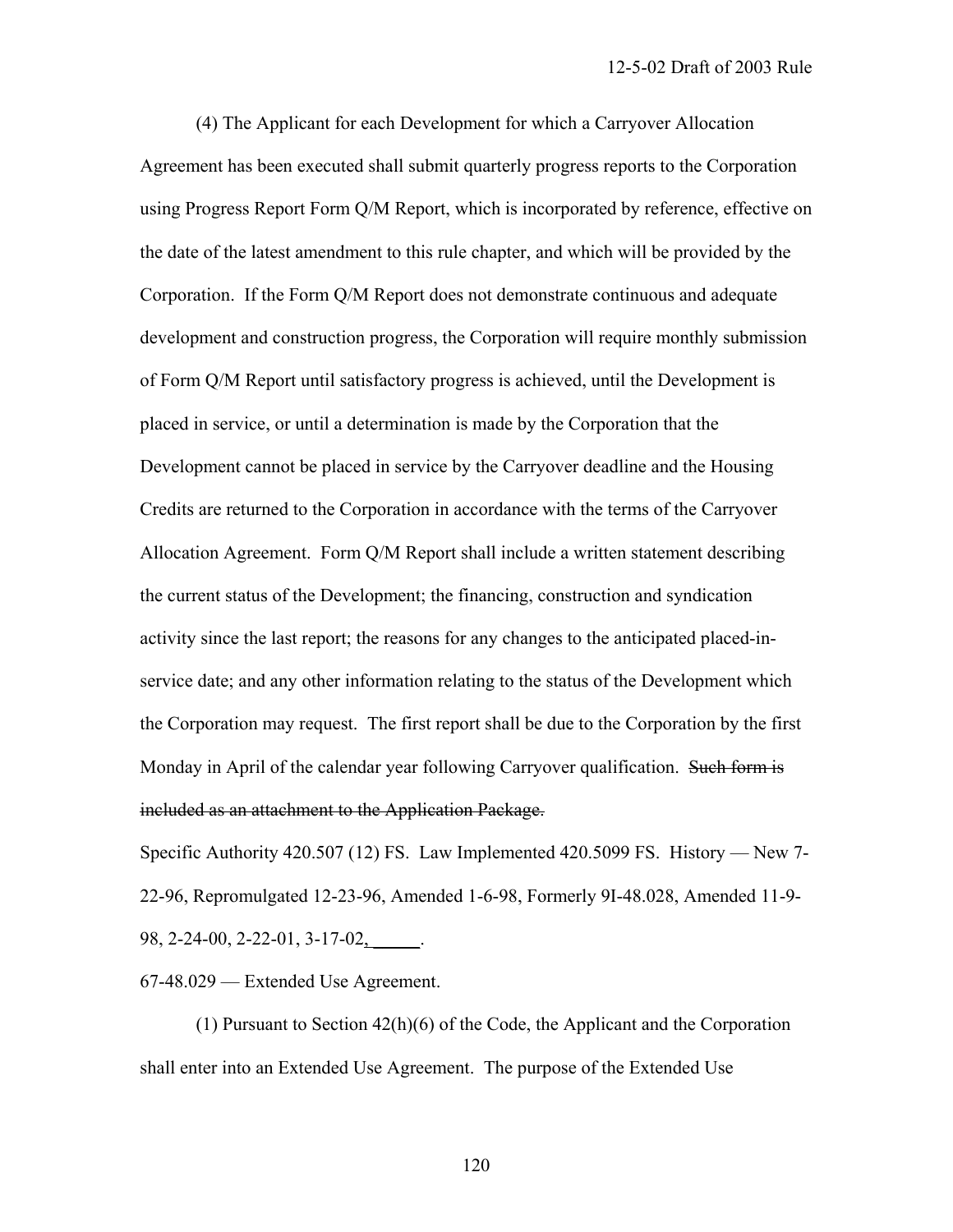Agreement is to set forth the Housing Credit Extended Use Period, the Compliance Period, and to evidence commitments made by the Applicant in the Application. Such commitments, for example, include the Housing Credit Set-Aside commitment, resident programs, and Development amenities.

(2) The following provisions shall be included in the Extended Use Agreement:

 (a) The Applicable Fraction for Housing Credit Set-Aside units for each taxable year in the extended use period shall not be less than the Applicable Fraction;

 (b) Eligible Persons occupying set-aside units shall have the right to enforce in any State of Florida court the extended use requirement for set-aside units;

 (c) The Extended Use Agreement shall be binding on all successors and assigns of the Applicant; and

 (d) The Extended Use Agreement shall be executed and recorded pursuant to Florida law as a restrictive covenant prior to the issuance of a Final Housing Credit Allocation to an Applicant.

Specific Authority 420.507 (12) FS. Law Implemented 420.5099 FS. History — New 7- 22-96, Repromulgated 12-23-96, 1-6-98, Formerly 9I-48.029, Amended 11-9-98, 2-24- 00, Repromulgated 2-22-01, 3-17-02.

67-48.030 — Sale or Transfer of a Housing Credit Development.

An owner of a Housing Credit Development, its successor or assigns which has been granted a Final Housing Credit Allocation shall not sell the Housing Credit Development without having first notified the Treasury of the impending sale and complying with the Treasury's procedure or procedures for completing the transfer of ownership and utilizing the Housing Credit Allocation. The owner of a Housing Credit Development shall notify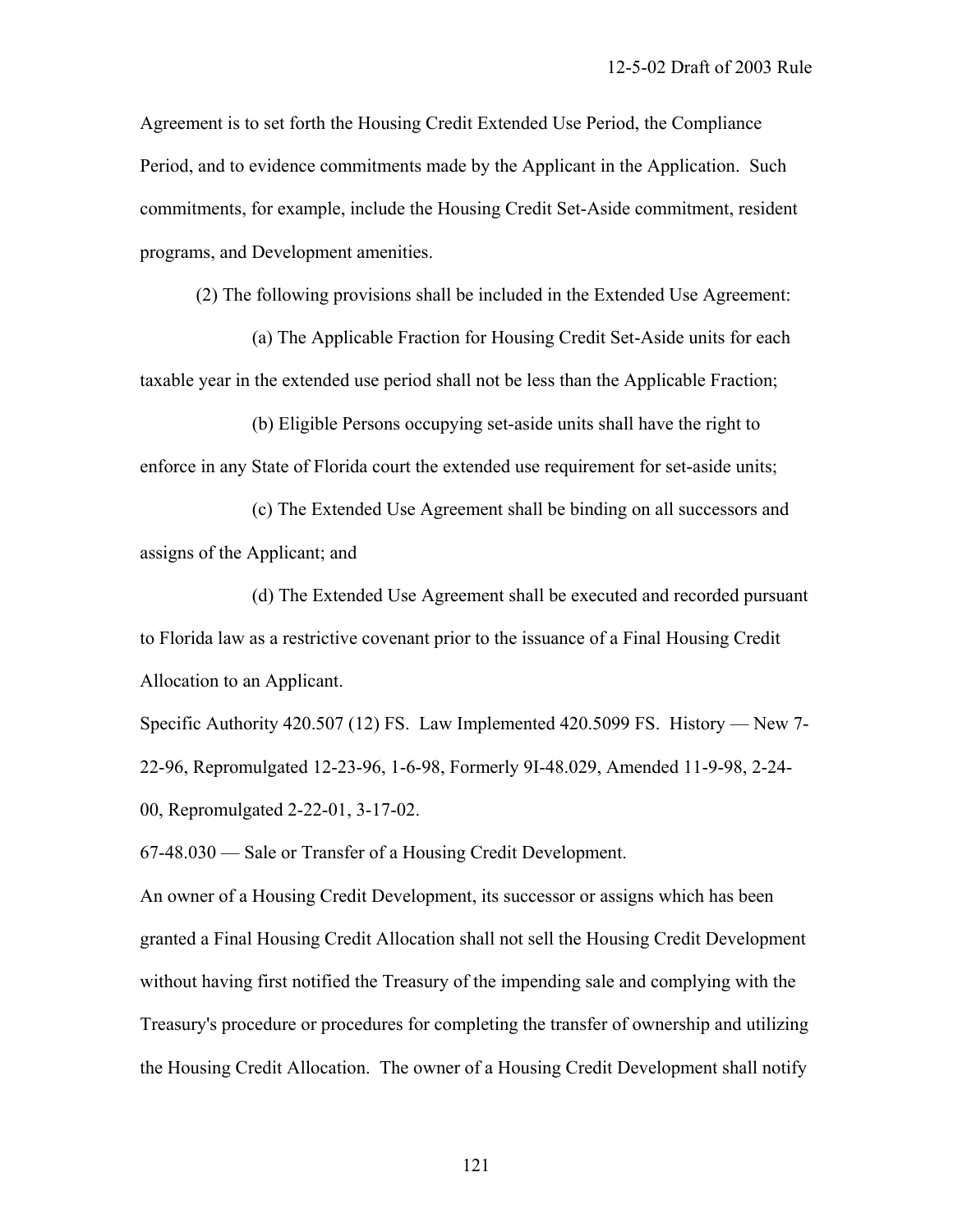the Corporation in writing of an impending sale and of compliance with any requirements by the Treasury for the transfer of the Housing Credit Development. The owner of a Housing Credit Development shall notify the Corporation in writing of the name and address of the party or parties to whom the Housing Credit Development was sold within 14 Calendar Days of the transfer of the Housing Credit Development.

Specific Authority 420.507 (12) FS. Law Implemented 420.5099 FS. History — New 7- 22-96, Repromulgated 12-23-96, Amended 1-6-98, Formerly 9I-48.030, Amended 11-9- 98, Repromulgated 2-24-00, Amended 2-22-01, Repromulgated 3-17-02.

67-48.031 — Termination of Extended Use Agreement and Disposition of Housing Credit Developments.

The Housing Credit Extended Use Period for any building shall terminate upon the date a building is acquired through foreclosure or instrument in lieu of foreclosure or if no buyer can be found who is willing to maintain the Housing Credit Set-Aside of the Development. In the event the Applicant is unable to locate a buyer willing to maintain the set-aside provisions of the Extended Use Agreement, the following steps shall be taken, as set forth in Section  $42(h)(6)$  of the Code, before a building is converted to market-rate use:

 (1) After the fourteenth year of the Compliance Period, unless otherwise obligated under the Extended Use Agreement, an Applicant may submit a written request to the Corporation to find a buyer to acquire the Applicant's interest in the Housing Credit Set-Aside portion of the building.

 (2) The Corporation shall have one year from the receipt of the request to obtain a qualified buyer for the Development.